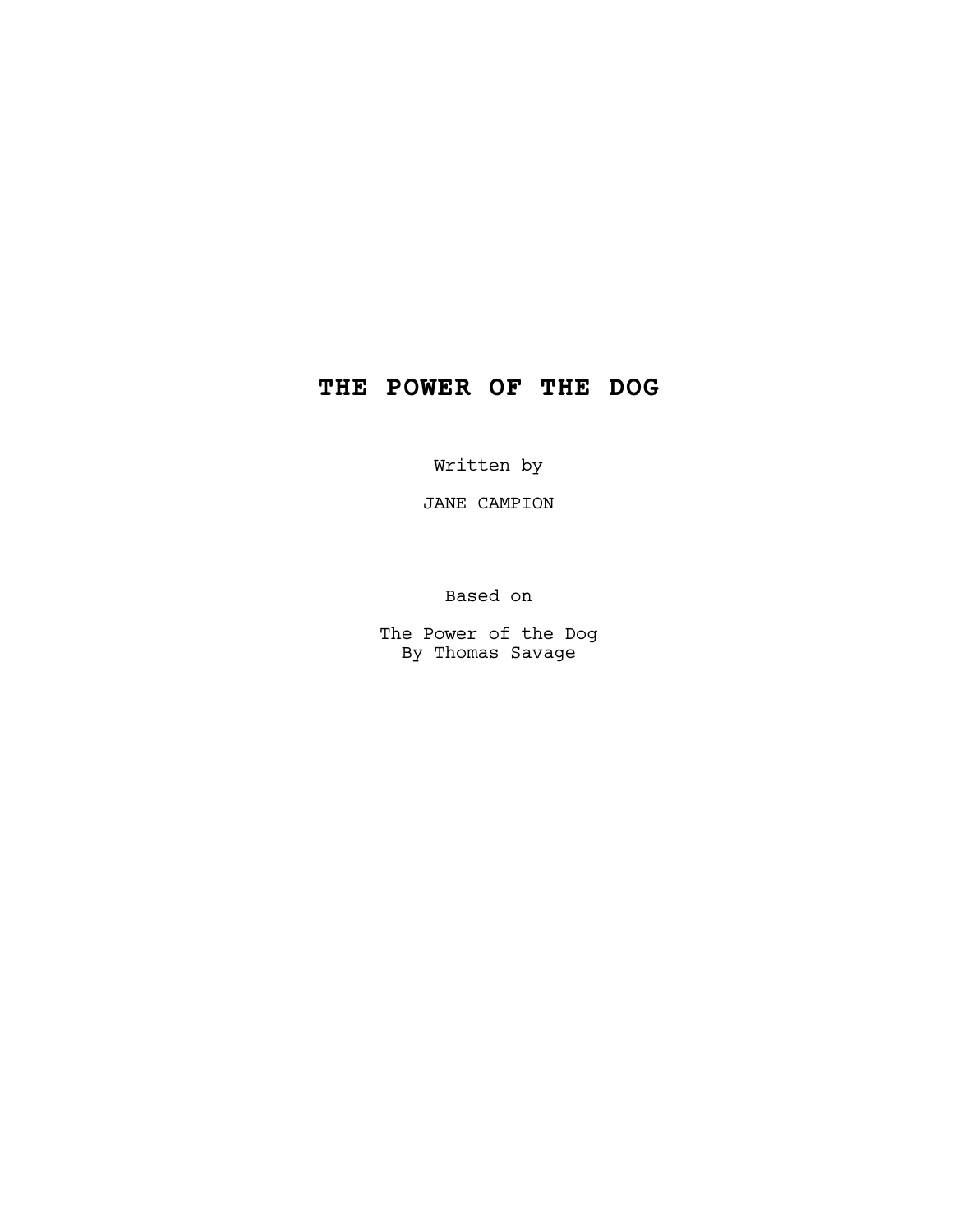## 1 EXT - BURBANK RANCH/STOCKYARDS/PADDOCKS - DAY 1

A Montana ranch scape with a curious hill feature, a sculptural outcrop that rises up into a plateau. A man is looking at it. PHIL BURBANK (40-50) tall, lean with a wry expression that softens into something speculative as he stares at the landform, seeing something that causes him to smile, some kind of private amusement. He walks on until he's standing beside a GROUP OF COWHANDS. Behind them a herd of Poly Angus steers mashed six deep against a pole fence. Phil wears a uniform of close fitting blue overalls and worn wool chaps bare in patches. On his head a hat so battered it's hard to know if it's a cowboy or a sun hat. He's quiet, his sharp see-all eyes watch. A big calf missed at spring is pushed out of the pack, Phil points to it.

# PHIL

# That's him.

JUAN, MOUNTED COWBOY behind Phil gives fast chase, a lariat hurled high in his right hand snaps hard on the calf's hindquarters and drops catching the animal's back foot. Phil walks towards the struggling beast, a big one with kick. THEO a BLACK COWHAND gallops forward dismounting at speed, dust billowing and helps throw the animal - a crushing thud. TWO MORE COWHANDS run forward, together they tie off the front and hind legs stretching the calf out between the two horses' saddle horns. Phil still walking with an easy grace, unsheaths his knife and straddles the bull calf facing his tail. The Cowboys holding the calf look serious, their eyes on the dirt. Phil takes hold of the scrotum and slices off the cup tossing it aside. The calf struggles, next Phil forces down first one and then the other testicle, slits the rainbow membrane that encloses them and tears the testicles out, he unstraddles the calf and takes the dangling testicles to a small branding fire, tosses them over the coals where they explode in the heat like huge popcorn.

> PHIL (CONT'D) You boys fooling with girls would do well to eat them.

Phil looks over at the Cowhands amused - no takers. He flicks them out onto the dirt, a dog carries one off to the end of the yard, the veins and nerves trailing.

> STAN One more lost boy, Boss.

The chase is on again. Phil once more straddles the bull calf cupping his testicles in his blood-stained, work toughened hands. As Phil drops the testes in the fire he sees George walking towards the coral fence.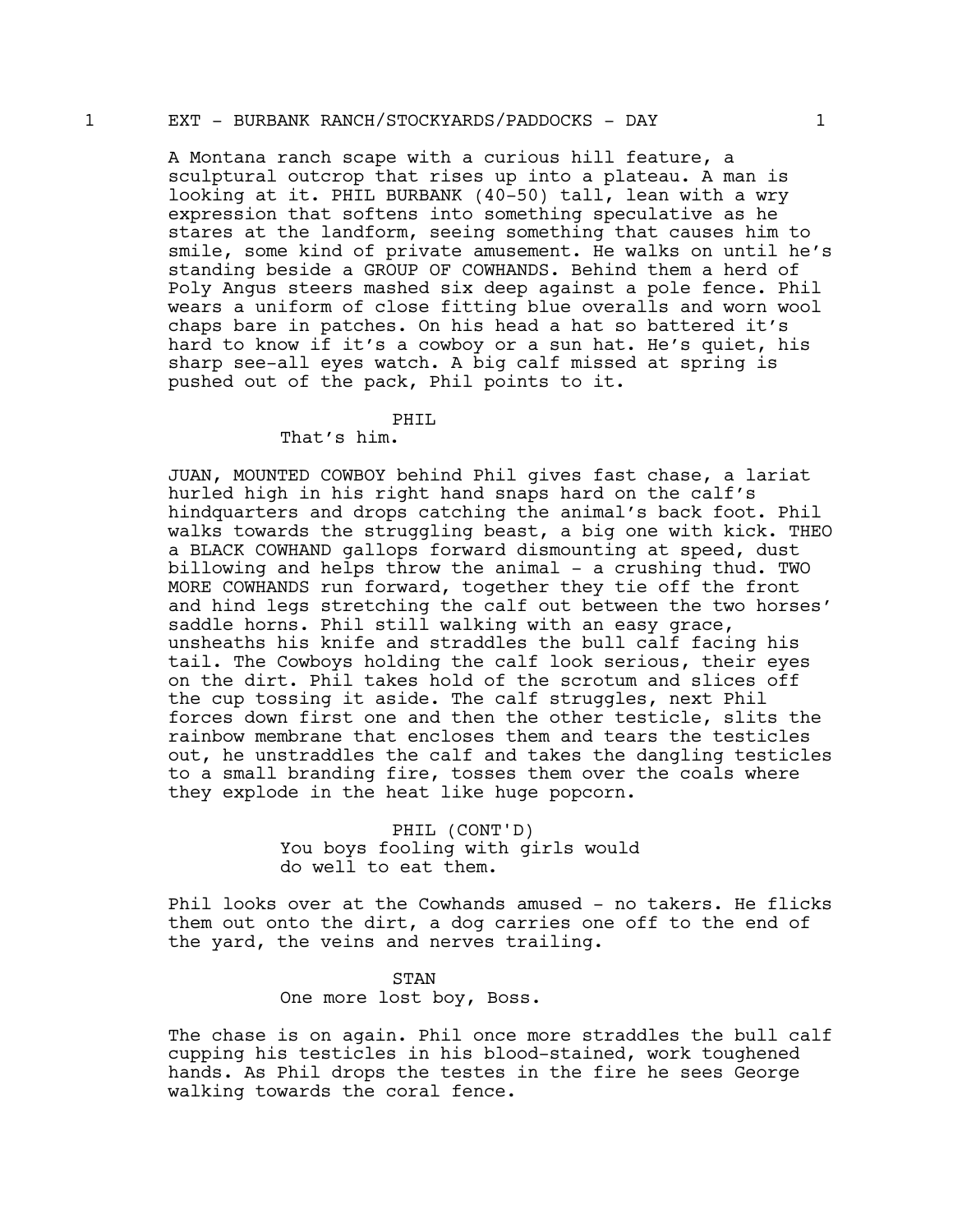GEORGE, Phil's younger brother by two years wears a suit - no tie, he's overweight and square shaped. He's holding a notebook and a pencil stub. Phil wipes off his knife and climbs through the fence to join him. The two brothers, a study in opposites, walk on to the nearby stockyards where the steers are held. The dust from their shifting hooves rises up into the air. Several Cowhands sit up on the rails while one Cowhand, LEE balances on top of a post.

# PHIL

What you got?

George reads the figures off the small notebook he holds in his hand.

> GEORGE 1,051. You?

> > PHIL

1,055.

The brothers hear, then see, a mail delivery vehicle.

GEORGE The boys' gear I hope.

PHIL Ohh, look at them running.

The Cowhands make their way off the stockyards and out of the sleeping quarters to receive their parcels from the truck flat.

> PHIL (CONT'D) Can't wait to get in their Sears Catalogue high heels and be a cowboy. Not the way we were taught, brother. Remember that first camping trip up in the snow?

GEORGE Bronco Henry shot us an elk.

PHIL Saw a cougar too. What year was it?

George is heading away from Phil.

PHIL (CONT'D) Our first year alone?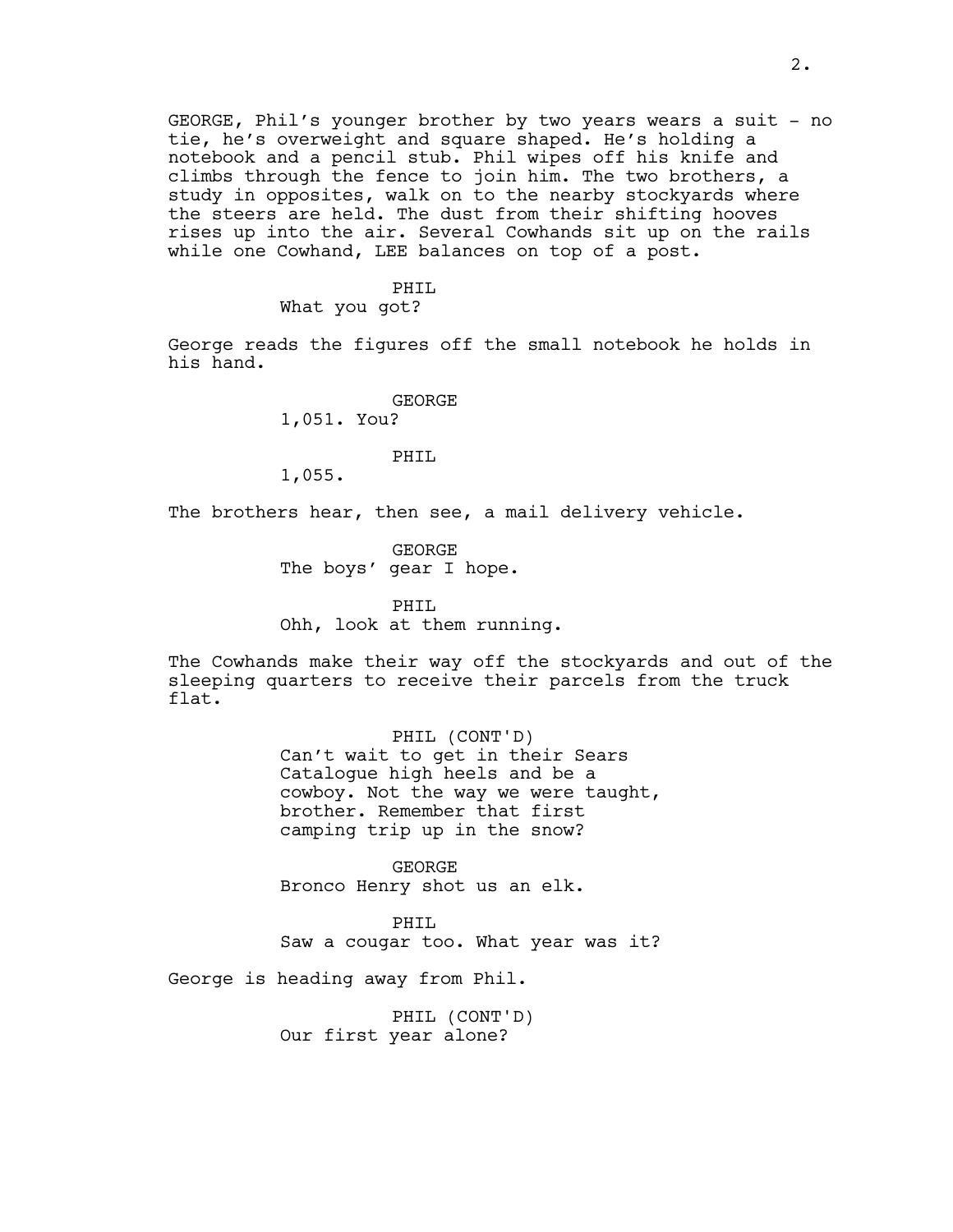George does not look back as he takes the stairs to the grand BURBANK RANCH HOUSE, two storied, solid with generous proportions, an elegant turret and a deep first floor balcony.

The Cowhands are collecting their parcels and beginning to open them. JOCK 22, holds up his parcel.

#### JOCK

Hey Phil, my boots with the inlay.

Phil turns. Just his attention in the Cowhands' direction sends BOBBY 28, eagerly towards Phil holding out a guitar shaped parcel. Behind him another Cowhand is holding up a tasseled shirt grinning.

> JOCK (CONT'D) What do you think, Boss?

### PHIL

Waste of money.

Jock laughs he doesn't care, Phil joshing him is as good as it gets. Bobby shows Phil his parcel.

> BOBBY My guitar came, Boss. Did you teach yourself banjo, Phil?

### PHTT.

Yep. So let's have a look.

Bobby starts to open his parcel, frantic to be fast enough to keep Phil's attention. But Phil has moved towards the Cowhands' bunk room. He leans on the door jamb and watches as Jock barelegged steps into his inlays. Behind him a Cowhand, ANGELO parading a new hat suddenly sees Phil.

### ANGELO

Oh Phil, hi, hey pass that chair. Is the Visalia saddle all it's cracked up to be?

A stool, once a chair, is passed down the bunk room and placed politely beside Phil who ignores it. Bobby comes in holding out the unpacked guitar.

> BOBBY Here it is, made of Rosewood.

But Phil barely glances at it, he's on his way out.

PHIL Up before dawn remember.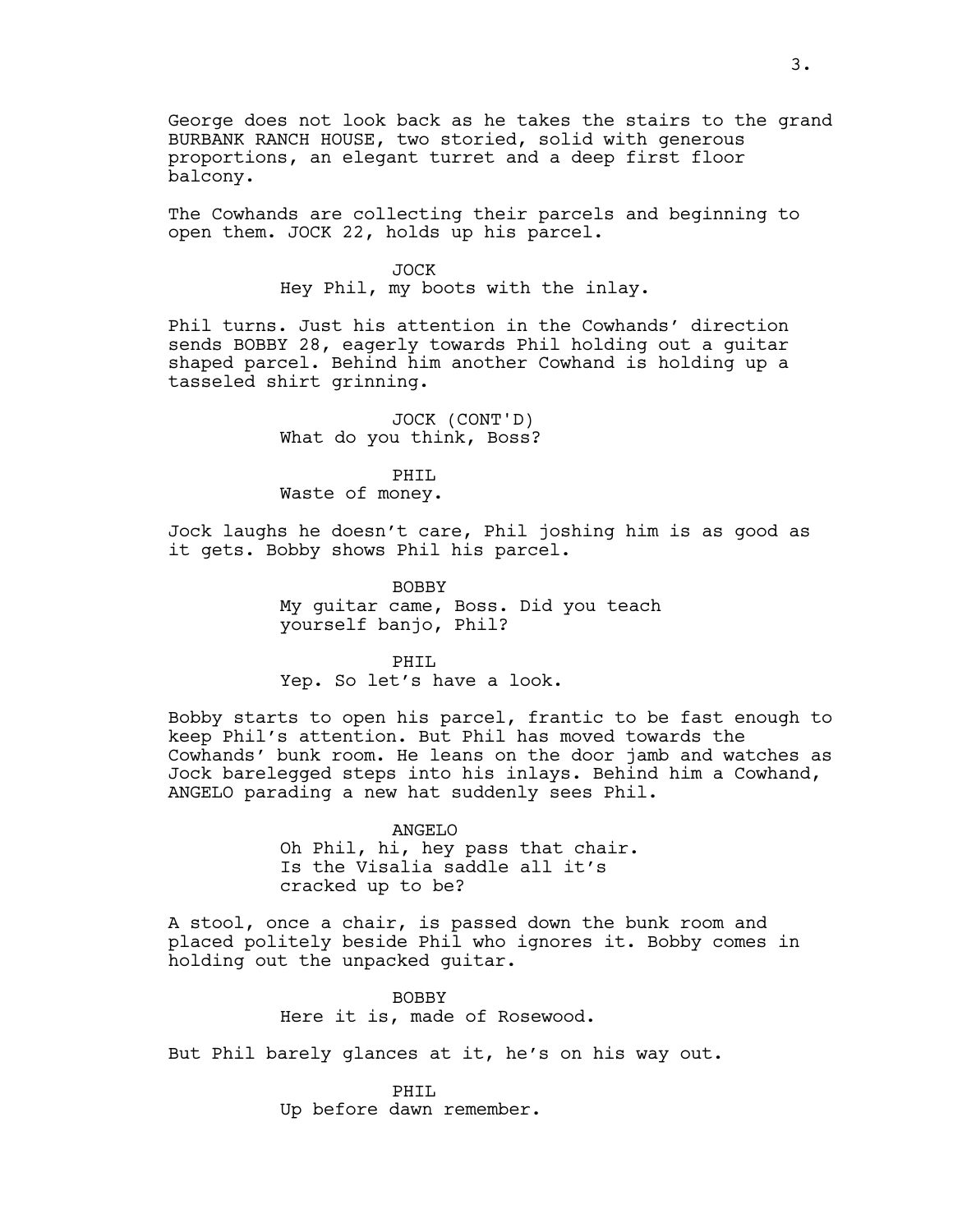The tension and energy in the bunk room departs with Phil, the Cowhands relax and finish unpacking their goods.

Jock reads the description - wood pegged, brass nailed, steel shanked arches, comfort, class, color. But eyes are on Phil as he marches back to the house.

# 2 INT - DOWNSTAIRS BURBANK RANCH HOUSE - DAY 2

MRS LEWIS 55, generously proportioned complains as she moves about the back dining room setting out breakfast places for the ten Cowhands and two Brothers. She straightens as she hears Phil enter the front door and she moves through to the front dining room.

## MRS LEWIS Are you not eating?

#### PHIL

No.

Phil walks straight upstairs maintaining pace.

Mrs Lewis lumbers across to the long dining table covered in a snowy cloth, sharply creased from ironing. Two places are formally set at either end of the table grand enough to seat twenty four.

# MRS LEWIS Well I've set the whole table so I'll just unset it.

The dining room is part of a cavernous connected 'L' shaped living room that includes a fire place, the hallway with its large dusty carpet runner and a grand staircase. An odd assortment of antique baroque armchairs and ranch themed furniture are scattered about with little apparent design.

Phil stands legs akimbo over a small chess table. He moves a piece and swaps to the opposite side of the table where he makes a counter move. The hall is hung with impressive hunting trophies, an ANTELOPE, BISON HEADS, MOOSE HEADS, WILD CATS and by the entrance a full rack of TWENTY WESTERN HATS.

## 3 INT/EXT - BURBANK RANCH/HALL/BEDROOM/BATHROOM/YARD - DAY 3

Phil climbs up the last few steps of the staircase and walks along the corridor to his and George's shared bedroom. Inside there are TWO MATCHING SINGLE BRASS BEDS dating back to their childhood. In front of each bed is a GREEN SHELVED, GLASS FRONTED DISPLAY CASE.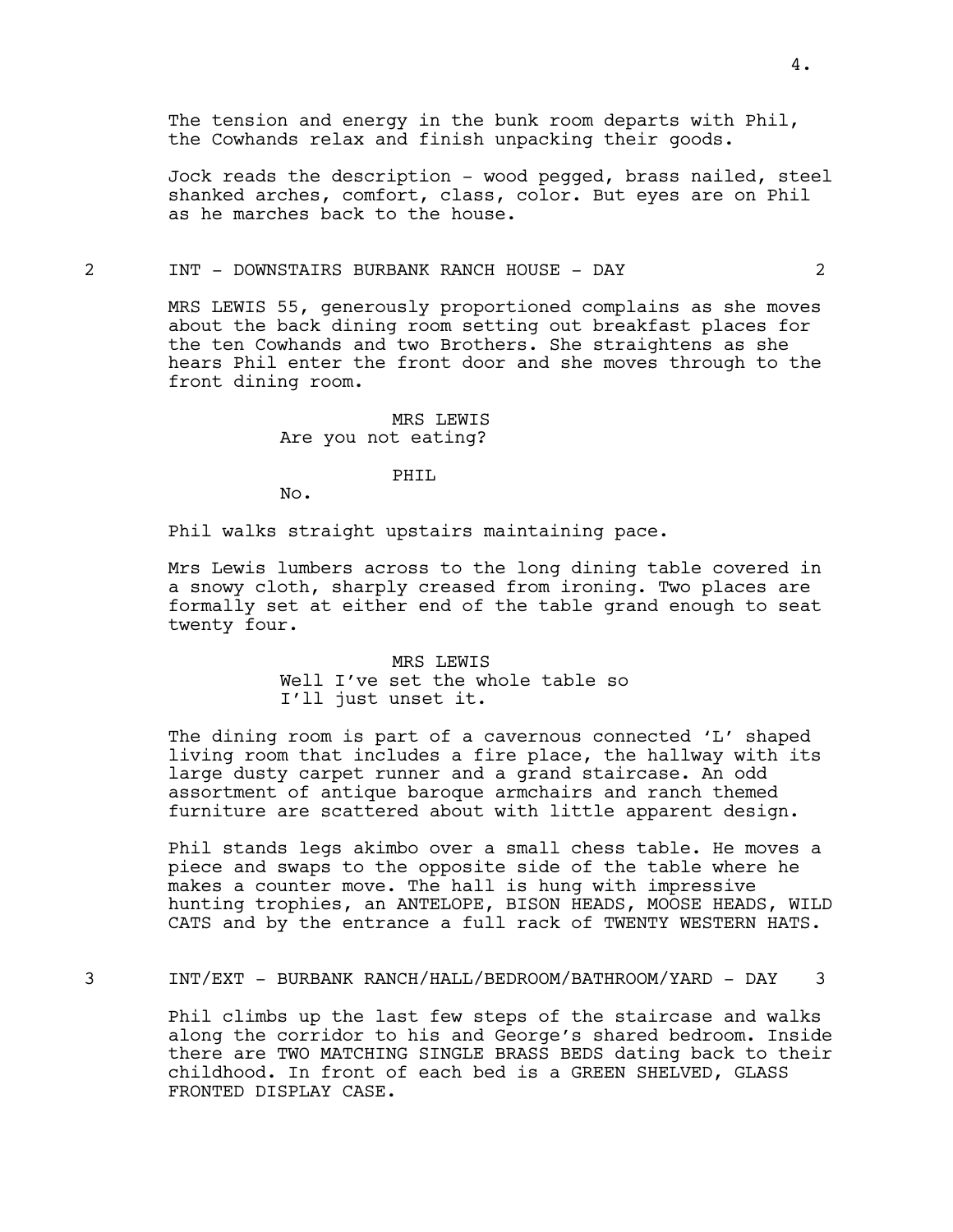Phil's display case has a museum standard display of INDIAN ARROWHEADS, fanned out and carefully labelled. On a lower shelf his collection of RARE MINERAL ROCKS. Phil takes his BANJO out of its case on the top of his display case and begins to play. He's fluent, gifted.

Phil walks towards the bathroom door and continues playing.

#### PHIL

Figured it out Fatso, what year we took over from the Old Gent?

## GEORGE

Why?

PHTT. Hell, think about it.

Inside the bathroom George sits placidly in his bath making small splashes. His skin is milky white except where his shirt was open and there his neck and his hands are red brown.

## GEORGE

You ever try the house bath Phil?

#### PHIL

No I don't wanna smell like a piece of soap, like a flower. I like to smell like a man. What's happened to you brother? Don't forget the wilds or you'll end up a house cat, too fat to catch a mouse... Or are you a mouse?

Phil lies stiffly in the dark. George gets into his matching bed, the two brothers side by side.

# 4 EXT - ROAD TO BEECH - DAWN 4

Before the sun rises the herd is lined out over the length of a half mile in the dark, the Cowhands are silent and the Brothers are silent, listening to the step-step-step of the cattle and the squeak-squeak-squeak of saddle leather and the ringing of German silver bit chains.

When the sun looms higher the warmth nourishes the men into hope and gaiety. Phil and George ride together. Phil on his nervy Sorrel and George rides a horse as square and solid as George himself. The sun warms their backs the plains spreading towards the mountains. The cattle massing and threading, a black ink spill on the landscape.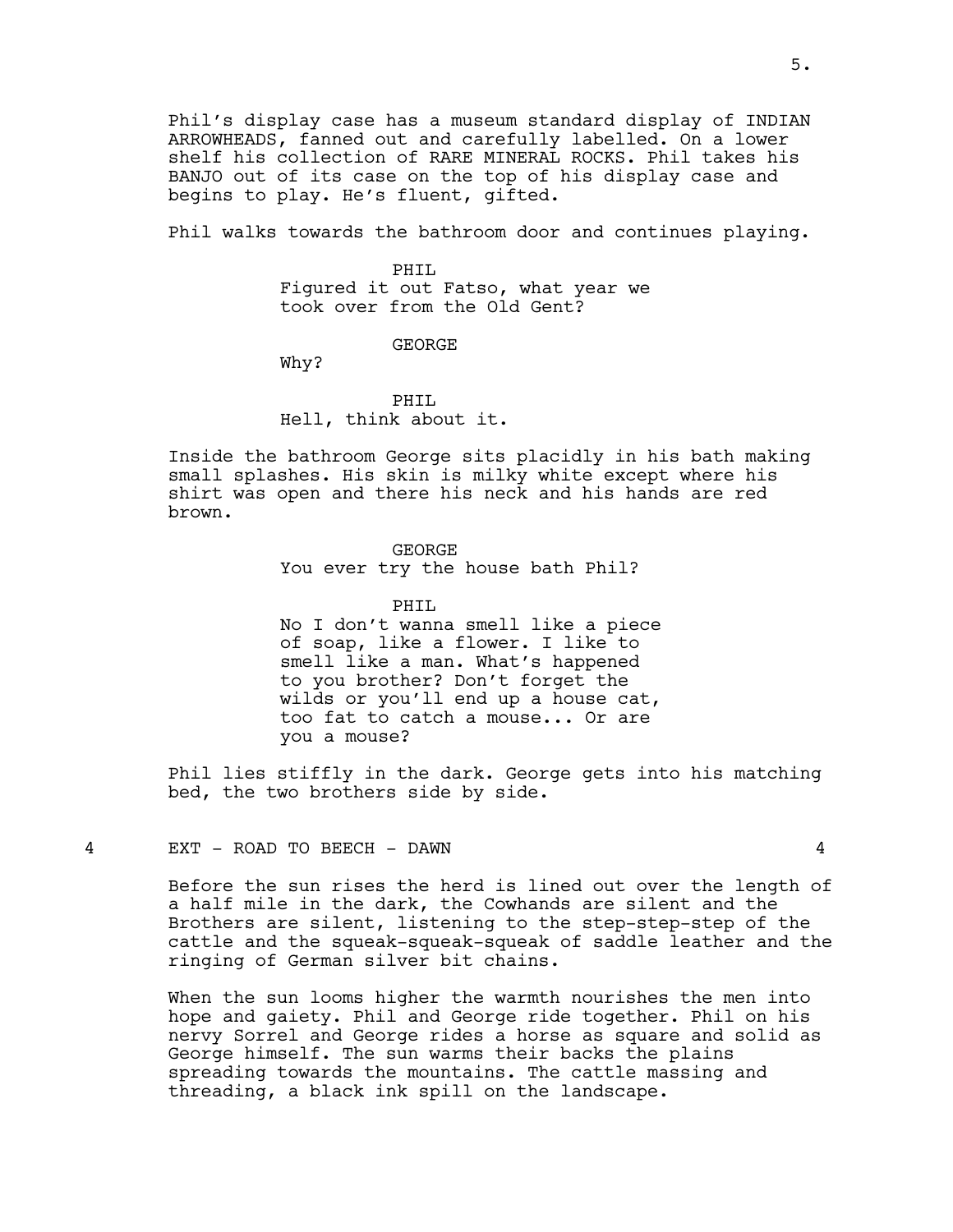Phil has spotted something he doesn't like, he rides towards Cowhands Jock and Bobby, he's looking out to the right where some cattle have strayed.

> PHTT. You two real or are you in a movie picture?

Jock wears his catalogue new boots with the engraved side panel inlays, while Bobby has a tasseled cowboy shirt.

The Boys turn to Phil alertly and chuckle.

JOCK We're real.

PHIL That's good 'cause there's a calf dead off to the right, keep our cattle away.

Jock stands up in his stirrups looking at the dead stiff bloated calf in the distance.

> BOBBY What happened?

PHIL Anthrax, so don't touch.

BOBBY We got it, Boss.

Bobby and Jock urge their horses out past the straying steers, pleased to show speed and sand spraying stops.

Phil shakes his head amused. He threads back through the beasts towards George. Phil is rolling a cigarette for himself with one hand. George two handed finishes a cigarette of his own, fat and funnel shaped.

> PHIL Well I guess this is 'it'. GEORGE

What's 'it' Phil?

PHIL What's 'it'? Okay I'll tell you what 'it' is fatso, today is 25 years since our first run. Nineteen hundred and nothing. Nineteen naught, naught.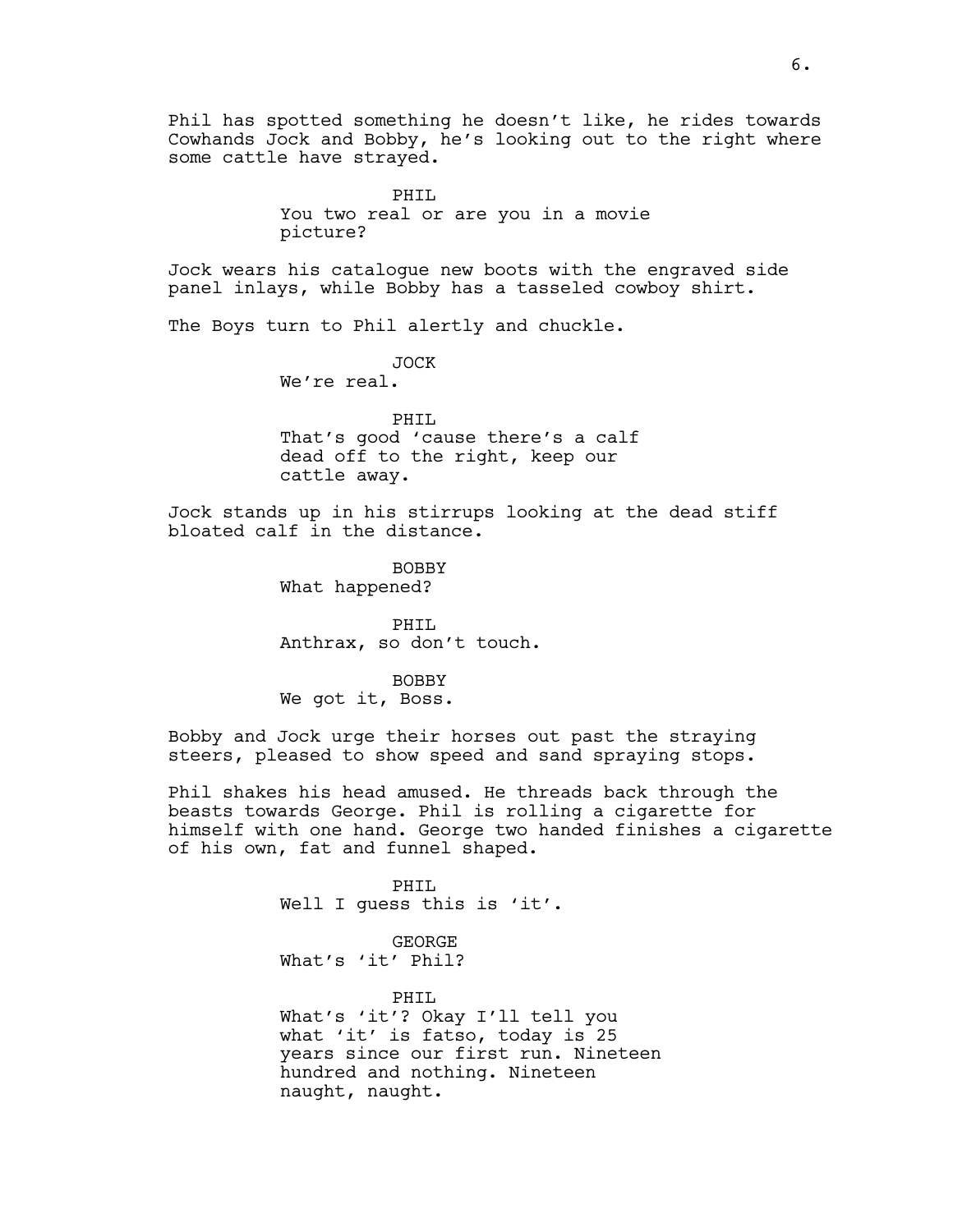GEORGE Fact is I forgot.

PHIL Well sort of makes it special, our silver anniversary, twenty five years on our own.

Phil is leaning in towards George luring him into a shared nostalgia, but George does not catch the mood.

> GEORGE That's a long time.

PHIL Well not too damned long. You know what we should do?

GEORGE

What?

PHIL Go camping again up in the mountains, shoot ourselves some fresh elk liver, roast it straight on the coals like Bronco Henry showed us.

George takes a puff of his stubby cigarette.

PHIL (CONT'D) You got a sore gut?

GEORGE

No.

PHIL You act like it pains you to hitch one word to another.

Phil's attention is diverted, a car is trying to push through the cattle, but instead it rolls off into a ditch, perilously listing to its side. The DRIVER and his FEMALE PASSENGER stand up in the vehicle and the driver honks and cattle nearby spook. Phil rides fast towards the car ready to teach this idiot in plus fours a lesson.

> PHIL (CONT'D) Shut that down. You want your car and your girl to be flattened? So quit that horn.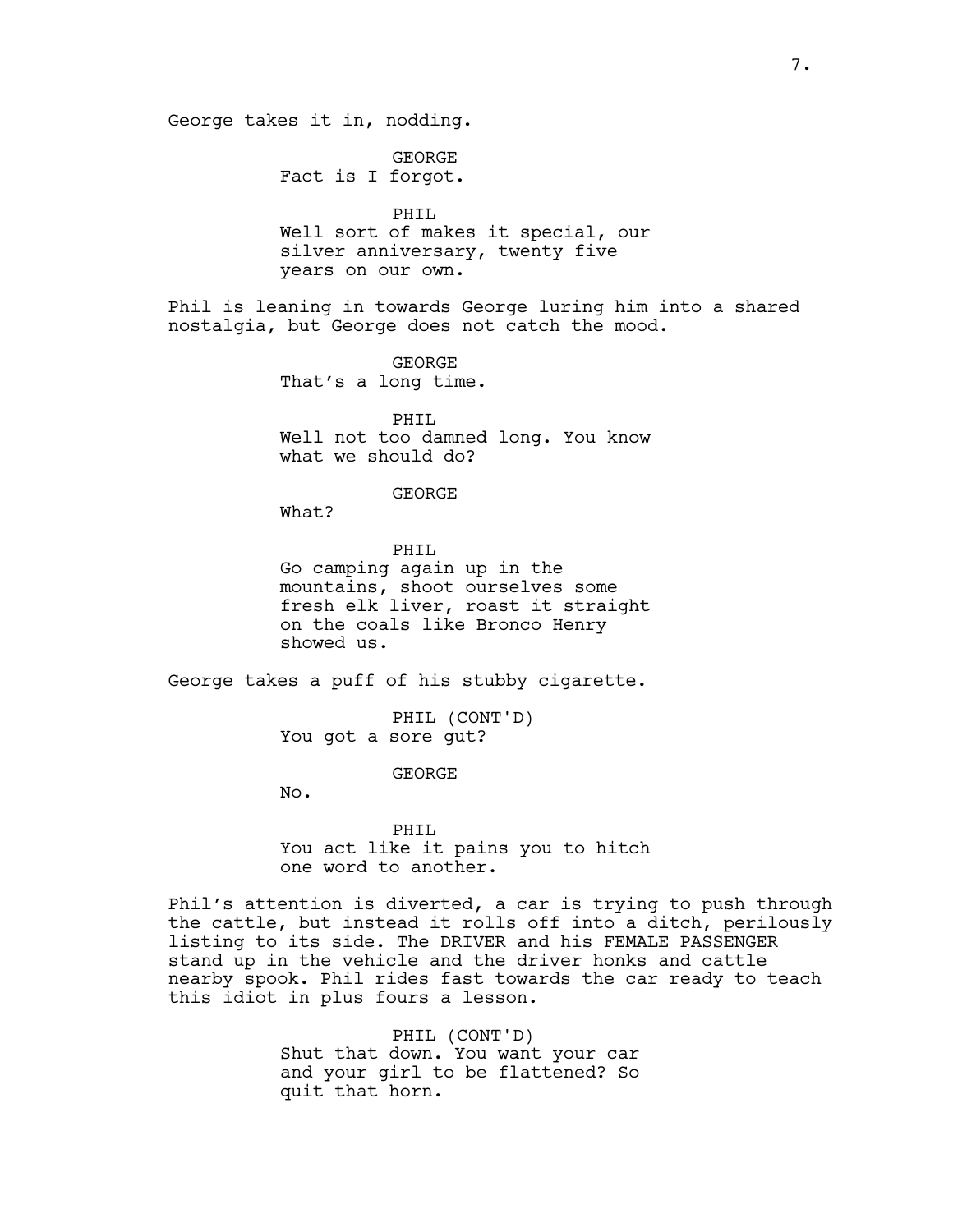DRIVER Can you help us?

PHTT. No I'd like to see yours and every other car blowed up.

Phil rides on, behind him George and Stan stop to help the stranded driver. Phil stands in his stirrups and turns round steaming.

> PHIL (CONT'D) Damn it George, leave him!

5 INT - THE RED MILL/BEDROOM - DAY 5

A BOY'S long pale fingers cleverly fold and pleat strips of magazine paper colored by illustrations and photographs. The Boy carefully draws the pleating together with needle and cotton making a tiny frilly skirt. The Boy hums as he works rolling a page into a thin long tube which he fastens with glue and holds tight with thread. Sun catches the Boy's eyelashes and makes luminous his hazel eyes.

#### 6 EXT - TOWN OF BEECH - DAY 6

The BARKEEP walks down the main dirt road of the four or five building town all false fronted, he looks behind him and sees a faint cloud of dust hovering in the landscape.

7 INT/EXT - THE RED MILL - DAY 7

The Barkeep walks into The Red Mill an Inn with a six tabled dining room and white washed board walls, a Pianola up against the back wall.

ROSE GORDON (36-40), in 'pant' and a shirt mops the floor.

BARKEEP So there'll be twelve for the night.

Rose looks up with her customary smile, unappreciated in these parts as ingenuine.

> ROSE Did they say what they prefer to eat?

BARKEEP They like the fried chicken dinner.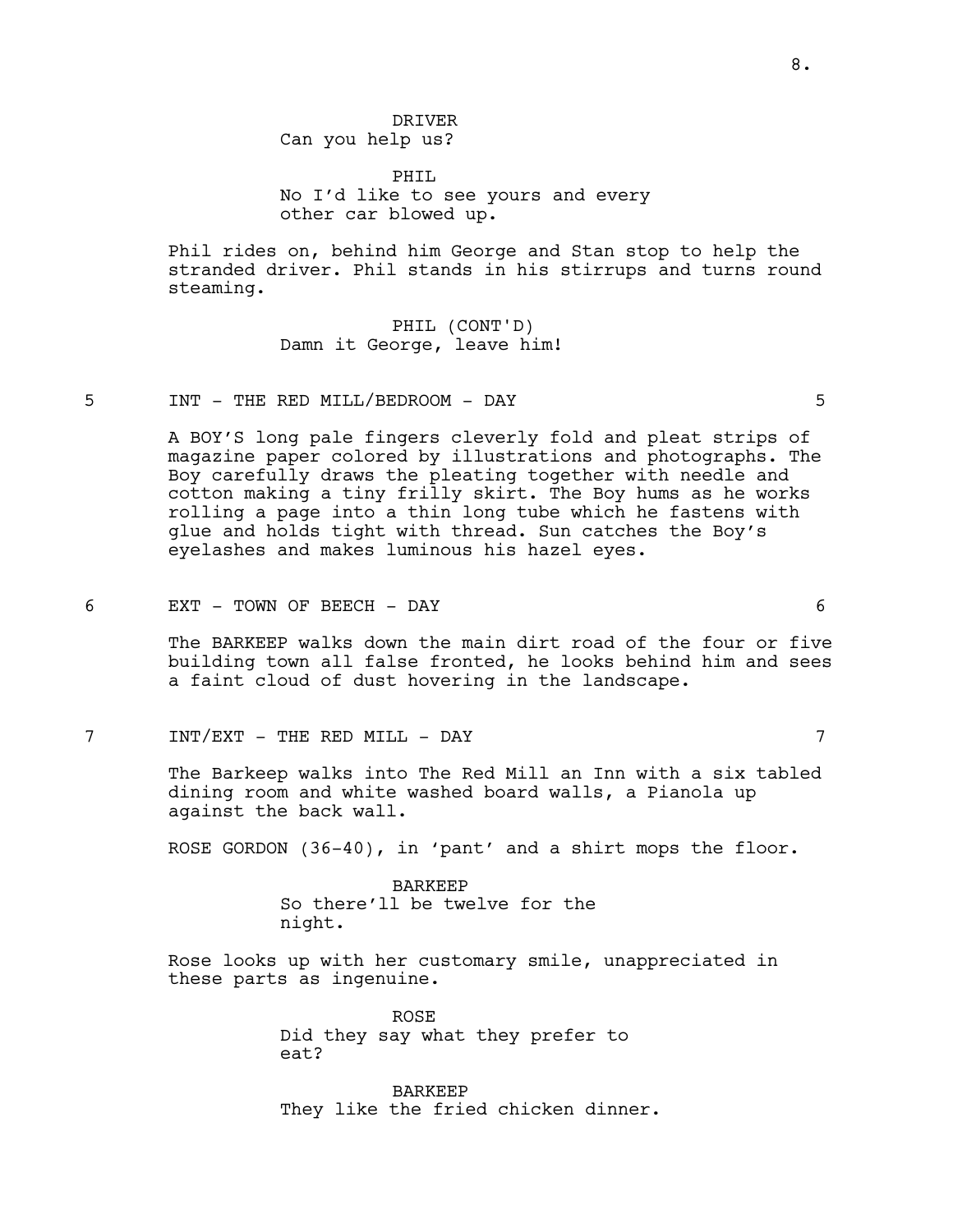Rose begins to push tables together to make the twelve places, the Barkeep backs away, everyone has a lot to do.

## 8 INT - THE RED MILL/STAIRS/HALL/BEDROOM - DAY 8

Rose walks up the wooden stairs and along the hallway to her son's bedroom. PETER 17 years old sits at a desk near the window. He covers up the exercise book where he was busy gluing magazine pictures. He is neat and extremely thin with a slightly enlarged forehead and wide deep set eyes, that appear to see both everything and nothing.

> ROSE We are going to need your room, all the rooms up here - what are you doing?

#### PETER

Nothing.

Rose moves over to his table with its black leather bound Medical Text Books in a neat row and magazines and clippings, scissors and glue.

> ROSE Is it an album?

PETER Not really.

ROSE What's in it?

She begins to turn the pages. There are magazine pictures of cruise ships and home designs, jewelry and automobiles all characterising luxury and affluence.

## PETER

Nothing, just things I like.

Rose is looking at a picture of a woman like herself in a living room with a rock feature wall. In another picture a couple are in a luxury cruise liner dancing in moonlight. Beside the album Rose notices some handmade paper flowers, intricately folded and pleated with clipped and rolled frills for stamen. Rose examines one.

> ROSE Oh that's clever Peter.

PETER Not really.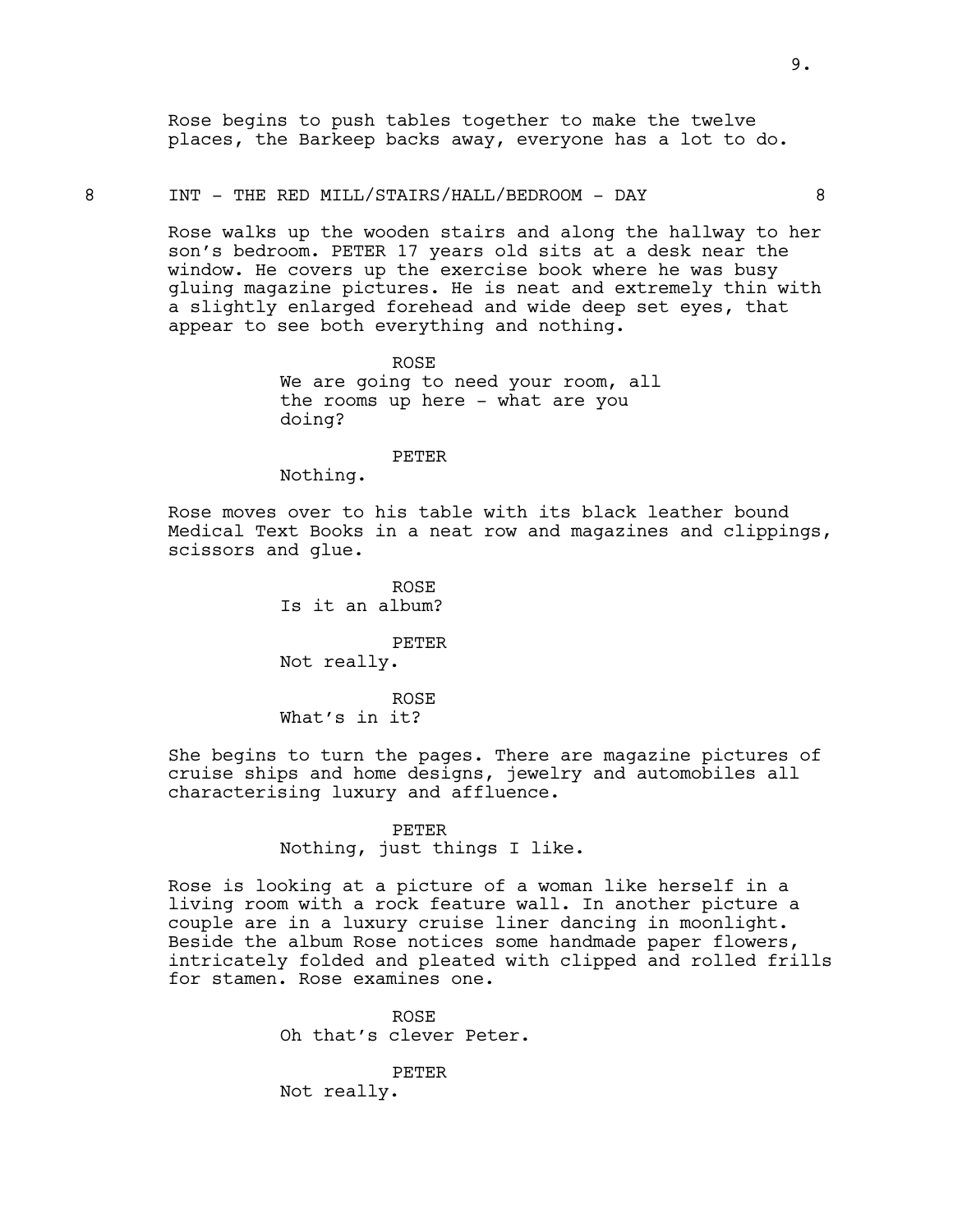But he nonetheless shows her a decorated milk bottle with several paper flowers together. She turns it about.

> ROSE For the tables? They're lovely.

She puts it down.

ROSE (CONT'D) I need three more chickens. Can you do them?

#### PETER

Yes Mother.

Rose starts pulling Peter's sheets off his bed.

ROSE Can you put your things in the shed? I'll make a bed for you on the floor.

PETER Where will you sleep?

ROSE I'll put a cot up in the kitchen.

9 EXT/INT - THE RED MILL/CHICKEN COOP/KITCHEN/DINING - DAY 9

In the chicken coop Peter quietly corners a suitable fryer. Rose in the kitchen closes the window and stops her ears as she walks through to the dining room and sits at the Pianola playing 'The Red Mill' loudly and well to drown out the squawking.

# 10 EXT - THE RED MILL/CHICKEN COOP - DAY 10

Peter takes the bird suddenly by the neck, twists his wrist just so; the body twirls twice and falls headless to the ground where it hops and flops and the discarded head beside it gazes with bright astonished eye at its own jerking body. Only when the body falters and lays quiet does the lid come down over the eye.

11 INT/EXT - THE RED MILL/BEDROOM/GRAVEYARD - DAY 11

Rose walks upstairs with an armful of sun dried sheets. From the window in the hall she sees Peter with his strange mechanical gait climb up the bald hill to a small haphazard graveyard, bordered with a single strand of rusted barbwire.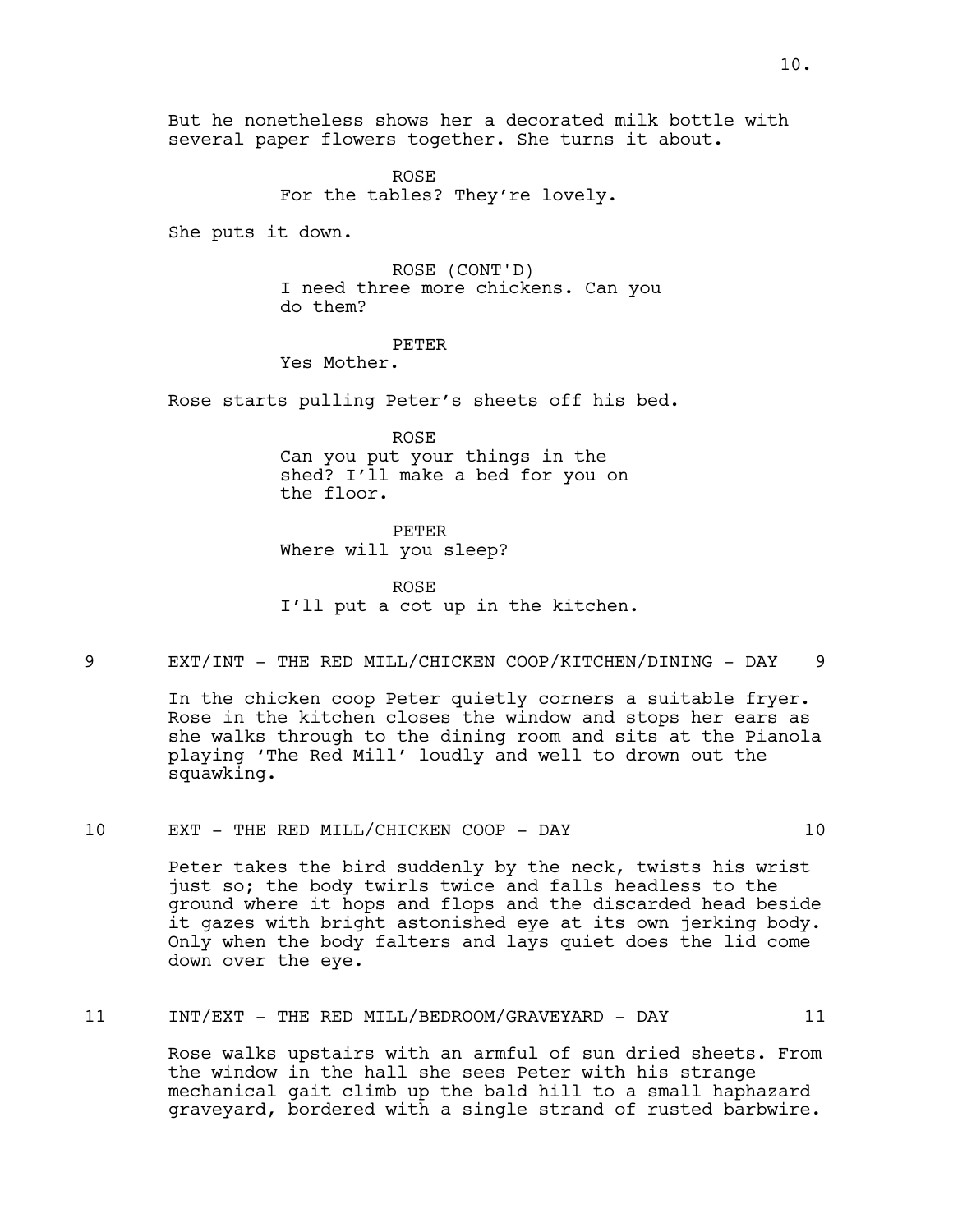# 12 EXT - TOWN OF BEECH/GRAVEYARD- DAY 12

Peter passes several untended graves before kneeling in front of one with a newer headstone. He wipes the dust off the engraved name. DOCTOR JOHN GORDON, BELOVED HUSBAND AND FATHER to Rose and Peter Gordon.

Peter sticks a posy of his paper flowers into the earth and places on top an upturned large pickle jar as protection.

Peter makes his way down the hill squinting in the afternoon sun as he sees the first line of the Burbank outfit reach the edge of the town, Beech.

## 13 EXT - TOWN OF BEECH/ENTRANCE - DAY 13

The lead steers spook at the sight of the first buildings, straightening their front legs and sniffing the ground until pushed on by Cowhands.

RESIDENTS watch admiring from their windows and Phil keeps his eyes peeled for any fool wandering out to spook the cattle.

# 14 EXT - BEECH STOCKYARDS - EVE/DAY 14

OTHER RESIDENTS look on as the last of the Burbank cattle are corralled within the Stockyards adjacent to the railway yards. Two Cowhands and George look on down the tracks over a flat endless plain. No train yet. The Cowhands lead their horses across to the horse yards where a lump of hay awaits them.

# 15 INT/EXT - THE SALOON/BEECH STREET - EVENING 15

The whole Burbank Outfit stands along the bar small spirit glasses in front of each man. Phil is holding everyone off, Jock is standing lookout on the street.

PHIL

He there?

JOCK

Nope.

Phil is put out. He beckons for Jock to come in.

PHIL Well we can't wait forever the cattle are in the yards. So drink up.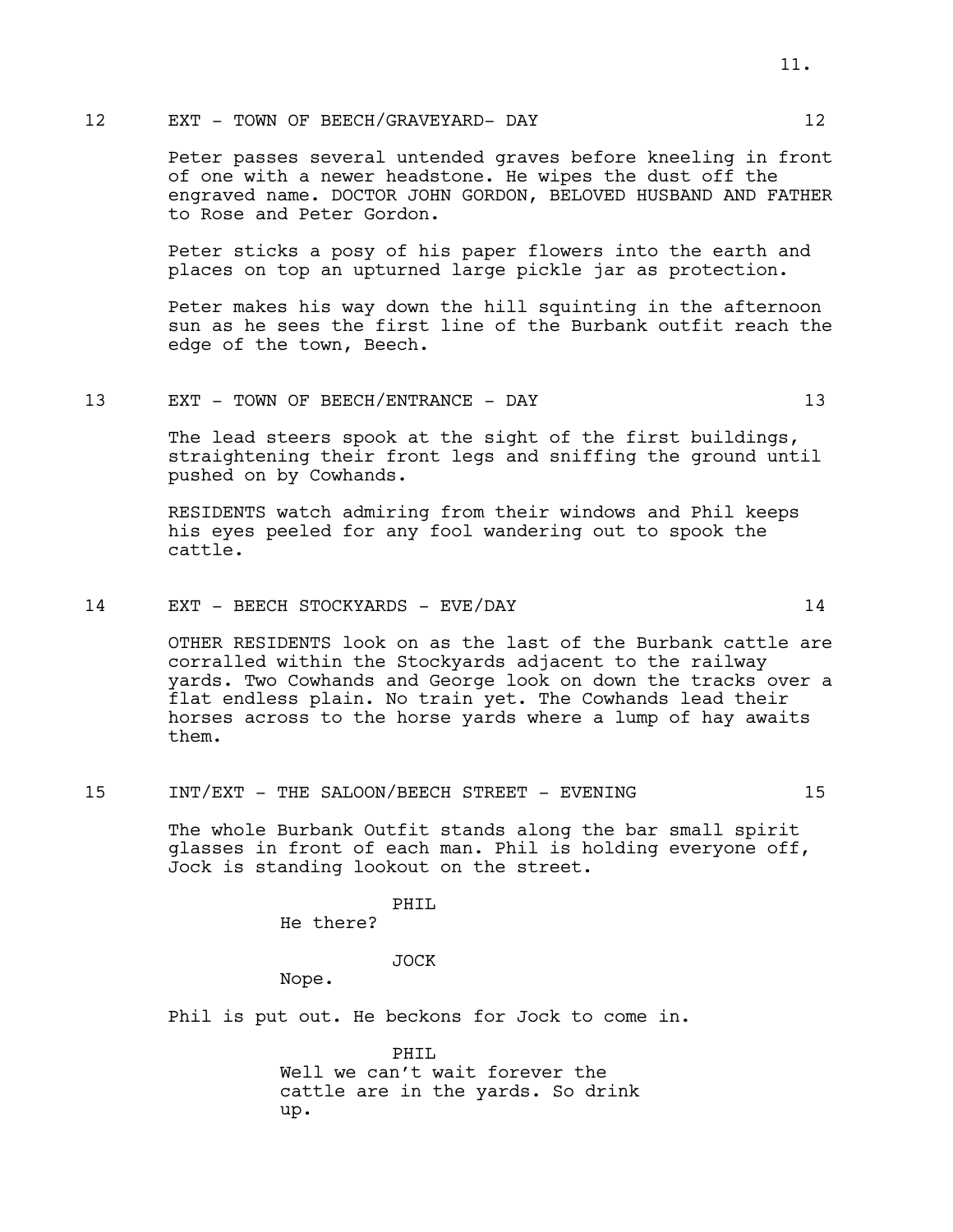JOCK You going to say something?

PHIL No. Not without my brother.

The boys lift their little glasses and drink. Phil is not a pretender he's miffed and not drinking. The Barkeep refills. George walks in and over to Phil.

> PHIL (CONT'D) Where were you? I couldn't hold the boys back forever.

> GEORGE That's fine. Checked the power it's held up, not coming till morning.

Phil passes George his shot glass expecting a brotherly toast.

> GEORGE (CONT'D) No thanks Phil. They're ready for us over at The Red Mill.

This brush-off digs deep.

GEORGE (CONT'D) Dinner boys.

Nobody listens.

Phil's in a hell of a mood.

PHIL

Twenty-five years ago, where were you Georgie boy? I'll tell you, a chubby know-nothing, too dumb to get through college. People helped you Fatso, one person in particular taught me and you ranching so we damn well succeeded.

George looks down and nods.

GEORGE Yes, yes Bronco Henry.

PHIL So to us brothers, Romulus and Remus and the wolf who raised us.

George picks up his glass, clinks with Phil.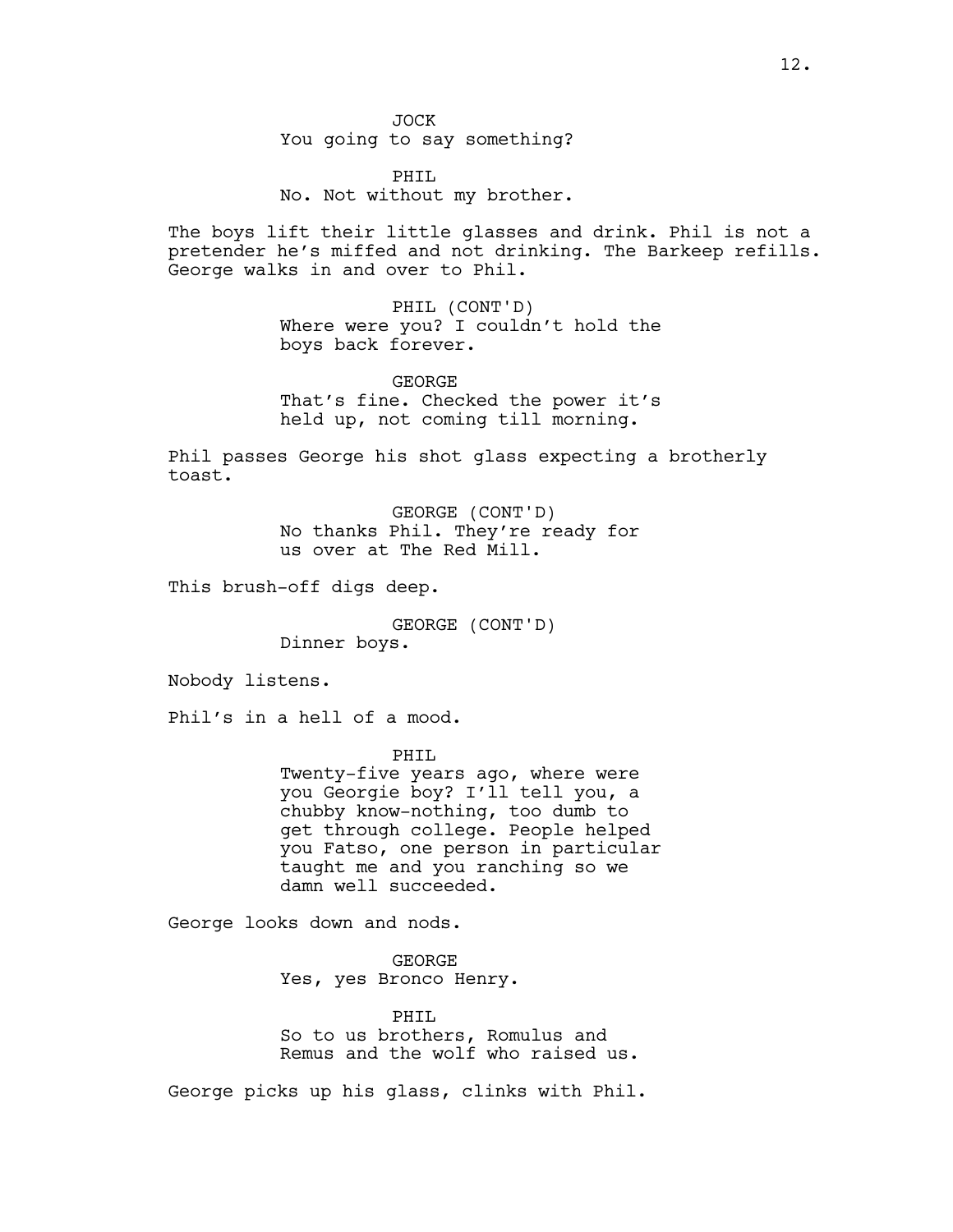PHIL (CONT'D)

GEORGE

To Bronco.

Il Lupo.

George drinks the spirits in two even sips while Phil downs his in one. Phil's eyes water with emotion. He turns to the bar and gives a piercing whistle. The Burbank Boys look over at Phil who is headed to the door. Glasses are put down the Burbank Boys follow.

# 16 EXT - BEECH MAIN STREET - EVENING 16

The Burbank Outfit, all twelve walk down the main street towards The Red Mill.

17 INT/EXT - BEECH MAIN STREET/THE RED MILL/DINING - EVENING 17

Rose in the kitchen an apron over a twenty's frock and low heels, her hair held back with pins stops her washing up as she sees the men approaching. Rose meets them in the dining room.

#### ROSE

This is your table.

Rose leans over and lights the candles melted into the wine bottles. George sits down at one end, Phil remains standing. He looks at a table of six next to their table where JEANIE (30's) is drinking wine and telling a story loudly, she puffs on her cigarette something Phil finds repulsive in a female. Then Phil notices the paper flowers on his table.

## PHIL

Well, well, ain't that purdy.

Phil bends to sniff. The Cowhands cowered by the prissiness of the roadhousey atmosphere and the napkins look at Phil admiring his poise and ease.

#### ROSE

Everything alright?

#### GEORGE

Yes fine.

As Rose goes back to the kitchen Jeanie calls after her loudly.

## JEANIE

Play us something, please Rosie.

The others take up the chant "Play". Rose shakes her head. They are drunk and she's busy.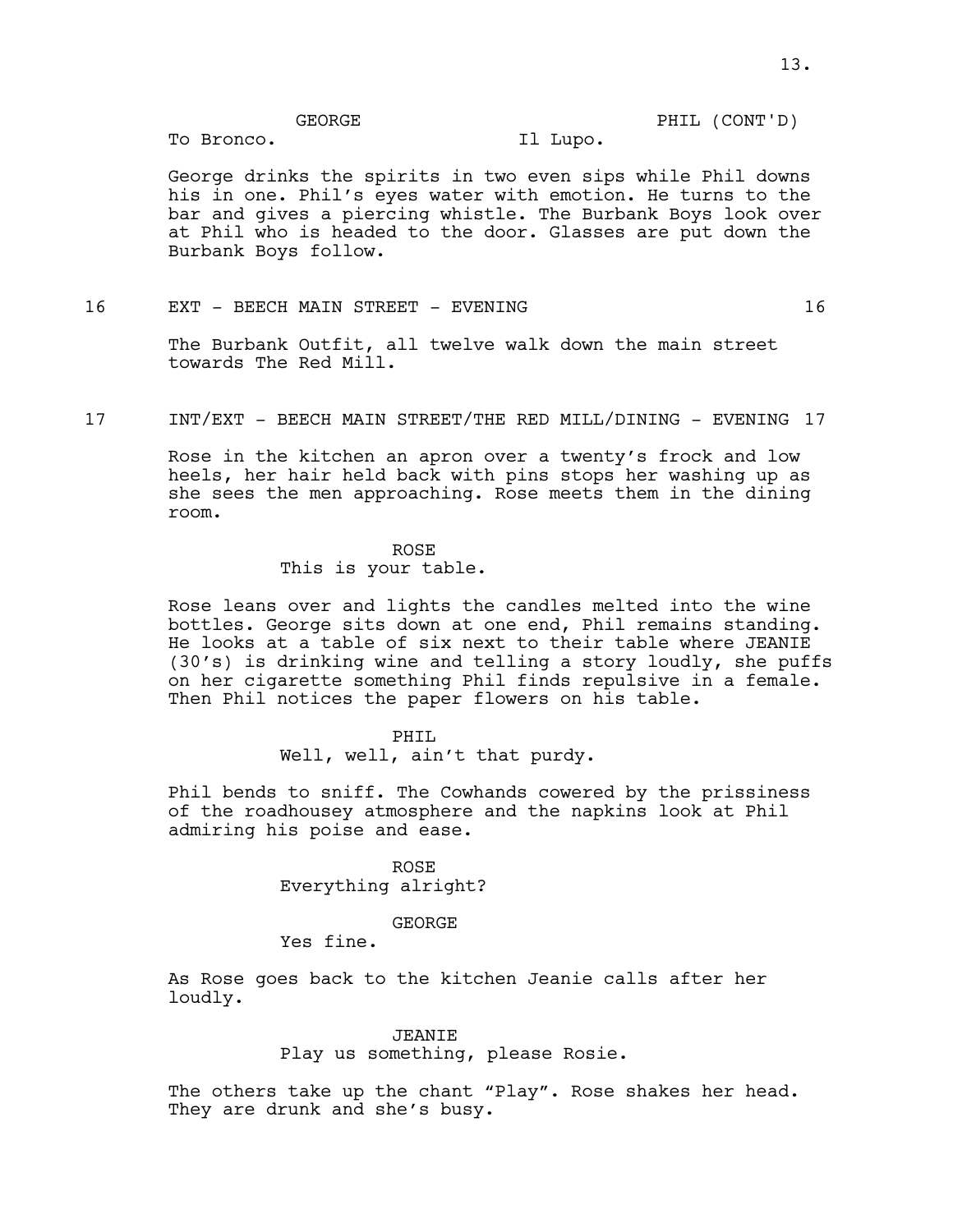Phil finally sits as Peter comes out in his white waiter's shirt and black pants, combed wet hair and a white cloth draped over his stiffly folded left arm. He walks past Phil to the table of six where he starts to clear their plates. Phil leans back on the legs of his chair eyeing Peter with rising distaste.

## PHIL

Where's our service boy? Are we black or something?

Peter looks across anxiously but continues with his plate piling. Phil turns to his table and his eyes light again on Peter's paper flowers. He leans forward and with his gnarled dirty hands, still bloody from a small cut on his palm, he takes the flowers in his fist and regards them closely, poking a finger into the paper flower corolla.

> PHIL (CONT'D) My goodness I wonder what little lady made these?

Peter turns, his hands full of plates.

PETER I did actually sir. My mother you see trained as a florist.

PHIL Well do pardon me, they're as real as possible.

Phil puts them back in the jar pretending to arrange them.

Peter is paused, realising he's being ridiculed. A couple of Cowhands giggle. Phil hasn't finished.

> PHIL (CONT'D) Oh look here gentlemen, that's what you do with the cloth.

Four or so of the Cowhands innocently mimic Peter's waiter affectation draping their napkins over their arm. Rose hearing the laughter, opens the door and sees Phil offering the jar of paper flowers to the Cowhands to take mock sniffs. Rose's heart sinks. Peter looks trapped and in hell as Cowhands CRICKET and SANDY masquerade with their napkins.

> PETER It's really only for wine drips.

PHIL (MIMICKING PETER'S LISP) Got that boys, only for drips now get us some food.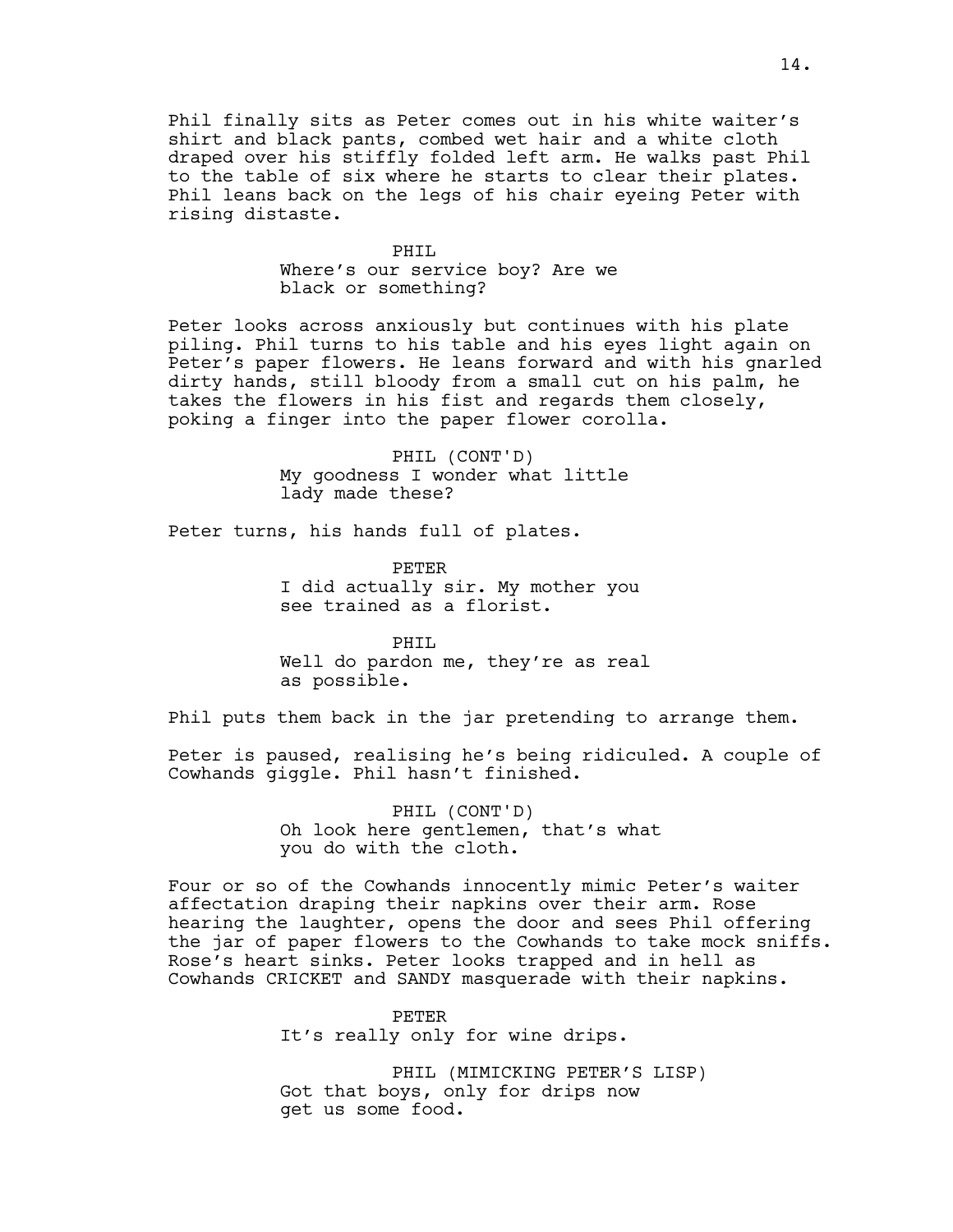Peter looks down ashamed, his eyes smart, he continues into the kitchen. Phil and the Cowhands laugh. Phil looks at George who does not 'join' he wears his napkin on his lap and sits.

## 18 INT - THE RED MILL/KITCHEN/DINING ROOM - NIGHT 18

A flustered Rose serves delicious looking fried chicken and wilted lettuce on the twelve waiting plates, Peter now expressionless carries them out two at a time.

19 INT - THE RED MILL/DINING ROOM - NIGHT 19

BOBBY Did Bronco ever eat here?

PHIL

He did not.

BOBBY So where did you eat?

PHTT.

Back then we had herrings at the Saloon and a lot of alcohol. Once Bronco Henry made a wager that he could take any horse and jump the tables and chairs of the Saloon piled out on the street. We chose him a nag all right it didn't bother him. He took off its saddle, walked the horse up to the tables talking to him. Stroking its big ugly head while it sniffed. Then he swung on, rode back and...

Phil has meanwhile rolled himself a cigarette, he takes a paper flower and flames it up on the candle then lights his tight slim smoke.

BOBBY

What?

Phil pulls a disaster face. The Cowhands wait.

PHIL

Flew over.

Peter enters with more plates stunned to see his flower burning. Phil slowly shakes it out.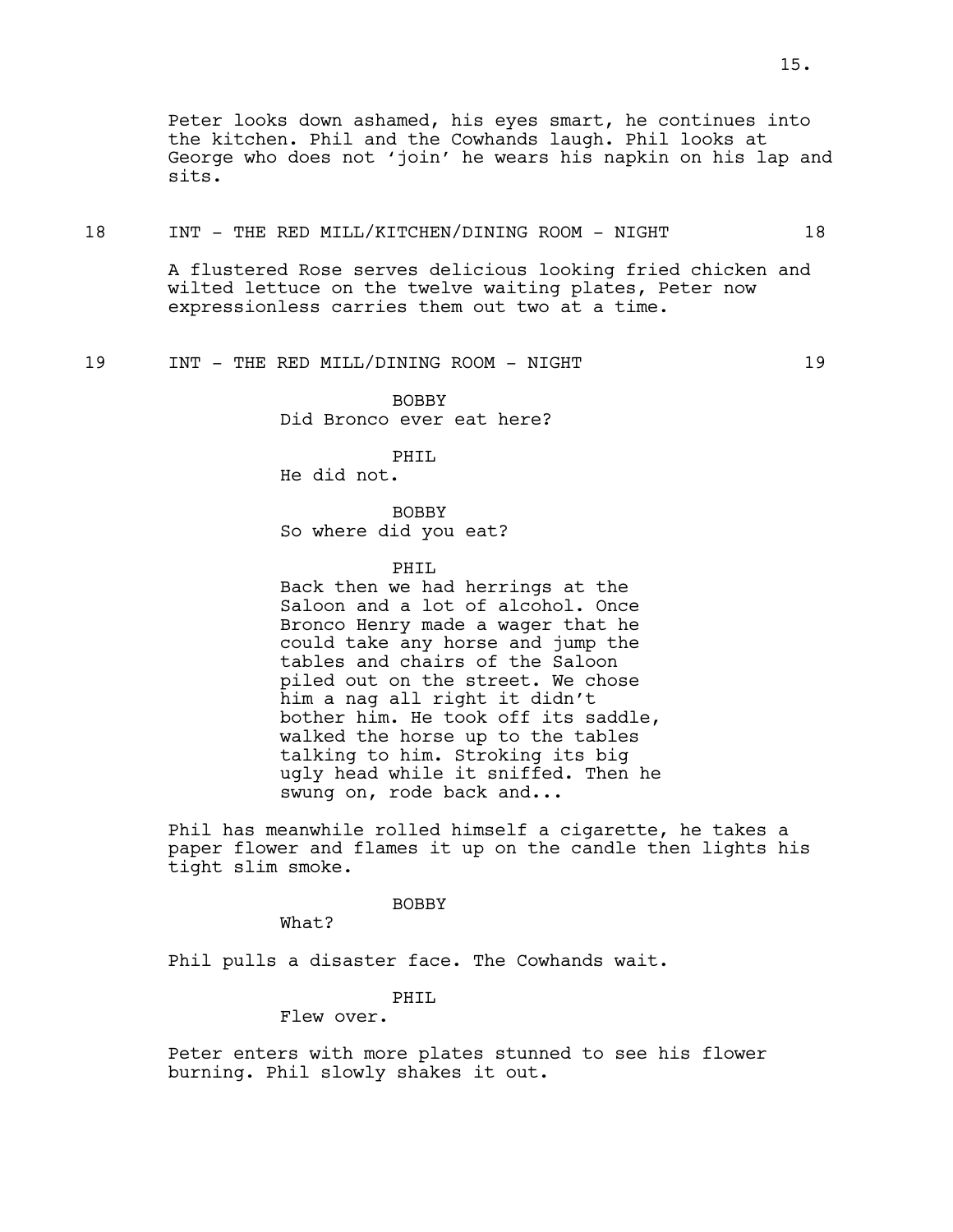JOCK

But to get a nag to jump...

Phil nods blowing smoke. Rose brings to the table two steaming platters of biscuits deftly removing Peter's paper flowers.

PHIL

Put it down to amour. What do you say George?

The Cowhands turn to George who is head down eating.

GEORGE

What?

Phil stares at George. The Cowhands slowly begin to laugh. George's inattention throws Phil. Suddenly he is aware of the loud revelling behind him on the Pianola. Phil turns sharply.

> PHTT. Do you mind quietening, we're eating.

The MAN on the Pianola lifts his hands as the keys amusingly play on.

> PHIL (CONT'D) Shut that down, or I will.

Phil stands. The Man stops the Pianola and the party assemble to leave. Peter serves the last two plates, one to Phil. He blows out the candles on the departed table.

20 INT - THE RED MILL/KITCHEN - NIGHT 20

Peter takes the empty pie plates into the kitchen where he dumps them in the sink. Peter examines his napkin for dirt, seeing a spot he throws it in the washing pile with the others. He walks to the kitchen back door. Rose observes him concerned.

# ROSE Where are you going?

Peter stops, he pulls his comb out of his pocket and drags his thumb over the teeth, he looks past Rose. He is blinking and there is a redness that has crept up his face.

> ROSE (CONT'D) Are you all right Peter?

Peter shrugs, pulls the comb through his hair and leaves.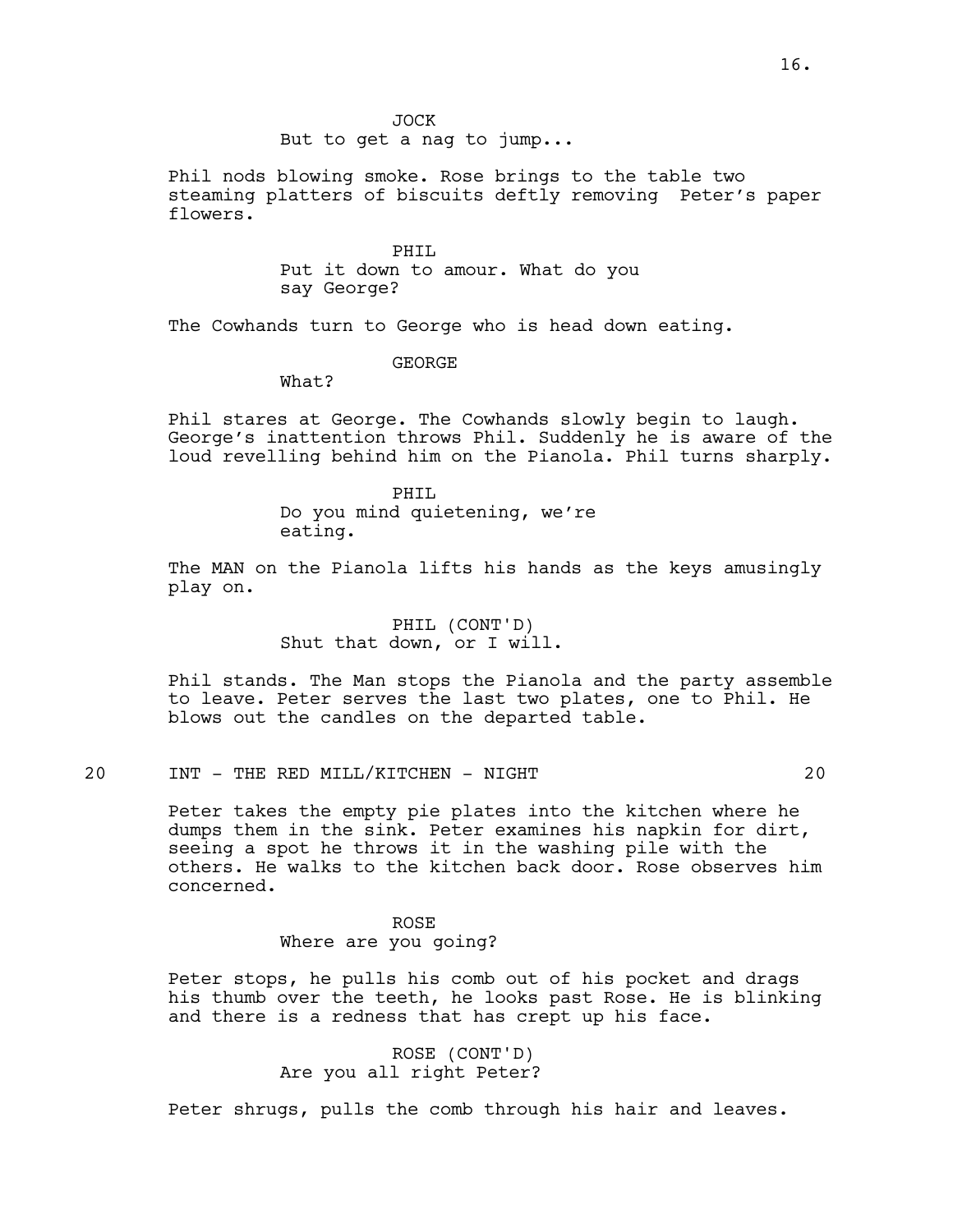Rose looks at the piles of smeared plates and at Peter's flowers in their decorated jars. She is stung afresh by his humiliation and her part in it. Why had she encouraged her mysterious strange son with the paper flowers? Why hadn't she thought to protect him? Rose's eyes brim with tears of selfreproach and fear for Peter.

21 INT - THE RED MILL/DINING ROOM - NIGHT 21

In the dining room the Burbank table are leaving, pushing their chairs back, picking up hats.

> GEORGE You go on over I'll settle up.

Phil twirls his chair on its back legs like a dance partner.

PHIL

Settle in the morning.

Phil dips his chair low then flips it up leaving it neatly on four legs.

# GEORGE

I'll be along.

The room is quiet, George looks across to the kitchen door as he hears what sounds like sobs. He is disconcerted, then concerned. He rises and goes to the kitchen door. Softly he knocks. No answer. The sobs stop.

> GEORGE (CONT'D) Shall I settle up now Mrs Gordon, or -

George gently opens the door as Rose hears the door she moves quickly to the sink where a loud sob escapes her, she can't hold back the flood of tears. George surprises himself by moving to Rose his boots squeaking loudly, he then does something he has never done before, he gently pats her upper arm.

> GEORGE (CONT'D) Please you can send the bill. I'll post a cheque.

# 22 INT/EXT - THE SALOON BAR - NIGHT 22

The PROSTITUTES from upstairs sit around the bar smoking and cadging drinks. Phil watches the young fellows oblige. Phil takes a breath he feels strangely lonely. The Boys are "la-lalaing" to the music box.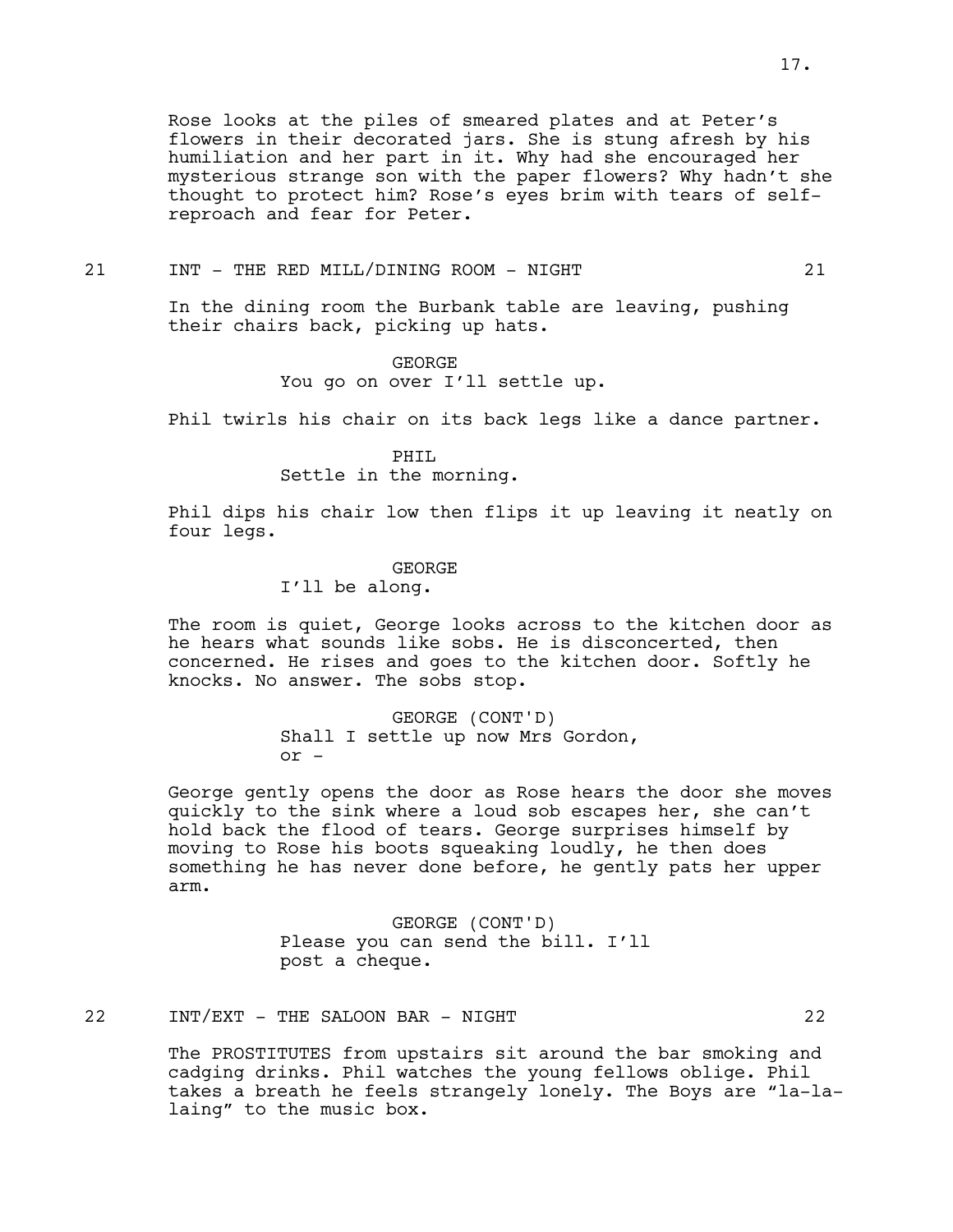Their faces flushed with drink and good cheer and kisses. Phil watches singing the actual words in key and in time, but still that loneliness.

> BOBBY Do you guess anyone ever loved him? Or maybe he ever loved anybody?

Bobby looks towards Phil singing

PHIL ... hot time, in the old town tonight.

STAN And what have you ever known, a couple of whores?

Stan joins Phil at the bar and orders.

STAN (CONT'D) These kids'll have big heads in the morning.

PHTT. And pick up syph or the clap too -

Phil grows silent.

STAN

Turning in?

Phil stares painfully into another time.

23 EXT – BEECH MAIN STREET – NIGHT 23

Phil walks across from the Saloon towards the Inn. Two Cowhands are trying to catch a loose horse. They're very drunk, Phil pays them no heed.

# 24 INT - THE RED MILL/UPSTAIRS/BEDROOM - NIGHT 24

Phil walks into The Red Mill in the hallway he sees the registration exercise book and a sharpened pencil. He writes in beautiful cursive his name. He climbs the creaky steps.

Phil knocks on several doors.

PHIL

George?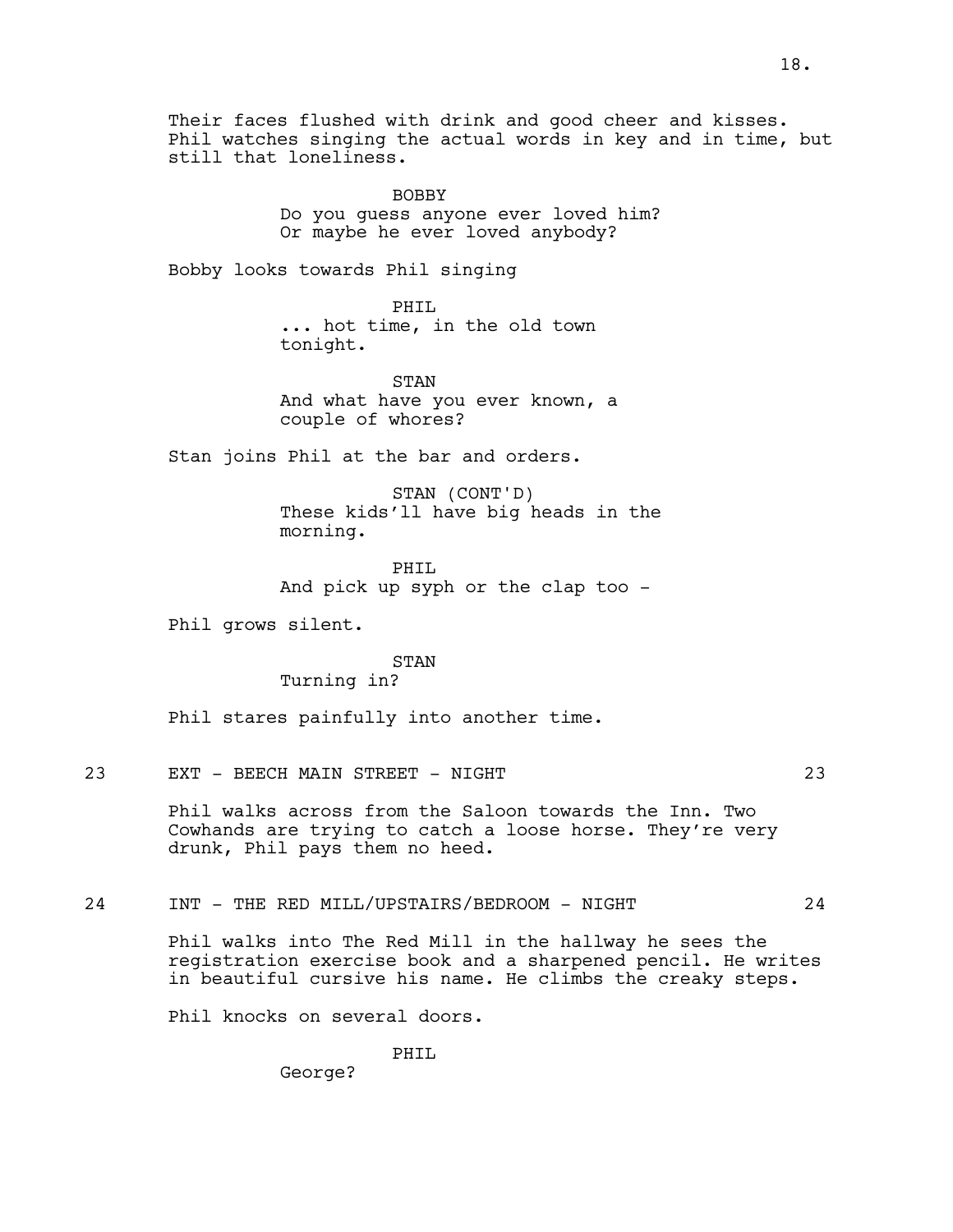He opens the third door, it's empty. A coil of thick rope by the window glinting. Under the window a sign IN CASE OF FIRE.

Phil lies on the bed. He sits up.

PHIL (CONT'D)

George?

Phil looks out the hallway.

Phil in the bed sits up. 'Had he dozed?'

George is standing in profile in the room unmoving. So strange a sight that Phil feels uneasy.

> PHIL (CONT'D) Where you been? The others bedded down yet?

GEORGE What you said about her boy tonight Phil, made her cry.

PHIL Her? She had her ear to the door?

George moves to the side of the bed he loosens his belt.

GEORGE She was crying Phil.

PHIL What the hell it's obvious her boy needs to snap out of it and get human.

George lies down on the pillow next to Phil.

PHIL (CONT'D) I pointed it out, that's all, she should damn well know.

Phil's eyes gleam and dart defensively. George's eyes are soft and steady in the moonlight.

**FADE TO BLACK**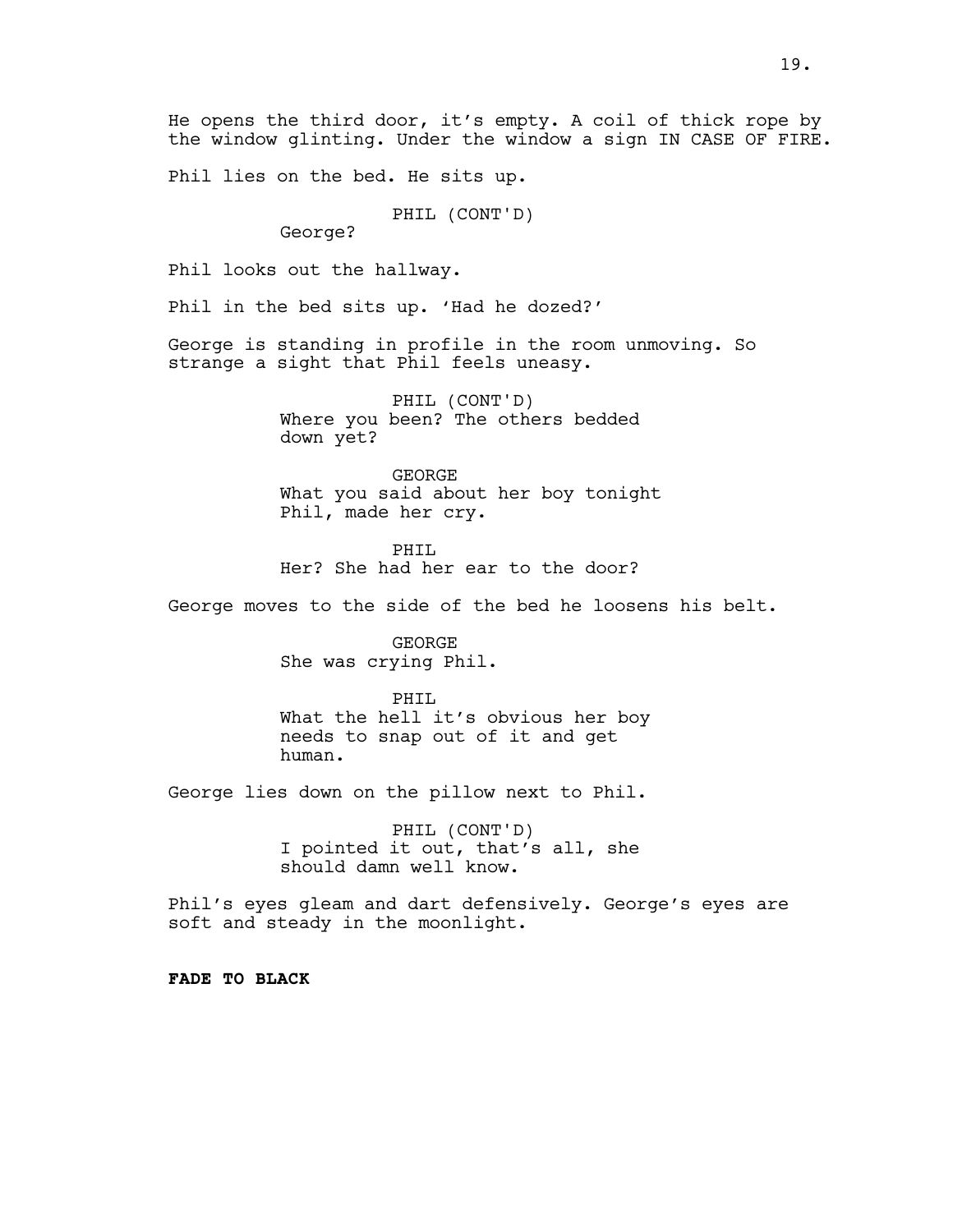Phil walks along the edge of the Willow copse out of sight of the Ranch turning frequently to be sure he is unseen, quickly he slips between the trees crawling through a hidden passage, a tunnel of bent and dense branches.

## 26 EXT - SACRED SPOT/RIVER CROOK - DAY 26

Phil is naked and alone among the river Willows. He rubs dirt and river sand over himself, sensually smearing it across his thighs and genitals, his chest and arms. Then breaking through the thick wall of Willows and as birds fly up, Phil hurls himself off the bank into the river below. The dirt and sand rinses off his body until he stands up in the river sobered by the cold water. Phil has a pale strong muscled body streaked red from the Willow scratches. The water about him stills and Phil looks at his well muscled reflection, then at the clouds passing beyond his head.

27 EXT - SACRED SPOT/CUBBY - DAY 27

Phil stands on the long soft grass in a dappled opening in the Willows his clothes strewn about him. Phil catches sight of an old CUBBY he and George made now overgrown with Willow shoots. Phil crawls into the tiny hut, his legs too long stick out. A few old nudie magazines from back-in-the-day are strewn on the ground. (Bronco Henry's name on one.)

# 28 EXT - BURBANK RANCH/BUNKHOUSE/ROCKY OUTCROP - DAY 28

Cowhands are enjoying their day off; Cricket writing in cribbed hand to his Ma, "I tell you Ma it shur is grate been a cowboy", Theo doing washing, beating shirts with a pot nailed to a plank and heckling Lee the trick rider. Stan and Another Cowhand empty a tin bath of dirty soap water. Phil is seen in the background approaching the bunkhouse. The Cowhands are keen to see what he makes of the horse stunt. The beat of hooves on the hard ground as a horse is lunged at a canter by Juan while Lee barefoot and in jeans tries to stand on its rump. He's up and down trying to find balance before he wobbles and tumbles to the ground. Phil makes no comment. He has in his hands a miniature baroque armchair and is whittling the tiny legs.

> $J\cap C$ He was better. Is that how Bronco Henry learned it?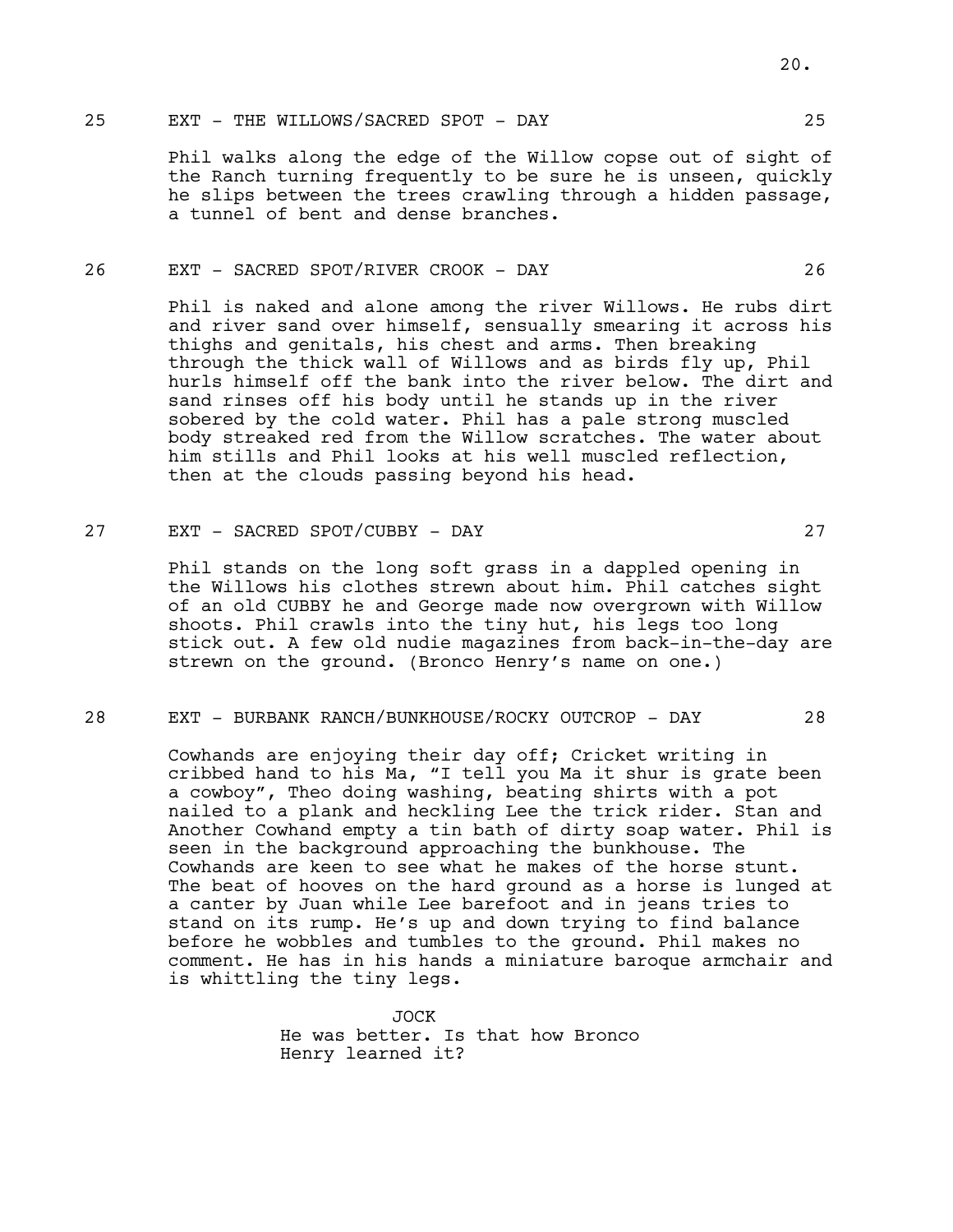Phil watches as the Cowhand, dusts himself off and limping climbs back on the moving horse with a back glance to see if Phil is watching.

> PHIL I never saw Bronco on a lunge, that's a fact.

Phil's attention is drawn to the distant formation of rock and slope that comes to life just as the shadows lengthen across its face. Phil walks a few paces towards it. Bobby walks up beside Phil, looking from Phil to the hillside, Bobby squints back at the rocky outcrop.

> BOBBY What is that you see there Phil?

Phil's lips twist into a faint smile.

Bobby and now SEAN and Jock join them and all three peer at the hill, then back at Phil stymied.

> BOBBY (CONT'D) Are there rats up there?

Another Cowhand, SVEN joins the group hugging himself in the cold.

> SVEN (TO JOCK) Ask him for a hint.

To Phil the huge mythic dog outlined across the hill face, its hot snout lowered in pursuit of some frightened thing was so real he could smell the dog's breath.

> JOCK Has anyone else seen what you seen Phil?

#### BOBBY

George... ?

Phil shakes his head smiling.

PHIL Nope, not him.

BOBBY Come on Phil what is it?

Phil turns away, George is coming from the Ranch House smartly dressed and heading towards the garage.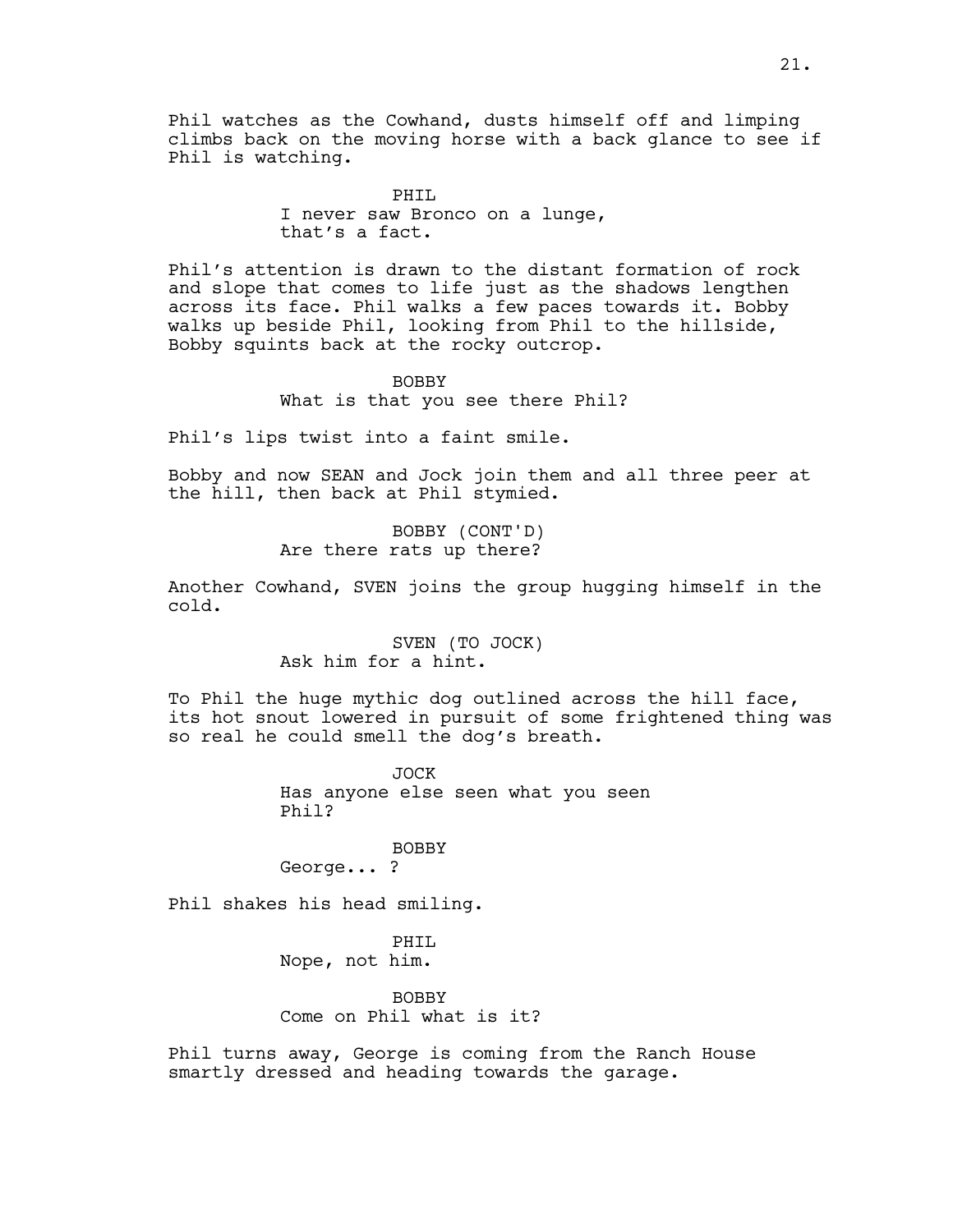BOBBY (CONT'D) There is something there right?

PHIL Not if you can't see it.

Phil walks to join George, but before he can get to the garage the old Dodge is backing out and George does not stop or wave but proceeds down the drive. Phil is stunned, he walks into the garage as if he had some other purpose and in the privacy of that dark space watches through the far door as the Dodge drives up the hill and disappears.

29 EXT - BEECH - DAY 29

George's Dodge drives sedately into the small town and parks outside The Red Mill, next to two other sporty "out of town" vehicles.

30 INT - THE RED MILL/KITCHEN/DINING - DAY 30

Rose looks up as she sees George Burbank making his way along her weedy backyard path, past the chook enclosure up to the back door.

He knocks.

ROSE Hello Mr Burbank.

GEORGE Hello Mrs Gordon.

ROSE How can I help you?

GEORGE I really just came to see you.

ROSE Oh, I'm quite busy.

George doesn't move.

ROSE (CONT'D) Would you like to come in? I'm mixing biscuit but you can sit if you like.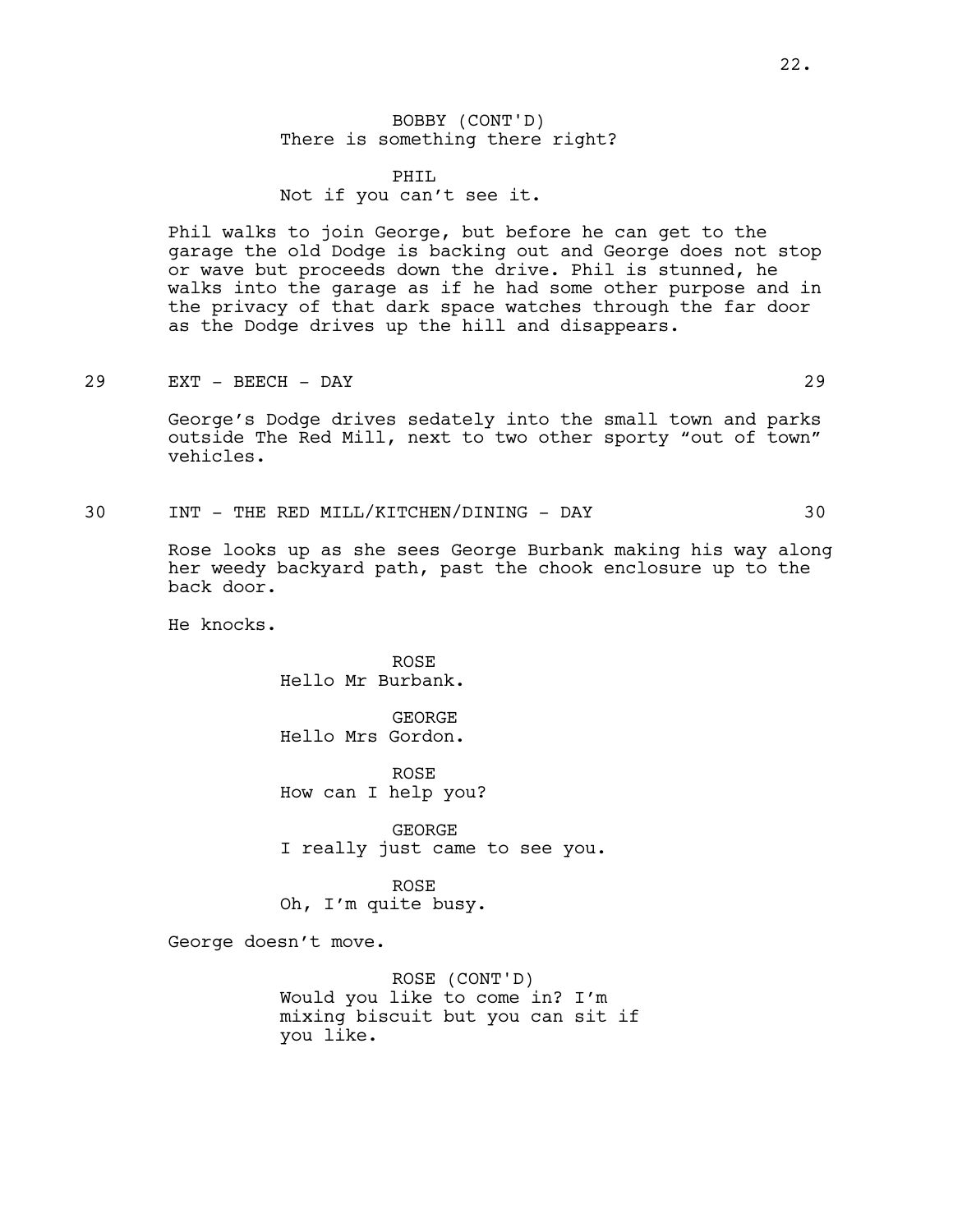Rose has flour up her arms as she mixes. George reads a bottle label.

> GEORGE "This most wholesome sauce is excellent with meats, fish and cheese."

He traces his finger along the flower stems on the oilcloth. He glances at Rose's hands and likes how busy and soft they are.

> GEORGE (CONT'D) The river is low I notice.

ROSE Yes it's been dry. (Pause) Peter is over at the school cleaning windows.

She turns to look at George concerned he might take mention of his absence to be provocative.

> GEORGE You must be proud of him from what I hear.

Rose is suddenly fiercely protective.

ROSE Oh, so what did you hear?

GEORGE Oh that he's a smart young fellow.

There is a loud thump on the Pianola from the dining room, shrieks and laughs and the sound of dancing.

> ROSE They have wine with them. I wish they wouldn't do that.

The noisy frolicking continues.

GEORGE I'd say they have more in them than wine. Sounds like booze.

Rose puts the biscuit into the oven.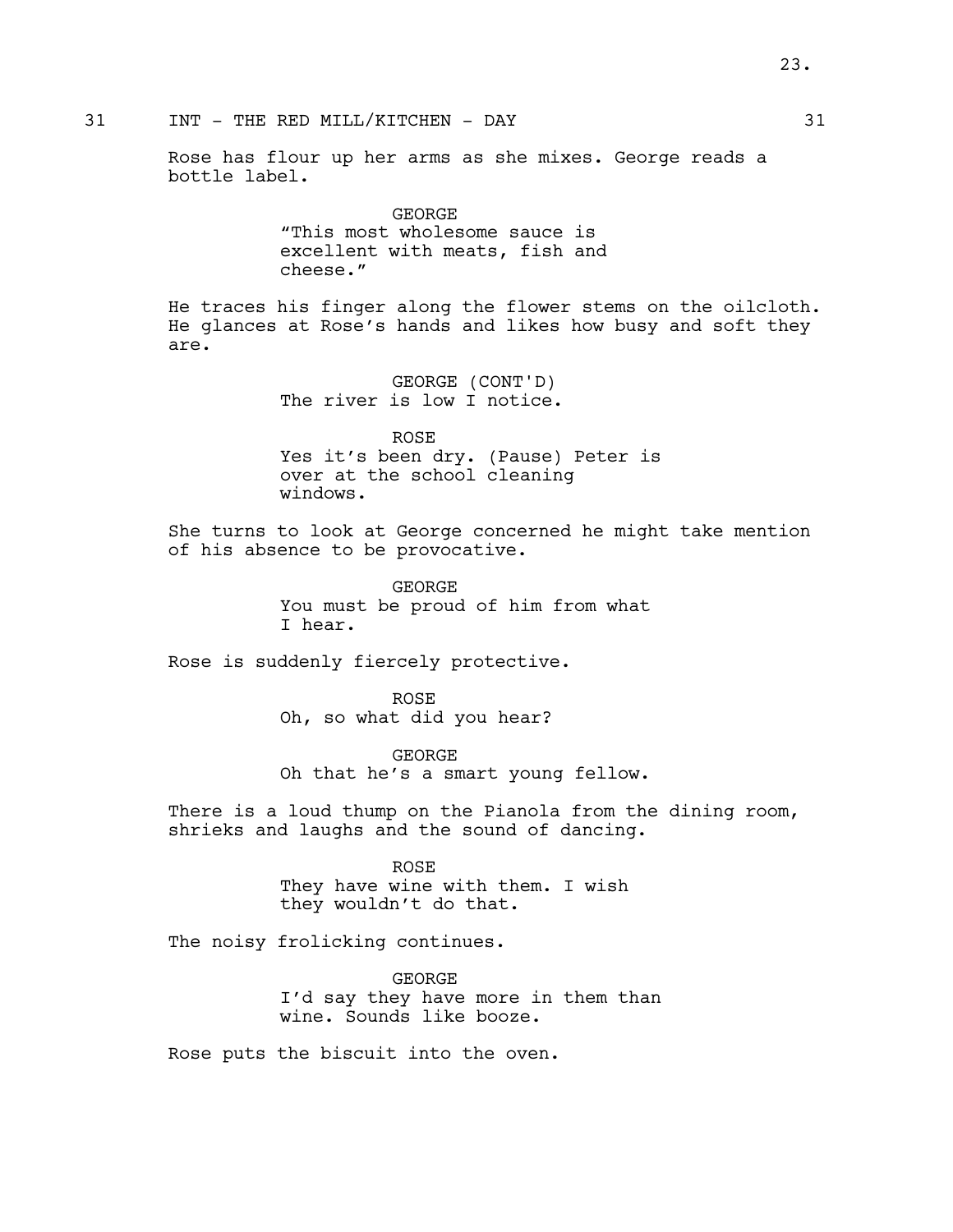ROSE

They're early. I should never have put the Pianola in there.

Rose takes a tray of glasses to the table and George sees through the swinging doors that the group are trying to learn the steps to some wild dance. George recognizes the DENTIST with his thin moustache and his dark haired dental assistant CONSUELA who leads the dance. The HERNDON UNDERTAKER MR WELTZ has his jacket off and his arms cling onto the shoulders of TWO YOUNG LADIES. He is so drunk he makes them all stagger. ONE OLDER MAN sits quietly pouring drinks at the table. Rose comes back to the kitchen.

> GEORGE I see the Herndon Dentist and the Undertaker Mr Weltz.

> > ROSE

Oh goodness I wish Peter was back, I need to fry the chicken and Peter should be serving salad. Sometimes if you get food on the table...

She pauses thinking.

ROSE (CONT'D) Mr Burbank I'm going to run over and get Peter.

Some loud 'whoops', then voices, "higher, higher."

George takes two plates from the counter and shoulders open the swing doors. Rose sees past George to the dark beauty Consuela kicking her leg indeed high. For a moment the noise continues, the voices louder. Then there is sudden and utter silence, a chord on the Pianola finishes unresolved. Rose opens the door, very curious.

GEORGE

Afternoon (laughs) looks like I'm the new waiter. How do you do?

The group stare at George and at the salad. The Dentist stands nodding to George soberly. George returns to the kitchen for more salads. Rose is leaning against the sink her shoulder shuddering, head shaking. George goes straight to her concerned. Rose is weeping again, this time from laughter.

> ROSE (WHISPERING) You were so perfect... They were so shocked. In their wildest dreams...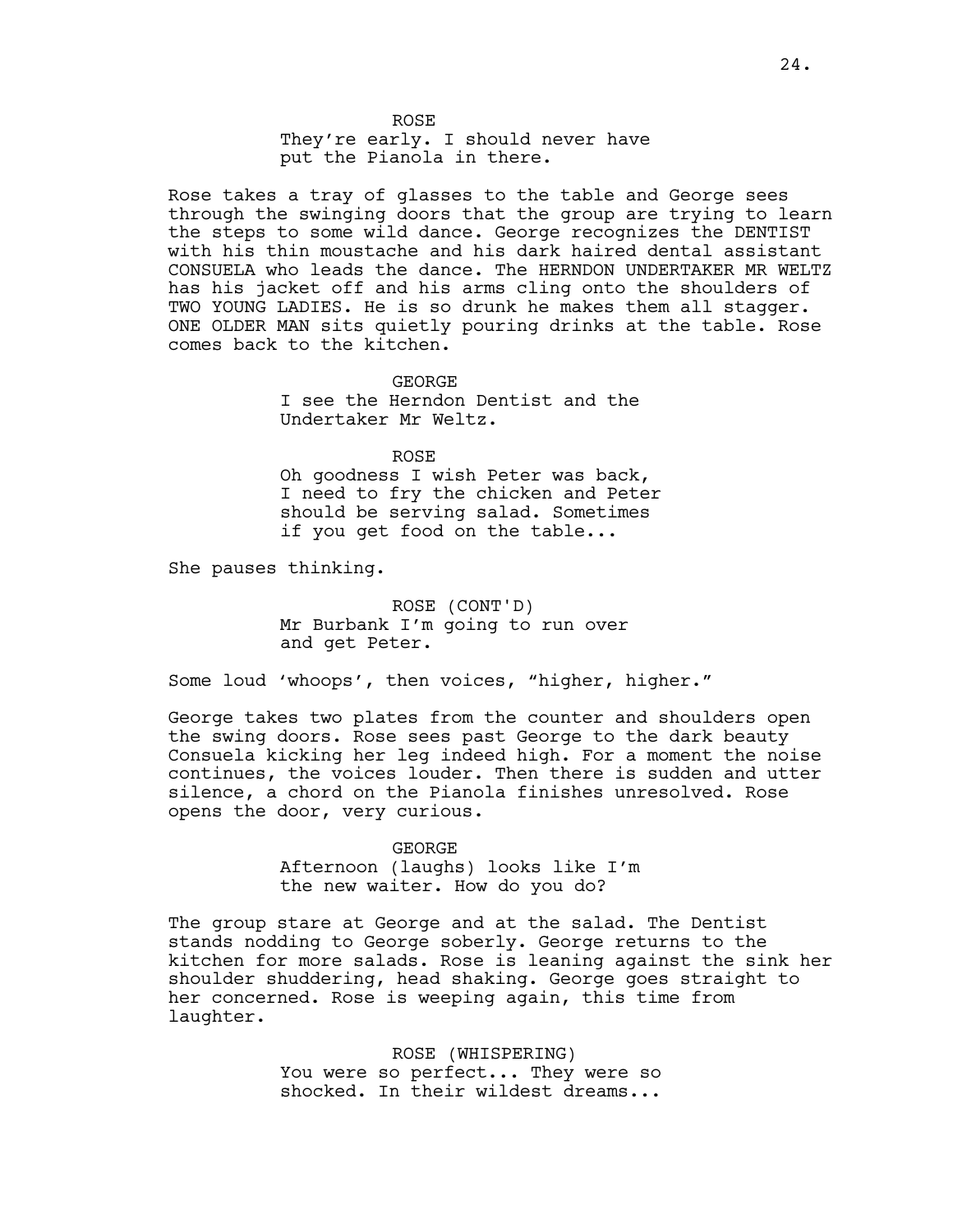ROSE (CONT'D) You were so, so perfect.

George smiles, then chuckles, enjoying every word of Rose's praise.

## GEORGE

Be back.

He picks up two more salad plates and backs out through the swing doors, Rose puts her hand over her mouth muffling laughter.

# 32 INT - BURBANK RANCH HOUSE/DINING/LOUNGE - NIGHT 32

At one end of the long dark gleaming table an unused plate is set for George, the meat resting before it on a serving platter. Down the other end of the long table sits Phil in fading light. His food finished, his face expressionless. The heads of the dead animals loom from the walls, their eyes glassy, dusty. Phil looks at the snow falling heavily now.

## 33 EXT - BURBANK RANCH/YARD/GARAGE - NIGHT 33

Phil in a jacket but gloveless, walks over to the garage. He lights a match and holds it up against the wall where George stores his tools all outlined and labelled in white paint.

> PHIL (READING TO HIMSELF) "Snow chains."

Here they are, George has forgotten them.

## 34 INT - BURBANK RANCH/BROTHERS BEDROOM - NIGHT 34

Phil lies on his bed in the dark plucking on his banjo. He hears a car and sits up. He goes to the window. It is not George but some drunk Cowhands being dropped off by pals after a night out. They laugh and wave stumbling back to the bunkhouse.

# 35 INT - BURBANK RANCH HOUSE/ENTRANCE/LOUNGE - NIGHT 35

George lets himself in the house. He sits in his huge overcoat and smiles recalling his evening.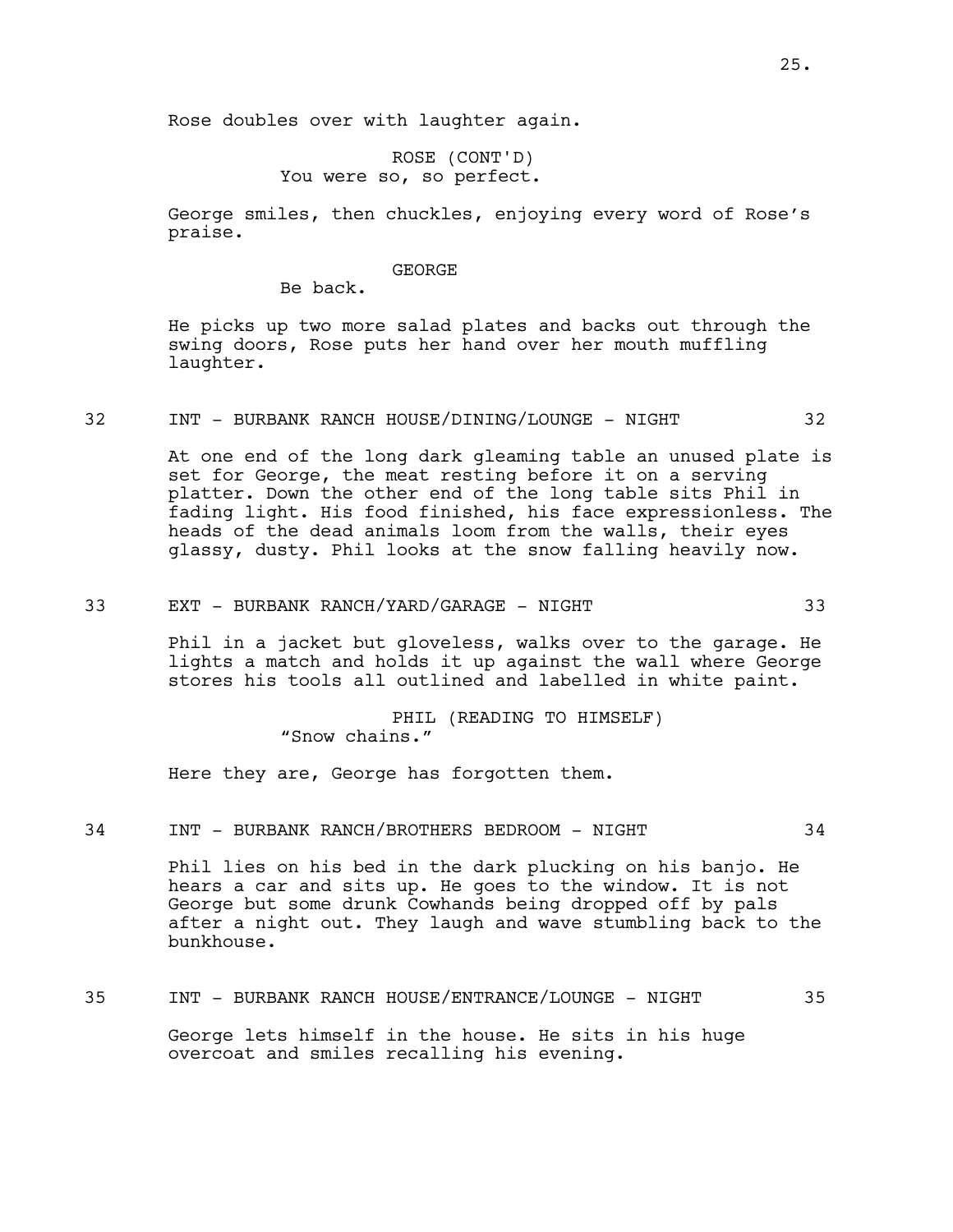Phil stands near his bedroom door listening. Slowly he opens the door and looks out over the bannister. The clock strikes two a.m. He spots George sitting motionless in an armchair.

> PHIL (PRETENDS TO YAWN) Run into any snow down below?

GEORGE None to speak of.

PHIL Well I'll roll me a smoke since I'm woke up. How far did you get Georgie Boy?

GEORGE Beech that's where I aimed for.

PHIL What did you do down there? Maybe a little 'Tom-Cattin'?

A silence. The wind blowing under the front door lifts the hall carpet.

> GEORGE I was speaking to Mrs Gordon.

PHIL Oh yes she cried on your shoulder.

GEORGE

So she did.

PHTT. Give her a chance and she'll be after some dollar for Miss Nancy's College fees.

George pays no attention. Phil walks down the staircase to where George sits. He moves the chess pieces on a board near George playing both sides.

> PHIL (CONT'D) Remember how The Old Lady brought those girls to the Ranch as soon as we could get hard-ons? My God remember the tomato soup queen? Wasn't it her that wrote you "I will never forget the western moon".

> > (MORE)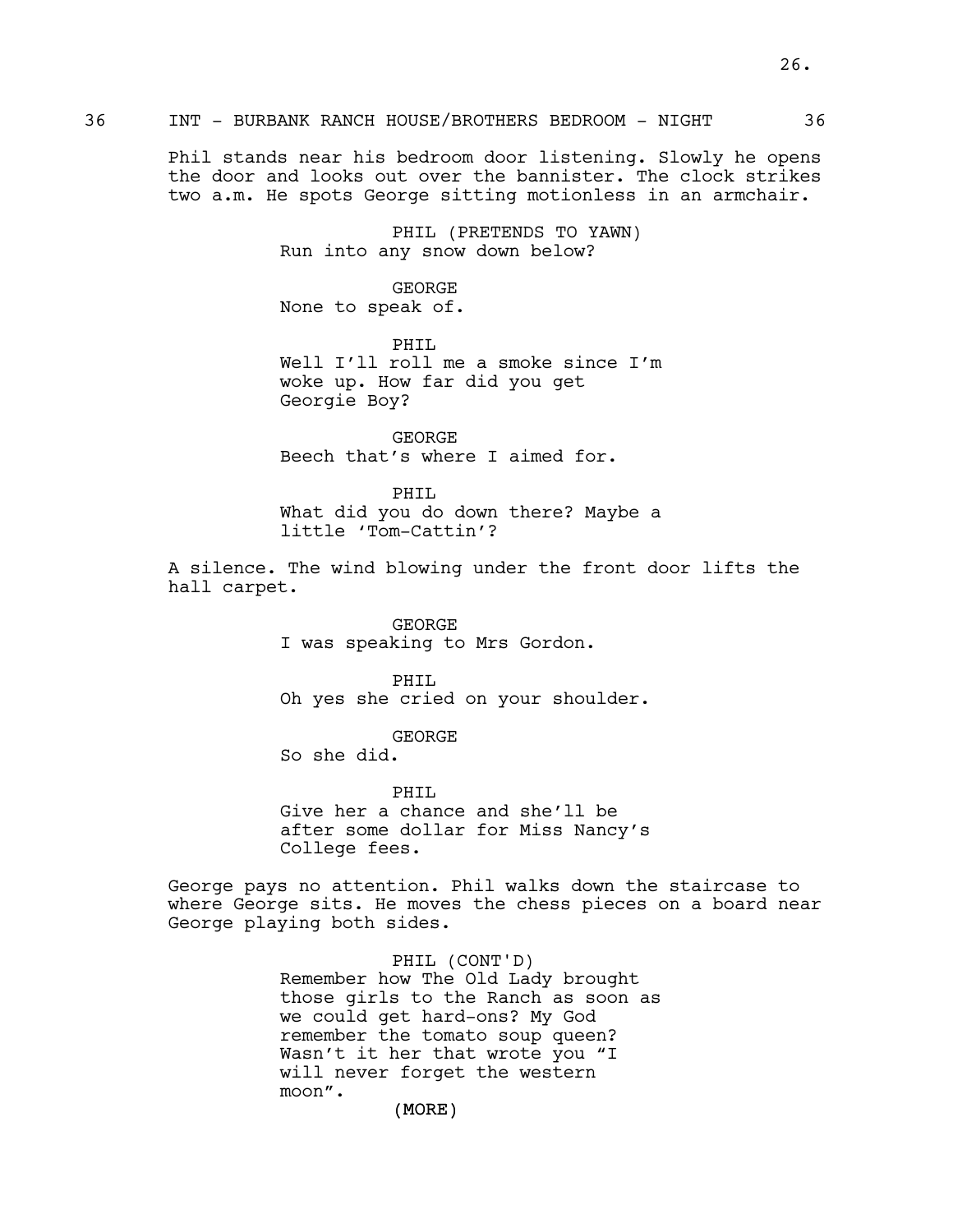PHIL (CONT'D) Well I guess you could have taken her out without first putting a sack on her head unlike some others.

George gets up and leaves Phil.

GEORGE

Night Phil.

PHIL If it's a piece of ass you're after fatso, I'm damn sure you can get it without a license.

37 INT/EXT -BURBANK RANCH/KILLING SHED/YARD - DAY 37

Phil and another COWHAND are cutting away at a carcass in the round killing shed. The DEAD BEAST hanging from its back legs hoisted by chains high in the center of the shed. They slice through the skin and the layer of fat beneath, peeling it back.

38 EXT - BURBANK RANCH/KILLING SHED/YARD - DAY 38

Phil and Sven hang the large black hide over the railing next to the shed. Beside it are TEN or so OTHER HIDES roughly lumped together. CROWS gather waiting to pick the fat off the skin. Beneath the rail a ring of blood drips, a couple of DOGS catch the drips on their pink tongues.

Phil wipes his bloody hands on the snow. He looks up as he hears George driving off in the Dodge, slushing on through the melted snow.

> **SVEN** What do you do with these?

But Phil is stung watching George depart, yet again.

PHIL Bloody hell!

SVEN

Do you cut them up or something?

Phil doesn't listen. Sven wipes the knives watching Phil awkwardly.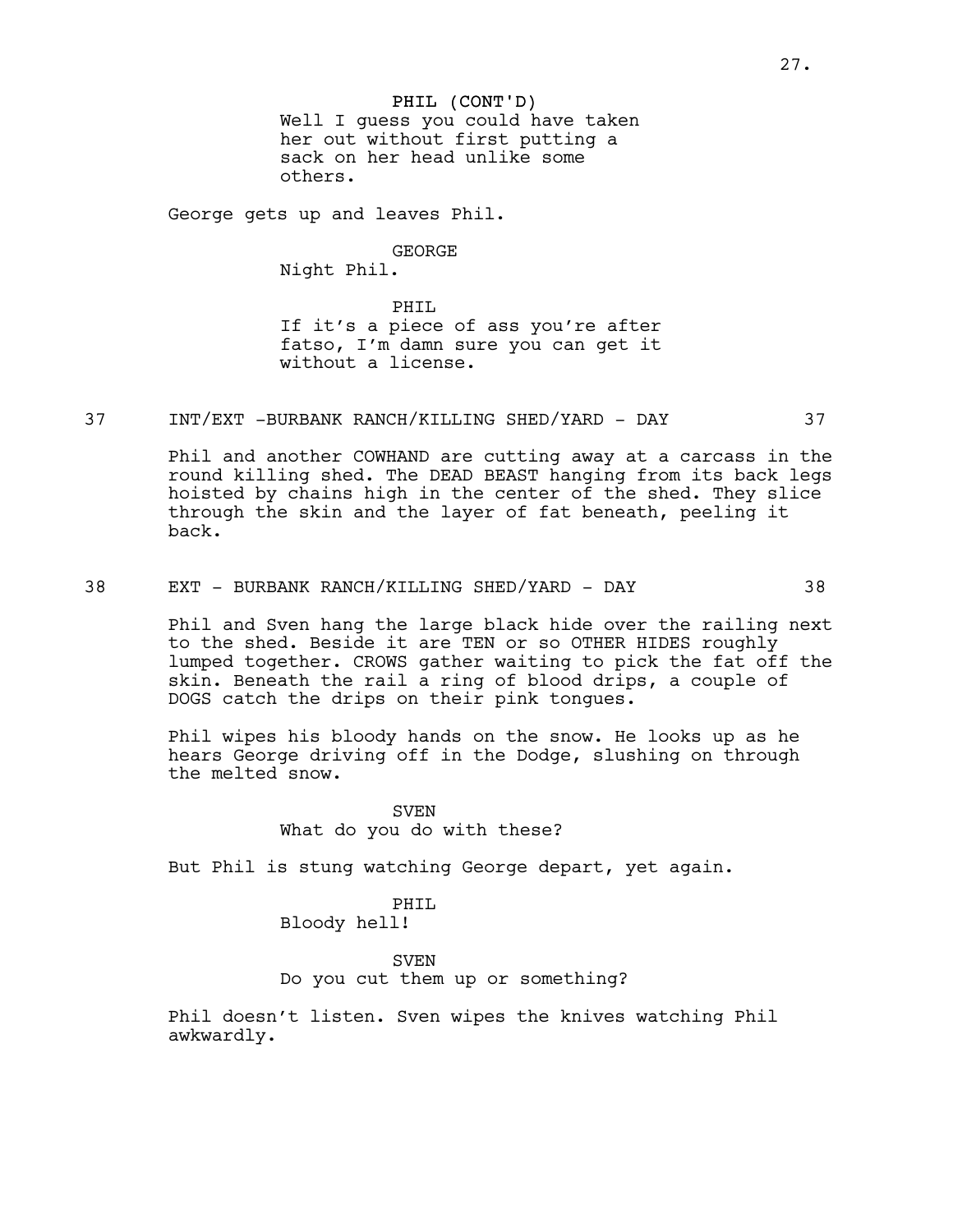Phil walks to the bureau in the large lounge area and takes out two pieces of writing paper, a pen and ink. He takes it across to the long empty dining table. He swings his leg over a chair and pushes back a portion of the long white skirt and sitting there dirty, blood spattered and unwashed he begins to write in his distinctly elegant hand.

> *Dear Mother and Father, I can no longer keep from you the troubling situation where George is seeing...*

Mrs Lewis comes in with a hot plate of meat - lunch. Then stops to see only Phil.

> MRS LEWIS He's gone again?

She puts down the meat from habit by George's place then clears George's cutlery and plate, her eyebrows raised, head shaking, in the extraordinary mystery and irritation of George's absence.

40 EXT/INT - SALT LAKE CITY HOTEL - DAY 40

A grand hotel set in Salt Lake City with commanding views of the mountains and the lake.

The wealthy of UTAH, RANCH RETIREES distinguished by their clean white western hats and western attire shuffle through the lounge assisted by white frocked NURSE AIDS. ELDERLY MEN gather in groups playing cards while the WOMEN collect at the picture windows planning small parties or playing Mahjong. The occasional visiting GRANDCHILDREN sit bored and glum their feet sticking straight out in the stuffed armchairs.

At the Hotel desk the CONCIERGE is sorting the MAIL and Phil's neatly addressed letter is placed in THE OLD GENT'S white, soft manicured hand.

### 41 INT - SALT LAKE CITY HOTEL/A CORNER SUITE - DAY 41

The Old Gent and THE OLD LADY are deep in contemplation over the thorny problem of Phil's letter. The Old Lady is sitting at an elegant little writing table with thin carved legs and gold leaf trims attempting replies to Phil's letter.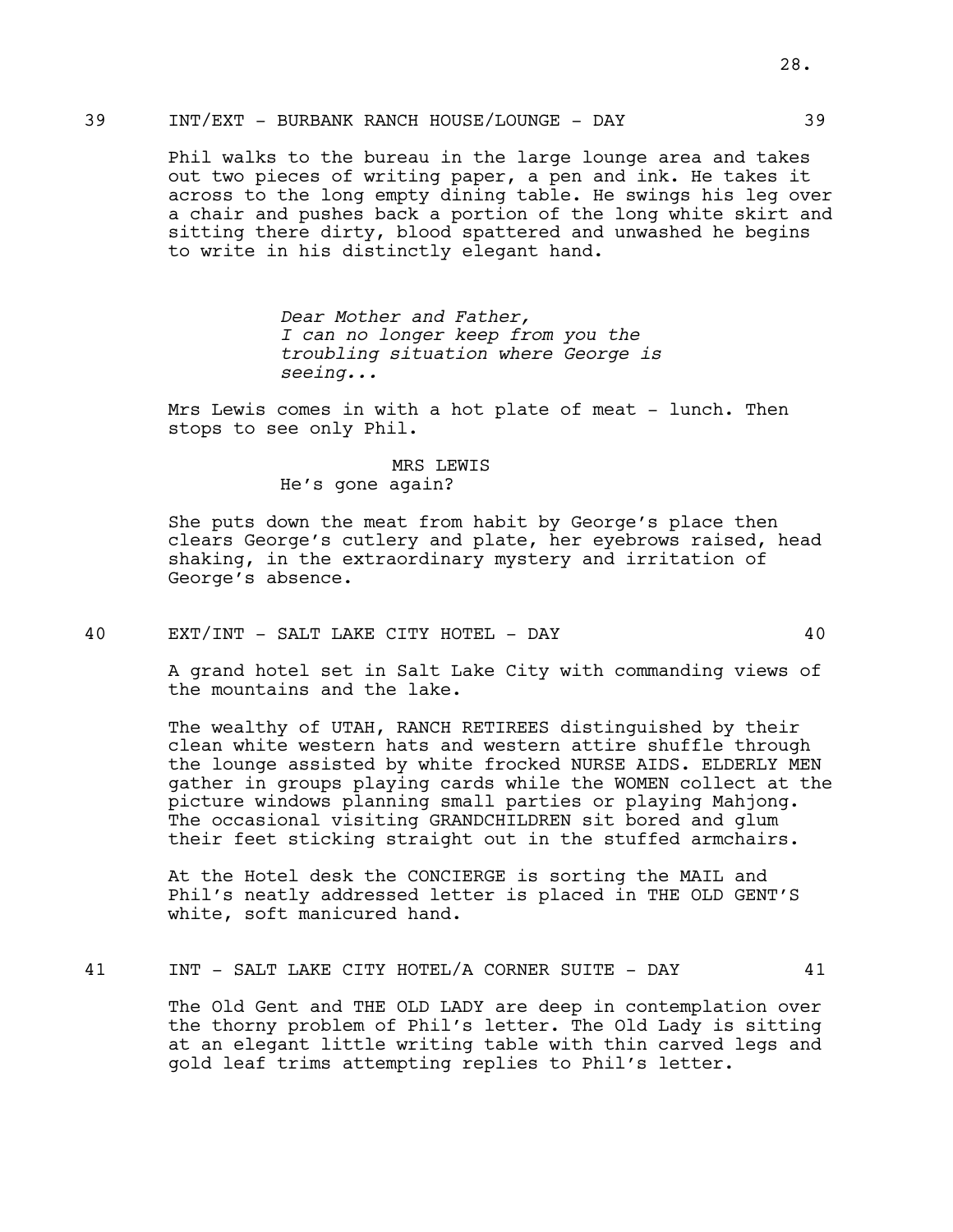The Old Gent paces back and forth reading Phil's letter, he is dressed like an English Gentleman in a well cut suit and wears a western hat.

> THE OLD GENT (READING AN EXTRACT) '... he has got himself entangled with a suicide-widow...'

Old Mr Burbank shakes his head at the crude term.

THE OLD GENT (CONT'D) Suicide-widow?

Old Mrs Burbank nods her displeasure.

THE OLD GENT (CONT'D) - and there's a boy, yes?

THE OLD LADY Yes, that is complicated.

Old Mrs Burbank looks back at her latest attempt to reply. She shrugs her shoulders.

> THE OLD LADY (CONT'D) '... please think it over carefully. ...?'

She looks across at Old Mr Burbank who listens and nods.

THE OLD LADY (CONTINUES READING) (CONT'D) '... it might look 'funny' if we're not there...'

The Old Gent stops pacing.

THE OLD GENT Would George mind if things look 'funny' for once? He's never done anything that looked unusual before.

The Old Lady fiddles with her pen.

THE OLD LADY Phil cares.

The Old Gent turns towards his wife with her dignity and poise, her face now mirroring his own, their eyes meet as they lift the veil cautiously on Phil's complicated personality.

> THE OLD GENT Do you think... ?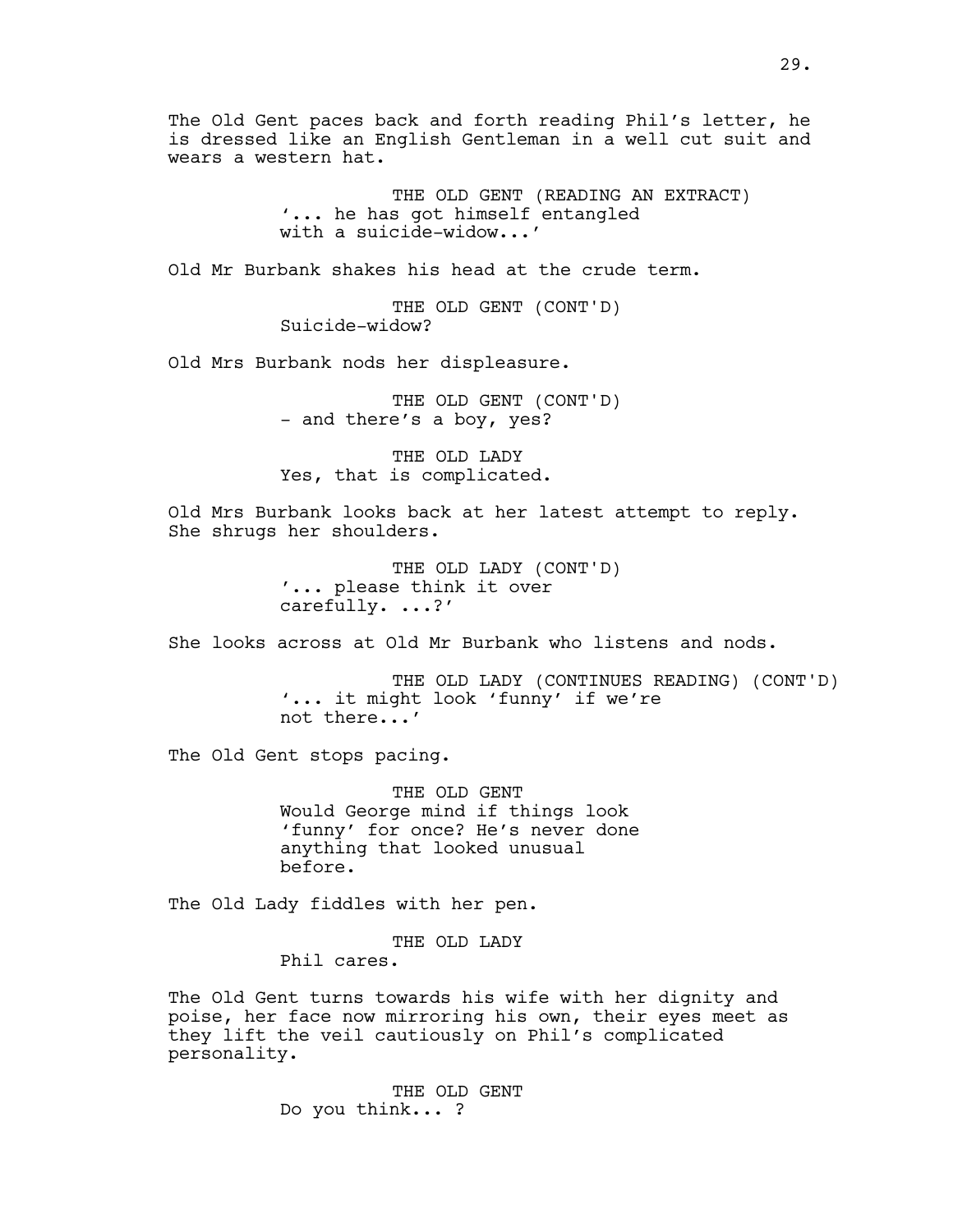THE OLD LADY Do I think there might be something wrong with Phil caring?

The Old Gent frowns, his head held high, nonetheless it is a relief to get the thing out in the open.

> THE OLD GENT If there is, it's not your fault.

THE OLD LADY Nor is it yours.

42 INT/EXT - BURBANK RANCH HOUSE/BACK DINING ROOM - DAY 42

Outside the back dining room Phil allots the day's tasks as the Cowhands group about him.

Inside, George watching Phil enters and takes a seat at his and Phil's traditional places in the back dining room; down one end of the three long tables and opposite each other. LOLA 'the girl' (18) brings George coffee and pancakes. Phil joins George at the table, leg over chair, he's uncommonly chirpy, perhaps proud of the little chair he has finished whittling and has left in front of George as a gift along with a recognizable carved replica of George's desk set off in a corner in the dining room. Phil pushes the little chair up to the desk.

> PHTT. Here you are old fella' a little desk to go with your big desk.

George does not look pleased or grateful.

GEORGE

Phil.

PHIL (BRISKLY TRYING FOR HUMOR) Yep got you old timer.

GEORGE Did you write to The Old Lady?

PHIL (SWINGING A LEG ONTO THE TABLE) Yep, I shot them both a line.

GEORGE You said something about Rose?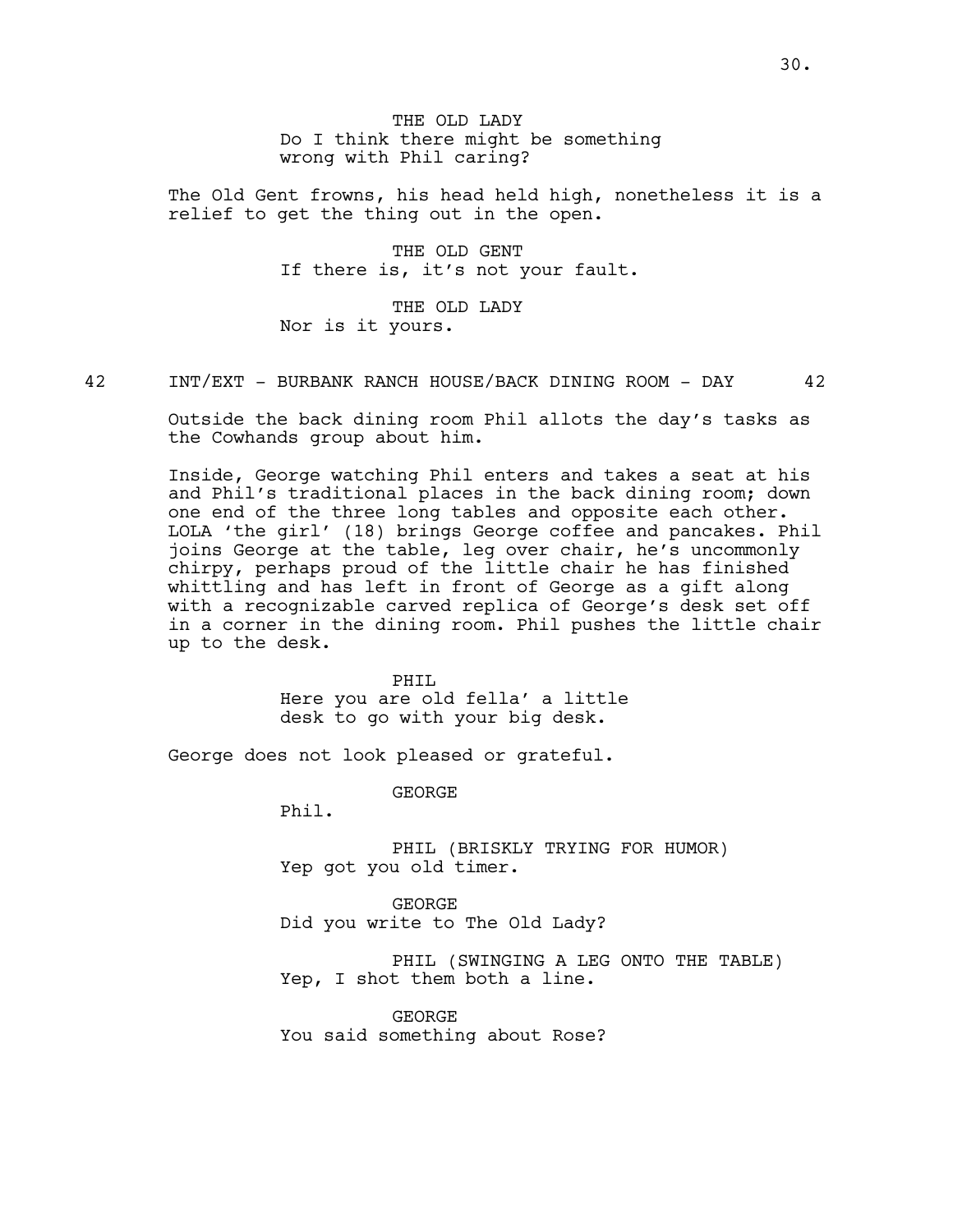PHTT.

Rose, yes well you know as well as I do what The Old Lady would feel if you got mixed up with her. She'd likely have a hemorrhage.

#### GEORGE

The Old Lady would feel what one Mrs Burbank would feel for another Mrs Burbank.

## PHIL

Come again.

Phil sits up.

GEORGE We were married Sunday. She's got rid of her property at Beech.

# 43 INT - BURBANK RANCH/BARN - DAY 43

Phil is shocked, rageful. He is pacing uneasily in the barn. Phil's Sorrel begins to act up shying around in the stall.

## PHIL

Stop!

But the horse continues its jitters. Phil engulfed in rage takes the horse out, ties it up close and then slaps it over the head again and again with the saddle blanket.

> PHIL (CONT'D) You God-damned fool, you hear me, you dirty flat-faced bitch etc.

Two Cowhands come towards Phil then melt back.

44 INT/EXT - MRS MUELLER'S BOARDING HOUSE/PETER'S ROOM - DAY 44

Rose and Peter are newly arrived at Peter's room in MRS MUELLER'S boarding house in HERNDON where he will board and go to school. Rose is wearing her 'going away outfit', a dove blue coat and dress with matching shoes and hat. Peter is in school uniform.

> MRS MUELLER So dinner is at 6:30 p.m. No need to help with the dishes if he has school work. Oh, there are no shoes inside.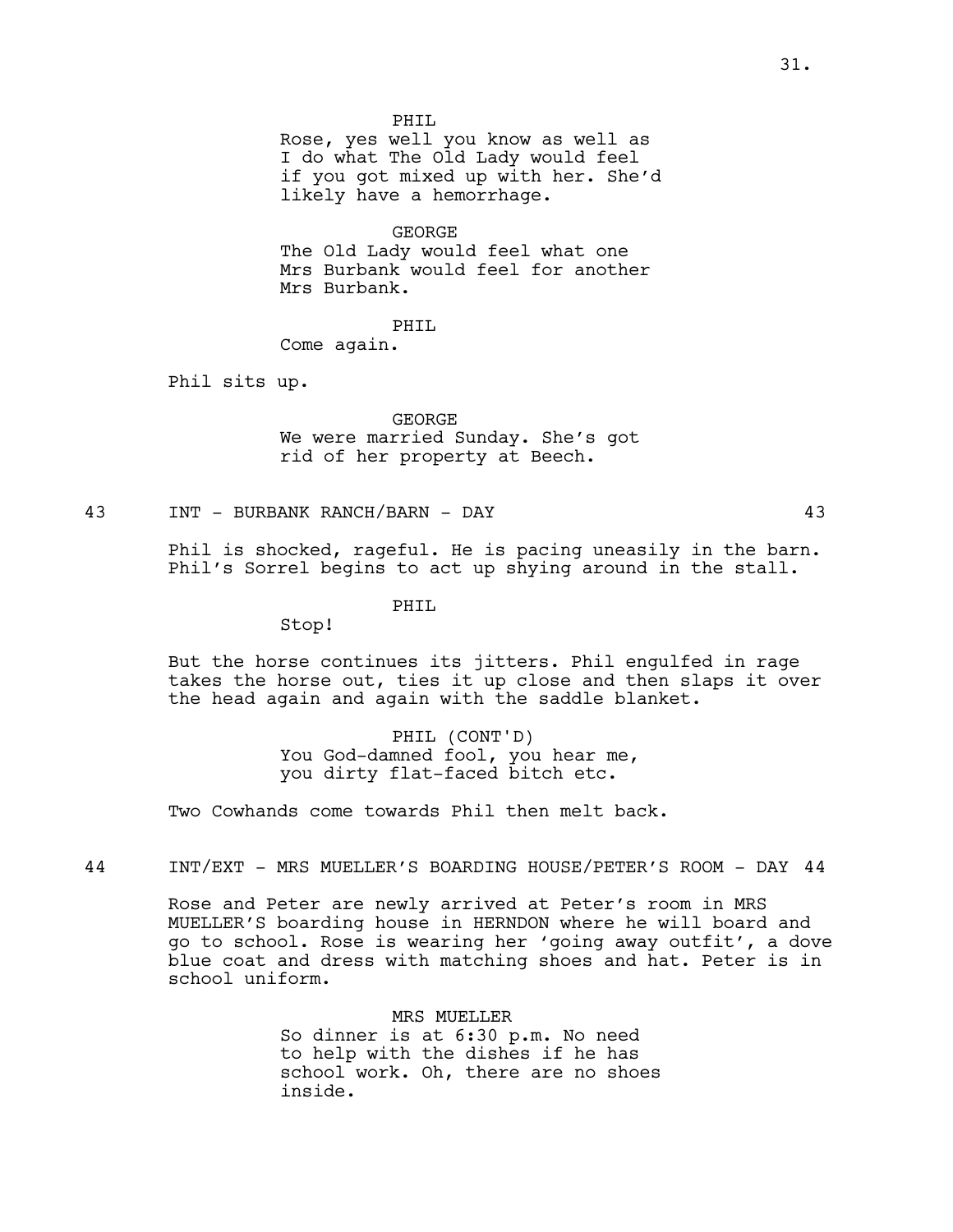ROSE

Oh, sorry.

MRS MUELLER Not for you Mrs Burbank just the boarders.

Peter is sitting down on the big double brass bed pushing off one shoe then the other. After Mrs Mueller leaves Rose puts her wedding bouquet on Peter's adult sized desk.

> PETER May I keep a few of those rose petals?

Peter pads over in his socks to examine the bouquet closely.

Rose watches as Peter plucks five or six cream petals with a crimson stain on the edge. Rose wishes he were not so interested in flowers and frowns a little.

> ROSE I'll try and come to you every weekend. And maybe sometimes you might like to come to the Ranch, won't that be fun?

Peter doesn't think so. He slips the petals into his album and is beginning to stack his Father's black medical text books on to the empty book shelf. He places his Father's medical skull on his desk.

> PETER This is a pleasant room.

ROSE Peter, sometimes I think you don't listen to me. I can never tell what you're thinking.

PETER I'll pay more attention.

Peter puts a limp arm around his Mother's shoulders.

George is carrying the last of Peter's belongings from the Dodge up to Peter's room. It's a struggle up the narrow staircase.

GEORGE

Hey ho.

He puts the suitcase by the door and looks at them smiling. Rose is unpacking a wax paper package of wedding cake.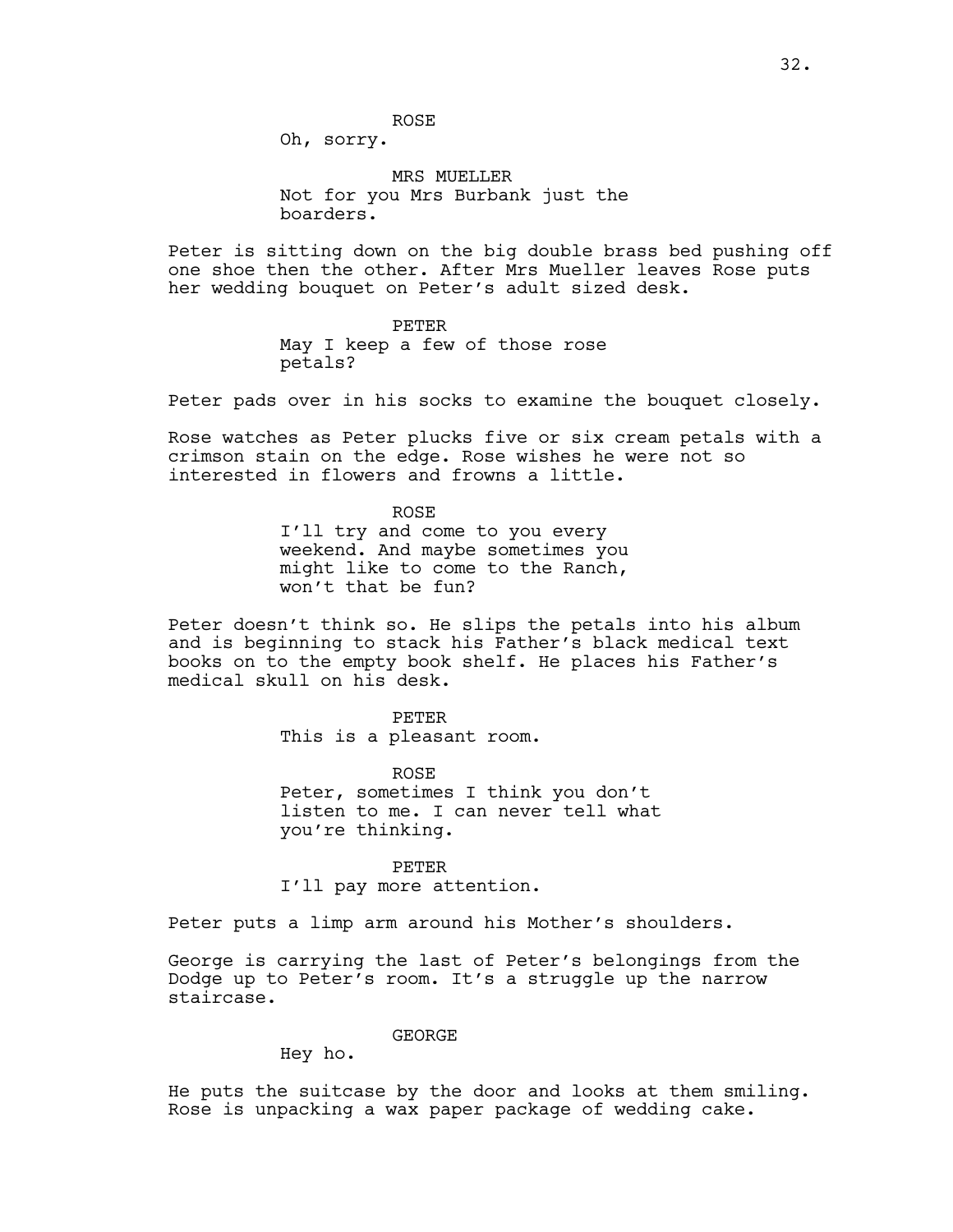She holds it out to Peter. He takes a slice and examines the icing.

> ROSE Here, take the rest for later.

Peter bites into the cake chewing, he likes it here.

45 EXT/INT - A ROAD ON ROLLING SNOW COVERED HILLS/DODGE - DAY 45

The old Dodge winds its way slowly up the snow topped hills out towards the Burbank Ranch. It's late in the afternoon and there is still some warmth in the sun. Rose is tucked in with blankets and George wears his big bear coat.

> GEORGE I've been thinking we should have some sort of dinner party to introduce you to my parents.

Rose listens and smiles her ready amiable smile.

GEORGE (CONT'D) And perhaps we could invite the Governor and his Wife too. I saw them in Herndon today and - I kind of already mentioned it to them.

ROSE

I can cook for us all.

GEORGE

No, please, I want you to enjoy yourself. Mrs Lewis will cook and Lola can serve but maybe you would be kind enough to play something on our old piano.

#### ROSE

But George I'm not very good. I only played for the moving pictures, not proper pieces, tunes, things I made up.

GEORGE

Oh you are plenty fine enough for us. The Old Lady can't play a note. The Old Gent ordered a very good piano and it's never really been used. It's stored in the barn.

ROSE If that's what you want.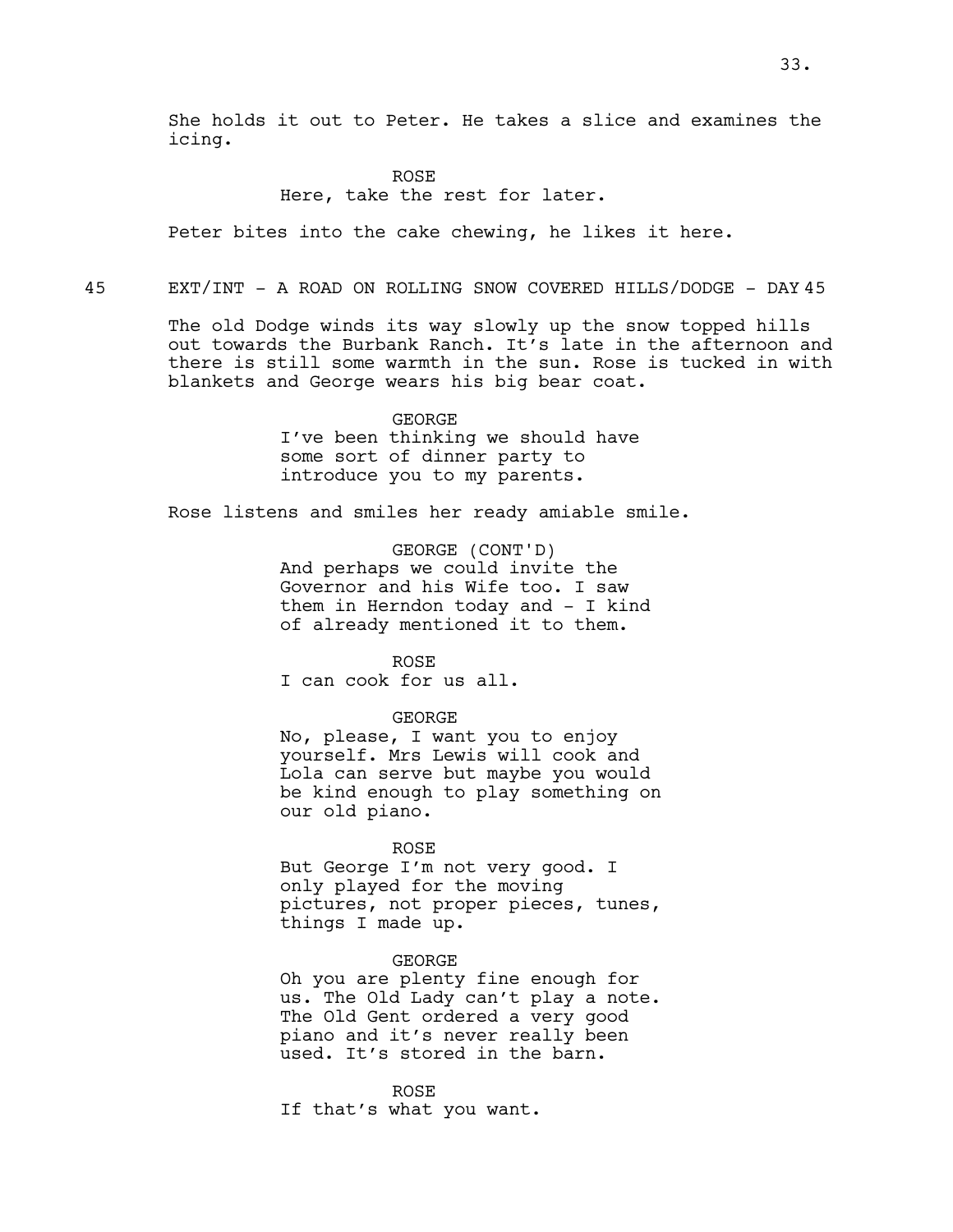ROSE (CONT'D) This looks like a good place. Pull over here please.

GEORGE Good place for what?

Rose smiles at George.

The car pulls over and Rose gets out and takes a wicker picnic case from the back seat which she balances on the bonnet of the Dodge. She unpacks a thermos of hot coffee and cups, another paper parcel of wedding cake and sandwiches. She pours George a cup of coffee.

> GEORGE (CONT'D) Well, well, what a surprise and it's not even noon. I've never eaten a thing except at the proper time. You are marvelous.

George is grinning biting into a sandwich. Standing together at the top of the snowy hill George and Rose are the little couple on top of the wedding cake. Rose puts down her cup and takes George's from him too.

> ROSE Stand beside me George.

GEORGE What's happening?

ROSE Follow me. One, two, three forward, right back left to the side, yes, again.

GEORGE Ohh sorry, I really can't.

ROSE (LAUGHING) You are dancing George! (She giggles) Don't think, I told you I'd teach you.

Rose "da, da da's" a waltz and goes through the steps once more. George follows along, then he stops. Rose keeps demonstrating the steps until she notices.

> ROSE (CONT'D) What is it George?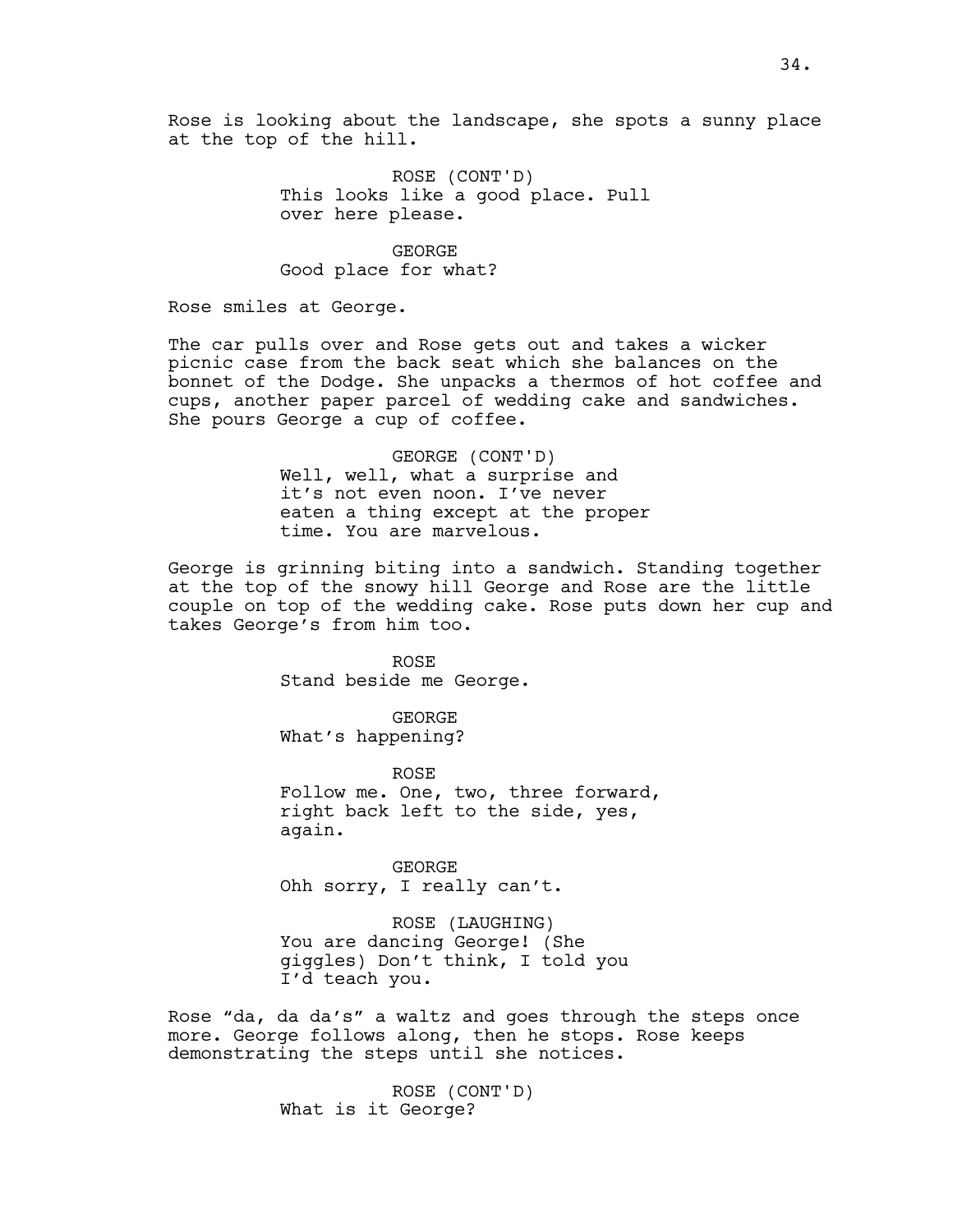George seems overcome, or sad, or both, he takes her hand and walks a moment.

> GEORGE I just wanted to say how nice it is not to be alone.

# 46 EXT - BURBANK RANCH HOUSE - EVE 46

The old Dodge approaches the darkened, lifeless Ranch House its headlights shining cheerily against the snow.

# 47 EXT - BURBANK RANCH HOUSE/STEPS - EVENING 47

Rose waits at the steps of the large dark log house her luggage spread about her in suitcases and two shopping parcels. George hustles back from the garage.

> GEORGE Go on up and get out of the cold.

But Rose doesn't go anywhere, she smiles at George and waits.

48 INT - BURBANK RANCH HOUSE/LOUNGE - EVENING 48

George opens the door and Rose steps in. There is only one small electric reading lamp on and Phil standing unyielding in the middle of the icy room.

> GEORGE Hello Phil. You remember Rose?

> > PHTT.

Hello.

GEORGE Something wrong with the furnace?

PHIL

Search me.

Rose stands feet together smiling and shivering, her bouquet clasped in her two hands.

> GEORGE I'll go down and shake it up.

ROSE We had such a nice trip.

Phil frowns ignoring Rose.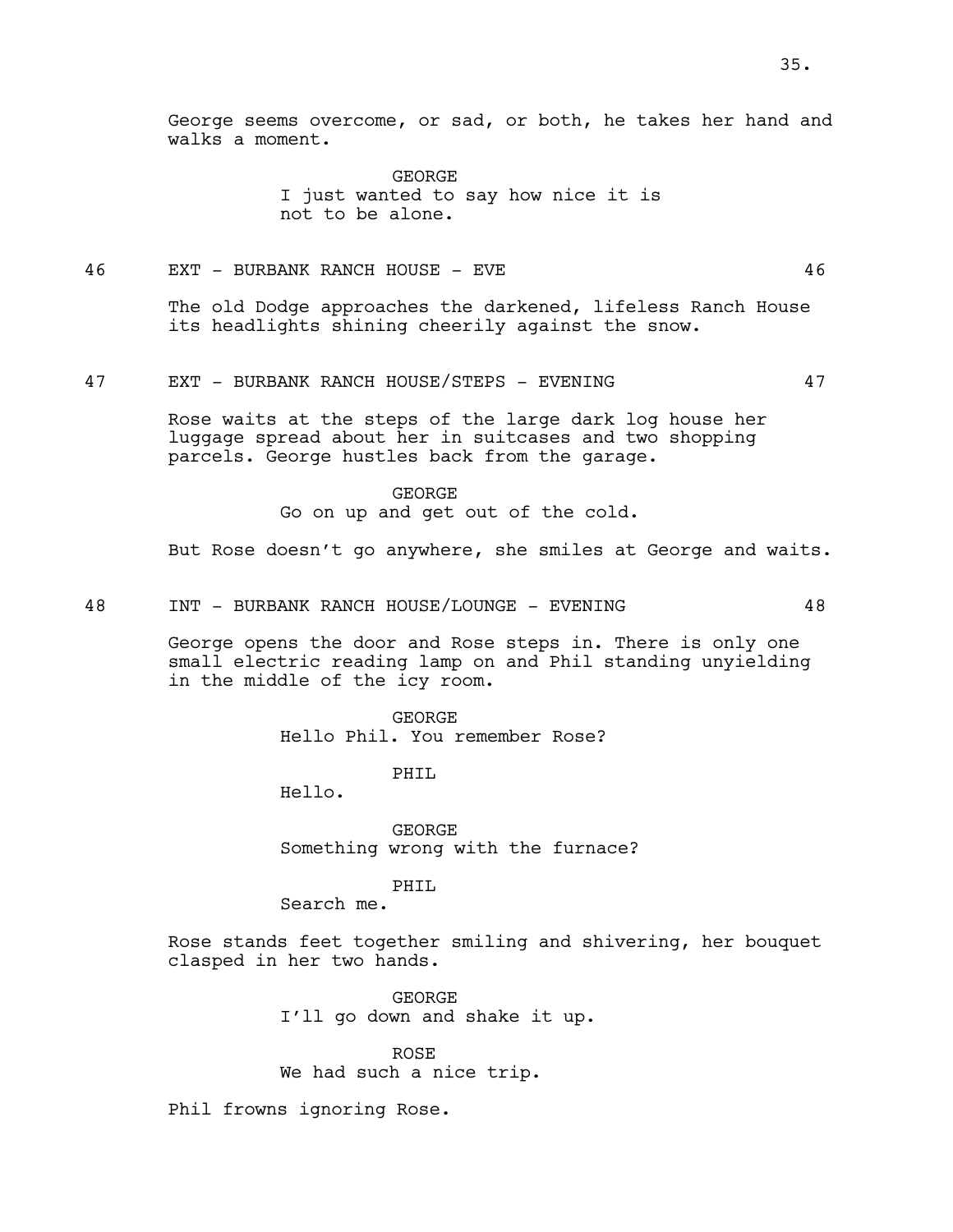PHTT. I've been waiting round for you all day. The Old Gent wants some deed sent to him.

GEORGE Well I figure that can go till morning. Rose come over here and get warm, while I start the furnace.

ROSE I'm perfectly all right, perfectly warm George.

She is shaking from cold, but more terrified of being left alone.

#### GEORGE

I'll just be a minute.

Rose hears a door open and close, and steps descending. She cannot control her trembling. She hears the excruciating scraping of shovel on concrete that makes her flesh crawl. Phil is playing chess alone, walking around the board to play the opposing piece.

> ROSE Well brother Phil, it's good to have arrived.

Phil waits till he's played his piece then smiles directly at Rose.

> PHIL I'm not your brother and you're not my sister, you're a schemer. It worked on George but it won't work on me.

The kitchen door opens and Mrs Lewis lumbers in humming something mournful to set the table for three.

49 INT - BURBANK RANCH HOUSE/PHIL'S BEDROOM - NIGHT 49

Phil sits up on his bed, George's 'old' bed beside him empty. He plucks at his banjo and speaks to himself imitating Rose uncannily.

> PHIL *"We had such a nice trip."*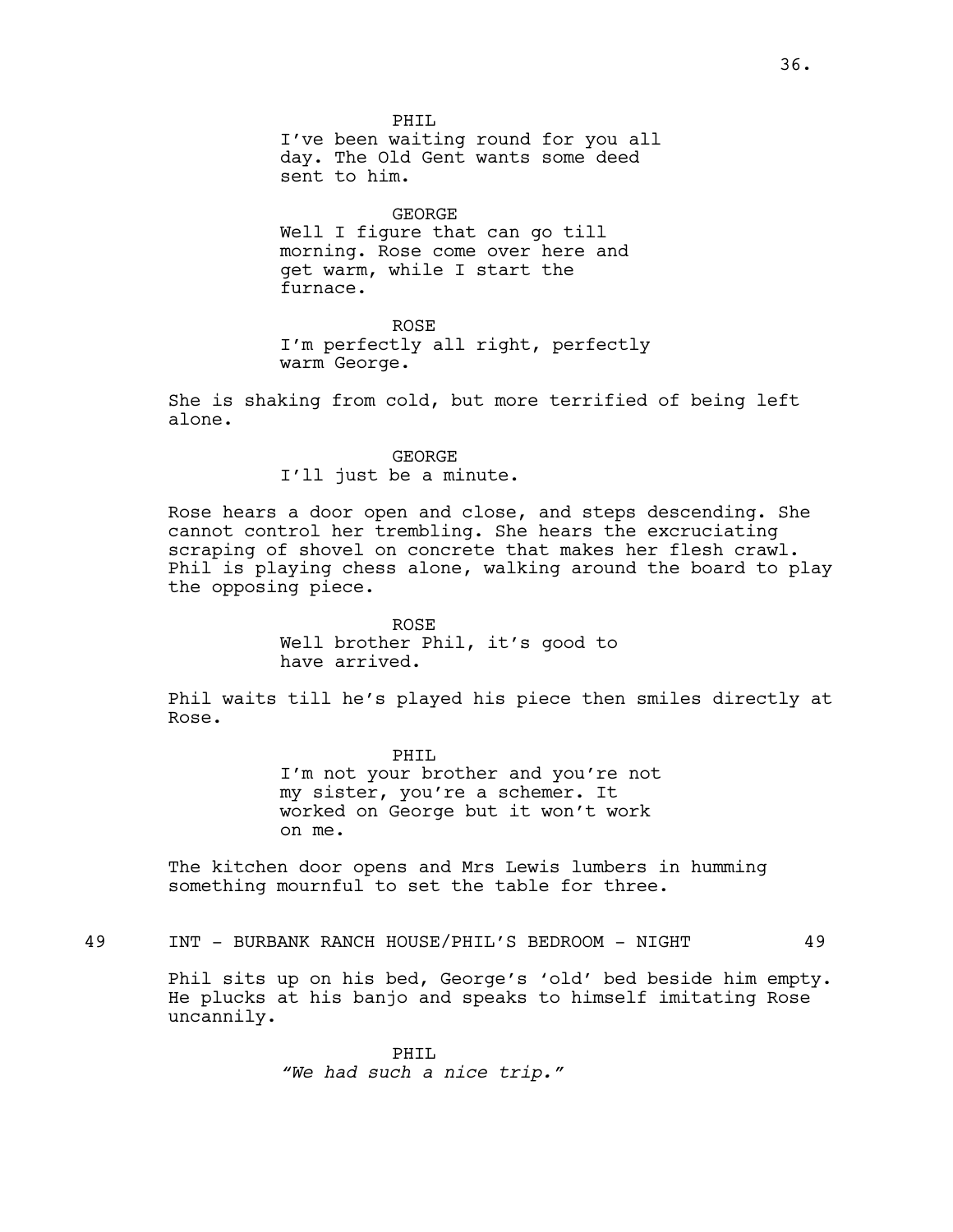Then he sees the light under the bathroom door come on and hears the quiet turn of the lock, followed by the careful try of the handle.

50 INT - BURBANK RANCH HOUSE/DOUBLE ACCESS BATHROOM - NIGHT 50

George in pyjamas gestures to Rose to enter.

Rose in a satin nightgown and matching dressing gown steps cautiously into the joint bathroom holding her padded toilet bag.

51 INT - BURBANK RANCH HOUSE/PHIL'S BEDROOM - NIGHT 51

Phil glances sideways as the light under the bathroom door goes off and he can hear murmurs of George and Rose speaking softly. He turns off the light.

52 EXT - BURBANK RANCH - NIGHT 52

Moonlight, clouds, a whistling buffeting wind.

53 INT - BURBANK RANCH HOUSE/GEORGE AND ROSE'S ROOM - NIGHT 53

A murky bulk in the large double bed. Rose lies beneath George, he moves urgently on top of Rose who is still and silent. As George reaches climax he tenses and grimaces, primitive groans escape him. Rose turns slowly to George pleased to be the cause of George's pleasure. They look at each other with gratitude.

54 INT - BURBANK RANCH HOUSE/PHIL'S BEDROOM - NIGHT 54

Phil lying alone in his bedroom sucks on his cigarette. The tip of his cigarette lighting his fixed expression of rage. Phil gets up as the whispering and murmuring from Rose and George starts up.

55 INT - BURBANK RANCH/BARN - NIGHT 55

Phil turns on the new electric light in the barn. He pulls off the blanket protecting Bronco Henry's saddle hanging high on a wall, under it a commemorative plaque. The sight of it softens him.

> IN MEMORY OF BRONCO HENRY - FRIEND 1854 - 1902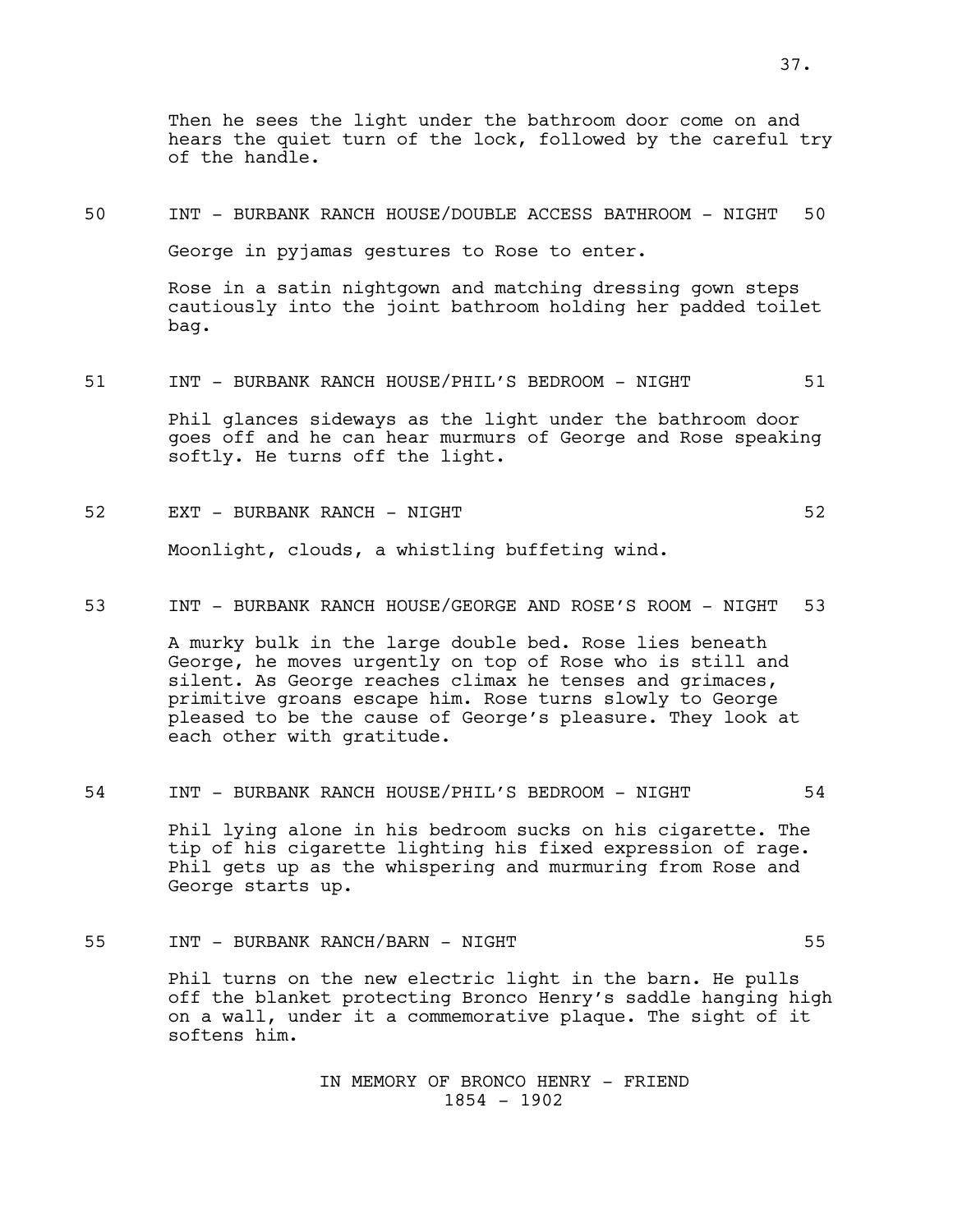## 56 INT - BURBANK RANCH HOUSE/GEORGE AND ROSE'S ROOM - DAY 56

A ROSE WALLPAPERED 'Ladies' sitting room decorated against the masculine dominance of cattle ranch life. Rose walks into the room with a sense of uneasy fate, she turns to George.

> GEORGE The Old Lady decorated it. You just make yourself comfortable. I'm going to bring you a surprise.

> > ROSE

What George?

### GEORGE

Well then it won't be a surprise.

George kisses Rose on the forehead. He leaves Rose sitting in the middle of the floral sofa smiling hard. As the door closes, she shivers, the room is freezing. She stands and looks about, the rose wallpaper, flower carpeted rooms, a terrible deadening malaise overwhelms her.

Rose makes her way across the large lounge/dining room tensing terribly as she hears a door rattle then sees a gust of wind lifting the hall carpet, rippling down its full length.

## 57 INT - BURBANK RANCH HOUSE/KITCHEN - DAY 57

Rose enters the kitchen where Mrs Lewis and Lola are clearing up from breakfast and preparing lunch.

> MRS LEWIS (TO LOLA) When the rains come in the cellar gets flooded and the rats drown and float to the surface so the lads have to scoop them...

Mrs Lewis and Lola turn to Rose. Rose picks up a tea towel.

ROSE Please keep talking don't mind me I like to be busy.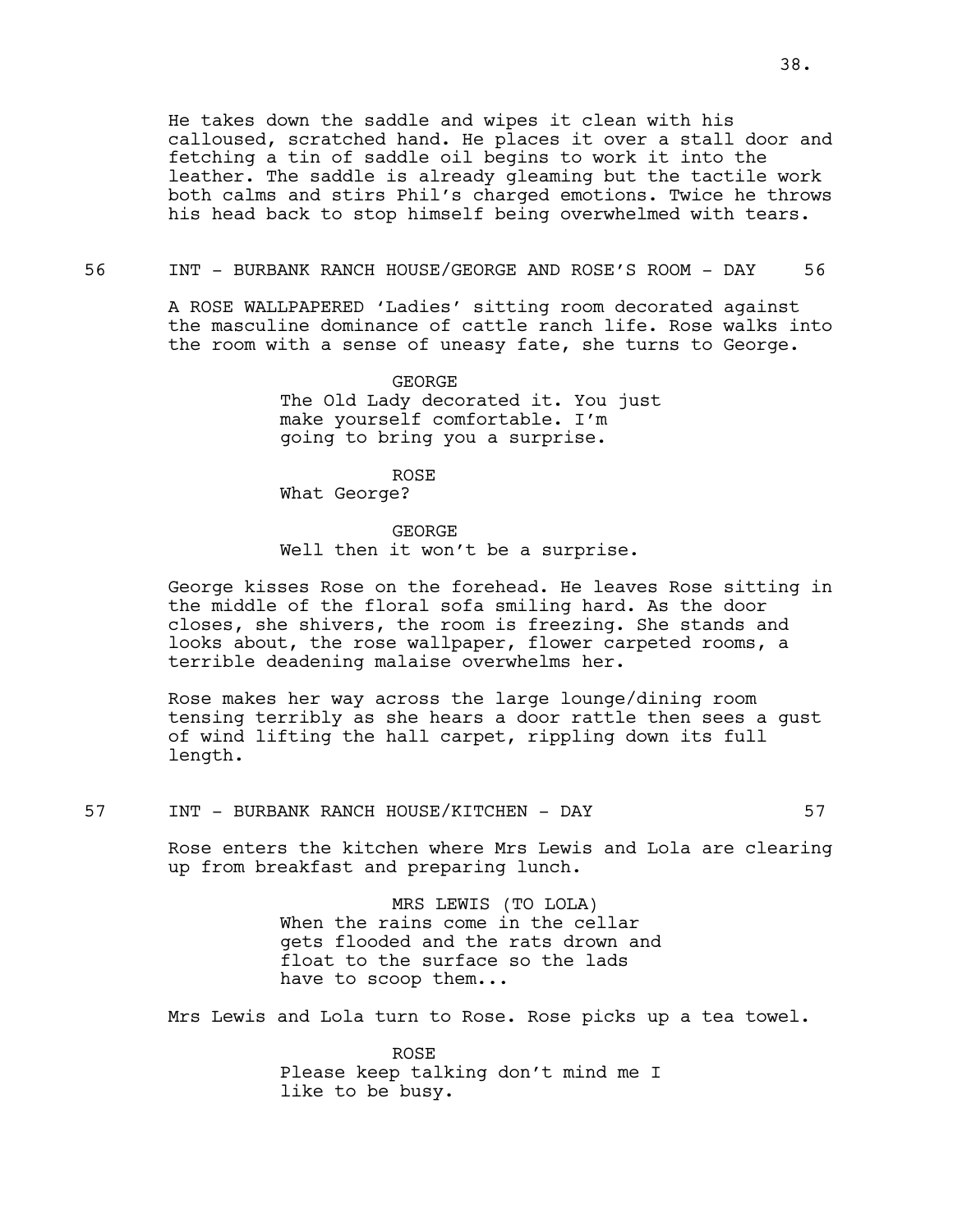She walks to the dish rack where she begins to dry a plate. But Mrs Lewis and Lola are unable to continue. They work on silently until Lola distracted by the Cowhands struggling with a large object outside breaks the quiet.

# LOLA

# Oh goodness!

Rose and Mrs Lewis follow Lola outside to see Cowhands and George struggle towards the front steps of the Ranch House with what seems to be a piano.

> ROSE Is that, is that a grand?

George breaks away towards Rose.

GEORGE It's a Mason and Hamlin baby grand.

ROSE Oh no, it's too good for me. I, I only really play tunes. I'm just very average.

GEORGE That's what I want, tunes, the Governor too. We don't want a concert. We want to hear you play Rose.

George and the Cowhands move carefully up the steps, speaking to each other. "One, two, step."

> MRS LEWIS I should like to look on the Governor as he drives up and gets out of his vehicle.

ROSE But we'll introduce you Mrs Lewis.

MRS LEWIS Oh no I don't want that. Just to look on him from the window.

Rose's anxiety starts to rise.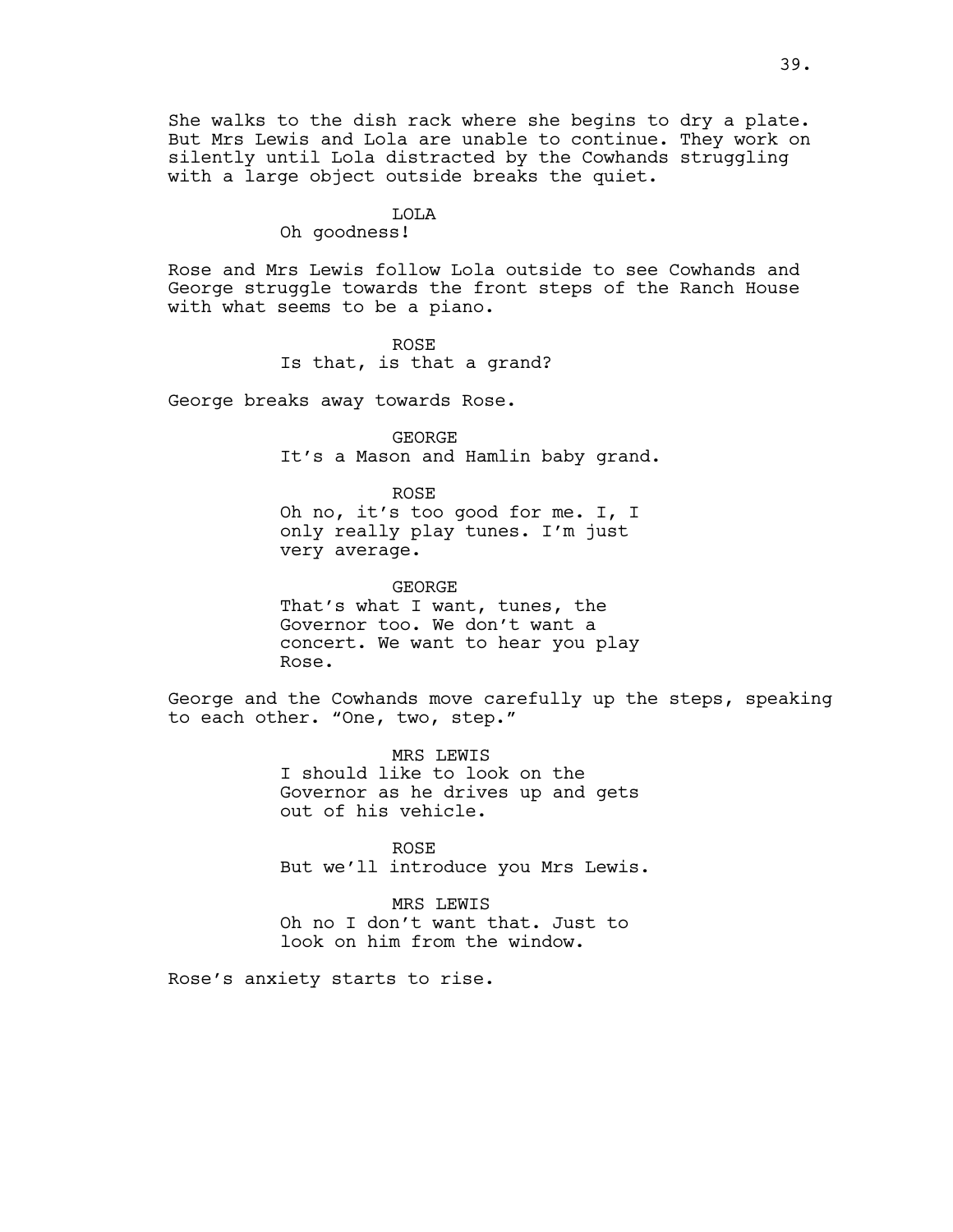The long white pressed tablecloth with a neatly suited George down one end and Phil, unwashed, unchanged, dirty hands, down the other and Rose on the long side close to George, is dressed for dinner, her hair groomed.

George dabs his mouth with his napkin. Phil whistles and stands swinging his leg over his chair. Rose watches from the corner of her eye as Phil takes an easy chair by the fire and leaning back picks up a magazine.

> ROSE I hope nobody minds but I'm going to practice. It's going to sound awful, sorry. The piano tuner can't come till next week - and that will be too late for me.

Rose has risen, she selects sheet music from the top of the piano, opens the lid and sets the music on the stand above the keys.

> ROSE (CONT'D) All right, here I go...

Rose begins 'Radetzky March' with an unexpected vigour. The sound is jarring between Rose's dropped notes and the piano's off keys yet Rose's rhythm is upbeat and jaunty, just as Rose gains confidence and adds a flourish Phil throws his magazine on the ground and stands. He heads upstairs to his bedroom. Rose pauses, she's mortified at having sent Phil off.

## GEORGE

Keep going, you're very good.

A frowning Rose works her way stop/start through the tune. Lola comes in from the kitchen to clear the plates. Upstairs Phil's banjo can be heard. Lola stands and listens a moment. Rose continues her practice but the musicality of Phil's banjo stops her and she listens too. Phil's musicianship is accomplished but more than that his playing has surety and spirit, even heart, something that impresses Rose. George has been pouring himself a whisky, he takes one across to Rose, they both listen. Phil has a musician's skill, Rose is awed and despairing of her own efforts.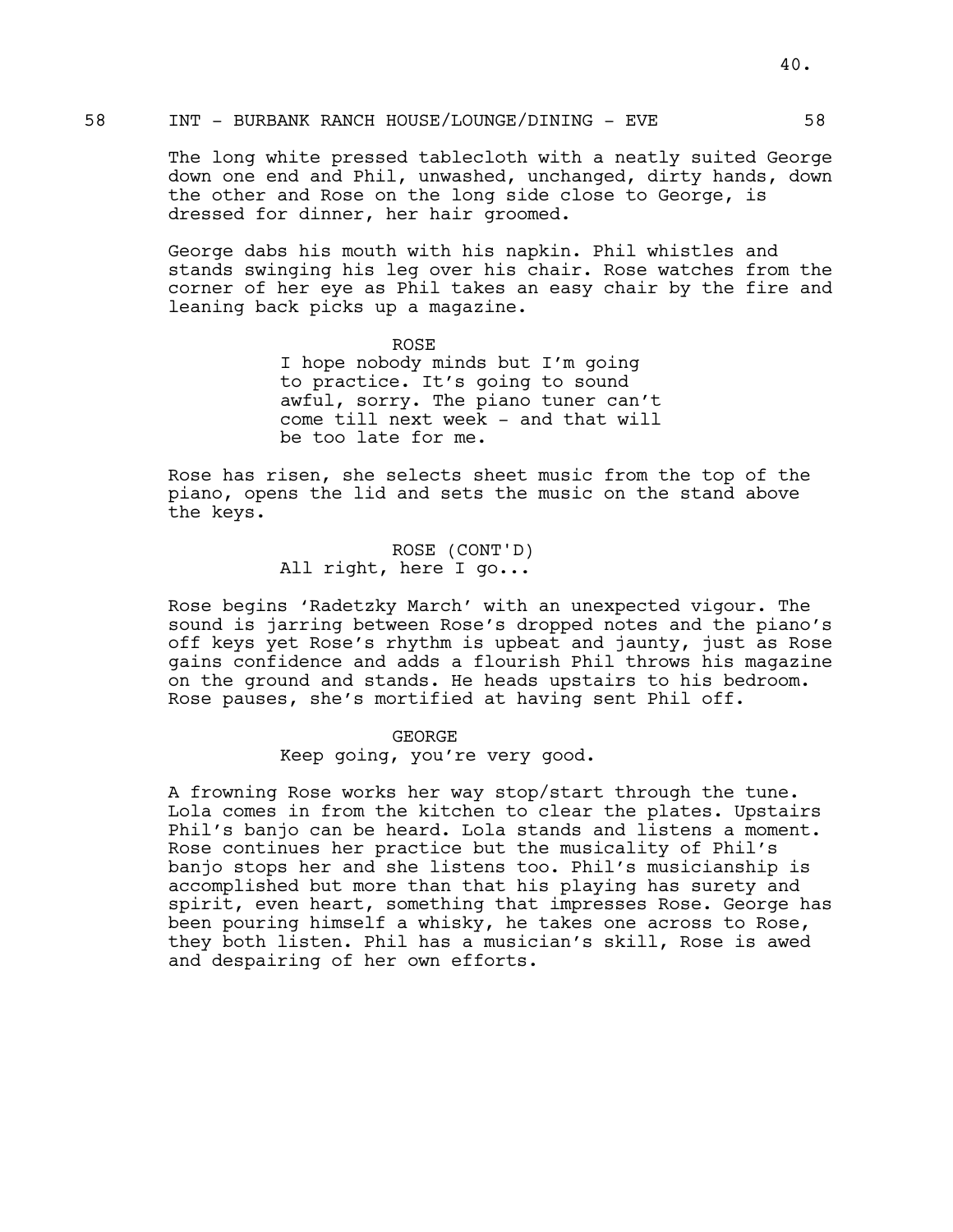Rose is dressed in a neat skirt and sweater, she is looking through the binoculars out into the yards around The Ranch, first she follows George but soon she slides off George to locate Phil. Phil is walking with Two Cowhands towards the stockyard.

Lola behind Rose is tidying the room, making the bed.

LOLA Is it true that Hollywood stars have milk baths?

Lola's voice is so small and high it's difficult to hear.

ROSE I suppose they might once in a while.

LOLA Mrs Lewis is going to fix my hair with curling tongs for the Governor's dinner.

Rose watches Phil as he and Two Other Cowhands mend a railing with a splint. Rose puts down the binoculars and picks up her sheet music.

> ROSE While the house is empty I have to practice.

LOLA I can tell you if...

ROSE

If what?

LOLA If, ah, he comes in.

### ROSE

No. I'd rather practice alone, but after all it's Phil's house and he can come and go whenever he pleases. And now the piano's tuned it's not so awful.

Lola nods but neither she nor Rose are convinced.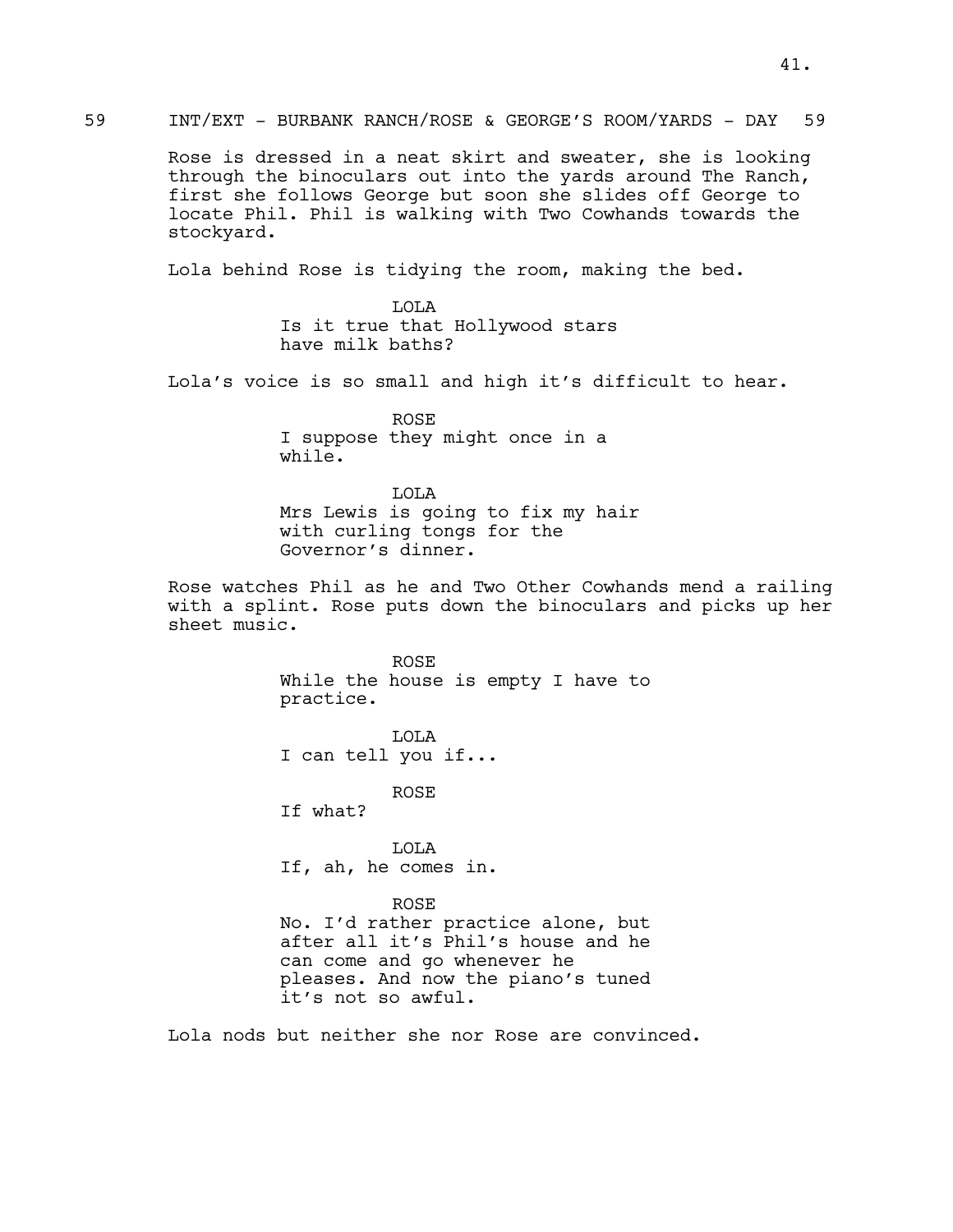# 60 INT - BURBANK RANCH HOUSE/STAIRCASE - DAY 60

Rose keeping her Dutch courage walks downstairs, her hair has a charming bounce and her makeup is bright.

#### 61 INT - BURBANK RANCH HOUSE/LOUNGE - DAY 61

Rose puts the music on the stand, then once again checks on Phil from the window. Only the Two Cowhands are working on the rail, Phil is nowhere to be seen. Rose looks about at the several doors (5) to the lounge area and closes the open ones.

### 62 INT - BURBANK RANCH HOUSE/LOUNGE - DAY 62

Rose is happily absorbed practicing back and forth over a Strauss Waltz (Radetzky March). She starts to work a challenging section, she is enjoying the focus on her progress. Lola hustles in anxiously from the kitchen but Rose is too immersed to take Lola's warning as Phil now enters from the opposite door and walks unseen by Rose up the stairs.

Again Rose goes over the troubling passage, she stretches her hands, did she hear a banjo? She starts afresh this time listening for the banjo, she feels confident she must have imagined it, but as she stops and marks her score with a pencil she clearly hears the banjo stop two notes later. Rose is puzzled, she looks around and now notices one of the doors is open. Fear runs down her spine.

Now as she plays she is listening hard. 'Yes' she can hear the banjo and as she deliberately pauses on the piano she can hear Phil pause too, or did she imagine it? Rose frowns, she summons her courage and anyway puts herself to the task of mastering the passage no matter what.

63 INT - BURBANK RANCH HOUSE/PHIL'S BEDROOM - DAY 63

Phil moves from his bed to the door, which he opens dexterously with his foot.

## 64 INT - BURBANK RANCH HOUSE/LOUNGE - DAY 64

Rose can hear the door open and Phil's banjo playing becomes more distinct. Rose tries again to concentrate but this time as she breaks off, Phil does not stop but plays the exact same passage perfectly to the end. The aping of her playing and his musical superiority humiliates and scares Rose.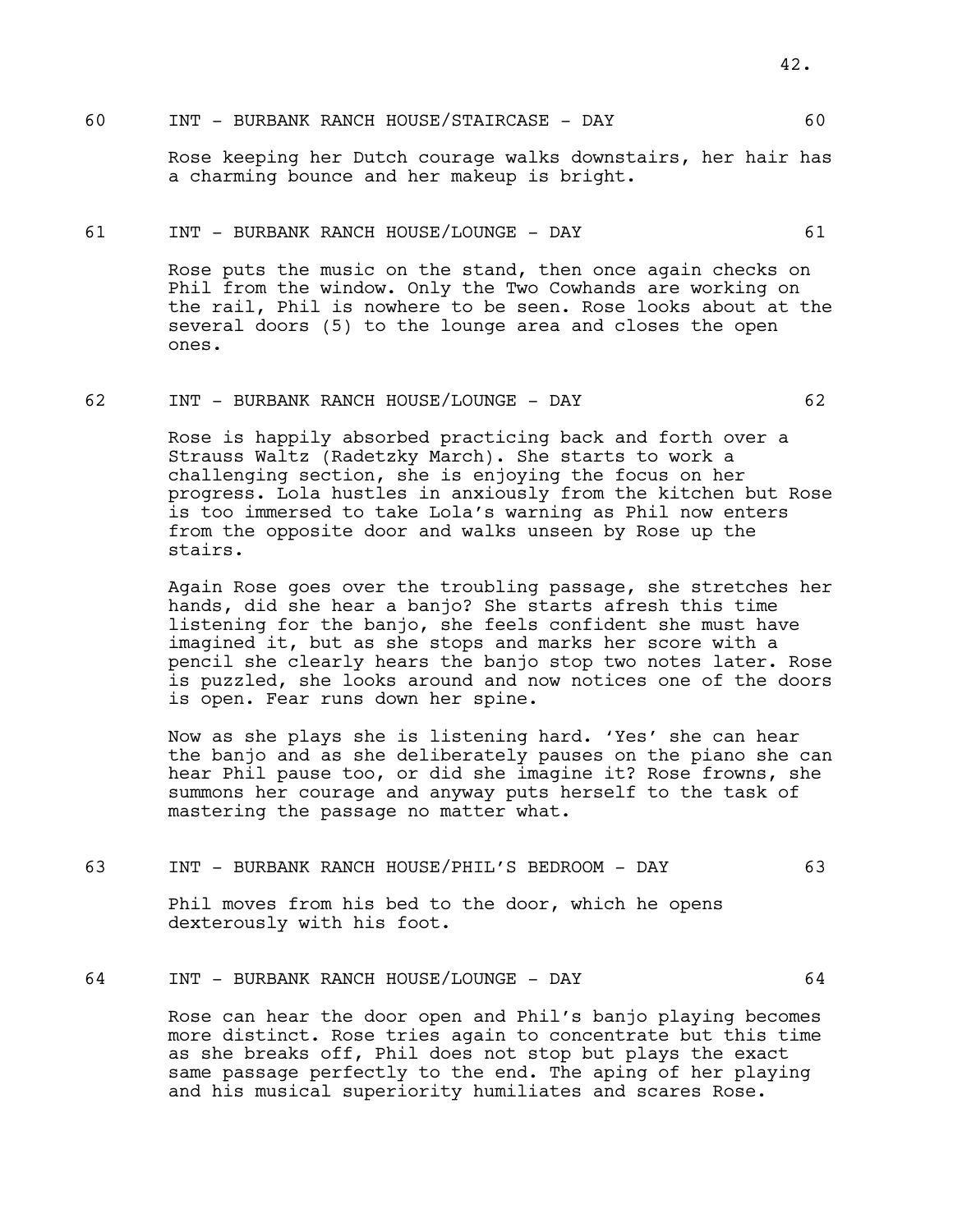## 65 EXT - BURBANK RANCH/SURROUNDS - DAY 65

An unsteady and disturbed Rose walks away from The Ranch buttoning up her new fur coat. Outside it's cold and bright, there are puddles and drifts of snow, head bowed she walks towards the Rocky Outcrop. She is surprised by the number of old bones that are scattered about the winter field.

Cowhands out in the corral watch her curiously.

# 66 INT/EXT - BURBANK RANCH/BARN/GARAGE - DAY 66

Phil is laying long cords of prepared rawhide from one end of the barn to the other. Sandy and Jock are helping Phil to keep the cords straight as Phil walks up the alley separating and sorting the lines before the final twisting begins.

George is backing the Dodge out of the garage, he parks it near the barn where two cow skins are stretched on wooden frames awaiting drying and cleaning. George strolls over to the open doors of the barn dressed formally in a suit. Phil smiles at George sure he is already regretting his hasty marriage and all the uneasy accommodations they both endure. The Cowhands look at George and Phil unsure whether to stay or go.

> PHIL You boys find something needs doing.

Phil unpockets his tobacco and easefully rolls himself a cigarette one handed.

> GEORGE I came over to speak about something.

But then he pauses. Phil looks over at him.

PHIL Come on pardner open your talker. What is it?

George saunters awkwardly to the saw horse and sits silently for a moment.

> GEORGE His nibs will be here for dinner and The Old Gent and The Old Lady.

43.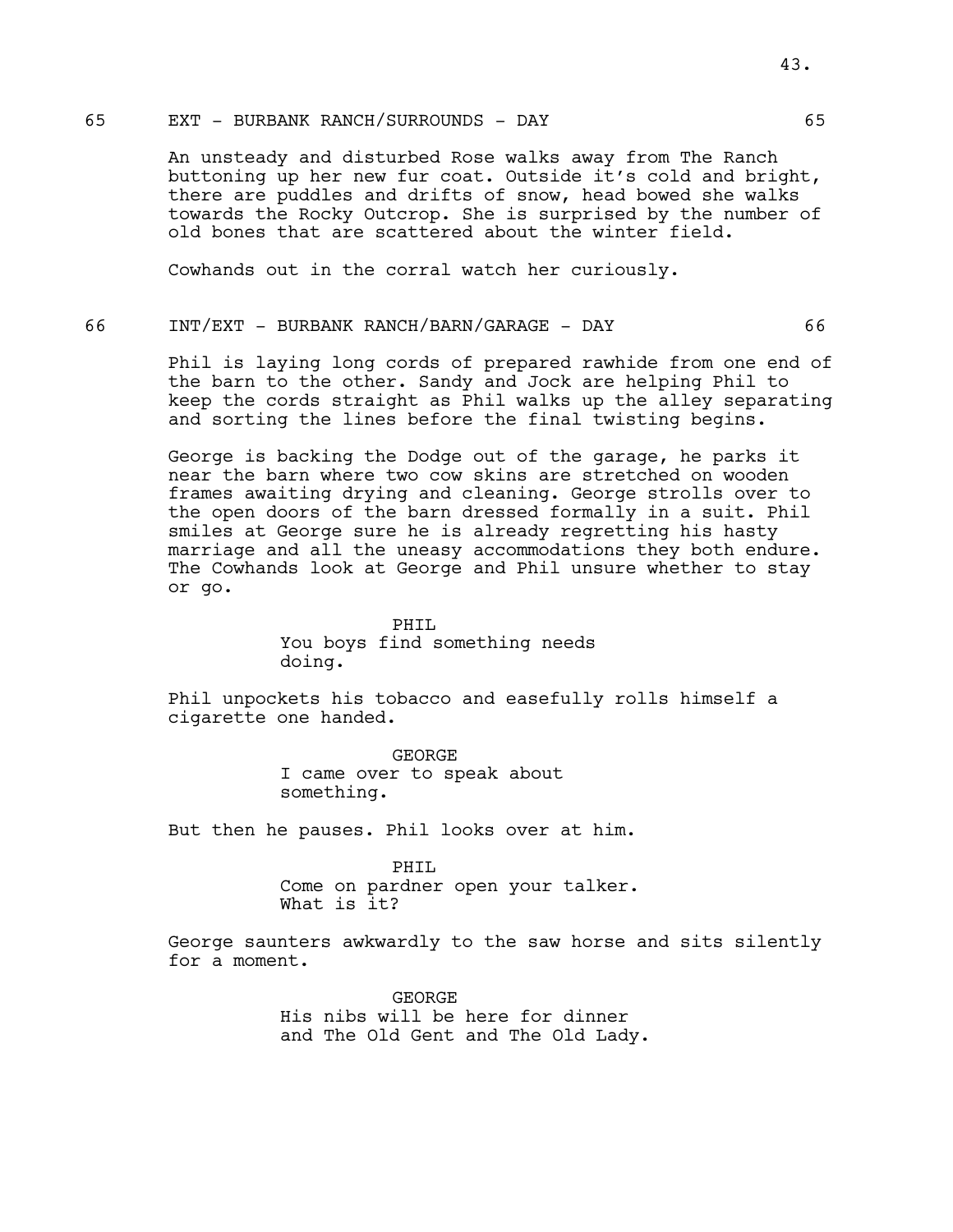PHIL Well sir aren't we going into sassiety - out with the finger bowls. Phil continues to untangle his cords. PHIL (CONT'D) She on the panano again? Setting your teeth on edge? GEORGE No (laughs) I like to hear Rose play. PHTT. Well old timer what's in the noodle? GEORGE Well Phil... PHTT. Go ahead, spit it out. GEORGE Well it's about his nibs the Governor. PHIL All right. GEORGE Well not so much about his Nibs but his Nibs wife.

Phil stops and faces George, his mouth tensing a little into a smile and he begins to chew.

> GEORGE (CONT'D) I was thinking his Nibs wouldn't mind so much, but his wife might.

PHIL What for dear Christ sake?

GEORGE Well it's sort of a hard thing to say. (George breathes) She might mind if you come to the table without a wash-up.

Phil looks at George for a long uncomfortable time.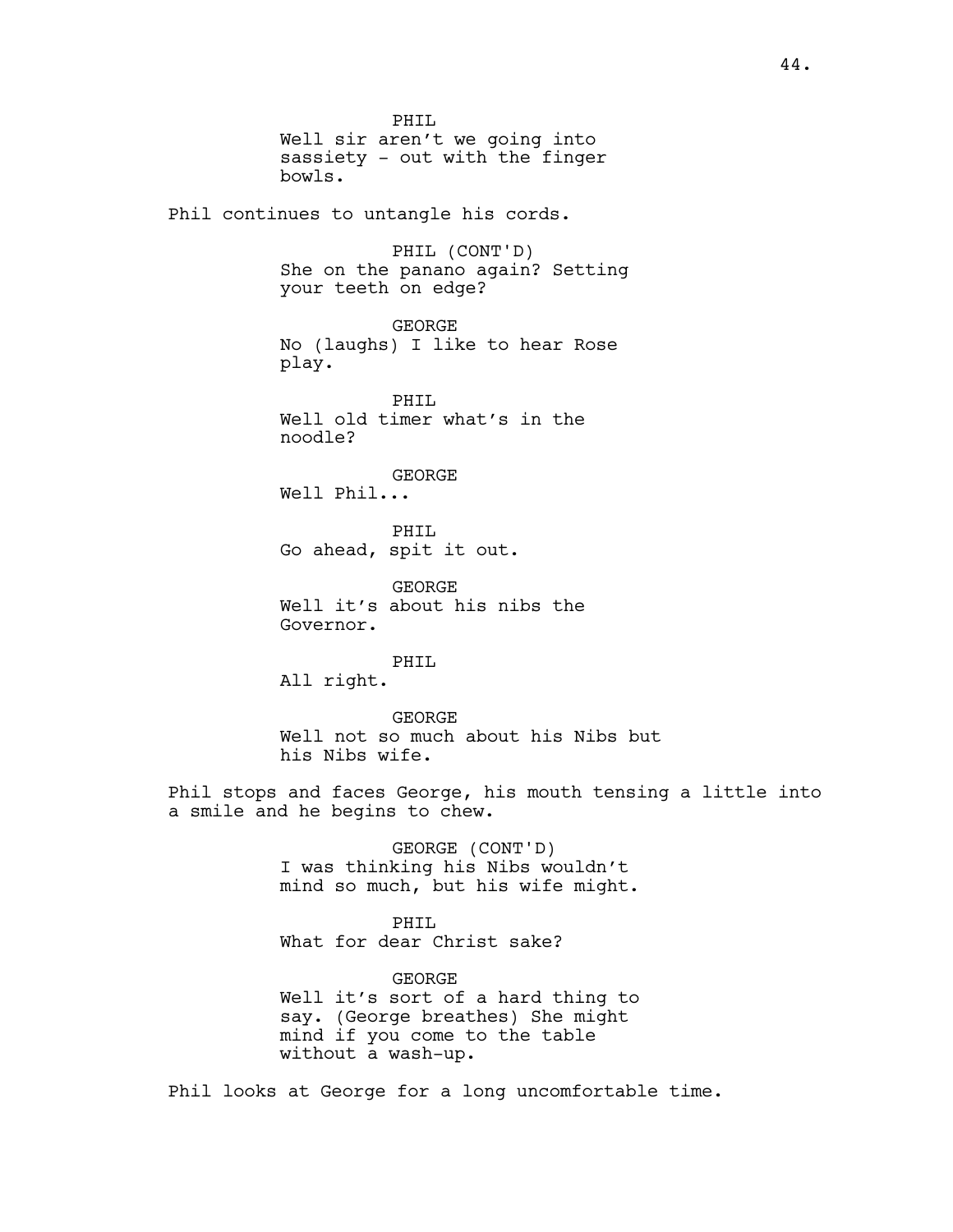## 67 EXT - MONTANA LANDSCAPE/TRAIN - DAY 67

The austerely beautiful and bare winter country between Salt Lake City and Herndon. A train, tiny in the vast winter landscape steams through.

### 68 INT - TRAIN CARRIAGE - DAY 68

The Old Lady and The Old Gent are seated in an elegant first class carriage playing cards and sipping tea from good railway china. They are arguing about Tutankhamen's curse in relation to the death by mosquito bite of Lord Carnarvon. The Old Lady is shocked and strangely sobered to realize Tutankhamen was a boy of only eighteen years.

## 69 EXT - HERNDON STATION - DAY 69

George in his buffalo coat waits amongst COWBOYS in wide hats and TOWNSPEOPLE. As the PASSENGERS disembark he walks towards The Old Gent and Old Lady leaning to kiss his mother.

> GEORGE Hello Mother, Father, the car's around the side.

George shakes The Old Gent's hand formally.

THE OLD LADY Is anyone with you?

GEORGE

My wife.

The Old Lady looks anxiously around. George turns to Rose who is standing off a few yards by the picket fence. Rose walks forward to shake hands warmly.

70 INT - BURBANK RANCH HOUSE/STAIRWAY/DOUBLE BEDROOM - DAY 70

Rose leads The Old Lady up to her old bedroom. Rose is carrying her bag for her. The Old Lady takes a step back.

> THE OLD LADY Oh but this is your room now, we can't...

ROSE Yes, please you can, I've prepared it for you as best as I could not knowing exactly how you like things.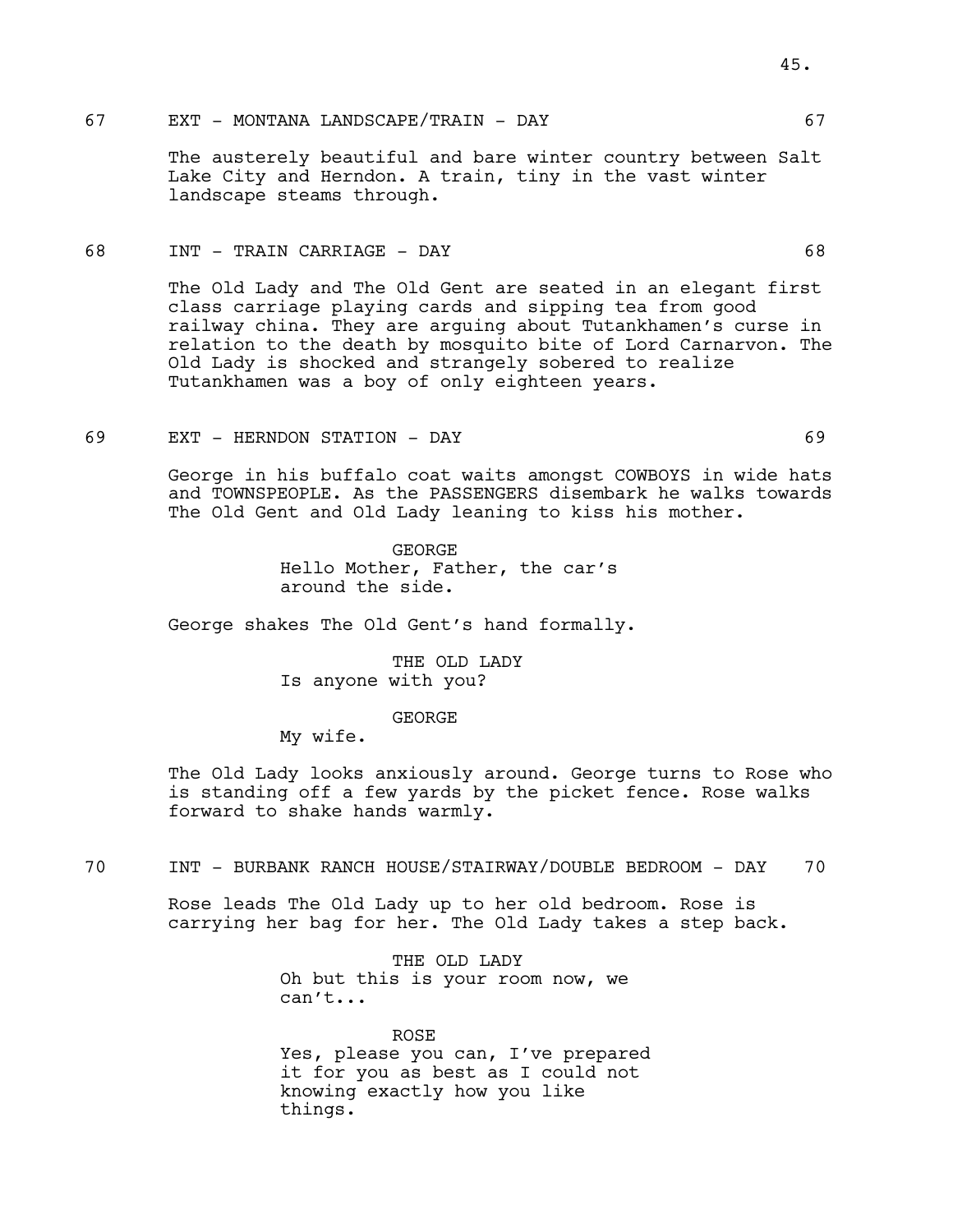The Old Lady walks into the room and shivers. She smiles and turns to Rose.

> THE OLD LADY One forgets how cold it is. I'm surprised you can stand it.

Rose laughs.

ROSE I'm glad you have come. Somehow knowing George, I knew I could count on your kindness.

The Old Gent steps into the room and Rose smiling steps out. The Old Lady opens her suitcase.

> THE OLD LADY Well, what do you think of her?

THE OLD GENT You hear that? The windows still rattle.

THE OLD LADY Didn't you hear me? I said what do you think of her?

THE OLD GENT Think of her? I think it's mighty considerate of her to turn her room over to us.

The Old Lady lays clothes out on the bed.

THE OLD LADY She sees George's kindness and that pleases me.

THE OLD GENT Will you give her a little of the jewelry or such things?

The Old Lady has picked up a pot from the sill with a dead Geranium drooping from the stork.

> THE OLD LADY Oh I see Miss Jones is dead. I think we had better wait and see. Too bad there's a child.

> THE OLD GENT It was dying before we left. It's not the child you know that.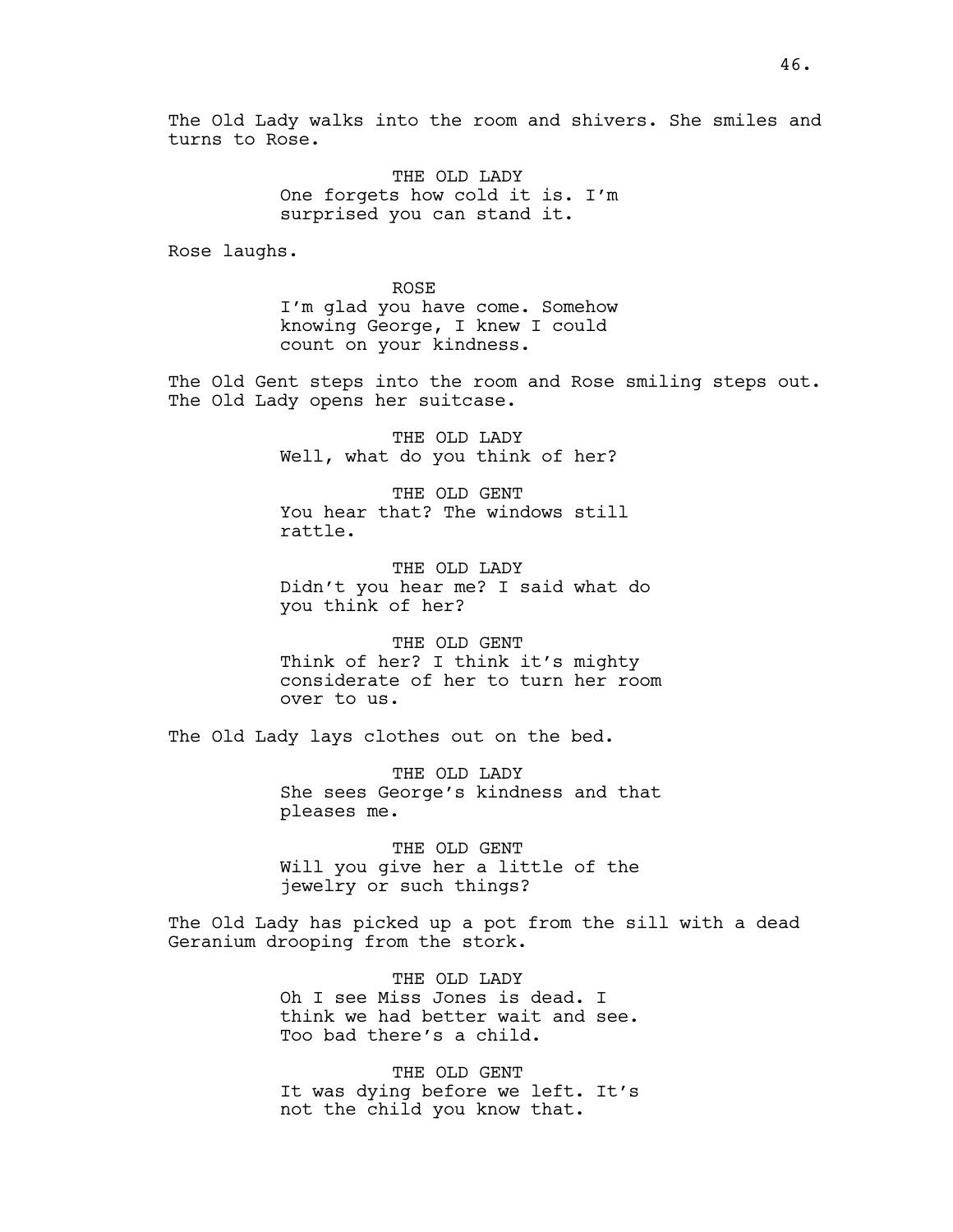THE OLD GENT (CONT'D) I can tell you one thing. I feel sorry for her.

The Old Lady fits a dress on a hanger and carries it to the wardrobe.

> THE OLD LADY God knows why George has the Governor coming for dinner.

THE OLD GENT Phil can talk remember that, he'll entertain them.

THE OLD LADY But will he... ?

THE OLD GENT

Suit up?

The Old Gent cannot contemplate a problem this size. He hangs his own dress suit on the wardrobe door.

71 INT - BURBANK RANCH HOUSE/LOUNGE/DINING ROOM - DAY 71

Lola and Mrs Lewis are setting the table on a highly starched white linen tablecloth. Mrs Lewis demonstrates how each setting should look including silver finger bowls. Lola's hair is in a scarf to keep her curls tidy and Mrs Lewis's hair has been freshly primped.

> MRS LEWIS The soup, the starter, the main and the dessert. The napkin is fanned.

Behind them Cowhands carry wood to stack beside the fire. They look on in wonder at the table.

> MRS LEWIS (CONT'D) Light the fire, we may as well try and warm this place.

72 INT - BURBANK RANCH/ROSE & GEORGE'S TEMP BEDROOM - DAY 72

Rose in satin underwear is trimming her nails in preparation for their work later in the evening. She notices that even now her fingers are trembling. She turns to George looking smart in his dinner suit.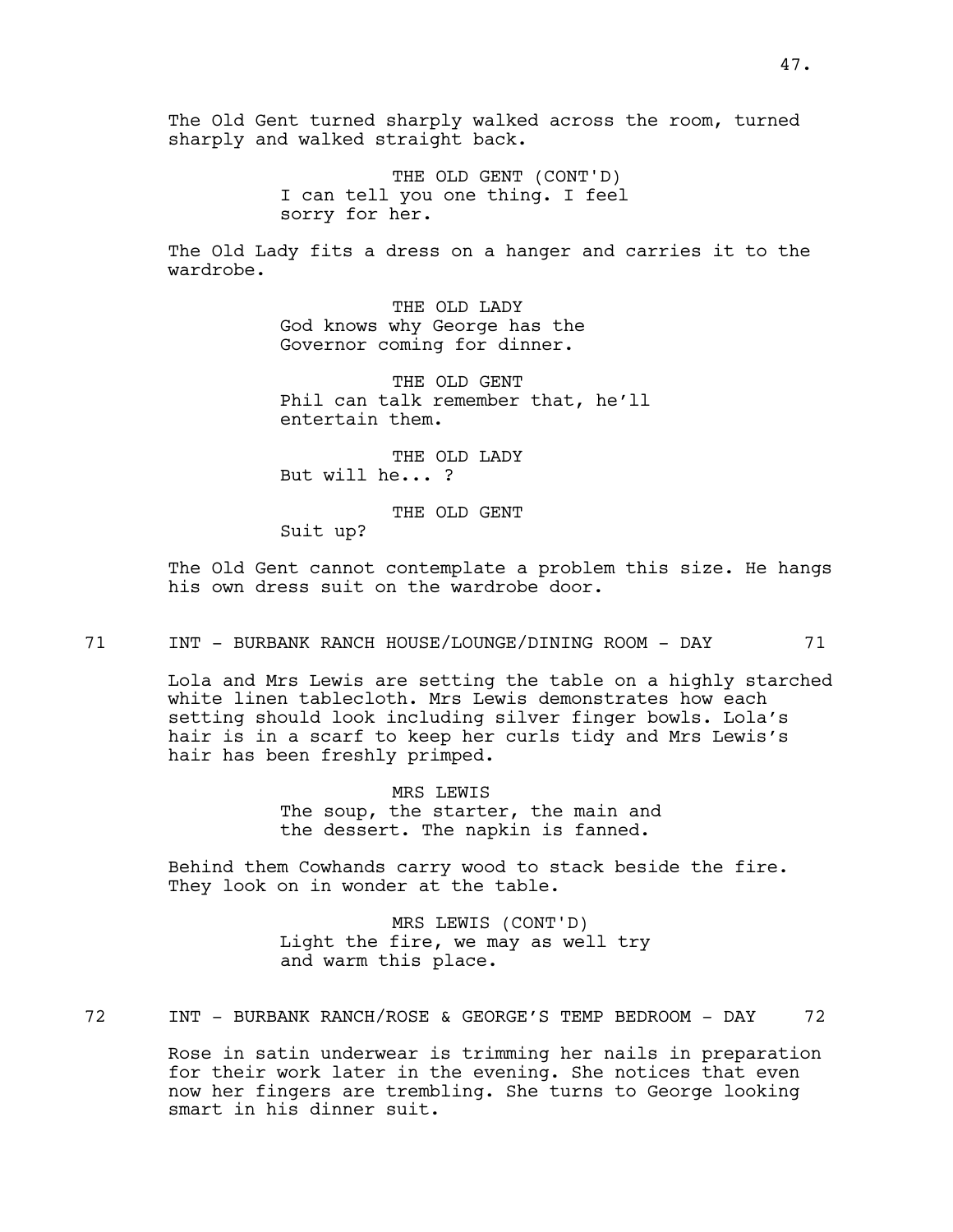He puts a comforting hand on Rose's shoulder.

GEORGE The Governor's just rung. They are coming. I had hoped the weather would put them off.

Rose's last hope is dashed.

GEORGE (CONT'D) It will be fun, you'll see Phil is a great story spinner.

ROSE Oh that's good. Maybe I won't have to play.

They both laugh a little.

GEORGE

Don't be surprised when his wife smokes.

Rose puts on a black satin turban, a long dark feather is attached to the front with a broach. It curls up high.

> ROSE I thought I should dress up because she might. You know she's from a city.

George looks on smiling but worried - what will Phil say?

73 INT - BURBANK RANCH HOUSE/KITCHEN - DAY 73

A Cowhand pours more chips of ice into the sink where Mrs Lewis beats her mousse. She stands back a moment then straightens.

#### MRS LEWIS

That's the car.

Through the kitchen window she sees the Governor's smart black car on The Ranch road distantly approaching the homestead.

74 INT - BURBANK RANCH HOUSE/LOUNGE - DAY 74

Mrs Lewis hobbles through the lounge to the window by the dining table where she will view the Governor arriving and walking up the front steps. Mrs Lewis is careful to stand a good step back so as not to be caught staring.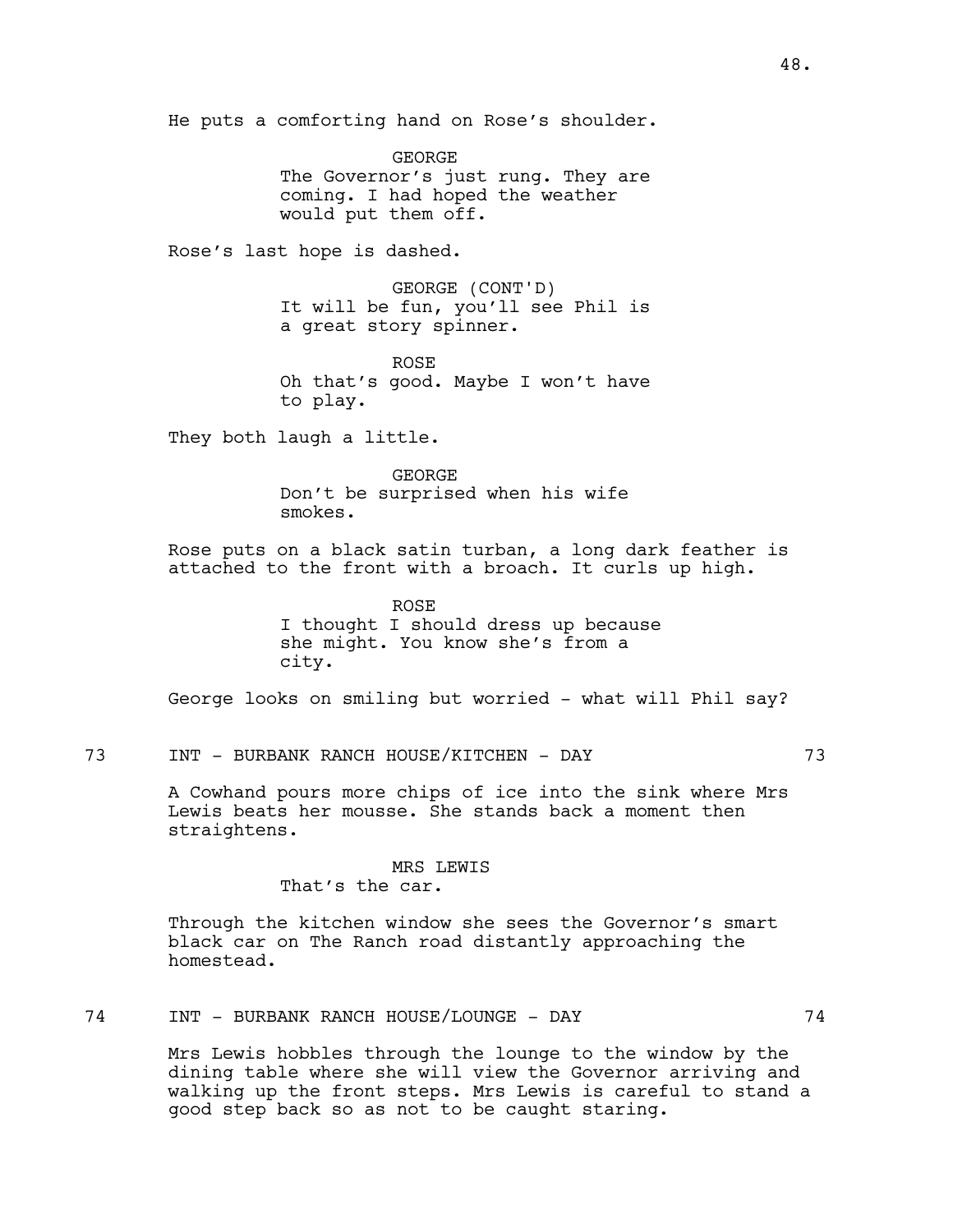George and Rose in the lounge look at each other and together walk to the front door.

### 75 EXT - BURBANK RANCH/FRONT YARD - DAY 75

The Cowhands amble over in force wearing their mail order purchases, chaps, hats, shirts, spurs.

George walks cheerfully down the steps into the puddled and muddy yard and opens the door for the GOVERNOR'S WIFE, GEORGINA. The Governor's Wife is puffing the last of her cigarette. She is hard eyeing her husband as he confirms the visit will be brief.

Rose also walks down the steps to welcome and shake the important Guest's hands.

The GOVERNOR, EDWARD, raises his hat to the Cowhands who raise their cowboy hats back to him. They are shivering in their fancy shirts but they're happy, some of them even shake his hand.

| 76 | - BURBANK RANCH HOUSE/LOUNGE - 7 |  |  |
|----|----------------------------------|--|--|
|----|----------------------------------|--|--|

Mrs Lewis backs away from the window as the Governor and his Wife followed by George and Rose turn towards the house.

77 INT - BURBANK RANCH HOUSE/LOUNGE - EVENING 77

The Governor offers to take his wife's fur coat, but she holds on to it. Her eyes alight on George coming towards her holding two cocktails.

> GEORGINA I might keep that a moment longer... oh sweet, it has its own umbrella!

EDWARD It's an island of civilization here, thank you, very unexpected, my God it's cold on The Pass.

GEORGE You enjoyed Europe?

EDWARD Mmmm... there I was in Paris discovering this one speaks French fluently.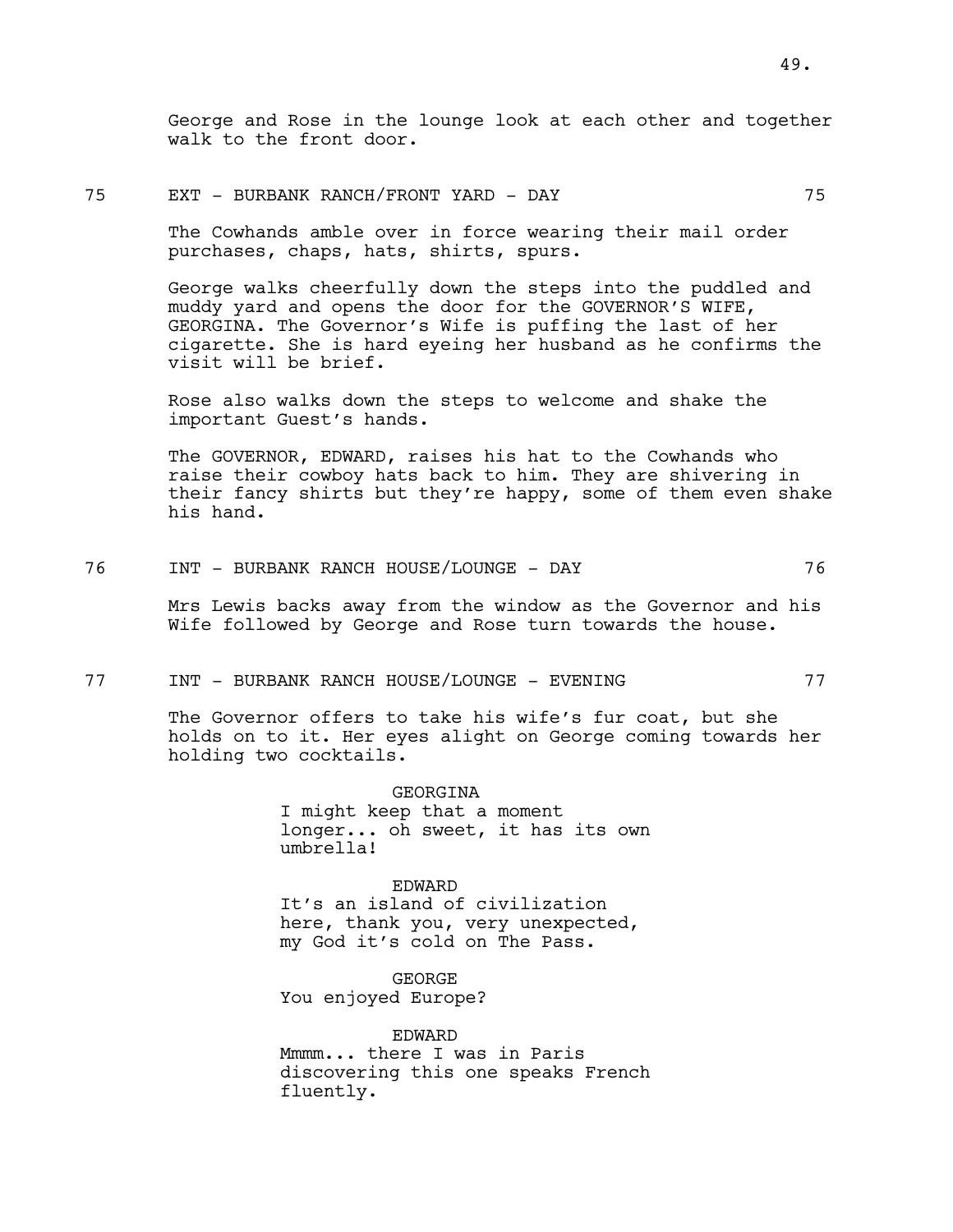EDWARD Yes you do, and German....

Georgina shakes her head laughing at her husband. George and Rose listen dazzled and a little afraid.

> EDWARD (CONT'D) I was telling Georgie about your brother, what was it Phi Beta Kappa at Yale?

GEORGE Yes in classics.

EDWARD So he swears at the cattle in Greek or Latin?

GEORGE Heh, heh. Rose plays the piano.

The Governor swings around to look at Rose.

EDWARD Do you? That's a nice surprise.

ROSE I can't speak other languages...

GEORGE I'll just have a look-see out the back for Phil.

GEORGINA Good I want to meet this brother.

The Governor puts an arm around Rose, looking oddly at the feather on her turban.

> EDWARD All right, we'll tell you our secret. Georgina is French.

GEORGINA You exaggerate. I was at boarding school in Lyon.

The older Burbanks are making their way down the stairs, very dressed up.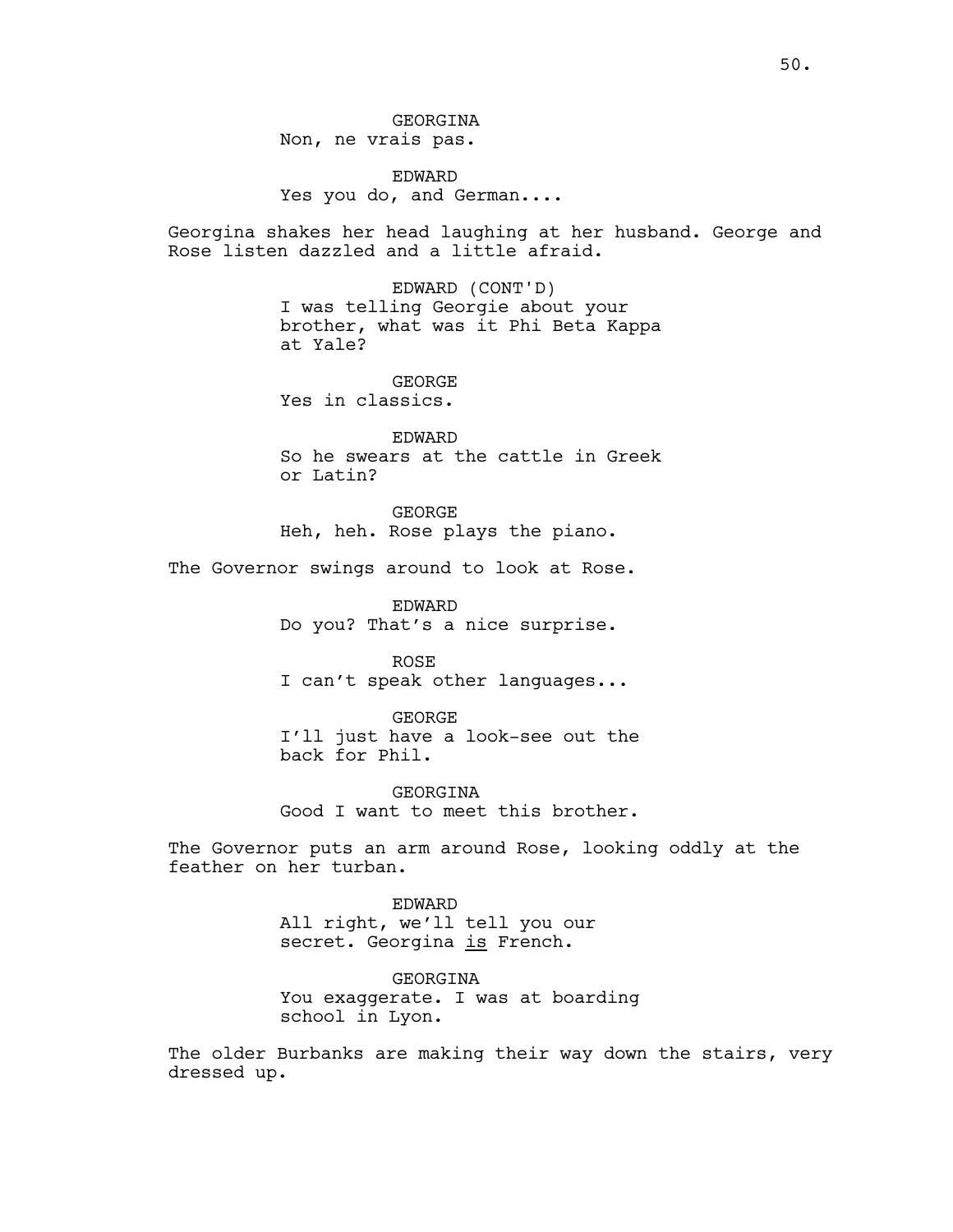EDWARD Ah here's two people we can't fool.

THE OLD LADY No you cannot, we know everything, we're encyclopedias, at least I am. I have nothing to do but read, hello Edward, Georgina.

THE OLD GENT She's been reading The Curse of Tutankhamen in the digest.

The Old Gent passes The Old Lady an orange blossom.

EDWARD So you believe in the curse?

THE OLD LADY No, no I'm not drinking George's contraption. Yes I do, but did you know that Tutankhamen was just a boy?

The Governor squints very interested.

THE OLD LADY (CONT'D) Only eighteen.

THE OLD GENT I don't believe they can be so precise.

Rose fades smiling into the background, sipping heavily on her cocktail.

> THE OLD LADY Well they can. He was eighteen.

78 EXT - BURBANK RANCH/YARD - EVE 78

The suited frame of George is dark against the gloomy and patchy snow of the yard. He walks over to the horse paddock where he sees Phil's horse among several others, heads down their rumps turned to the wind, one back foot resting.

George heads into the barn. It's dark. George is about to leave when he notices Bronco Henry's saddle is missing from above his commemoration plaque. The plaque is gleaming against the dark empty wall.

> GEORGE Phil? Phil are you here?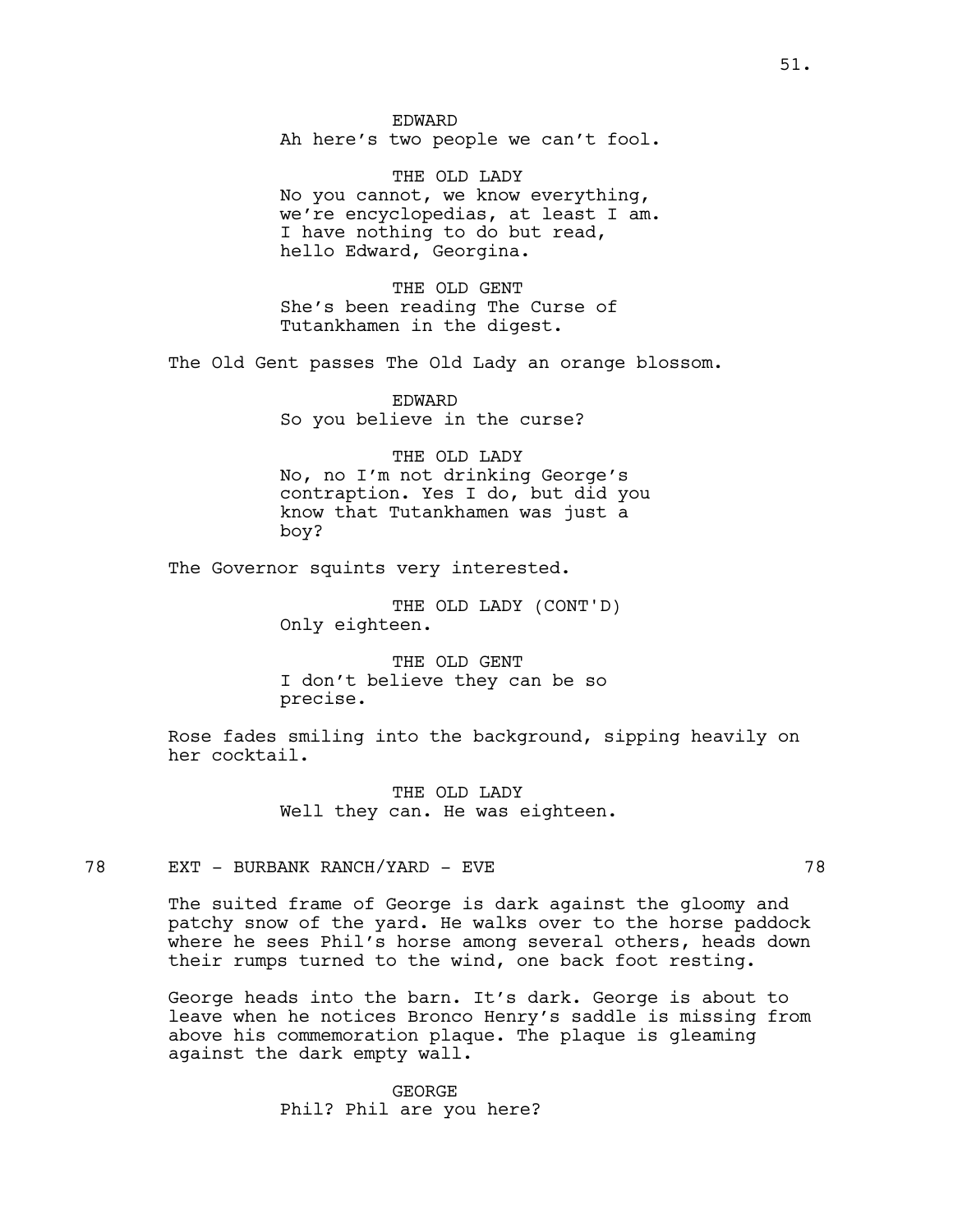A match flares, Phil draws on the cigarette the glow briefly flooding his face.

> GEORGE (CONT'D) I was looking for you.

PHIL Well you've found me.

GEORGE Everyone's here. We're about to eat.

PHIL

So?

GEORGE Well they are asking after you.

PHIL

Really?

GEORGE Yes. We're counting on your conversation.

PHIL Well you can count again.

GEORGE I shouldn't have said what I said to you about...

PHIL You two can keep your apologies to yourself. I'm not coming.

GEORGE What will I say? The Old Lady wants to see you too, she's come a long way.

PHIL Tell them the truth, that I stink and I like it!

George looks stunned.

Beside Phil are the parts of Bronco's saddle and bridle; all the metal pieces, the bit, the buckles, the spurs are lined up as Phil polishes with Silvo and a soft dark stained cloth. With his wool chaps on Phil looks like a satyr.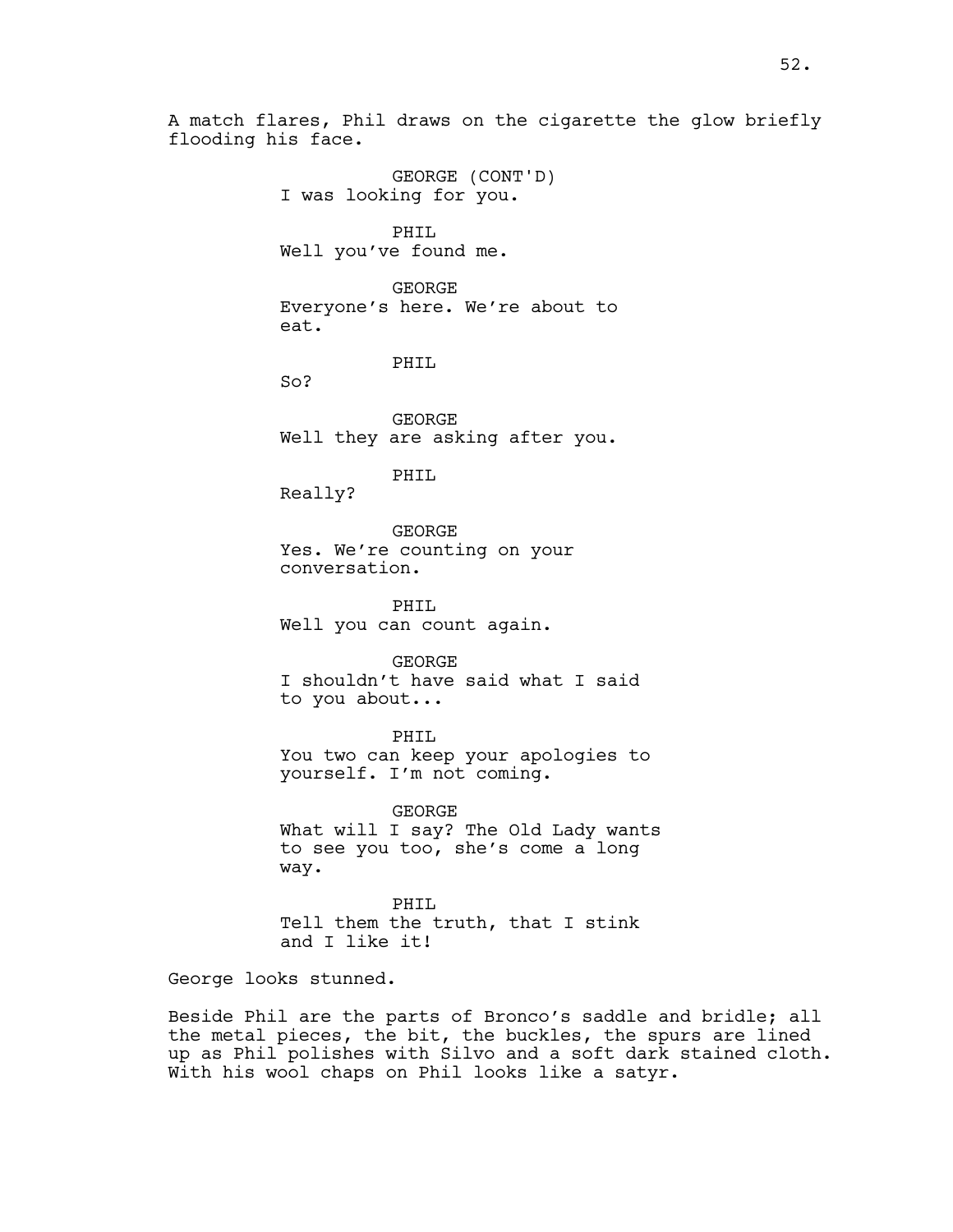### 79 INT - BURBANK RANCH HOUSE/LOUNGE/DINING ROOMS - EVE 79

Rose rises as Lola comes in with a tray of coffee. She begins anxiously to pour the coffees. She is relieved that her hand only trembles a little as she serves. At the end of the table is Phil's still set and untouched place, and part eaten mousses sit on everyone's dessert plates.

### GEORGINA

- One night I opened my closet and there on a blanket was a rat's nest full of its treasure, six silver spoons with the Governor's coat of arms. The rat was up on its hind legs showing its teeth to me.

And the Governor's Wife does a toothy imitation. The group laugh but Rose can't manage more than a weak smile as she passes coffee to the Governor with two hands to manage the trembling.

> EDWARD It's a shame your brother missed the dinner.

THE OLD LADY Nothing could have happened to Phil could it?

Rose looks at George disturbed.

GEORGE No he'll be fine, something just must have come up.

Rose sits back at the table, she bows her head and sips her wine. A pause descends. Finally the Governor's eyes glide over to his wife then across to the piano.

> GEORGINA So Rose are you going to play for us?

> THE OLD LADY Yes, George told me you play very well.

ROSE Ohh no, I'm terribly out of practice.

GEORGE Come now, you've been playing a lot you know you have.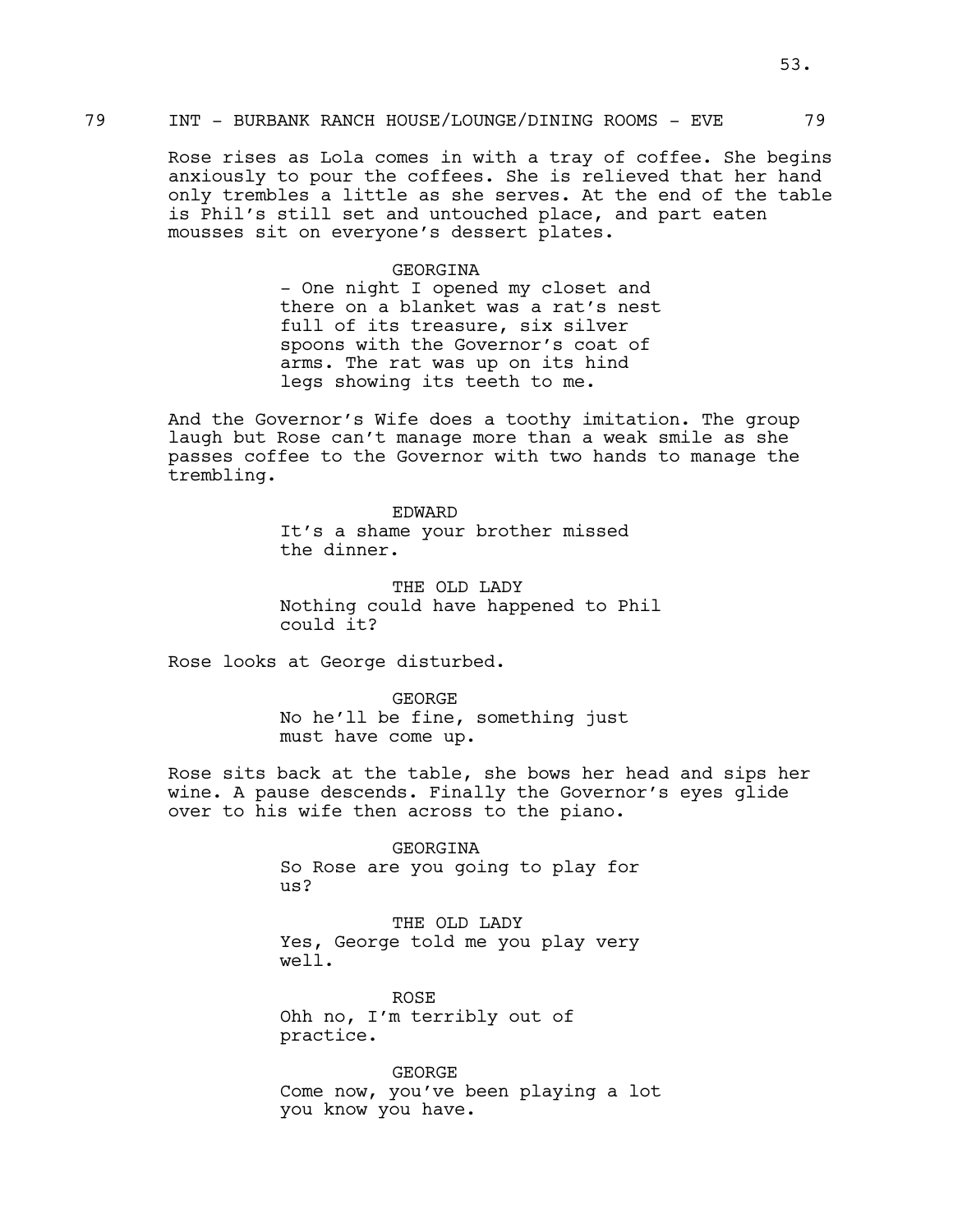The Governor glimpses his pocket watch then crosses his legs to the side of the table.

Rose's palms are wet, her throat closed so her voice shoots up when she speaks.

> ROSE I don't know what to play.

GEORGE Play the one I like.

ROSE

What one?

George is surprised, Rose knows exactly which one he likes.

GEORGE Why the one about the Gypsy.

ROSE I'm not sure I can remember that one.

GEORGE Play anything.

Rose moves over to the piano. She looks at Phil's untouched place setting, chilled. She rubs her hands and places them on the piano. Nothing, absolutely nothing. The Governor and his Wife exchange looks. Rose can't seem to move, she is frozen. Finally she brings her hands down beside her and folds them.

George's beam turns to concern and confusion. He looks at the Governor who is raising his eyebrows and glancing at his Wife, there is no rescuing this little moment....

> ROSE I'm so sorry. I can't seem to play. I used to play in a cinema pit for hours.

Rose shakes her head and sees George's look of surprise and disappointment, her heart stops and her smile fails her. The Governor stands and everyone else stands and moves towards the door leaving Rose at the piano.

> EDWARD Well she got you halter trained, right George, that's the main thing.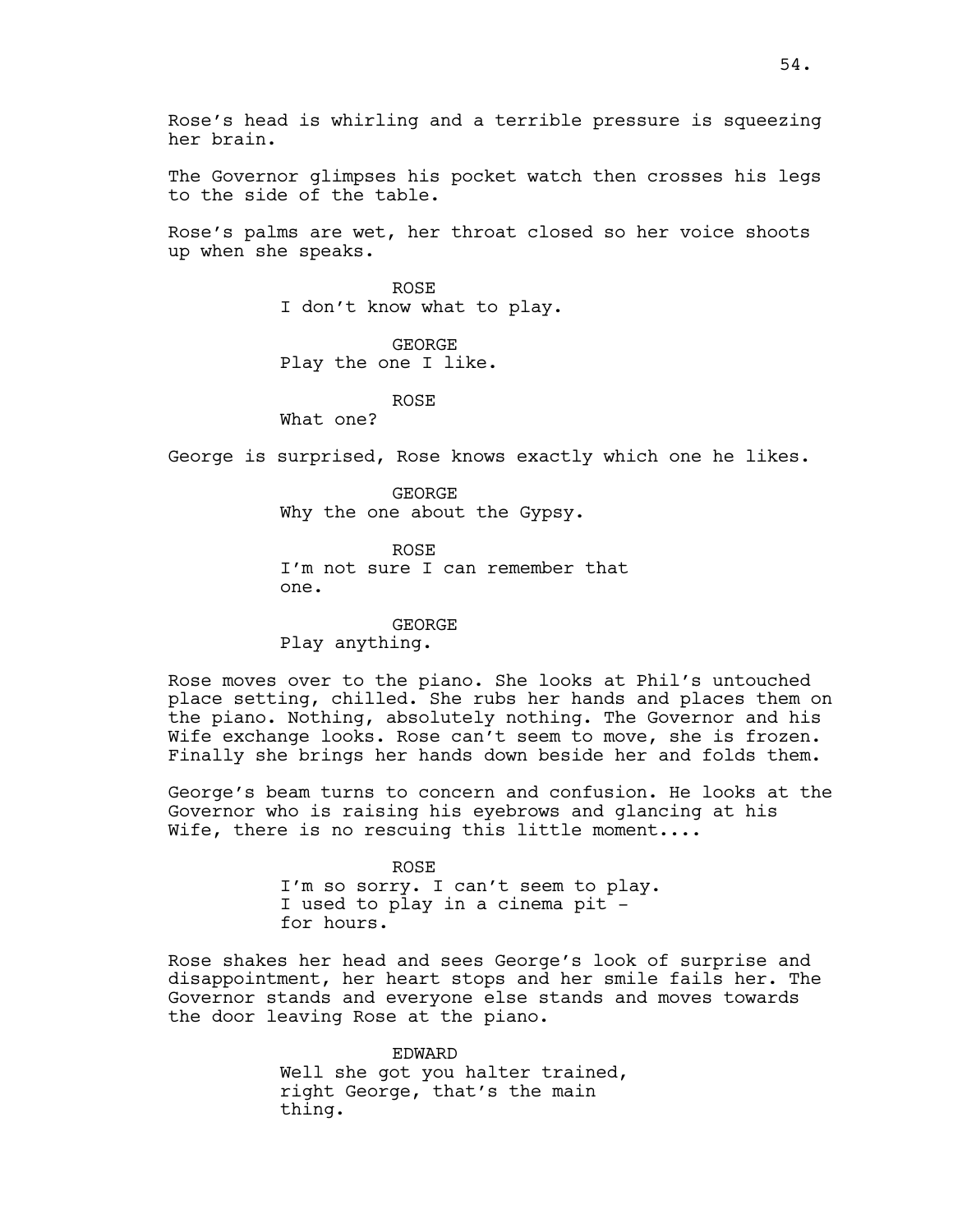I'm sorry.

George smiles puzzled.

EDWARD No, it was a lovely, lovely evening.

ROSE

The group are near the front door, coats have been fetched and in the confusion Phil has entered quietly. He looks at the crestfallen Rose who looks back at him, for once too numb to be afraid, yet she reads his victory and knows it's true the evening has been a failure. Sharp-eyed Phil has noticed her turban and it's now drooping feather he cocks his head on the angle of the feather. Rose watches him, face burning knowing now it can be worse, he could do much more than win, he could crush her.

The Governor's Wife returns from the coat room to see Phil.

GEORGINA Oh you're Phil. So you weren't eaten by a cougar.

PHIL

Not yet...

GEORGINA I am sorry to have missed your conversation, I've heard that you're brilliant.

The Governor turns towards Phil to shake his hand.

PHTT. You're going to want to keep your distance, I'm straight off the horse. Anyhows you don't need conversation you been listening to the panano and dancing I guess. You danced?

Nobody speaks. Rose shuts the piano.

PHIL (CONT'D) You didn't play? You sure practised a terrible lot.

Phil whistles the Gypsy song as he walks past Rose to the table, he takes a piece of bread from a silver bowl and coolly loads butter on it.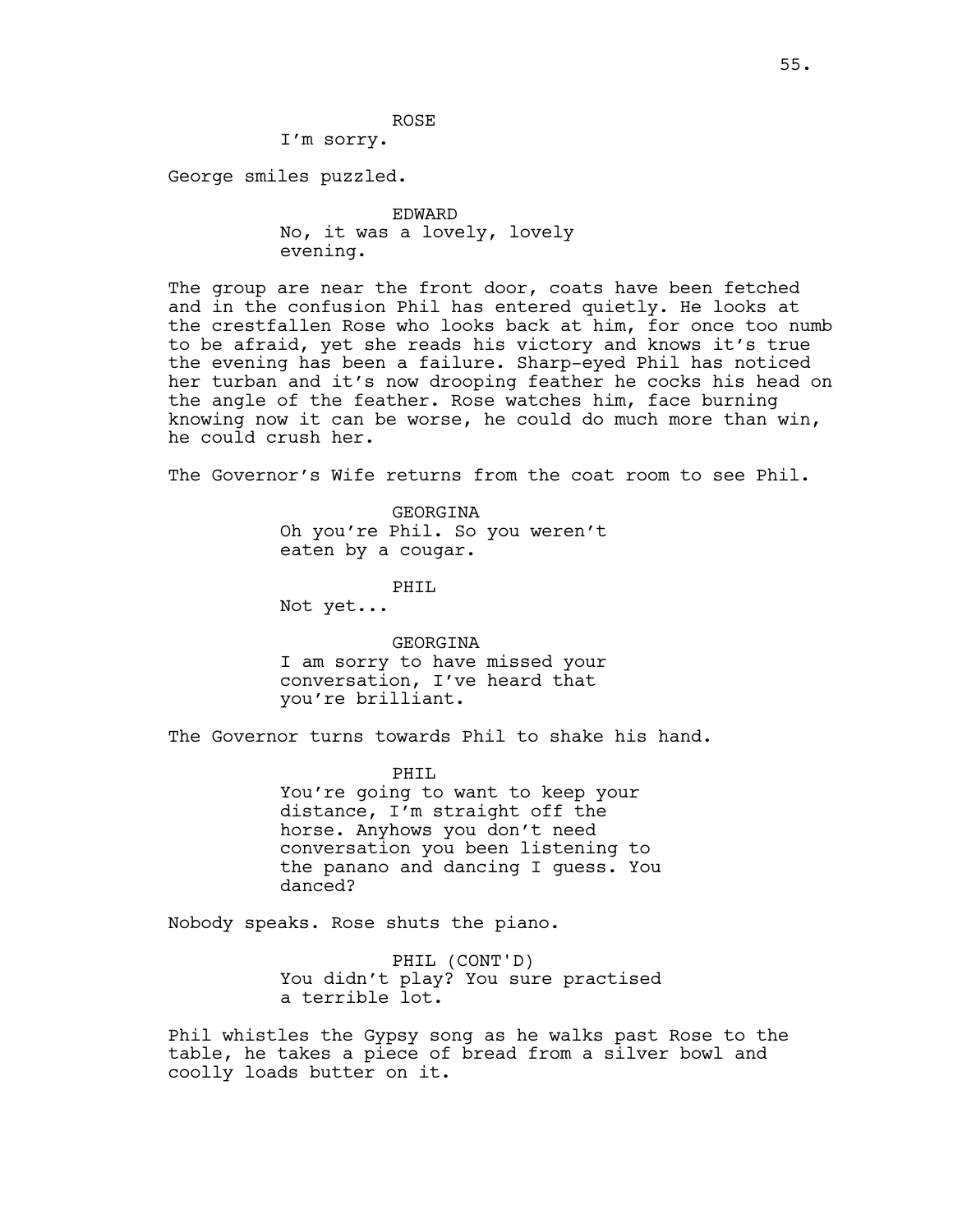PHIL (CONT'D) What a shame, see you wouldn't think there would be much difference between a cinema pit and a dinner party.

Rose is listening to Phil painfully, hopelessly. The Old Lady stands abruptly looking at Phil sternly.

> THE OLD LADY Where have you been Phil? I could hardly eat worrying about you.

PHTT. I didn't get washed up so I didn't come.

Phil takes meat left on the table and goes to the fire where he warms his back and eats.

> THE OLD LADY You didn't wash?

EDWARD He's a ranch man, isn't that right, that's honest dirt.

Phil gives the Governor his eye then placidly regards Rose bent low on the piano stool. Rose reaches out and takes a last slug of her wine.

# 80 EXT - BURBANK RANCH HOUSE - NIGHT 80

George walks down to the Governor's car with the Governor and his Wife. Offering the Wife an extra blanket to take away. Doors open and close. George is left taking the steps up to House as the car drives away.

81 INT - BURBANK RANCH/THE SENIOR BURBANK BEDROOM - NIGHT 81

The Old Lady seats herself on the side of the bed. The Old Gent is taking off his jacket.

> THE OLD LADY I don't think it's going to...

The Old Gent turns.

THE OLD GENT Why say it, it doesn't need to be said.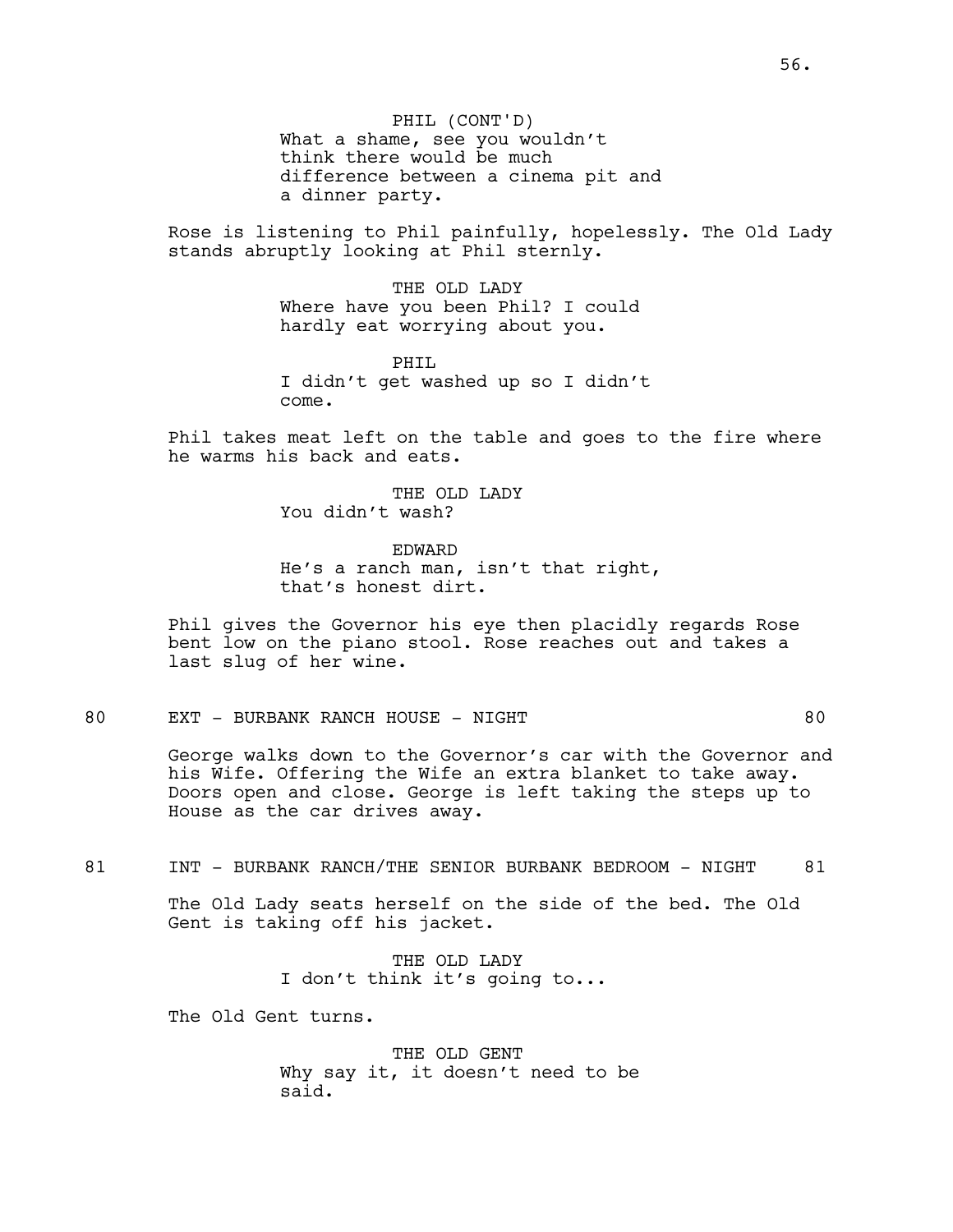THE OLD LADY Yes you're right.

THE OLD GENT I think the cocktails affected her badly.

The Old Lady nods pulling back the bed covers carefully.

THE OLD LADY And the feather? What was that? Did you see it trembling?

THE OLD GENT

Yes.

The Old Gent shakes his head as he continues to undress.

THE OLD GENT (CONT'D) Poor woman.

FADE TO BLACK

82 EXT – TREES/RIVER – DAY 82

The buds of leaves on the River trees shoot tender and delicate, waving above the snow melt rivers. A lone blossom quivers.

83 EXT – HERNDON/DODGE CAR – DAY 63

Rose and Peter drive through Herndon, garden sprinklers play on lawns, the mist catching rainbows. Rose glances anxiously at her strange son. She blinks with fear to imagine him soon on the Ranch.

In the back seat of the Dodge are Peter's father's medical encyclopedia, huge heavy musty old black books about bones and flesh.

> ROSE I wondered if you didn't think about leaving the medical books here for the summer.

Peter is carefully combing his hair into place.

PETER I thought about it - but you understand they were Dad's. Don't you understand?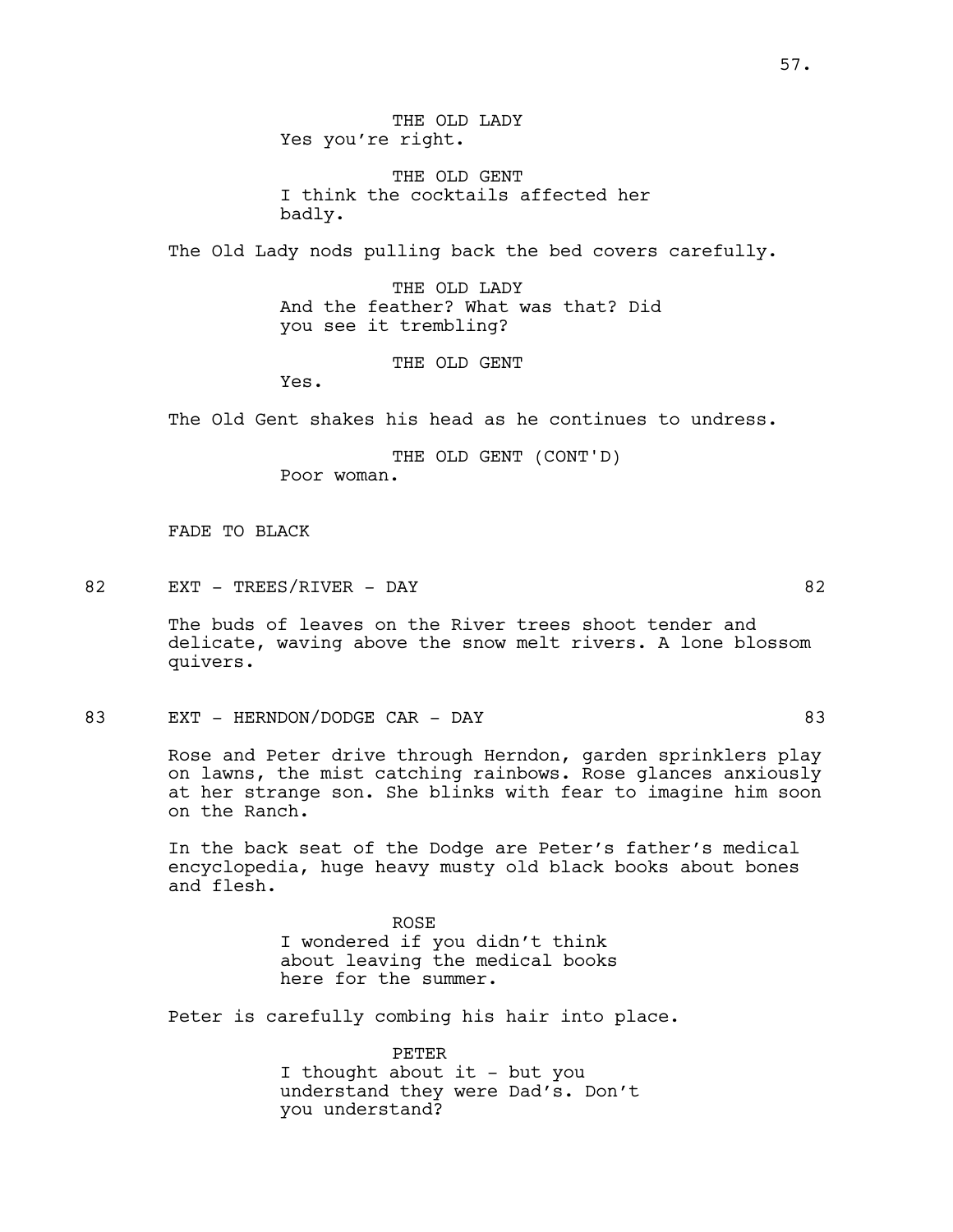ROSE

Yes I do.

84 INT - HERNDON/MENSWEAR SHOP - DAY 64

Rose is examining the fit of a pair of blue jeans on Peter.

ROSE How will they stay up? Turn around... you've got no hips at all... are you eating?

PETER I've made a friend. He calls me doctor and I call him professor, because that's what we want to be.

The SHOP ASSISTANT an older pink faced man with neatly pressed pants has brought over a selection of cowboy boots for Peter to try.

> ROSE Why not invite your friend to stay at the Ranch?

Peter examines one of the boots.

PETER

No Rose.

ROSE

Why not?

Peter puts the boot down. Rose passes him another, he puts it aside too.

ROSE (CONT'D)

Try it.

PETER I don't want him to meet a certain person.

ROSE

You mean Phil? Does he scare you?

Peter shrugs, he's seen tennis shoes hanging on a rack and he's looking for his size.

> PETER I'm not afraid, I have my ways.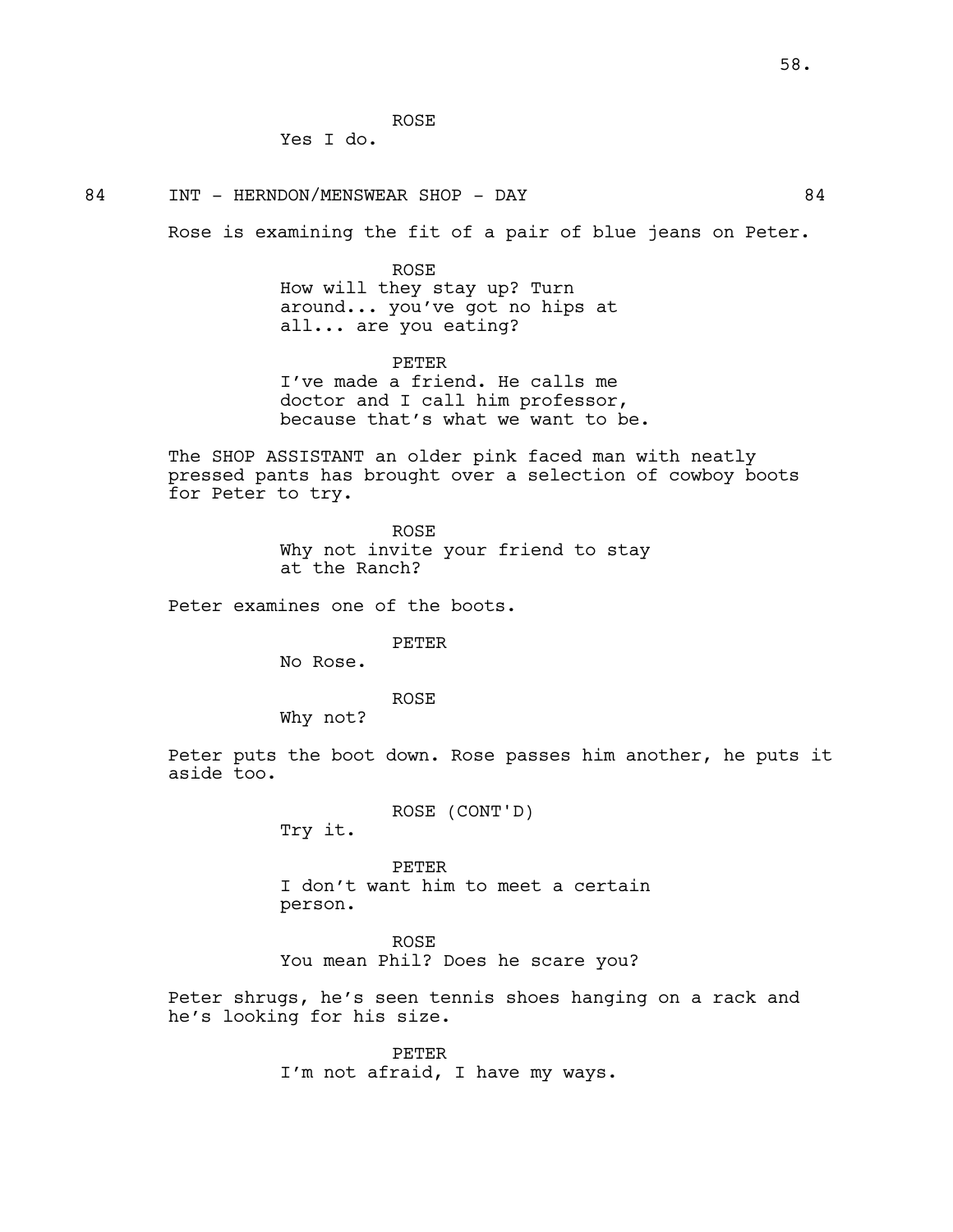PETER Well, I don't think about him.

Peter is trying on a tennis shoe.

ROSE What do you think about?

PETER My plans for the future.

85 EXT - BURBANK RANCH/CORRAL - DAY 85

The heat and exertion of catching, branding and castrating the bull calves has the Cowboys sweating and dirt stained. The calves are separated from their mothers and roped then held tight. There are three separate fires heating branding irons and Six Cowboys on horses wielding lariats. Phil does all the castrating gloveless.

ANGELO

Bull calf, Boss...

Angelo looks about for Phil who walks smartly across to the immobilised calf winding his bandana around a cut on his thumb. Phil hands the Cowboy his knife.

> PHTT. Take your gloves off. You can't feel anything through a big hunk of hide. If you fray the knife through the cord it stops bad bleeding...

In the distance on The Ranch road Rose and Peter approach in the Dodge and pull up between the corral and the steps. Phil walks over to George who is wearing a work suit, no tie. Phil pressures the bloodied thumb with his bandana.

> PHIL (CONT'D) What a bitch! Castrate fifteen hundred head, then nick your thumb on the last.

George is writing in his Tally Book. Phil kicks dust into a fire nearby.

> PHIL (CONT'D) Well fatso I guess we're finished.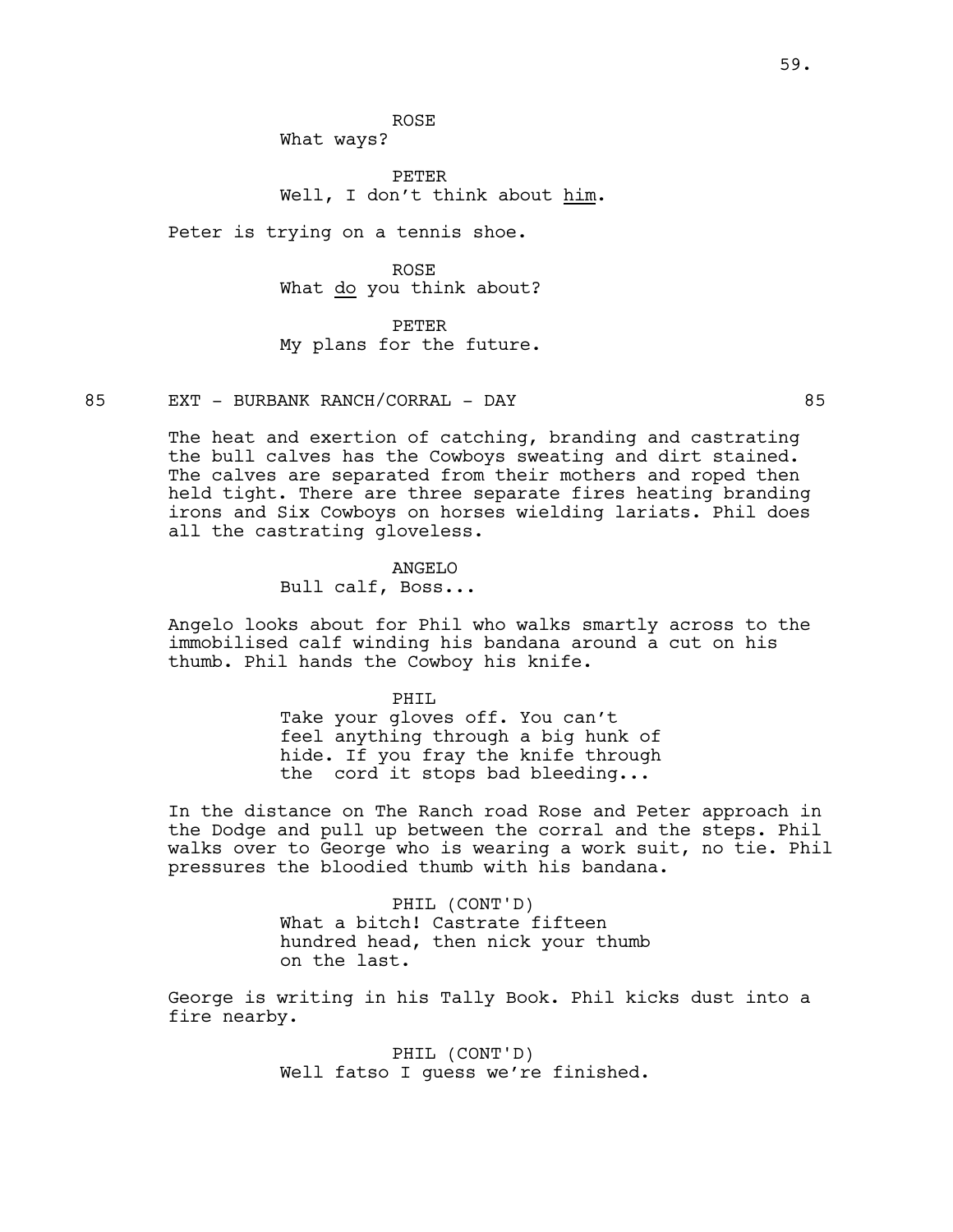Phil frowns as he sees Peter get out of the Dodge clutching his shopping including a white cowboy hat. He sees with further displeasure his Mama has got herself a matching hat which she plops humorously on her head. George turns as the car door slams, the sound of calves bawling in the corral is so loud it's hard to think. Phil watches as George greets Rose and insists he'll garage the Dodge. Peter watches the last of the branding from afar until he sees the cold eye of Phil turned on him, he puts his large white hat on his head and starts ferrying his books to the house.

> JOCK Who's that?

> PHIL Miss Nancy.

JOCK Oh, our waiter? He was the waiter right?

Phil looks hard at Peter, he hates everything about this Little Lord Fauntleroy. The way he stares, the way he walks, the books he's brought with him.

> PHIL Yeah look out. He'll be creeping all over the place from now on big eyes goggling.

Peter stiffens, he's been through this before. Other Cowhands have joined and peer after Peter. "The Waiter".

> PHIL (CONT'D) Little Lord Fauntleroy.

BOBBY (MIMICKING PETER'S LISP TO JOCK) "One day all this could be mine."

Phil overhears.

PHIL There's no way that'll happen, no way.

Behind them the remaining fires are being kicked out, the irons collected and the bellowing calves and cows herded into the home paddock.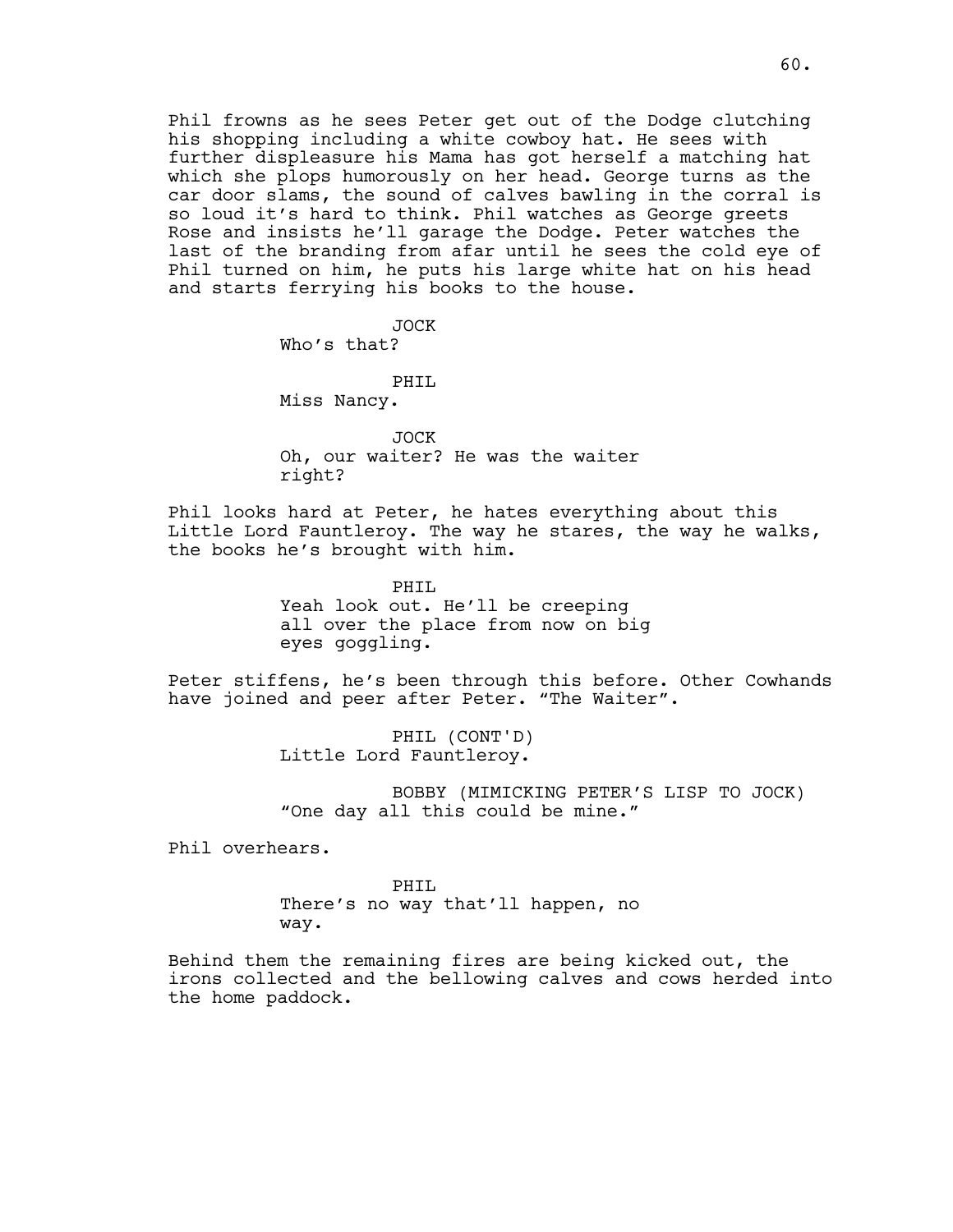George and Peter are maneuvering George's empty glass-fronted bookcase out of Phil's room down the hallway to Peter's room. Phil comes up the stairs.

> PHIL Where the hell's that going?

GEORGE To Peter's room, he's got a lot of his father's books.

PHTT. I was all set to fit it out for my armory collection.

GEORGE It's been empty a long while.

Peter slinks away from the brothers down the hallway to his bedroom. Inside Rose is folding Peter's clothes into drawers. Peter listens to the brothers by the door, Rose watches concerned.

> GEORGE (V.O.) What about when you have time to fit it out, I'll get it back.

Rose goes to the door and looks down the hallway to where the brothers are standing on each side of the bookcase.

> PHIL So what Miss Nancy wants, she gets?

GEORGE Quieten Phil he's just in....

PHIL I know where the hell he is, big ears flapping.

Phil's eyes flash and he pushes past George to his own room slamming the door. Phil turns and gazes at the bright rectangle of wood where the bookcase has rested these past thirty years. He bends down and picks up two marbles left behind in a nest of fluff. They rest in his hoary blood stained hands.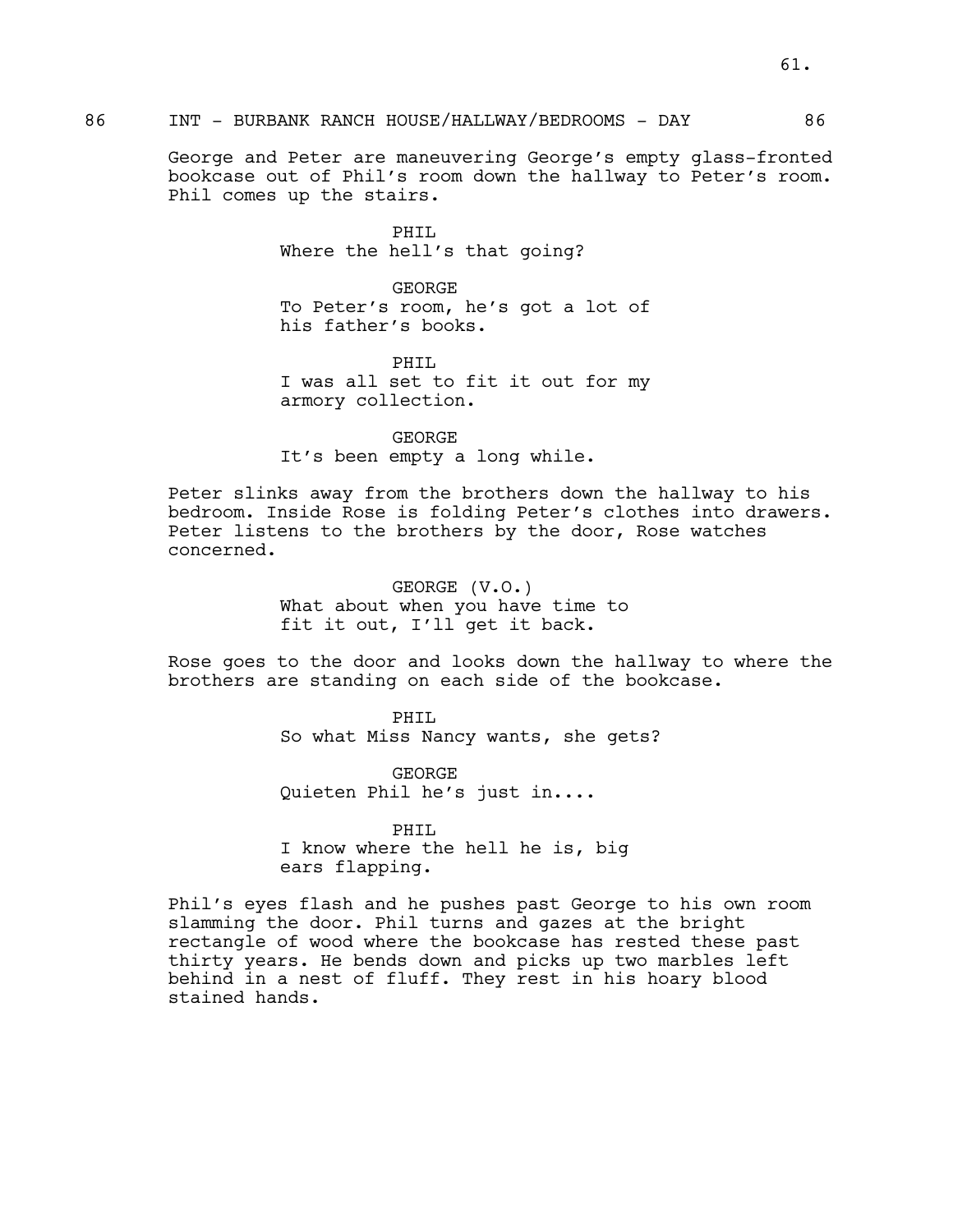In the darkness of her cupboard Rose unscrews the top of her stashed flask and quickly takes two large swigs. She can hear footsteps outside, quickly she puts the bottle down.

# GEORGE

Rose?

Rose straightens up from the cupboard holding a pair of shoes. She turns brightly to George.

> GEORGE (CONT'D) Does he like his room?

Rose changes her shoes.

### ROSE

I think so.

Rose puts the old shoes back in the cupboard and screws the top back on the flask. She pops a peppermint in her mouth offering one to George. George takes it.

> **GEORGE** I want him to be happy. (Thank you) He's certainly the neatest boy I ever saw.

Rose has laid out a new purchase to wear for dinner, George watches.

> GEORGE (CONT'D) That's pretty Rose.

ROSE I have it on appro so...

GEORGE You should keep it.

ROSE George I'm afraid Phil doesn't like us, doesn't want Peter and me here!

GEORGE Oh no, don't mind him, he's just Phil. Old Phil he doesn't have too much.

ROSE Do you suppose we might ever have our own house, just for us?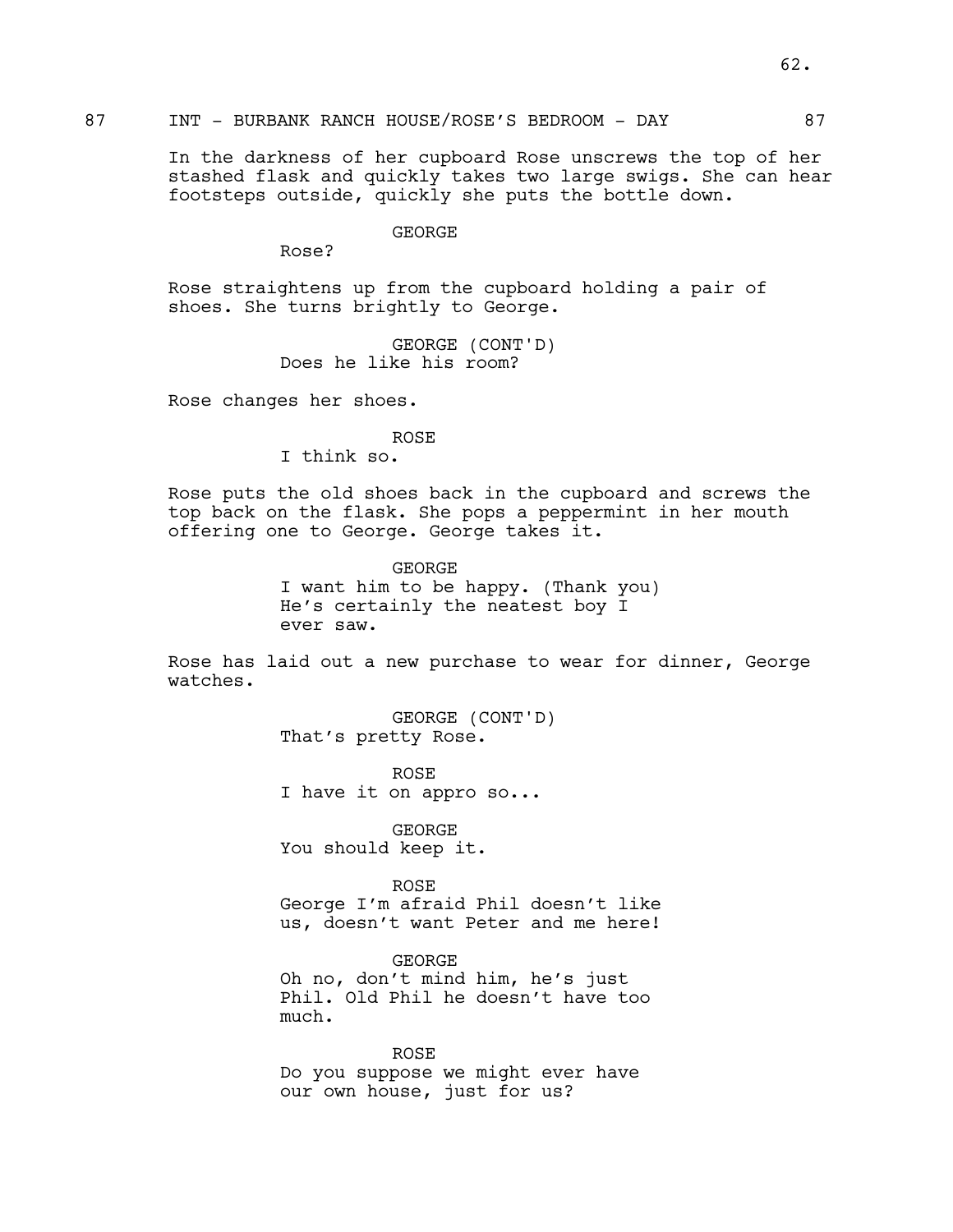Rose nods nervously.

GEORGE (CONT'D) Oh Rose, this house has got sixteen rooms, what would Phil do living here by himself?

Rose smiles thinly, tears filling her eyes. George puts an arm around her.

> GEORGE (CONT'D) It's going to take a little time but we're all family and we'll get used to each other. If I have to stay in town you can always come with me.

ROSE That's not so easy with Peter here.

GEORGE Well he can come to but you know a ranch is a great place for a boy and you'll have each other over summer. Phil doesn't have anyone.

Rose puts her dress on. George blinks with appreciation.

GEORGE (CONT'D) Look at you, you should be in Europe. One year we'll go to France and you can shop, we'll take Peter if he can stand us. You all right?

Rose really wants to be.

GEORGE (CONT'D) Phil will adjust, he will.

88 EXT/INT - BURBANK RANCH/YARD/BACK DINING ROOM - DAY 88

The Cowhands, the horses, the dogs are all out in the yard excited and preparing for the drive of the cattle up to the high hills.

Mrs Lewis is handing out food parcels and Stan packs the packhorse with further supplies. Cowboys joke and feed their dogs stolen pancakes.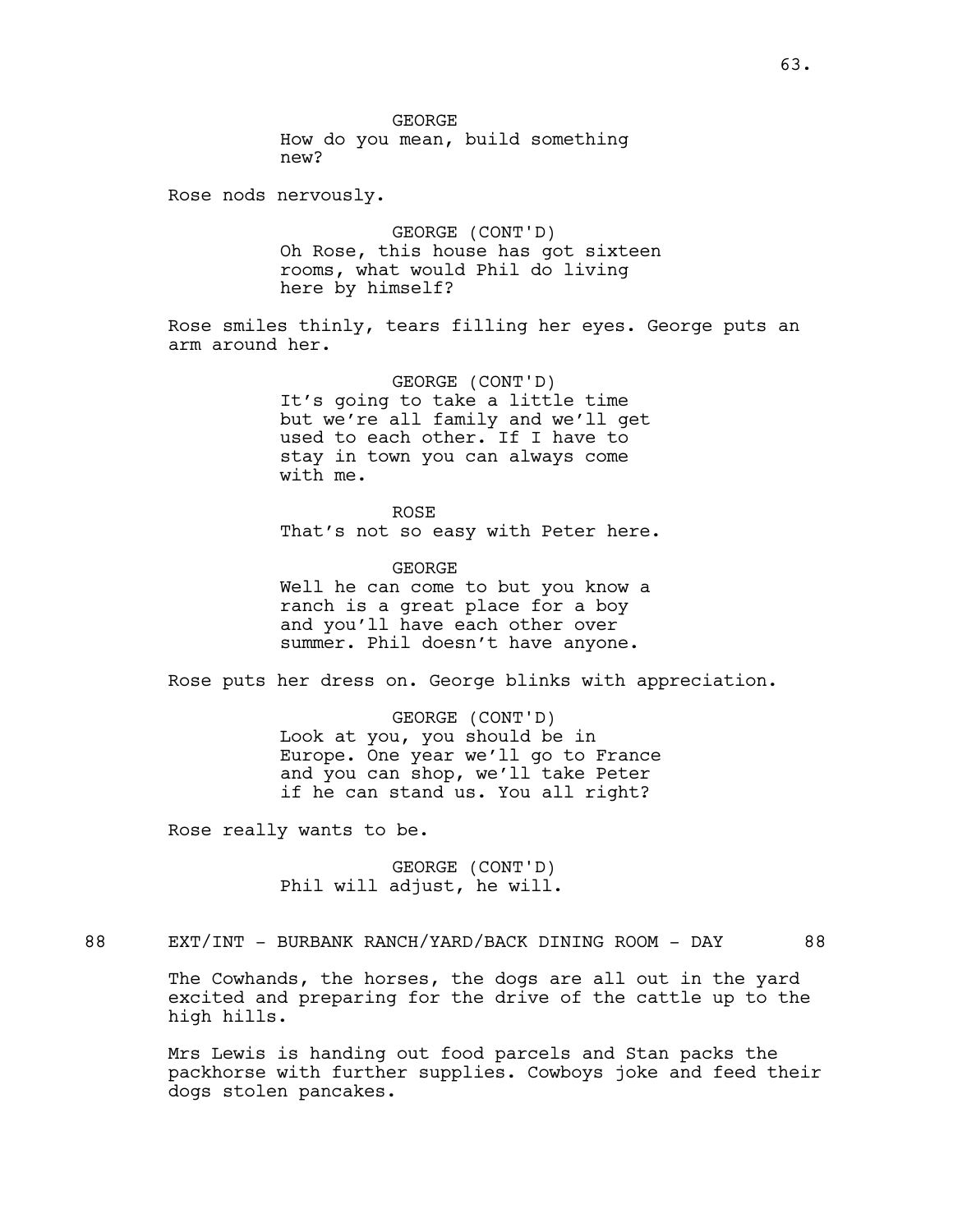Inside the dining room Peter watches a plate of half eaten pancakes in front of him. Lola is clearing up the Cowhands plates only Bobby is left.

> LOLA (TO PETER) You like these pancakes or the last serve?

### PETER

Yes.

LOLA These ones you mean? Because I made these ones.

Bobby winks at Peter. Peter looks down at his plate.

BOBBY I like you Lola, does that count?

LOLA No it doesn't count. (To Peter) He's crazy, he said he'd make me a radio from pieces.

Bobby gets up and takes his plate to the bench.

BOBBY I will I just need a couple more parts. I'm going to make a fortune fixing radios in San Francisco.

Lola looks at Bobby boldly, her eyebrows raised.

### 89 EXT - BURBANK RANCH - DAY 89

Peter loiters near the Ranch steps stealing glances at the Cowhands. He likes their easeful masculinity and the intriguing details of their costumes; their leather forearm bands, their sheepie chaps, their high-heeled boots and silver spurs. One of the many dogs an eager black and white Collie comes over to Peter and licks his hand. Meanwhile Phil has gathered the Cowhands together giving instructions. He too is in a jovial mood.

> (MORE) PHTT. ... those of you staying with the cows watch your fires, summer is coming which also means any Indian's camping are to be moved off the property, no exceptions we have animals they want to eat.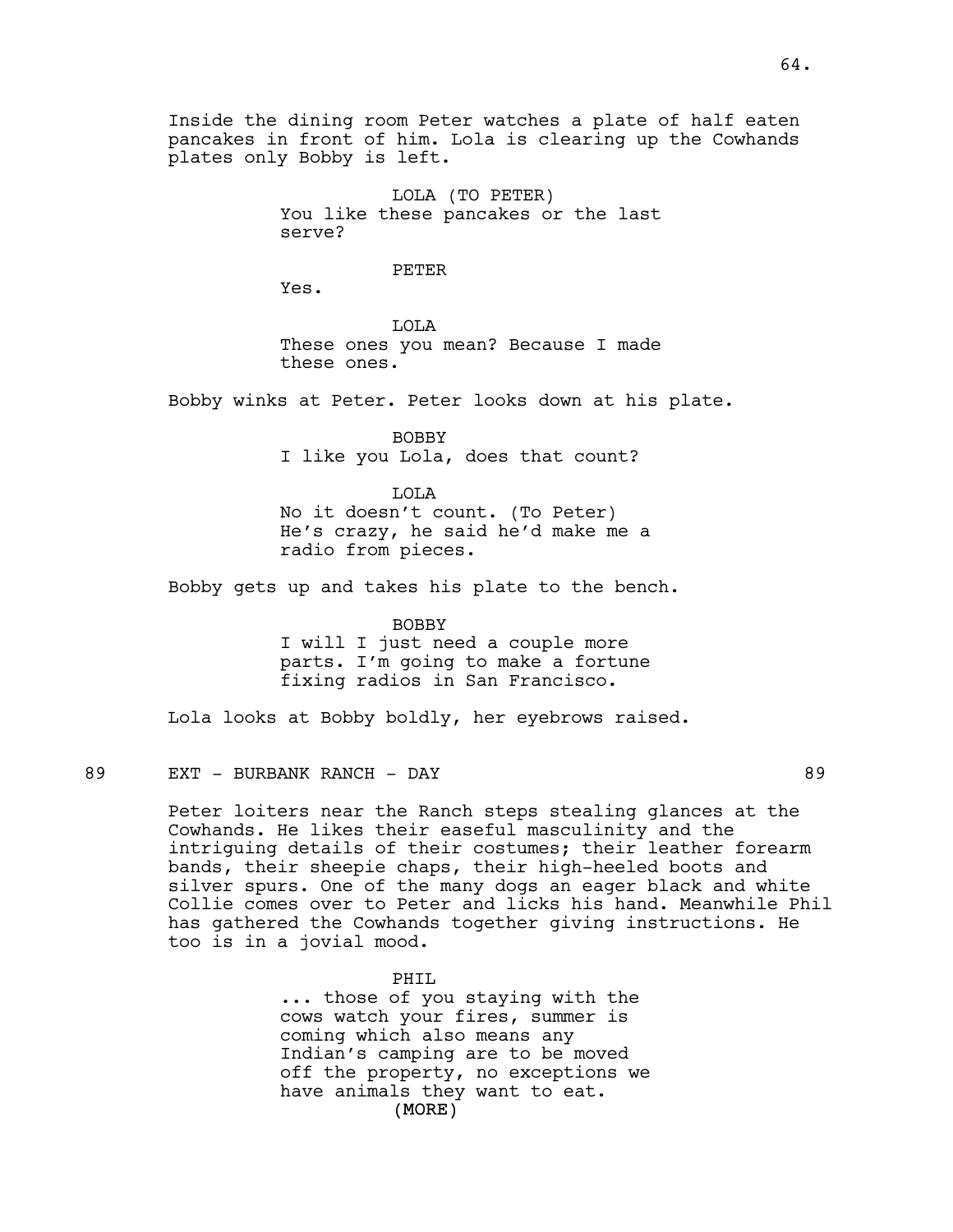# PHIL (CONT'D) Got it? We don't sell hides, we don't sell anything here.

Peter listens for a little but is soon playing chasing with his new friend, running back and forth, the dog running behind him. Phil turns as he hears the dog yelp playfully and the Cowhands turn too. Phil gives a sharp whistle. The dog instantly stops and runs towards Phil and the Cowhands who laugh at Peter left exposed in the midst of the yard. Suddenly the Cowhands are mounted and their horses are moving past Peter, in front and behind, he feels scared. They wink and laugh at each other as they watch Peter run panicked to the safety of the Ranch steps.

### 90 EXT - HIGH COUNTRY - DAY 90

Up through the Aspens and wild flowers the men escort the cattle and calves to the high lush pastures. The cattle are spread even further and the Cowboys are light-hearted and at ease. There are signs of a camp being established and Phil and Several Others, Bobby included are making their way back down.

Phil pauses by the camp makers.

# PHIL Keep your ears and eyes open.

Bobby gives a big wolf howl. A couple of Cowhands howl back. The party continue down the trail.

### PHIL (CONT'D)

This was an Indian Summer campfound five or six arrowheads, two in good condition near here- some bones too.

BOBBY You listen to the radio, Boss?

### PHIL

No I do not.

BOBBY I reckon you could be on the radio speaking about things.

PHIL (LIGHTHEARTEDLY) Crap like all the others?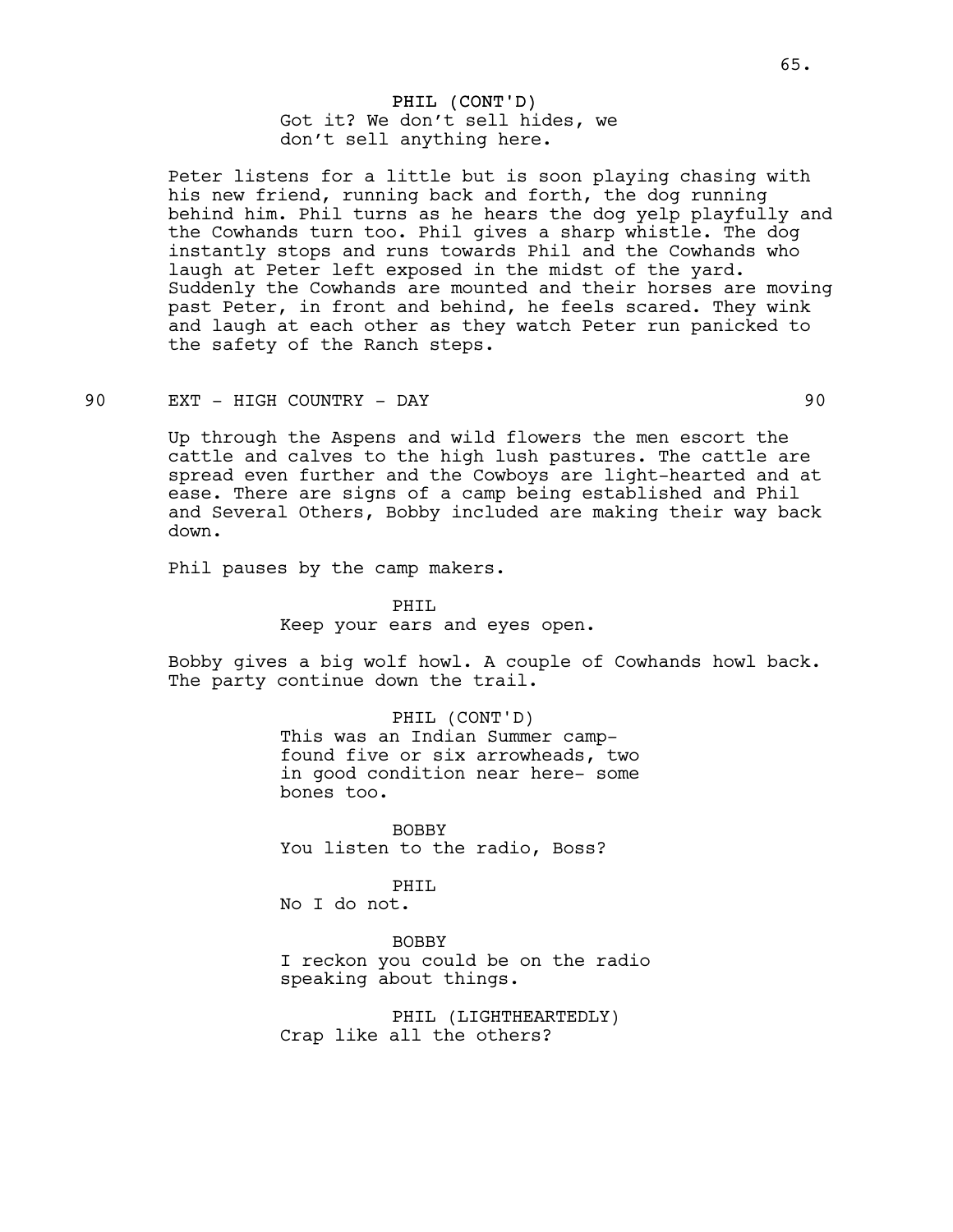Rose lies in her bed in the darkened room. She's wearing eyeshades, a nightgown and matching dressing gown. Out from the covers she eases a bottle of Bourbon and takes a good mouthful.

There is a soft knock on the door and the handle turns. Peter quietly comes into the room holding his sack and walks softly to the bed until he stands over Rose. He's sweaty and adrenalised.

### PETER

Rose.

ROSE Hmm, that you Peter? I've got a headache.

Peter spies the bottle of Bourbon half empty under the covers. Rose pulls her eyeshades down and looks at Peter.

> ROSE (CONT'D) I'm not eating tonight it's George's day in town so it's just Phil. Have a seat.

Rose tries to sit up while concealing the bottle. She reaches out to touch Peter's hair, he leans away.

### PETER

I made a trap.

Peter puts his hand in the sack and feels about for the rabbit.

> ROSE It's not a snake is it?

Peter pulls out the rabbit.

#### ROSE (CONT'D)

Oh a bunny.

Rose strokes the shivering rabbit. She's drunk so her hand moves clumsily, the rabbit jumps off shivering in a corner of the room.

> ROSE (CONT'D) Oh it's scared.

Peter looks at his Mother and is troubled by her eyes, by their blank haze. Rose smiles at Peter not able to understand him.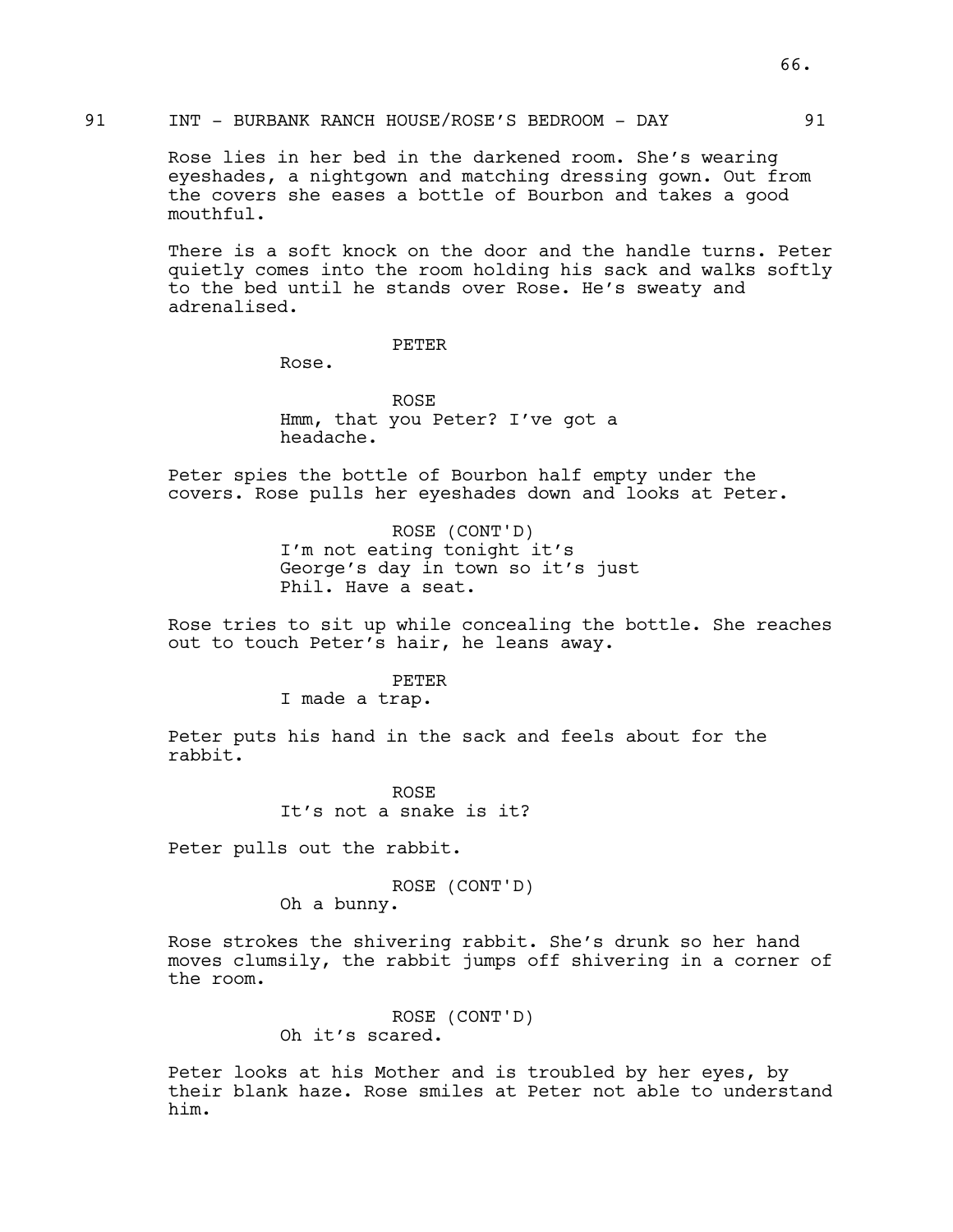# ROSE (CONT'D) Don't worry about Him, you can eat in your room.

## 92 INT - BURBANK RANCH HOUSE/LOUNGE/DINING - DAY 92

Mrs Lewis walks into the dining room and deposits the large roast of beef in front of George's seat who is out. Phil walks to George's end of the table and carves himself thick slice of meat, he walks back to his place and starts to eat in solitary ease.

93 INT - BURBANK RANCH/KITCHEN - DAY 93

Sunshine through the kitchen window. Lola scrubs carrots and potatoes in the sink. Behind her Mrs Lewis is polishing silver cutlery while Rose smokes and sips a cup of tea, Mrs Lewis continues with her story.

# MRS LEWIS

- - so when they removed the graveyard because of the highway cutting through they had to dig up all the coffins, one of the tractor drivers was careless and he broke up one of the coffins and inside you could see it was just stuffed with the loveliest golden hair, except for a few feet from end where it was grey.

Towards the end of the story Lola turns from the sink holding out a single carrot for Rose to see.

> LOLA Can I take it up?

### ROSE

What?

Lola pretends to be a rabbit scratching her nose with her paw.

> ROSE (SLURRED) (CONT'D) Oh, yes go and have a look it's sweet.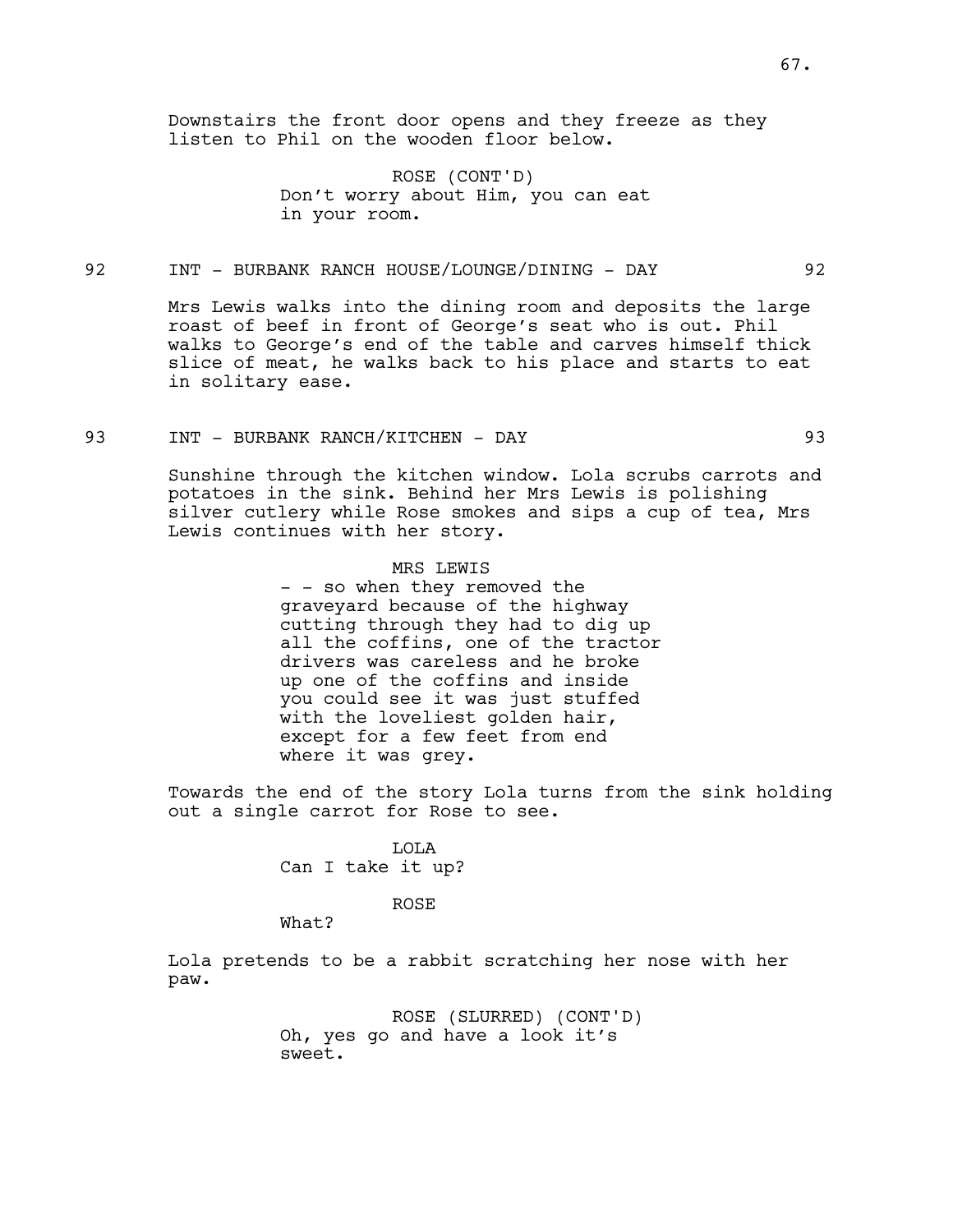94 INT - BURBANK RANCH/CORRIDOR - DAY 94

Lola walks up the dark staircase and along the upstairs corridor carrying a carrot.

95 INT - BURBANK RANCH HOUSE/PETER'S BEDROOM - DAY 95

Peter is bending over his desk drawing when Lola knocks on his door.

PETER

Yes?

Lola slips into the room. Peter frowns.

PETER (CONT'D)

Hello.

LOLA Where is your rabbit?

Lola is looking about the room as she comes up behind Peter.

The rabbit, it's dear black eye glazed is on it's back, it's paws neatly together. It's been dissected, it's organs pulled out and pinned. It's these organs Peter is sketching. Lola steps back shocked.

> LOLA (CONT'D) Oh bugger me!

96 INT - BURBANK RANCH HOUSE/LOUNGE/HALL - DAY 96

Peter is finishing threading white laces into his new tennis shoes. Rose passes a tennis racquet to Peter and takes two others and a ball out of a large games cupboard in the lounge. Peter plucks the racquet like he does his comb.

> ROSE Even if you are happy to be in your room all day, it's good for me.

97 EXT - BURBANK RANCH/YARD/DISUSED TENNIS COURT - DAY 97

Rose and Peter wander over to a long disused court passing old bones and pieces of malfunctioning equipment, pots with holes and other scattered debris.

> ROSE I thought you liked rabbits.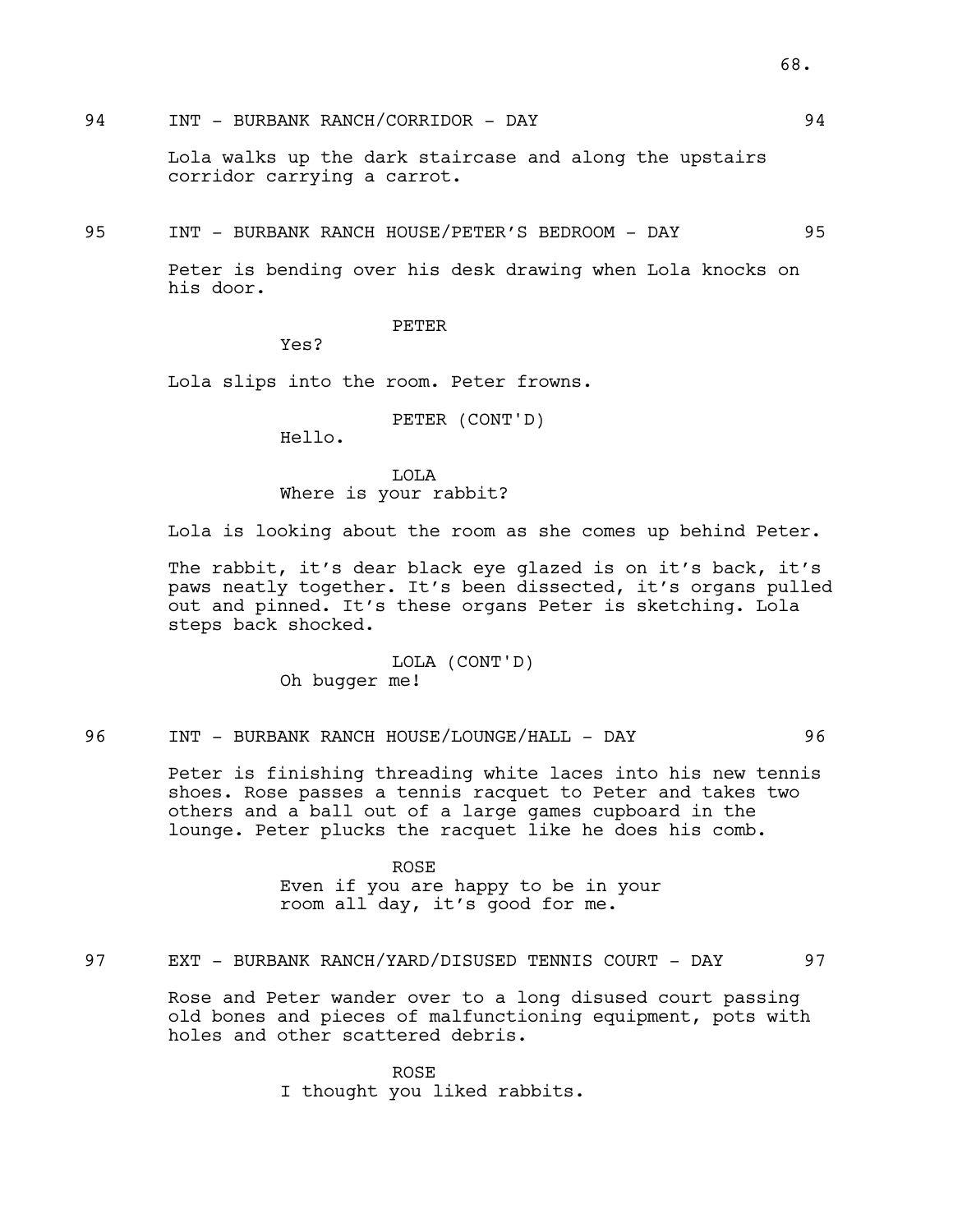Yes I do, but you know if I want to be a surgeon I have to practice.

Rose walks to one side of the court. There is a net but it's tattered and sagging. She tries to bounce the ball but it's pretty flat.

> ROSE Well you're not to kill them in the house. No, Peter I'm putting my foot down.

PETER Where would a man be if he always did what his Mother told him?

Rose hits the ball to Peter, he swings wildly. Rose and Peter search through the scraggly, weedy grass for the ball. Lola comes and joins the search as do Bobby and another Cowhand.

> ROSE Lola please take over I have a migraine.

Rose wanders back to the house and Peter follows, the Cowhands and Lola whoop as they hit the ball about. "You're crazy." "Get the ball." "No."

> PETER You all right Mother?

Rose massages her temples.

ROSE I feel like my eyes are going to pop out.

Peter puts a stiff arm around Rose's waist. Ahead they see Phil walking in big strides up the Ranch steps. She stops. The thought of Phil upsets Rose. The sight of him makes her stomach heave.

> PETER It's Phil isn't it? He's cold.

ROSE He's just a man Peter, only another man. You go ahead.

Rose walks briskly to the back of the house where she bends over and dry retches. Back here she is in sight of the Ranch rubbish pit, a deep trench where all kinds of Ranch refuse; cans, bones, machinery and bottles are disposed of.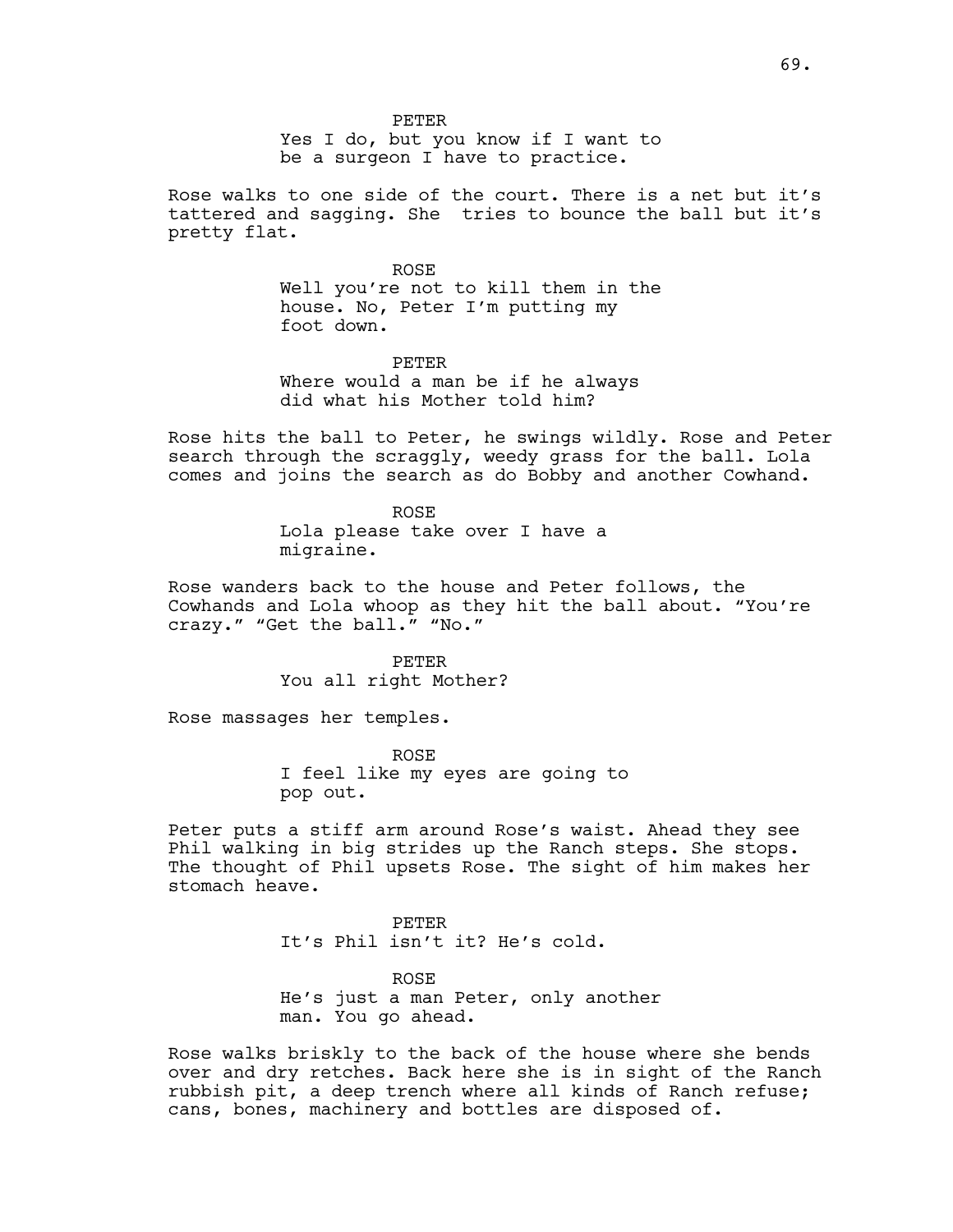Rose makes her way to the edge glancing about. She lies on the edge of the pit reaching out towards a Gin bottle - empty - she lets it drop back into the pit.

## 98 INT - BURBANK RANCH HOUSE/STAIRS/PHIL'S BEDROOM - DAY 98

Phil finishes climbing the stairs carrying a newly found fossil. In his bedroom he places the fossil inside his display case. Sharp eared Phil hears the drop of the bottle and opens his dormer window peering below. He sees Rose stretched out beside the pit now using a stick to roll a bottle of Whisky towards her, a good inch of the golden liquid at the bottom. As she reaches down to grasp it's neck Phil whistles a short phrase from Rose's Strauss Waltz. Rose pauses and Phil stops whistling. She pulls the Whisky bottle out of the pit and the whistling starts again, Phil above her watches amused. Rose looks all about including back up at the house. She doesn't know if the whistling is real or she's imagining it. She steps back against the shadows of the wall and swigs the dregs of the bottle.

99 INT - BURBANK RANCH/LOUNGE - DAY 99

Rose enters the lounge a lost smile on her face. No Phil. She goes to the book shelf and chooses a book, opens it then closes it on her finger as she hears Phil's door upstairs open and close then his boots walking along the hallway to the stairs. Before he has got half way down she moves across to the staircase with a friendly calm smile.

# ROSE

Phil.

He slows.

ROSE (CONT'D) Why can't we be friends?

Phil does not answer, he continues down the stairs to the hat shelf.

> ROSE (CONT'D) Please tell me Phil.

Phil puts his hat on his head.

PHIL Because you disgust me with your lipstick teeth, and your dirty boozing.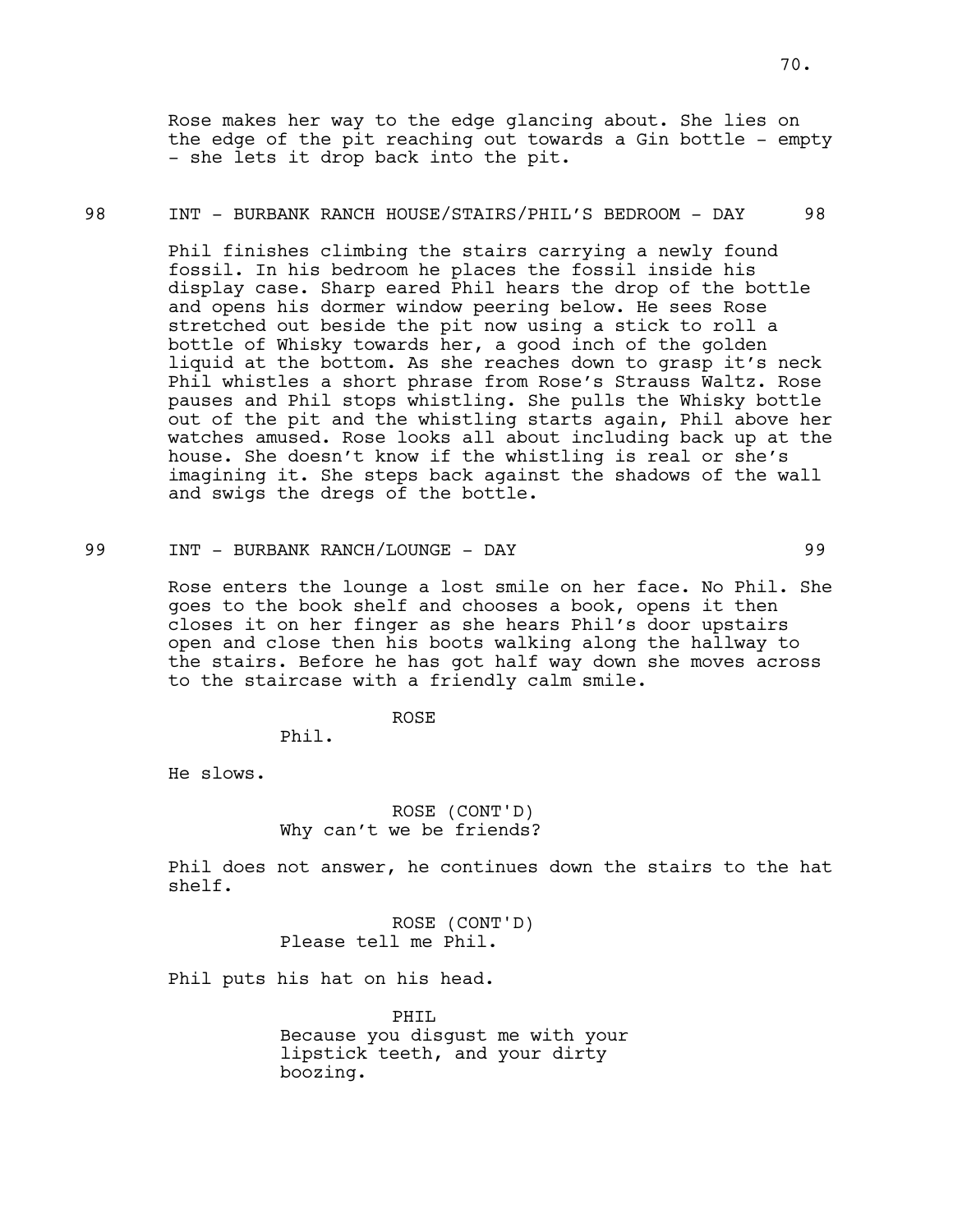Rose's smile is frozen, she looks down at her book, she can barely stand. There is a floating feeling as if all this is unreal. The slow step of Phil's boots continues down the hall to the steps.

### 100 INT - BURBANK RANCH/PETER'S BEDROOM/HALL - DAY 100

Peter is half in the hallway, half in his bedroom listening, slowly he withdraws to his bedroom tight lipped and disturbed. He soothes himself by looking at gruesome illustrations of diseases in his father's big black medical encyclopedia.

### 101 EXT - FIELD/THE WILLOWS/RIVER - DAY 101

It's late afternoon on a day off. The summer sun is lowering and the Cowhands lead or double bank their horses down to the Willows and the wide river with it's large open beach of sand. It's hot and most are bare chested, some carrying a small towel or shirt, and One or Two have a comic book sticking out their back pocket.

# 102 EXT - RIVER/THE WILLOWS - DAY 102

At the River wet horses are rolling in the sand. More horses stand in the waist high water while Cowhands sit or dive off them. Some are naked their jeans abandoned on the beach. There is an erotic charge amidst the group which breaks into wrestling attacks and laughter.

In the distant Willows Phil arrives saddled up shirt sleeves buttoned down. He is moved by the young men's bodies, by the memories it stirs. Soon a couple of Cowhands spot him, he nods and moves on down through the Willows to his own sacred place.

### 103 EXT - THE WILLOWS - DAY 103

Phil takes his Black Horse into the river then up the bank between the trees into his sacred place. He takes the saddle off his horse. He removes his boots and overalls. Phil looks up at the trees, he finds the trunk and high up in a hollow he pulls out a faded silk red bandana with the initials B H embroidered on one edge. He smooths the bandana around his face, his eyes, he holds it to his nose. Wind through the trees disturbs the leaves of the Cottonwoods setting them shimmering, touching, kissing, lifting the hair on Phil's head. The horse moves through the trees towards Phil nuzzling his hand. Phil strokes it's velvet nose, it's delicate nostrils, the loose hairy bottom lip.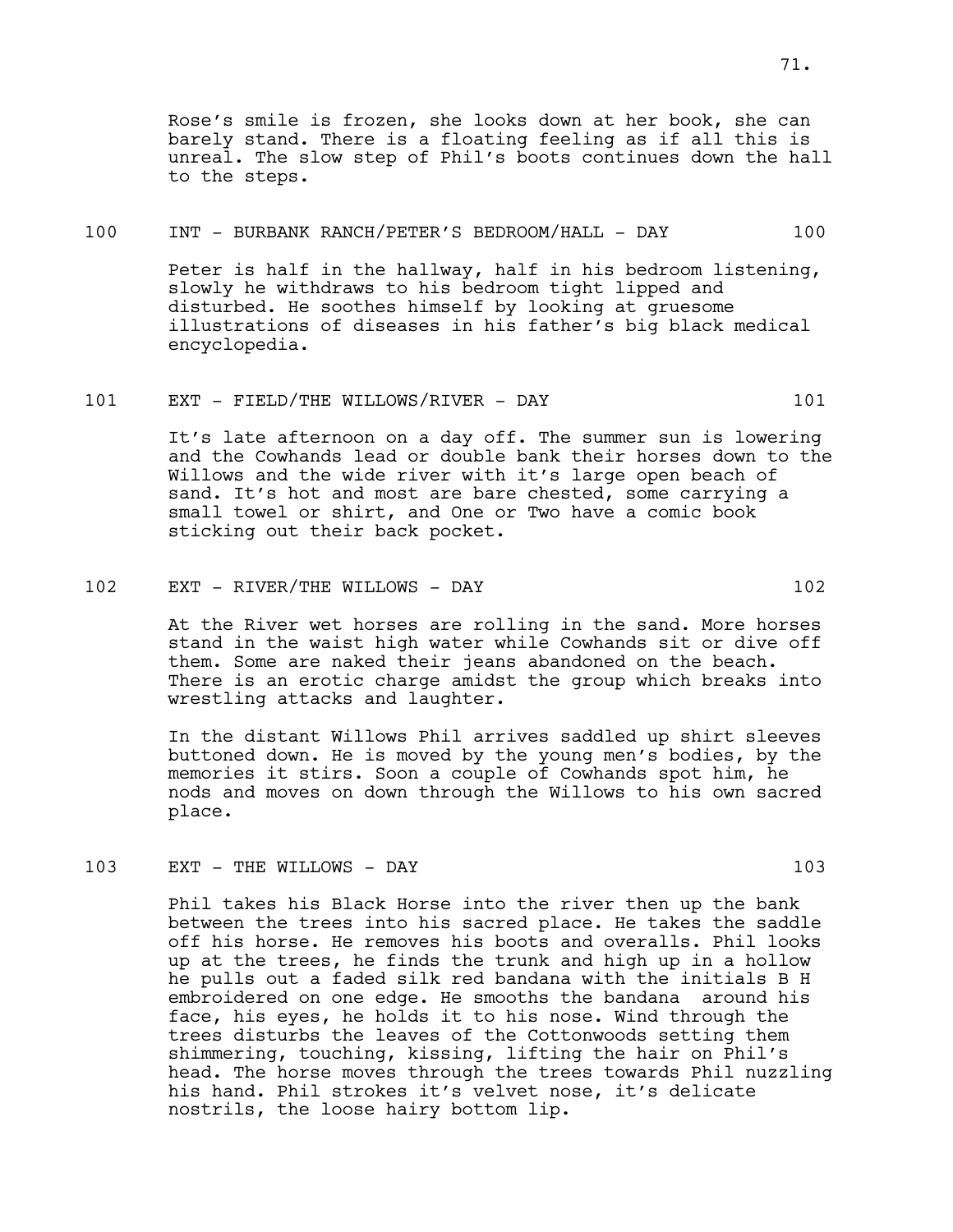Phil walks in his long johns to the river. It's a little Eden, the grass is long and soft, dapples of afternoon light warm his back. The light on the water is alive - dancing; the bandana is loose around his neck.

## 104 EXT - THE WILLOWS/SACRED SPOT - DAY 104

Peter resets his trap before trudging on along the line of the Willows dragging his sack. He pauses and walks back three paces. Bending he peers into a long tunnel of tightly woven Willows, on all fours he burrows through. Inside Phil's Willow cubby hut Peter turns a page of a tattered girly magazine with Bronco Henry written on the front. A girl with makeup and bare breasts gives him a steamy look. A sound not far off alerts Peter. He backs out carefully. Down past the Willows he can just make out the figure of a bathing man his body hairless and so white it shimmers in the light.

Phil is standing thigh deep in the clear water. His keen ear hears a rustling that is not a magpie or the wind and he turns and staggers to the river bank to cover his nakedness with a shirt. Just then he sees 'Miss Nancy' poised as delicately as a deer and his eyes are huge. Phil moves towards the boy who runs as a deer might, leaping back into the sheltering bush. Phil rages through the tight Willows after Peter shock turning to anger.

He catches and grasps Peter's ankle hauling him out of the tight woven Willows. Peter is upside down his leg held high in the air. Peter does not dare look up at the naked Phil.

#### PHIL

What the hell are you doing here, you little son of a bitch? This is private you little bitch.

Phil drops Peter and kicks him as Peter desperately crawls away.

Phil breaks off a stick and points it after the retreating Peter, whacking branches to scare him.

> PHIL (VOICE CRACKING) (CONT'D) If Bronco Henry found you here he'd damn well skin you, he'd kill you God damn it!

Peter leaps over branches and squeezes through the trunks of the Willows to the tunnel he had entered through. Holding his sack under his arm he crabs his way back out through the branches and out into the paddock. Phil stops chasing, he's defended his territory, his special place.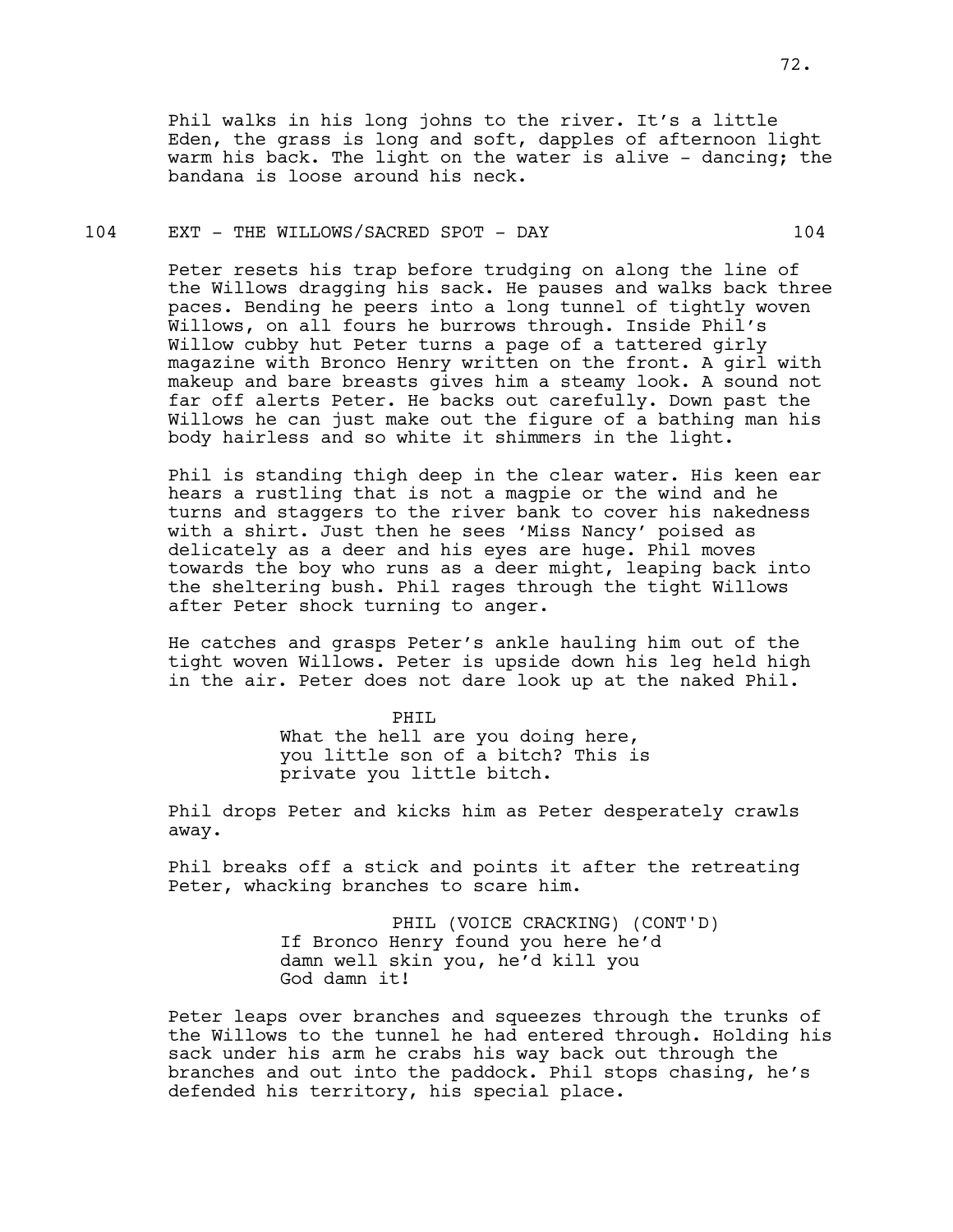Through the branches Phil sees Peter, tiny, running frightened through the endless hay paddock.

FADE TO BLACK

## 105 EXT - BURBANK RANCH/BARN/PADDOCK - DAY 105

The Cowhands finish pulling the last of the twelve large canvas tents out of the barn and spread them on the golden grass. FIVE are mending rips in the canvases from last year. ANOTHER, his boots off kneeling on the canvas is strumming his guitar.

## 106 EXT - BURBANK RANCH/SIDE OF BARN - DAY 106

Phil is walking to the side of the barn where a line of SEASONAL WORKERS (50) wait in the shade to be signed on. Phil is carrying a cardboard suitcase to show the man BILL at the front of the queue. He opens the suitcase to show a beautifully woven rope.

> PHIL Joe made it.

> BILL How long?

PHIL Thirty feet. He refused fifty dollars for it - And look at these... made from horsehair.

Phil opens a cigar box inside the suitcase, inside are the most delicate and intricately plaited watch straps. Behind them is the coming and going of carts, horses and trucks.

Bill nods appreciatively.

BILL I've not seen him.

Phil closes the suitcase.

PHIL He'll be dead or in jail. I'm storing it for him. Anyway Bill good to see you back.

Phil shakes his hand and the hand of the next WORKER a MEXICAN, and so they pass one after another with Stan recording name and date of arrival.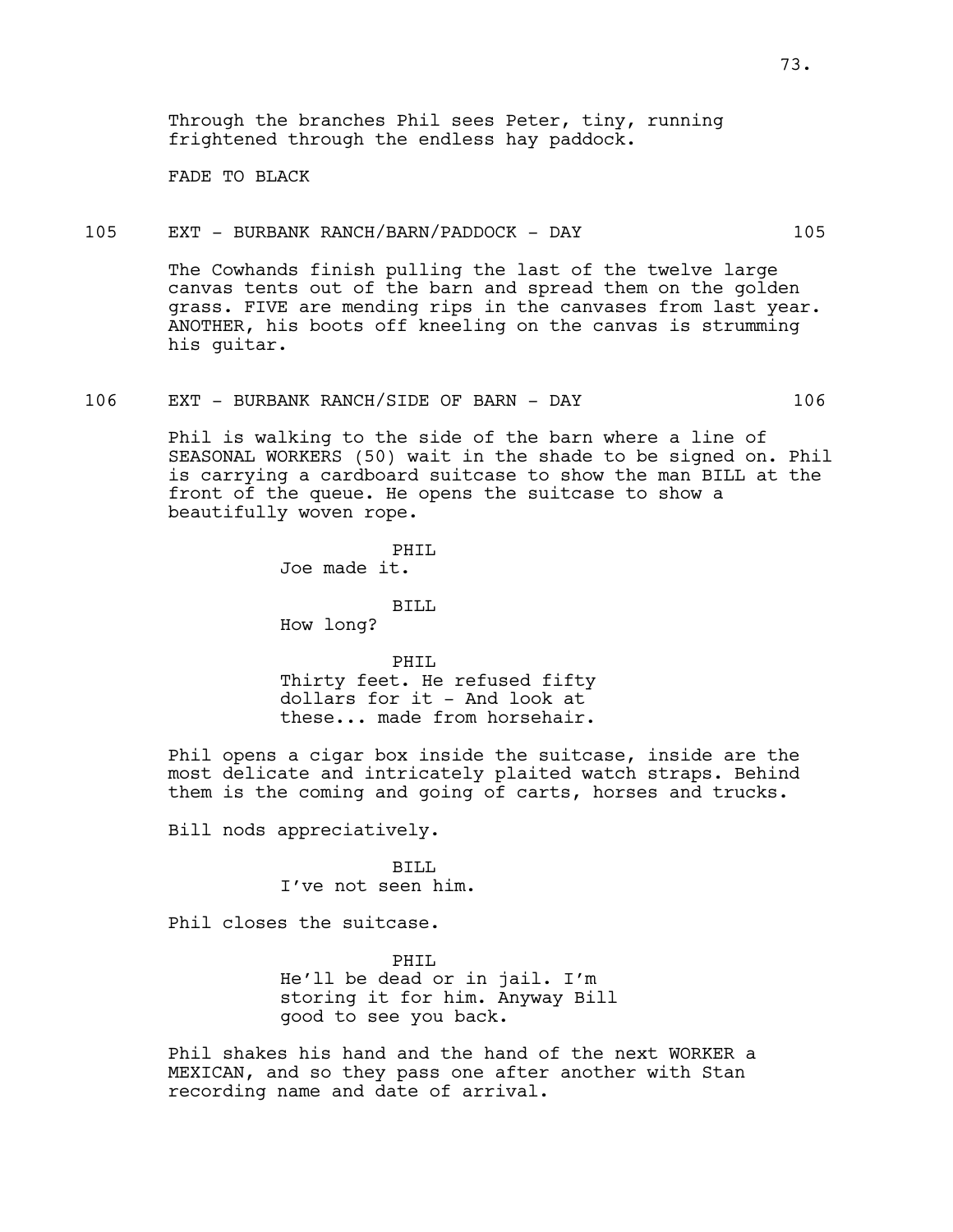# 107 EXT - HAYMAKING CAMP - DAY 107

The haymaking camp is a tree-lined park area, a stream on one side, a cook wagon halfway along and the twelve canvas tents erected in a loose circle. It's the end of the day, horse teams are being washed down by the stream. Beyond them the last horse team finishes it's cut in the long grass. A few Workers rake the hay into sheaths. Workers sit by the trees, or the riverside and in front of their tents eating their meals. Men who have finished straddle the sickle bars like bicycles sharpening the steel cutting edge on a whirling grindstone.

Phil sits cross legged in front of the tent he shares with three of the Old Timers. Beside him, in a tin washbasin, he has a big handful of rawhide strips soaking in water resembling stout worms.

Phil's Black Horse haltered to the hitching rack raises its head and snorts. Phil looks to the entrance to the broad park and sees George, Rose beside him dressed in some fashion idea of an emancipated lady, a scarf, pants and long lacing boots and at the back of the spring wagon swinging his legs, sissyboy, Peter, his feet in new tennis shoes just clearing the stubble.

The Men watch closely as Rose looks straight ahead. George stops the team before the cookshack. The COOK a tall skinny man with a towel around his middle, comes towards the supply wagon smoking a cigar. When he sees 'the woman' he throws it away. George greets the Cook. Rose starts to clamber down but Peter comes around quickly to give her a hand.

Now Rose rearranges her scarf. Peter is wearing his new clothes, a stiff pair of Levi jeans and his white tennis shoes. Stan looks at Peter then winks at Phil.

> **STAN** No one tell him to soak those jeans?

Phil raises his eyebrows in agreement. Peter stands awkwardly beside his Mother his weight on one leg the other resting behind. Phil watches Peter as he looks across the opening towards a Willow where a family of magpies have built a nest and are presently chattering. Then, all eyes on him, Peter suddenly begins to walk across the space before the open tents towards the Willow.

Smudges of green hay set off hazy smoke to ward off the mosquitos. Phil continues with his braiding of the rawhide strips holding each one up to let it drain. The skill of his fingers free his eyes to watch the boy traverse the opening;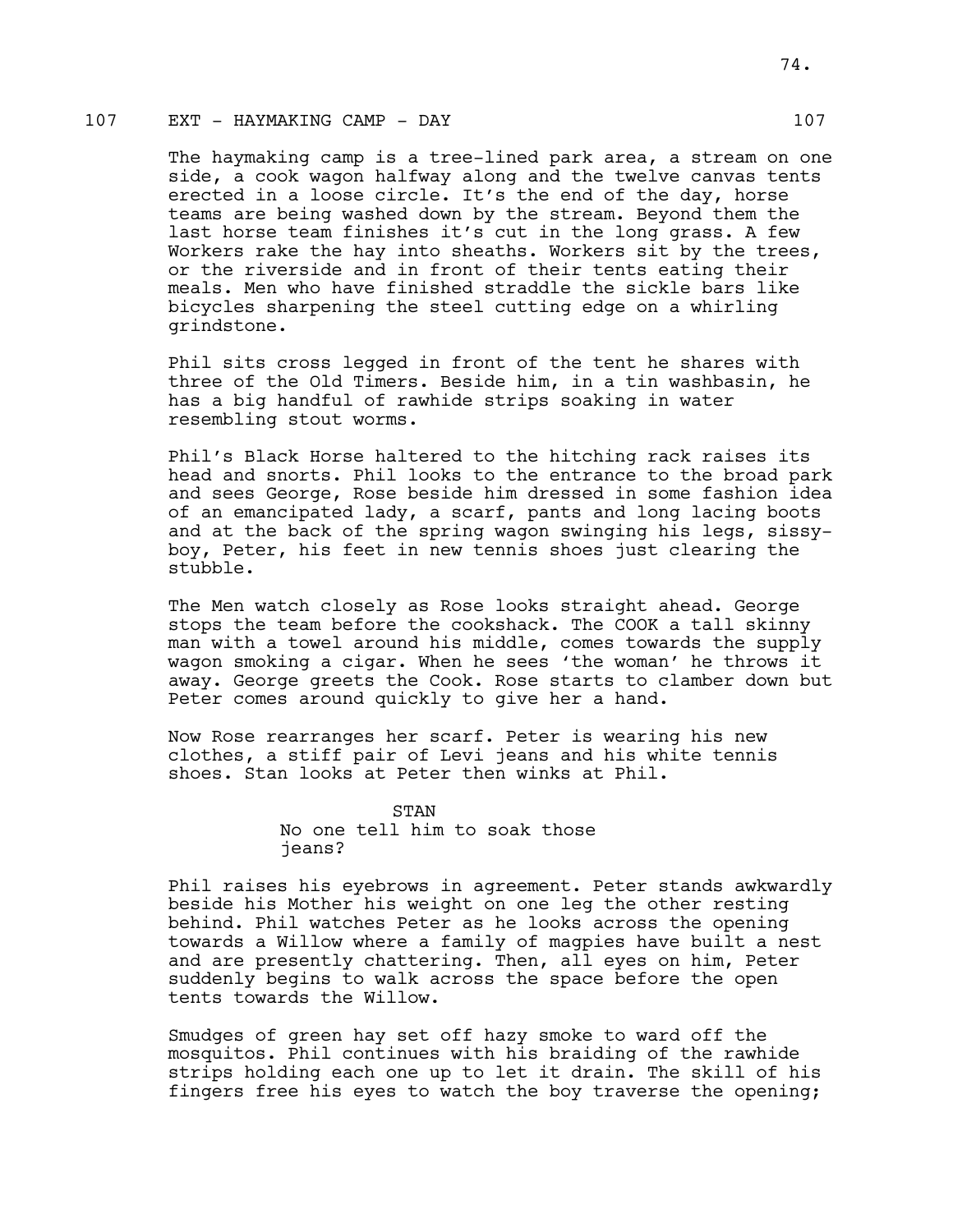at each step the stiff denim of jeans goes zip-zip-zip as leg passes leg. Stiff as a stick-man the boy moves with the slightest feminine twitch of his hips, the new tennis shoes vulnerable and white.

Rose watches Peter's progress and Phil sees her stiffen when the first sharp wolf whistle flies like an arrow as the boy passes the second tent. George breaks off jawing with the Cook to look at Peter and hears another whistle tear through. Peter does not pause, nor falter in running the strange gauntlet before the open tents. He seems not to even hear, but once past the watching, grinning men he looks into the Willow with the tawdry nest and the chattering young magpies.

Peter returns the same way right past the open tents again, this time there are no whistles. Phil watches, ideas budding as he admires the boys gumption and his Mama's frantic alarm.

Rose takes tentative steps towards Peter smiling encouragingly her balance is so unstable she retreats to the wagon edge. Phil sees the opportunity to topple her right before him and it amuses him that the means will be her sissy son.

PHIL (SOFTLY)

Peter...

Peter continues his stiff walk back towards the cookshack and his Mother.

PHIL (SHARPER) (CONT'D)

Peter?

Phil thinks for a moment he might ignore the summons but then the boy tacks suddenly like a sailboat and walks towards him, pauses, shoves his hands into the pockets of his stiff new Levis.

#### PETER

You want me Mr Burbank?

Rose looks over anxiously as Phil twists his head from side to side as if he's looking for someone.

> PHTT. I don't know any Mr Burbank. I'm Phil.

PETER Yes. Mr Burbank.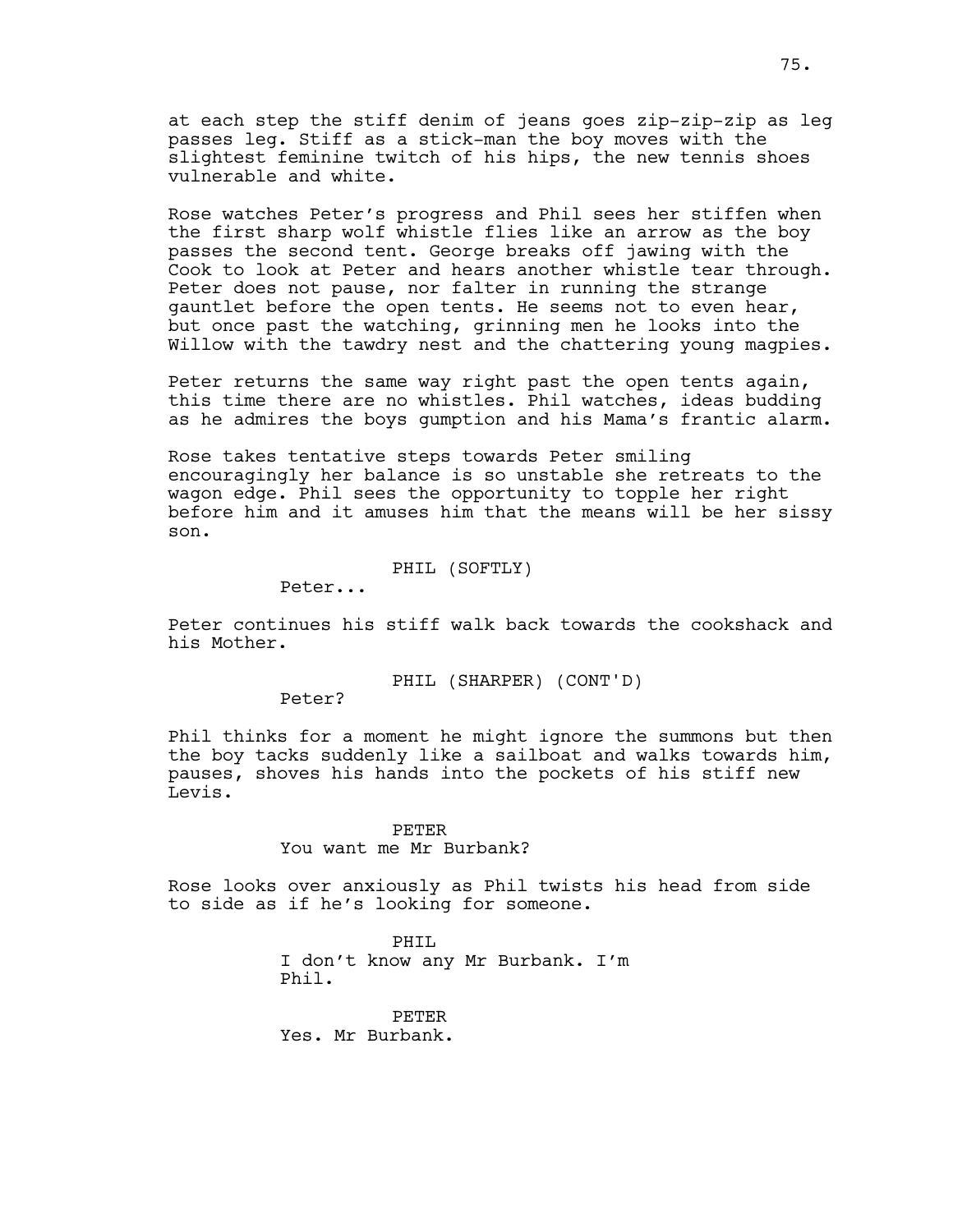PHTT. I guess it's hard to get used to calling an old fellow like me just plain Phil - at first.

Phil lifts the rope.

PHIL (CONT'D) Look at this Pete.

PETER That's fine work, sir.

PHIL You ever do any plaiting or braiding yourself Pete?

PETER No, sir I never did.

Phil shifts a little so he can clock Rose over Peter's shoulder. He notes her holding onto the cart to steady herself, frantically watching her poor little boy talking to her enemy, him. Phil smiles warming to his new strategy seeing how a little befriending so upsets her. Behind Rose George and the Cook continue to unload the cans and side of cooked meat.

> PHIL Pete, we sort of got off on the wrong foot.

PETER Did we sir?

PHTT. No forget the Sir stuff. That can happen to people, you know, people who get to be good friends.

Peter nods.

PHIL (CONT'D) Well know what?

PETER What - what, Phil?

(MORE) PHIL Now you see you did it, you called me Phil. I'm going to finish up this rope and give it to you and then I'll show you how to use it.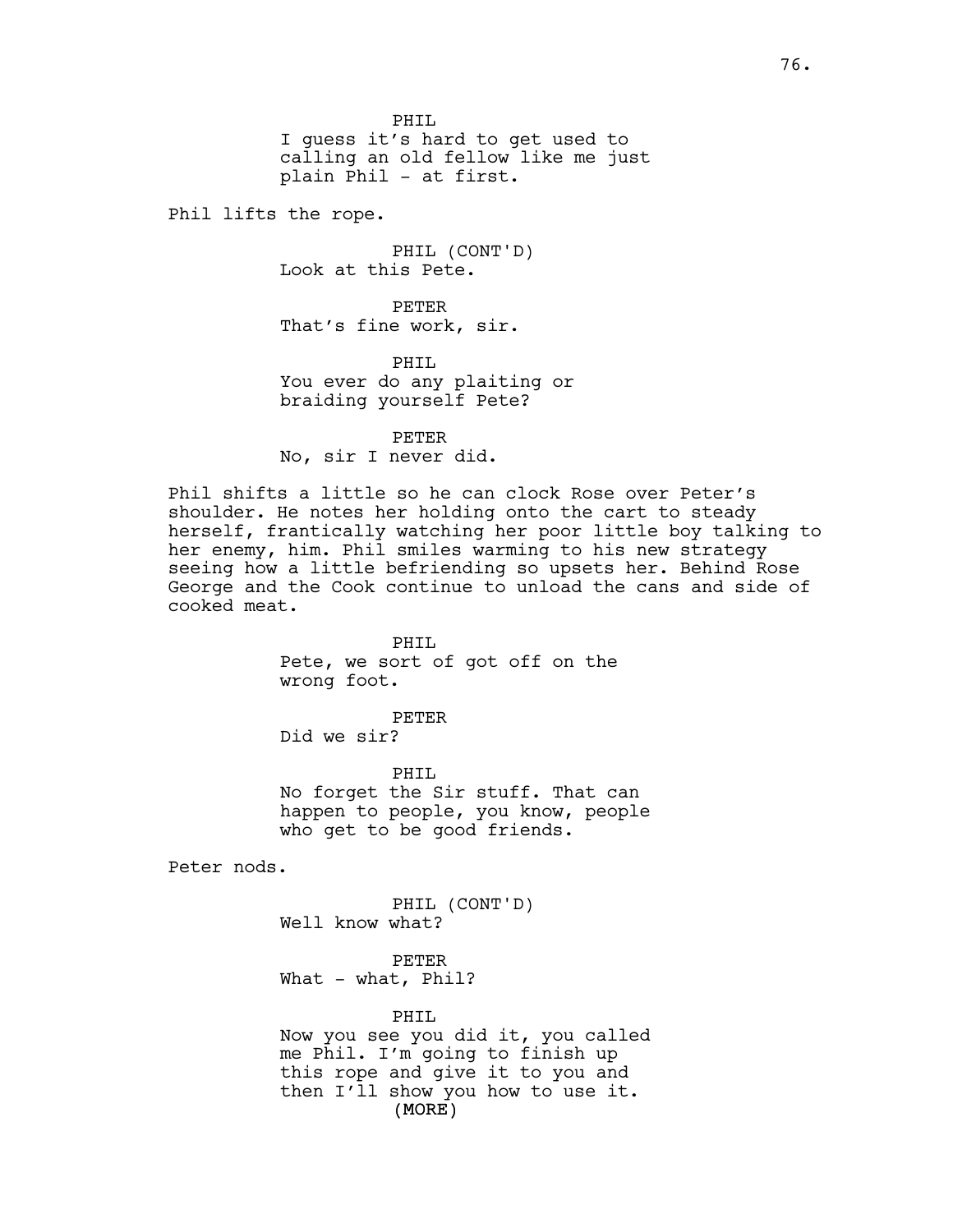## PHIL (CONT'D)

Now you're on the Ranch, you might as well learn to rope and ride a little. Sort of lonesome place out here Pete unless you get in the swing of things.

PETER

Thank you - Phil. How long do you expect it would take to finish that rope?

PHIL Oh, I imagine working off and on I could finish it before you go back to school.

Peter peers at the rawhide strips closely.

PETER

It won't be very long then Phil.

Peter smiles at Phil and turns and walks back to the wagon, his stiff new Levis going zip-zip-zip like scissors. Peter turns back to look at Phil who gives Peter a smile in return.

Rose is holding on to the wagon to steady herself, she watches anxiously as Peter walks back but he doesn't come to her he ignores Rose and easefully hoist himself on the back of the wagon.

Rose turns and stares at Phil, suddenly she knows she hates him. A chill follows, a sharp pervasive fear, hate to hate she is out matched.

108 EXT - BURBANK RANCH HOUSE/GARDEN - DAY 108

Rose is kneeling attempting to make a garden by the Ranch steps.

109 EXT - BURBANK RANCH/KILLING SHED - DAY 109

Peter in a white shirt, jeans and tennis shoes digs the soil directly under the hanging hides which is a dark rich color on account of the blood drips. He spades the dirt into a wheel barrow.

Peter pushes the wheel barrow around to where Rose is preparing the bed when Phil strides out of the barn and signals to Peter. Peter drops his wheel barrow and eagerly follows Phil into the barn. Phil smiles to himself as Rose struggles with the abandoned wheel barrow.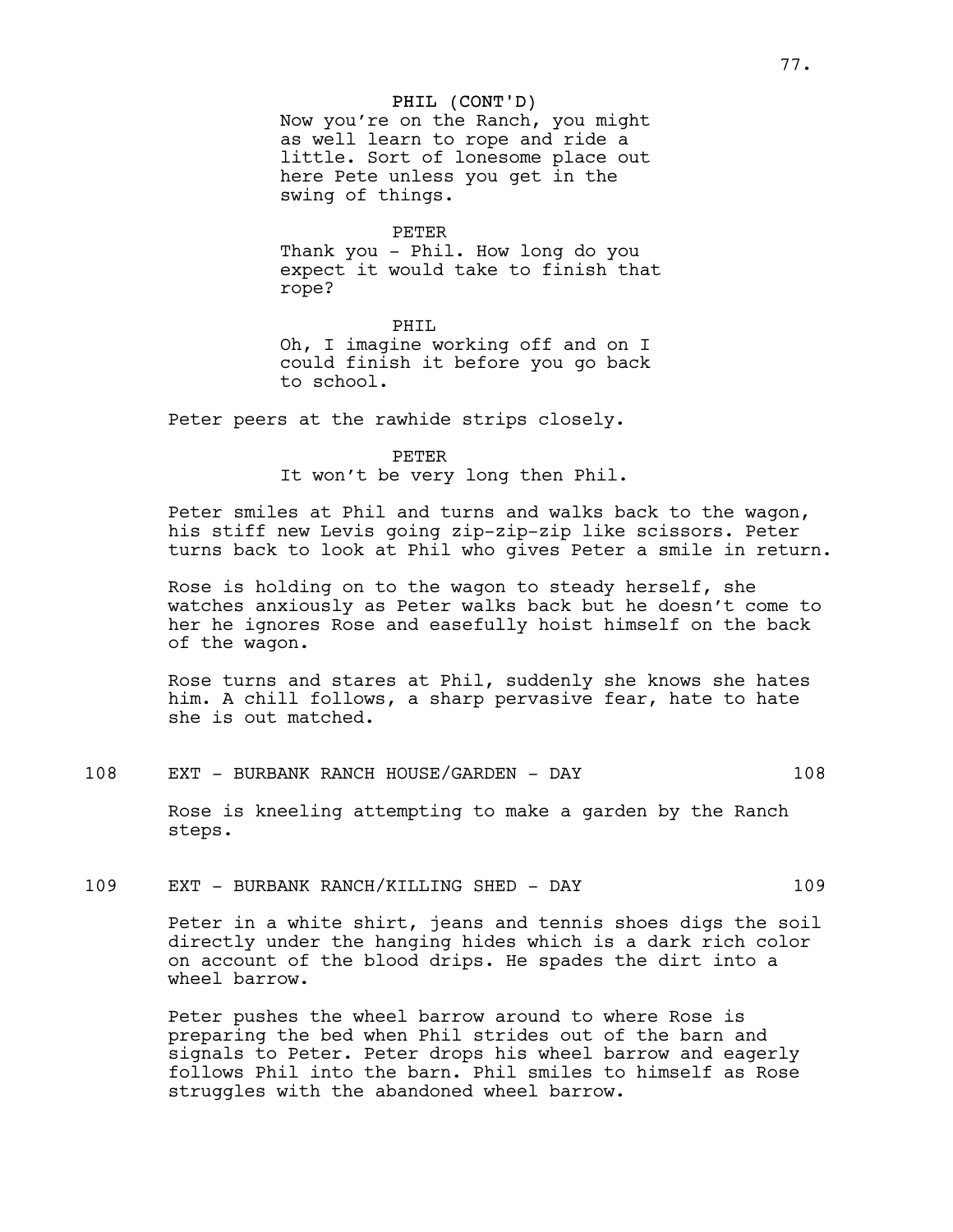# 110 EXT/INT - BURBANK RANCH/BARN - DAY 110

Phil swings Bronco Henry's saddle onto a tall saw horse. He places it half in the light half in the shadow beside the bucket where he soaks the rawhide worms.

> PHIL On you get. You can sit on it Pete, get yourself used to it.

Peter enjoys swinging his leg over and resting in the polished leather.

> PHIL (CONT'D) You got any boots?

Peter looks down at his tennis shoes.

#### PETER

Yes.

PHIL You should wear them. Don't let your Maw make a sissy of you.

Phil shows Peter the length the rope has grown to. Peter turns and sits side saddle fully concentrating on Phil's braiding skills.

PETER

That looks great Phil.

PHIL

Just sitting there you're soaking up all the riding know how you'll ever need, then some. That saddle belonged to Bronco Henry, the greatest horseman I ever knew.

Peter puts his leg back over and looks at it carefully, Phil looks at Peter's face how it is caught in the sun that slants through the doors of the barn.

> PETER I was thinking...

PHIL (AMUSED BY PETERS EARNESTNESS) Yeah what?

PETER About the old days.

PHIL There were real men in those days.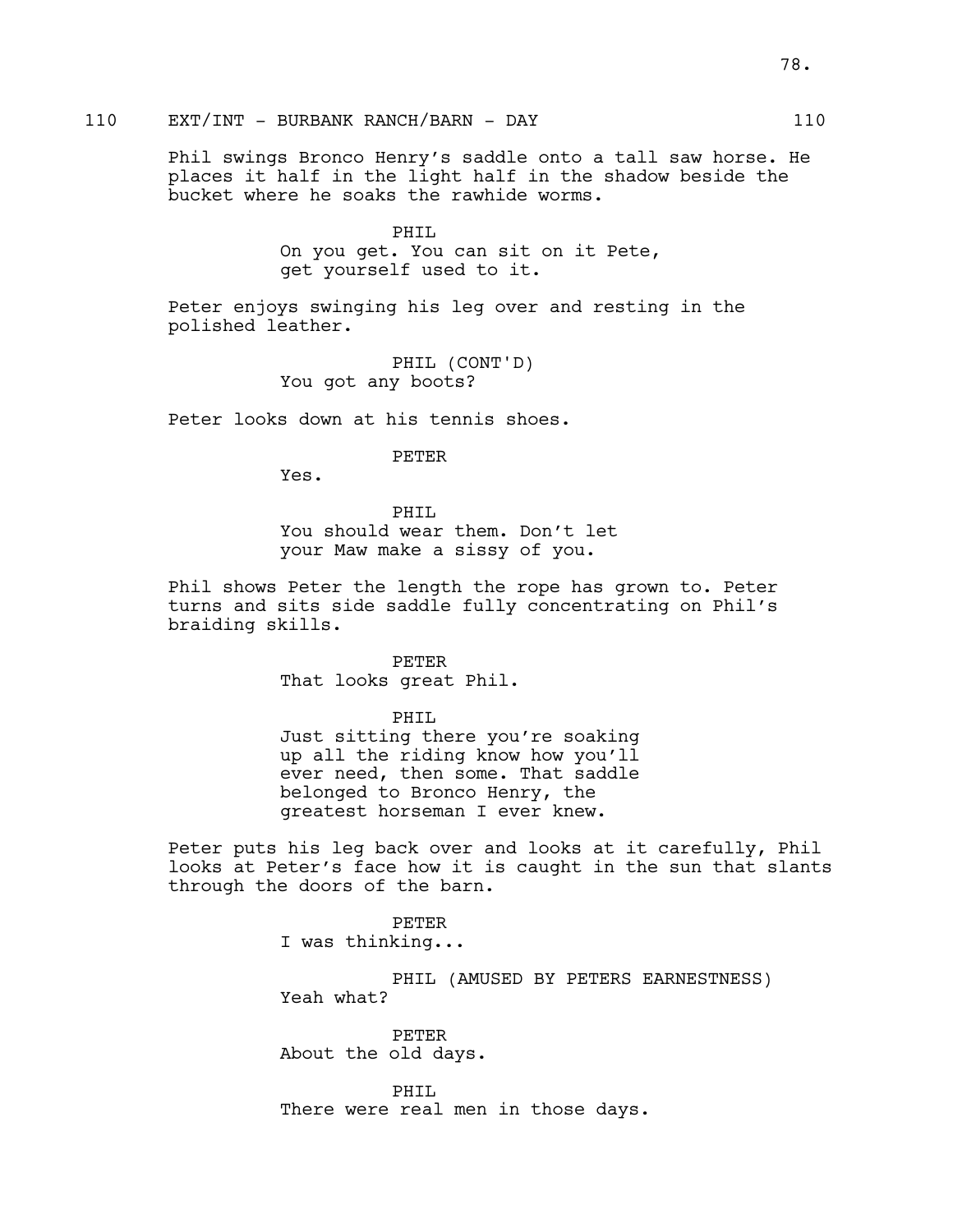## PHIL (CONT'D)

Why there are the markings of Lewis and Clark on a cliff out back of the Ranch and I found trails near piles of rock that seemed to lead somewhere. What say just you and me go out for a couple of days look for the trails, follow them to the end. Wouldn't surprise me if there was gold or minerals among those rocks.

Peter's eyes light up, Phil smiles imagining Peter's thoughts of getting rich.

> PETER Do many of the calves die from wolves?

PHIL There's always some that get torn up and who are hamstrung or catch anthrax and die of black leg. You talk like a Victrola Record do you know that?

PETER No, I didn't know.

PHTT. Well you do.

PETER Did Bronco Henry teach you to ride Phil?

PHIL Yep along with how to use my eyes in a way other people can't.

Peter gets off the saddle and looks at Phil puzzled. Phil strolls out of the barn.

> PHIL (CONT'D) Take that hill over there.

Phil points with his head at the rocky outcrop and keeps walking towards it.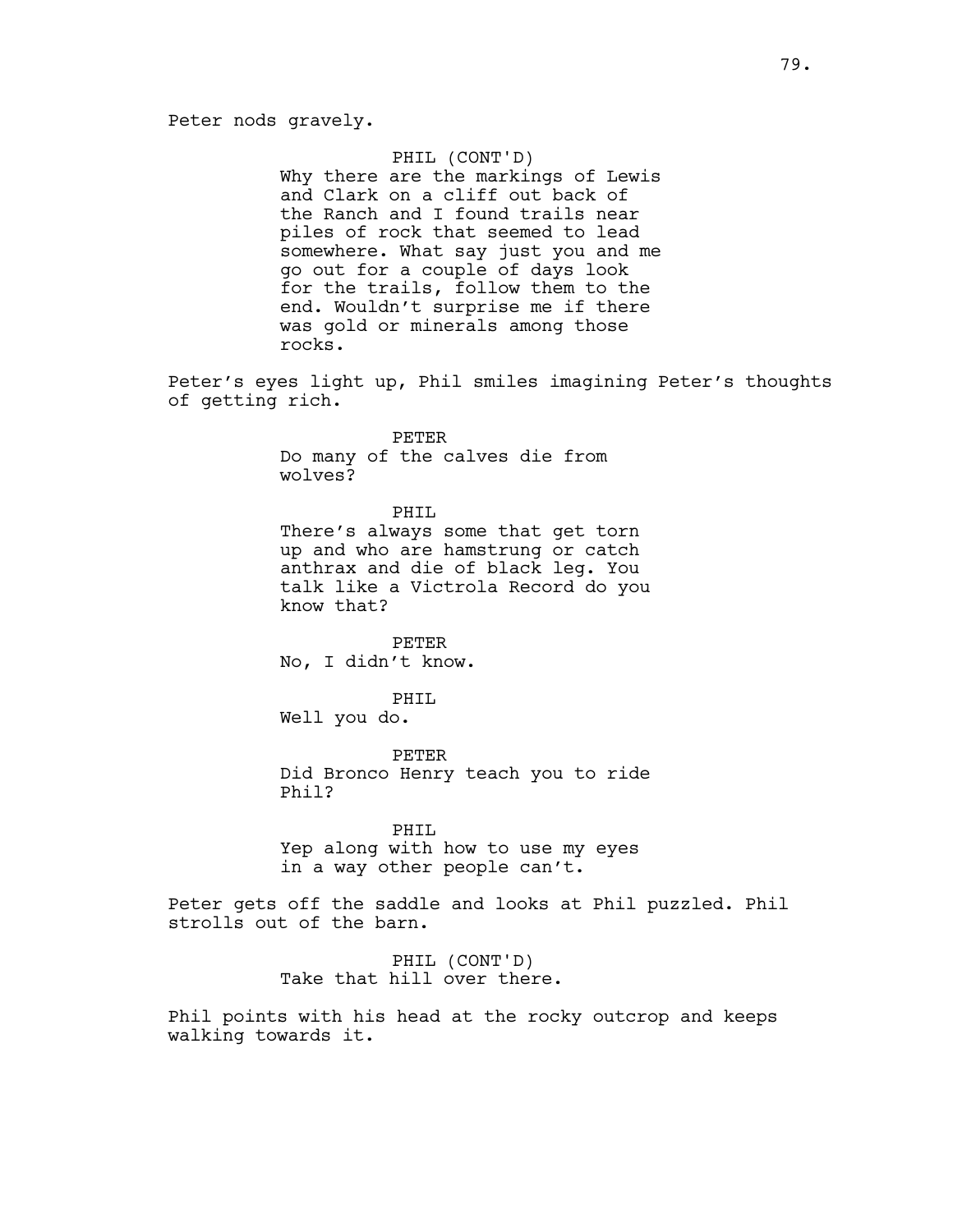PHIL (CONT'D) Most people just see a hill right? But Bronco when he looked, what do you suppose he saw?

Peter comes up beside him.

PETER A running dog.

PHIL The hell you see it just now?

PETER No, when I first came here. It looks like it's pouncing, the two paws out the front.

Phil is shocked that Peter sees "the dog", he frowns and looks for awhile at the hill.

> PHIL Well Bronco Henry saw it first.

He turns to Peter.

PHIL (CONT'D) You just saw it huh?

Peter pulls his comb through his hair and nods.

111 INT - BURBANK RANCH HOUSE/GEORGE AND ROSE'S ROOM - EVENING 111

As Peter comes in, Rose opens the door to her downstairs lounge. She holds onto the doorjamb.

> ROSE Peter can't you come in and talk for a little?

Rose moves back into the room. Peter unwillingly ambles in. He looks away from her out into the rain that's falling hard now.

> PETER What shall we talk about?

Rose sits on her rose patterned sofa.

ROSE You've got to be quite friendly with Phil haven't you? Is he nice to you?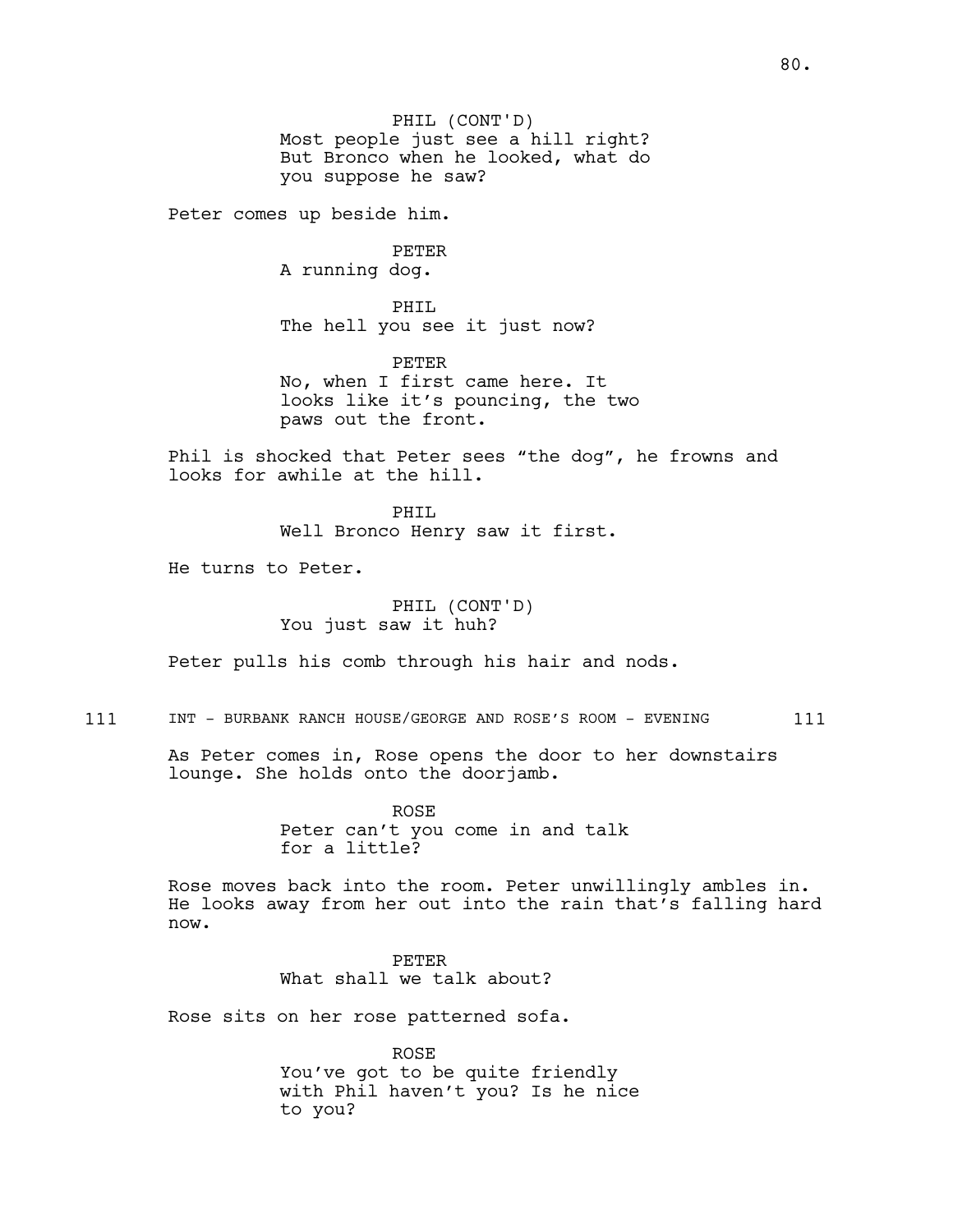Rose sips from a glass on the table and looks expectantly at Peter.

> PETER He's making a rope for me.

ROSE Making a rope?

PETER He's good with his hands, he's making it out of rawhide.

ROSE What is rawhide?

Peter is patient.

PETER Nothing much, just dried strips of cowhide, and you soak them and -

well, fashion them.

ROSE

Fashion them?

PETER

Braid them.

ROSE Peter I wish you wouldn't make that sound with your comb.

Pete stops dragging his thumb across the teeth of his comb.

PETER

I wasn't aware.

He stands near the window, ready to move on. His Mother is drunk, the neck of her flask pokes out between the cushions. Rose gets up unsteadily and moves towards Peter

> ROSE When I was little I felt a chill in my spine when I heard chalk squeak on the blackboard... Ah, Miss Merchant that's who it was, she drew chalk stars by our names on the blackboard.

Peter moves aside. Rose draws a star on the fogged window where Peter was standing.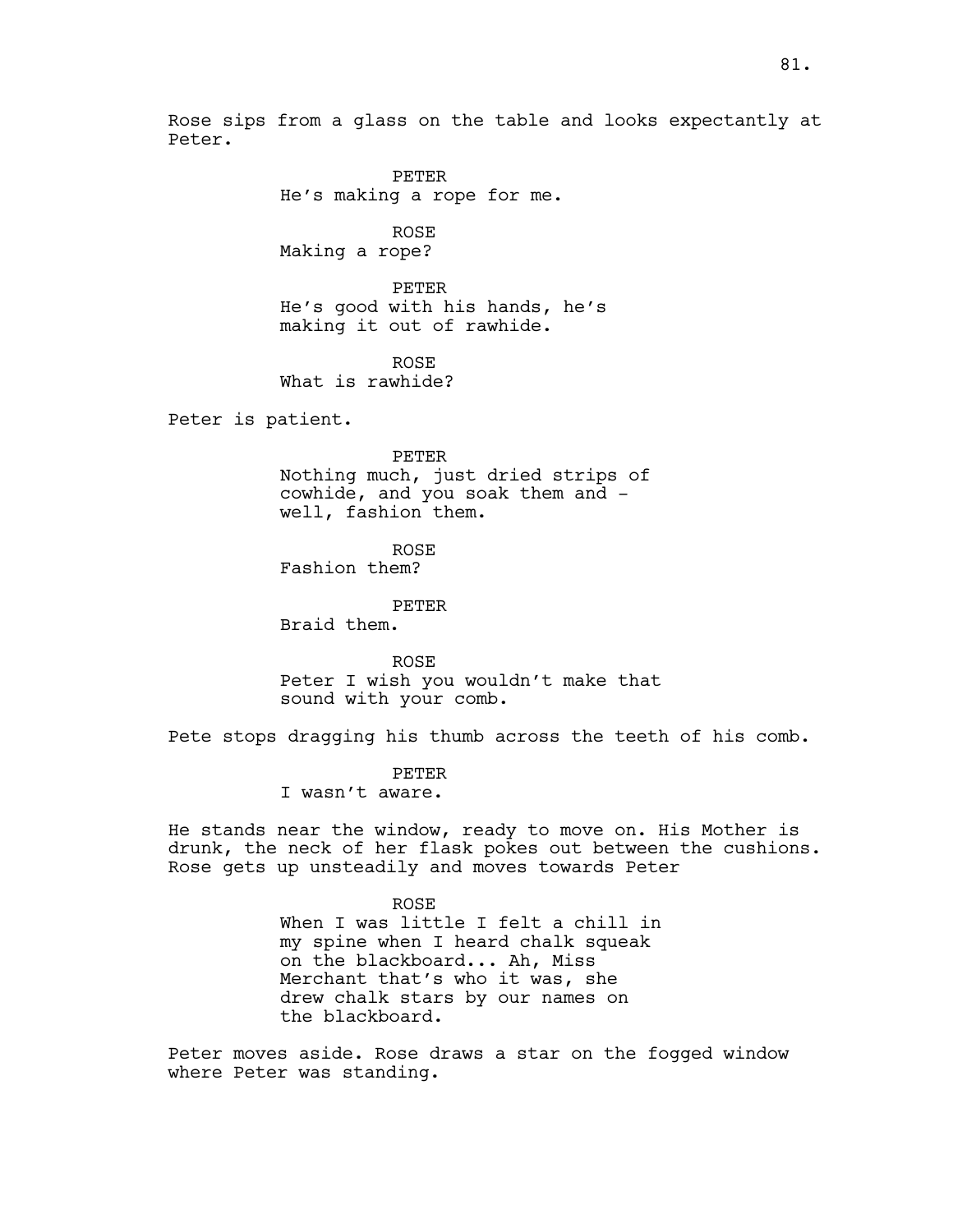ROSE (CONT'D) I wonder why it was always stars we got, why not diamonds or spades? Why not hearts? I wonder why it was stars?

Peter speaks in profile and like a ventriloquist he scarcely moves his lips.

> PETER Because they're supposed to be unreachable.

ROSE (SLURRED) Yes. But they weren't unreachable because she gave them to us. And Peter...

PETER

Hmm?

ROSE

We used to have a Valentine box, it was covered with white crepe paper and we'd paste big red hearts on it, lopsided hearts, because all of us didn't understand about folding the paper so both sides would match.

PETER And you got a great many Valentines.

ROSE A great many?

PETER Because you were beautiful even then.

Rose looks at Peter feeling chagrined, had she forced him to say 'you were beautiful', and he said it with such intensity it made him blush.

> ROSE Is there a sound that makes you shiver?

PETER I don't remember, I've go to go upstairs now. I've got something to finish.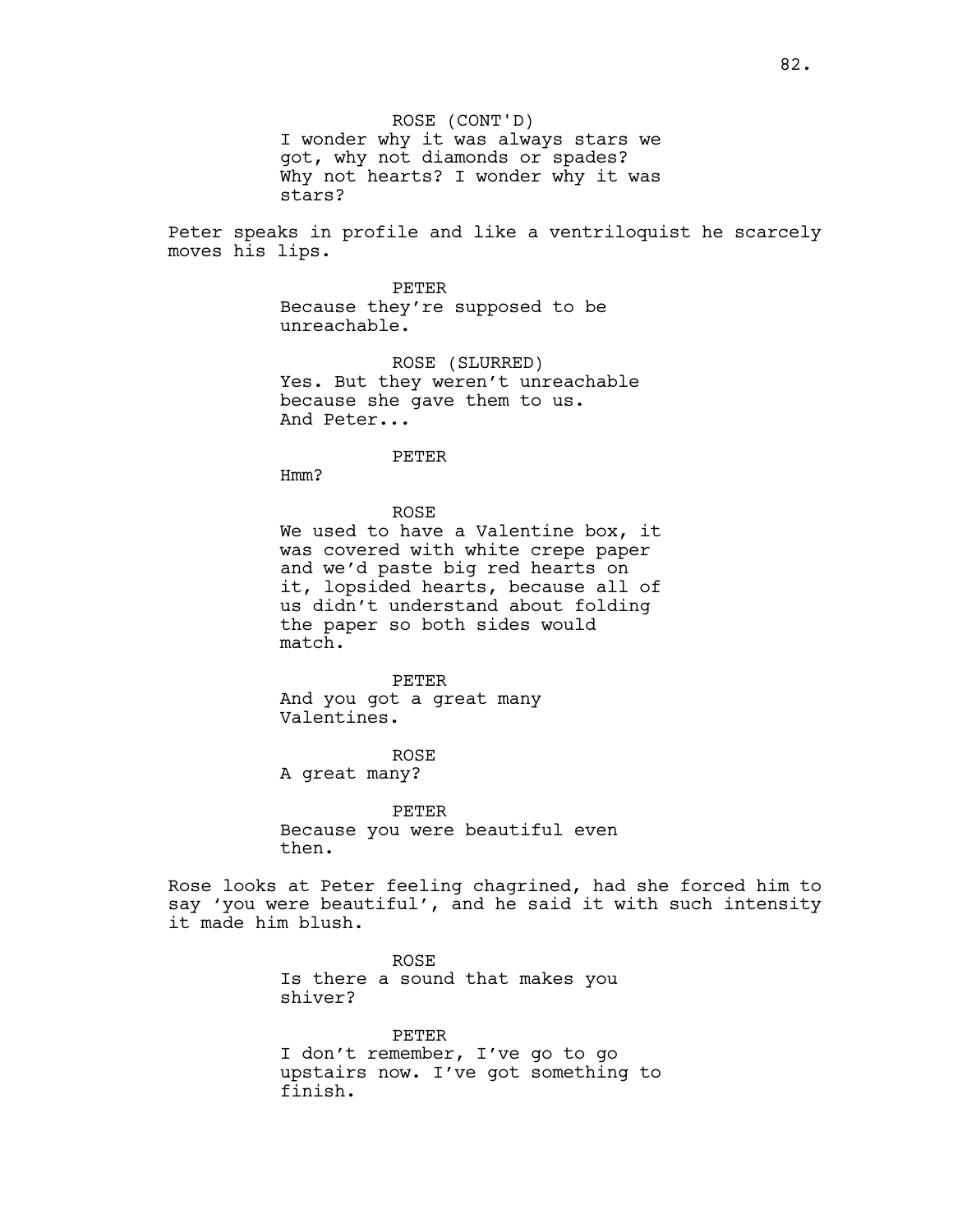She reaches over and passes her palm clumsily over his neatly combed hair.

> ROSE (SLURRED) It's been a nice talk hasn't it? We're not unreachable.

Peter lifts his eyes and caught hers.

PETER Mother, you don't have to do this.

His eyes still held hers.

PETER (CONT'D) I'll see you don't have to do it.

Peter goes to the door closing it carefully, noiselessly. Rose turns to look at the rain falling and falling.

112 EXT - BURBANK RANCH/CORRAL (OR PADDOCK) - DAY 112

Peter bent forward clutching the pommel, joggles badly about the saddle, his horse, ears back trots in a circle on a lunge lead. Juan keeps the horse going by cracking a bull whip behind it. Peter is wearing his boots and his cowboy hat is squashed down over his ears. He wears a pair of leather forearm bands like many of the Cowhands sport, but on his slim wrists they are comically loose. There are "Ohhhhs" and laughter from Five Cowhands sitting on the rails as Peter lurches to one side almost falling. Phil walks past them into the corral.

> PHIL Why are you joggling? You rise to that trot or you sit it. No one told you how to fix your Levis? You put them in the river for a week with a big 'ol stone on them.

Peter nods, joggling on.

PHIL (TO JUAN) (CONT'D) This his first week?

JUAN Nope it's the third.

PHIL Third? Take that lunge off. He can't be led forever.

Juan looks at Phil disbelievingly, so does Peter.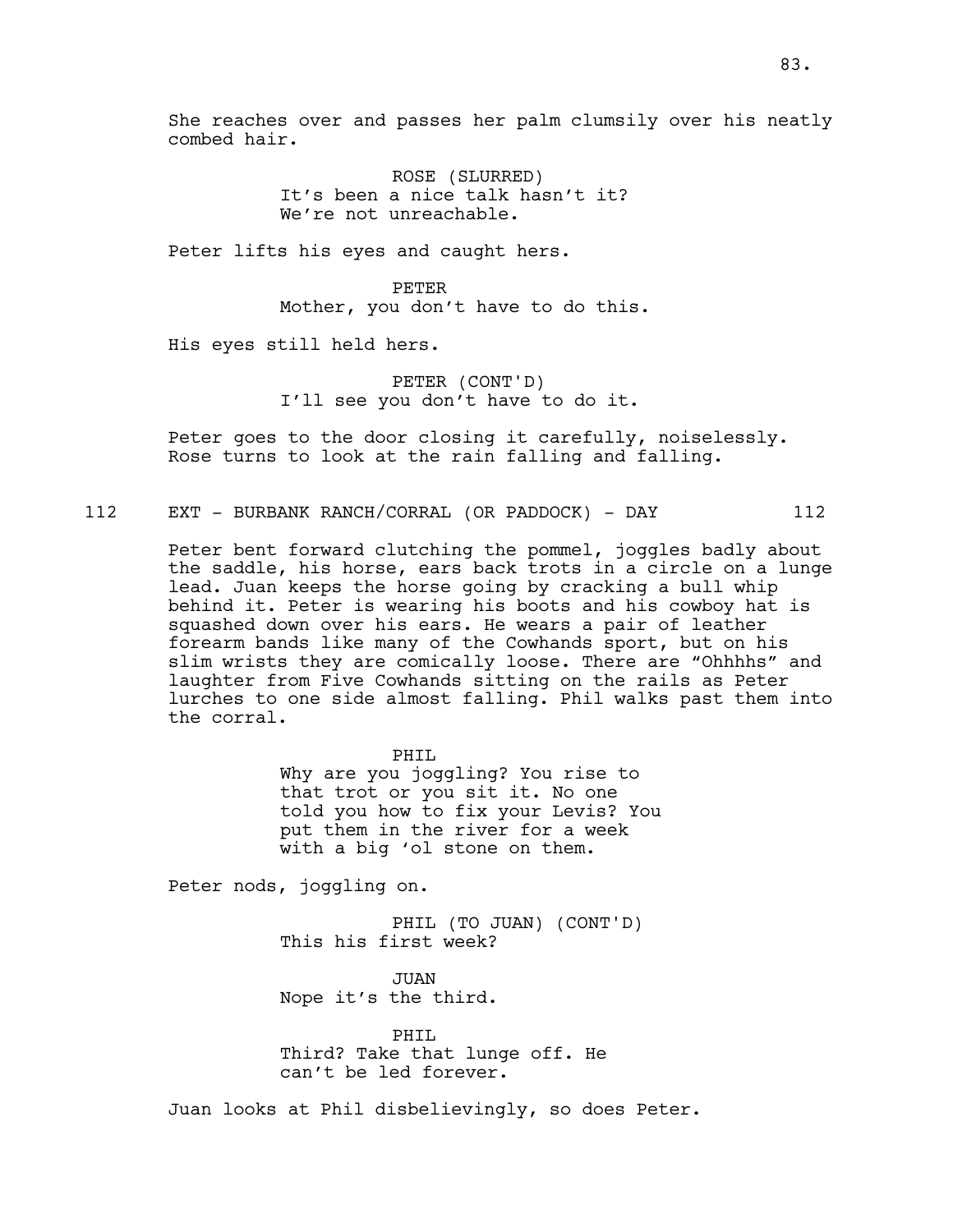The horse with Peter clutching on trots out of the corral. Phil follows behind giving the horse a whack, it bolts into the paddock shying left and right, Peter clutching low over it's neck making a squeaking sound. The Cowhands are hooting. The horse disappears over a hill then trots back down the other side with no Peter. Peter emerges from the hill a look of resolute determination despite his limp. Juan goes to help.

> PHIL (CONT'D) What are you doing?

JUAN. Give him a hand.

PHIL

No. Let him work it out, or not. (To Peter) Keep practicing. That's all there is, fall off get back on.

Peter nods he is using the high side of the hill to mount and once more he is trotting, zig-zagging about the paddock in a chaotic but determined effort.

113 INT - BURBANK RANCH/BACK DINING ROOM - DAY 113

Peter stands at the back of the breakfast room wrapping pancakes and bacon into a parcel and putting it into his back pack. The Cowhands are eating or finishing their breakfast.

## 114 EXT - BURBANK RANCH/DISTANT PADDOCK - DAY 114

Peter trotting, a little more confidently but not yet well has a back pack, a water bottle and his lunch ration. He has ventured off from the Ranch House.

He rides until he finds the rock fall but he doesn't stop, he picks his way across and hurries further until the rocks disappear and there are just old tumble weeds. He comes to a ravine and follows an ancient cow path down its side. Below is a drop into a Gorge. As he continues the path becomes faint and perilous, stones are dislodged and skitter down. Peter closes his eyes and holds on as his horse stumbles but finds its footing. They arrive at the bottom of a cliff and Peter pulls up next to a dead calf. Peter looks around as calmly, as coyotes looked at him.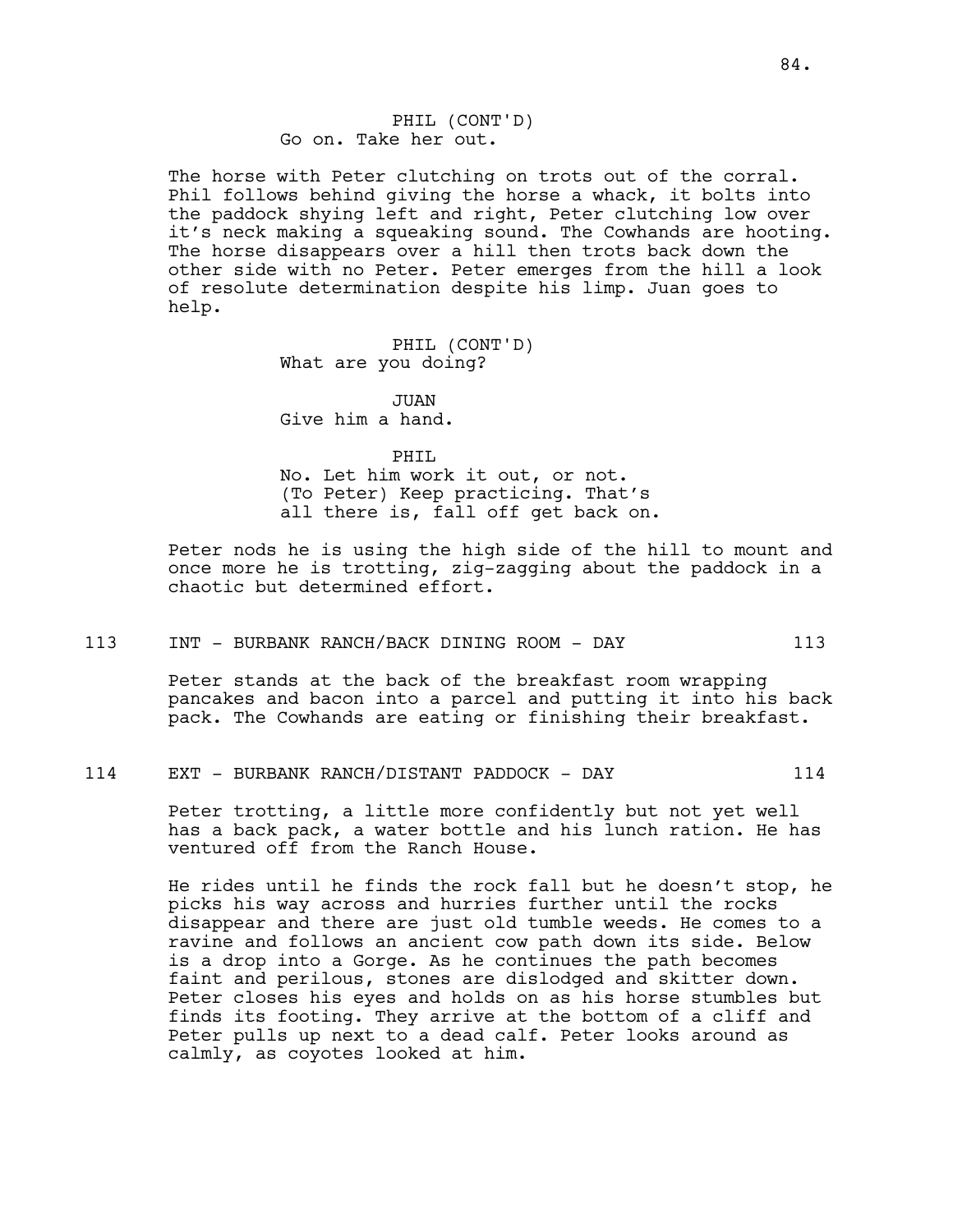Then he reaches into his pocket and draws out his surgeon's gloves and pulls them on as a doctor might, gets down from his horse and gets to work on the animal, with his knife as sharp as a scalpel, he carefully slices the hide from the carcass.

#### 115 INT - BURBANK RANCH HOUSE/ROSE'S BEDROOM/YARD - DAY 115

Rose wakes alone. Dogs are barking below in the yard. Through the lace on the window Rose can see George, his square solid horse in hand talking to Phil on his Sorrel with Peter close beside Phil on his mare. Rose watches Phil and Peter's horses quietly snuffling each other's nostrils. Pete looks at Phil with a dog-like loyalty. The sort of loyalty Phil likes. Rose is building herself into a painful fury. She goes to the wardrobe and sticks her feet into pearl colored high-heels, shoes chosen unwisely and at random. She takes a desensitizing swig on her stashed flask, though she is still thick headed from the night before.

116 EXT - BURBANK RANCH/YARD/RANCH HOUSE STEPS - DAY 116

Rose staggers badly out of the front door, all the men look towards her. George moves towards Rose to greet her.

Phil and Peter turn their horses for the trail and leave before Rose can join them. Phil with no gloves, Peter with his Sears catalogue gloves.

> GEORGE Hello there Rose, you feeling better?

ROSE Peter! (Shouting after him)

Peter doesn't stop or look back.

ROSE (TO GEORGE) (CONT'D) Peter! Can't Peter go with you today?

GEORGE Well he could, but Phil and him have kind of paired up.

ROSE I don't want that, I don't want him to be with Phil at all.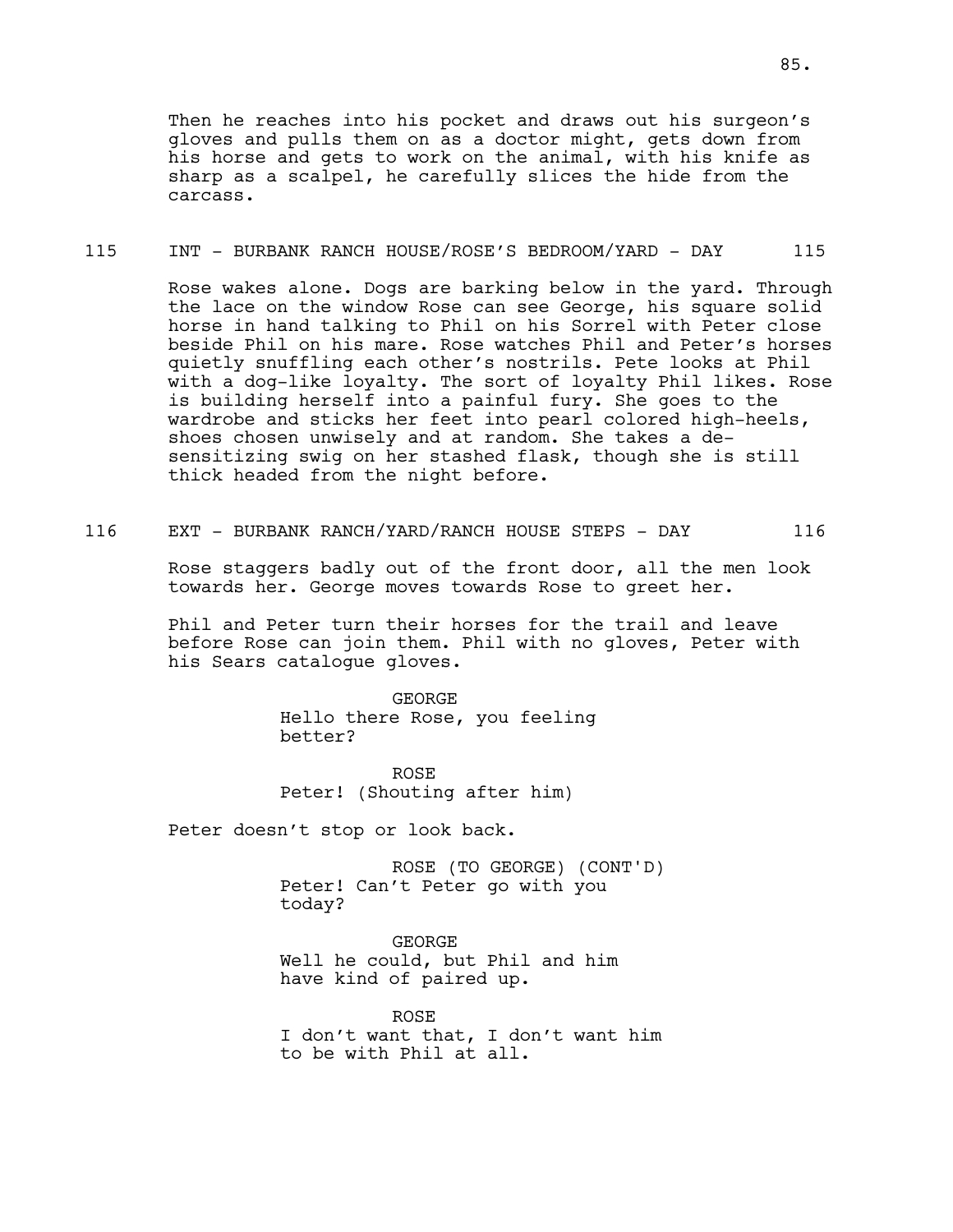George is surprised, for the first time Rose does not smile. She is angry but unsteady and grasps hold of George's reins then saddle to stop herself falling. George looks at her perplexed.

# GEORGE But Rose, he's helping him. Look, he's taught him how to ride.

A thunderhead looms in the sky and is piling up over the mountains to the north. An unnameable loneliness rises inside of Rose.

117 EXT - BURBANK RANCH/HILL AND STREAM - DAY 117

As Phil and Peter make their way out to a far hay stack Phil stops. His sharp eyes have seen smoke coming from a stream. Phil turns his horse towards it and Peter follows behind still awkward in the saddle.

Phil rides down the bank towards a small encampment where there's a horse trap and an ancient sway-backed animal grazing nearby. A YOUNG INDIAN SHOSHONE BOY is playing in the creek and his father EDWARD NAPPO is cooking a salmon over a small fire.

Peter's horse descends the path too fast for Peter barging past Phil finally stopping at some sweet riverside grass. Phil keeps his focus on the trespassers.

> PHTT. What the hell do you think you're doing here?

> EDWARD My boy and I are camping a little while. That's my boy.

The Boy about nine joins his father.

# BOY

My grandfather is buried up there.

The Boy points above them to the mountains.

EDWARD He's right about that.

PHIL Right about what?

EDWARD My father was the Chief.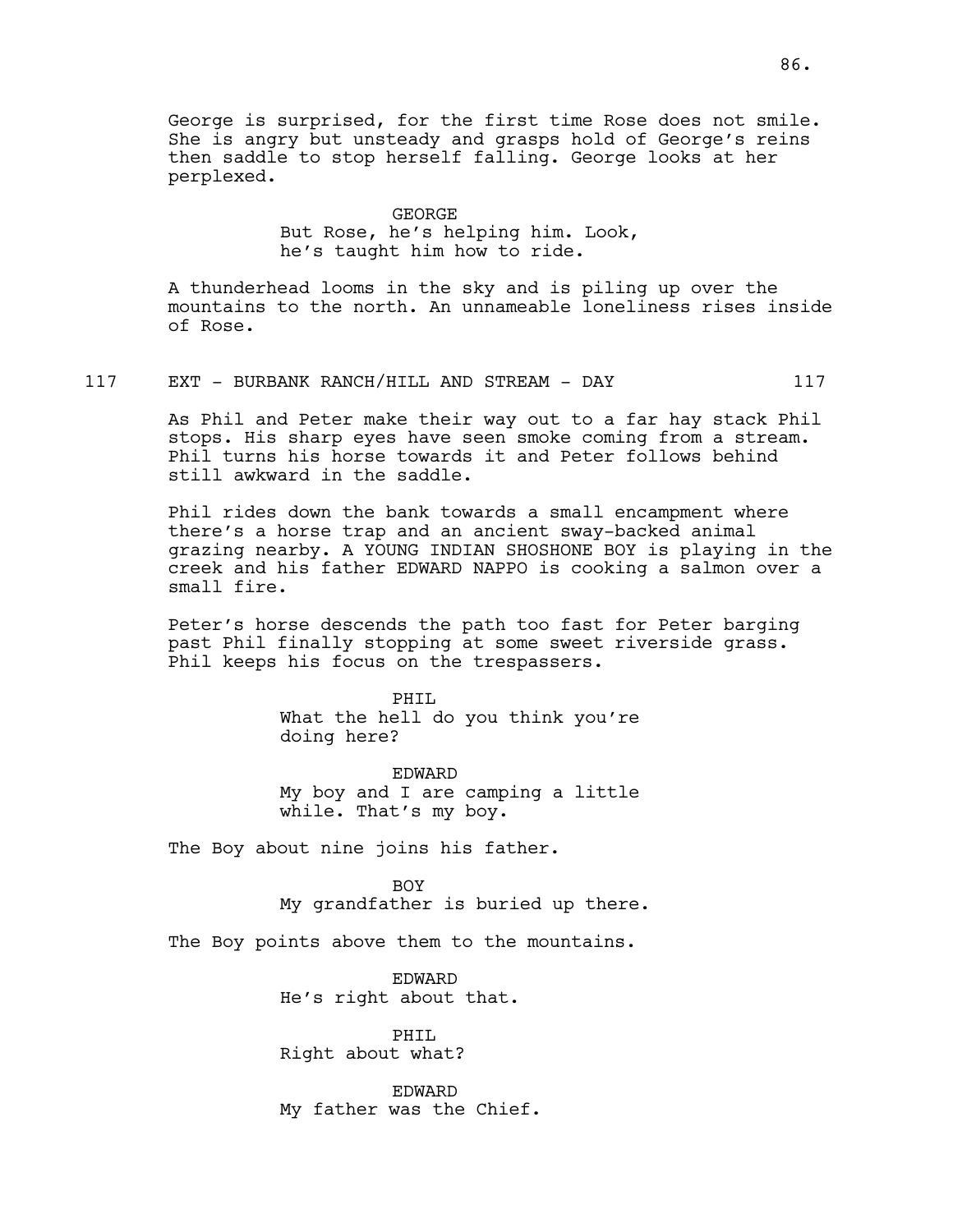#### PHTT.

Is that right. Well let me tell you I don't care who in the hell he was. You get yourself packed up in that contraption and get going.

#### EDWARD

We'd only stay a couple of days, long enough for the horse to rest. It's a real old horse.

## PHIL

Nothing doing.

Edward walks to his buggy he picks up something from under the seat. Peter looks at Phil suddenly alert, both think it might be a gun but it's nothing but a battered box. Edward walks up to Phil with his box and removes the lid. Inside are gauntlet gloves rich with bead work.

#### EDWARD

One or two days. They're worth five bucks.

PHTT. They sure are pretty slick. But I don't wear gloves. Never have. And I don't take bribes. Pack up.

Peter looks at the Boy his old patched oversized overalls, his proud face. Phil looks over at Peter and gives him a wink. The Shoshone Father and Son move slowly putting out the fire and beginning to stack the buggy.

## 118 EXT - HAYSTACK/FIELD/POLES - DAY 118

The threatening thunder storm has retreated somewhat and Phil works on a pole fence to protect the hay from the cattle. Nearby a derrick, stands a makeshift hay sling used to catapult hay up on top of the twenty foot stack.

Phil is struggling to find the right note of ease with Peter who has sauntered off looking up at the clouds and at insects he sees in the grass. Phil watches him suspecting he feels bad for the Indians and it annoys him.

# PHTT. Hey Pete my pal, you going to help?

Peter trots across to Phil and Phil is relieved to see the frank eagerness in the boy. Phil gets Peter to hold the pole while he thumps it into the hole he's made.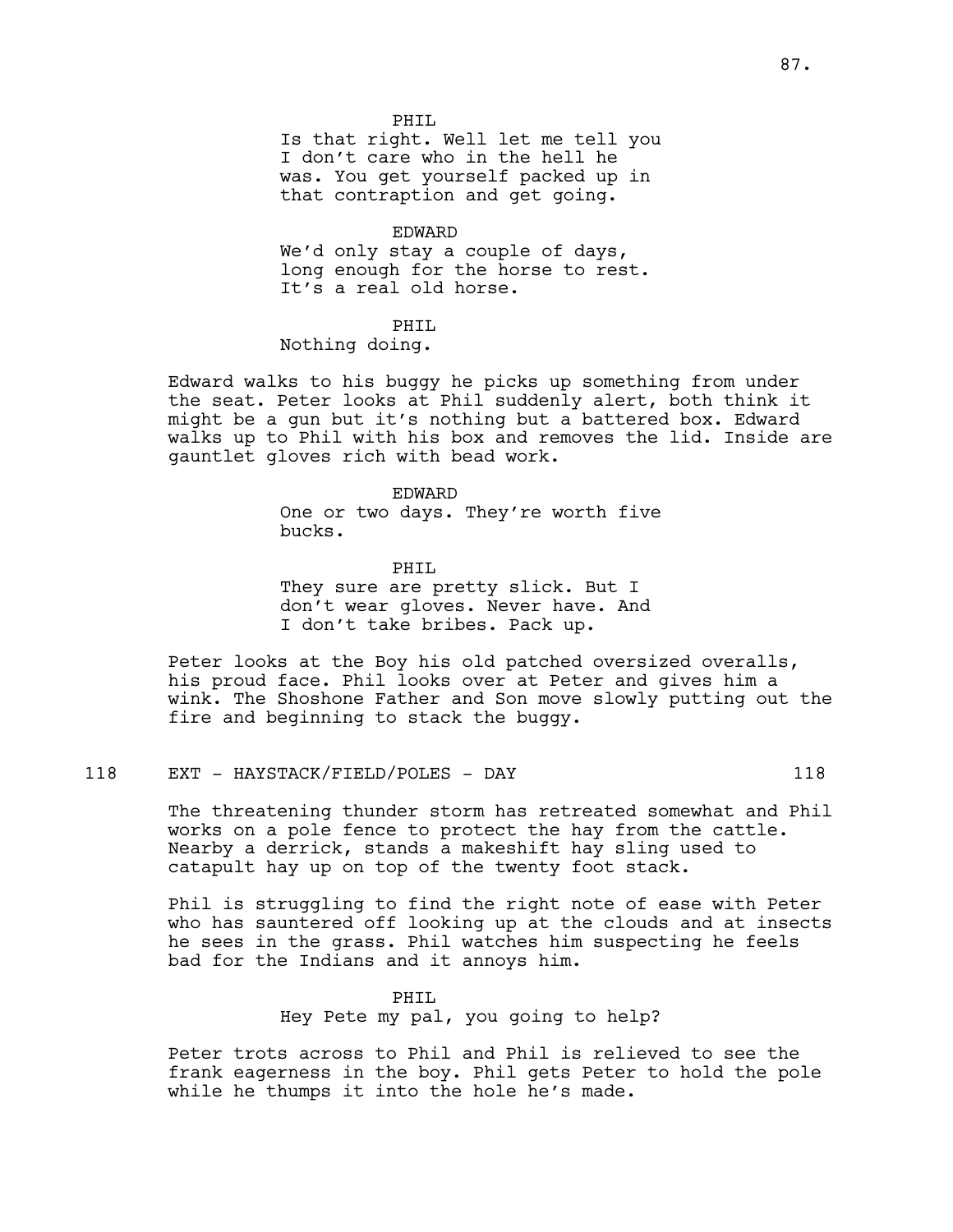The rabbit might have been tame it was so bold. Phil smiled, removed his hat and took aim and shied it at the rabbit; like a hawk the hat rose its shadow a hawk's shadow and it descended. The rabbit cowers at the shadow then leaps under a pile of old poles. Phil saunters over and retrieves his hat, knocking the dust. Then frowning, he stooped and shook the top pole of the pile.

> PHIL (CONT'D) Hey Pete, let's see how long it takes before Peter Cottontail makes a run for the open. As boys we used to bet on how many poles we'd have to remove before the animals ran for it.

Peter on one end of the pile, Phil on the other, they remove first this one, then that, and set it aside. At the end of the tenth pole, Phil thought he saw it.

> PHIL (CONT'D) Ah, yeah he's in there. Gutsy little bugger.

> > PETER

I guess he has to be gutsy.

They removed two more poles, the second disturbed the precarious balance and poles collapsed like huge pick up sticks. Underneath there was wild scurrying, then a clap of thunder. The rabbit emerged dragging a broken leg

> PHIL Well put the thing out of its misery.

Peter picks it up, Phil watches as Peter smooths his hand over the rabbit's head calming it and then the next minute he was wringing its neck. Phil is shocked and admiring of Peter's proficiency, his deftness in dispatching the rabbit. Now the rabbit's hind leg relaxed, the eyes glazing over in death.

Phil brings up his own hand, quite bloody and looks at it.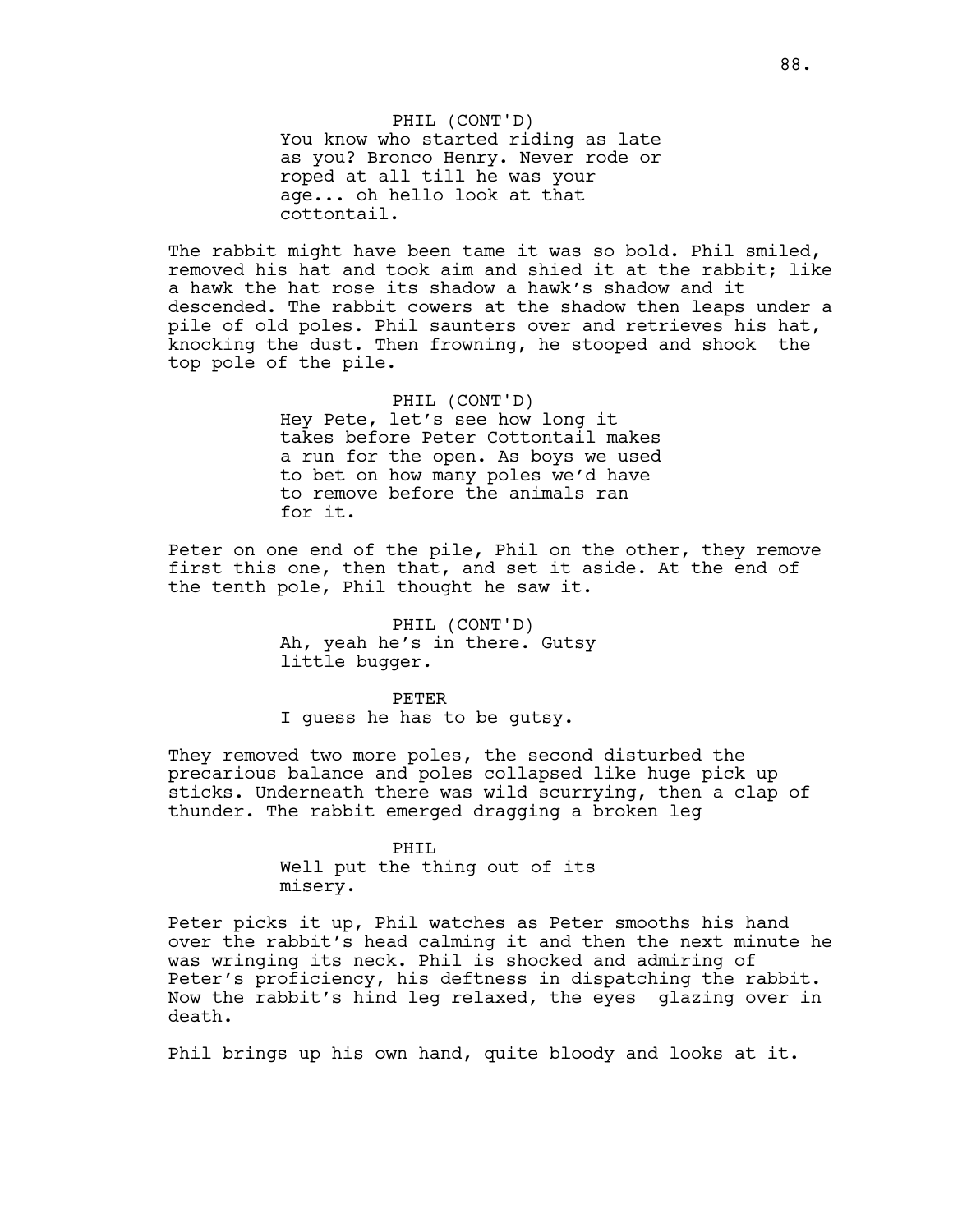That's deep. Are you all right Phil?

Blood drips onto the yellow grass. Phil pulls out his blue bandana and swabs off the wound.

#### PHTT.

What the hell, must be a splinter.

The thunder booms and echoes over the vast valleys. Black clouds hide the sun.

119 EXT - HAYSTACK - DAY 119

The Two sit on the shady side of the stack. Peter's knees are drawn up with his arms around them. Phil is looking a little disappointed. The rabbit hunt didn't create the nostalgia he'd hoped. They pick at their lunch. Phil thinks it's curious how Peter's face and arms seem to glow.

> PHTT. That's a tan, a Cowboy tan you got.

Peter looks mildly at his arms.

PHIL (CONT'D) Bronco Henry told me that a man's

made by patience and odds against him.

PETER My Father said obstacles, and you had to try and remove them.

PHIL Another way to put it. Well Pete, you've got obstacles, that's a fact Pete-me-bye.

PETER

Obstacles?

Peter's eyes are thoughtful.

PHIL Take your Maw today or any day. How she's on the sauce.

Phil's movements are slowed, he's worried he might alienate Peter by speaking too much to point. He tries to keep the atmosphere pleasant, easy.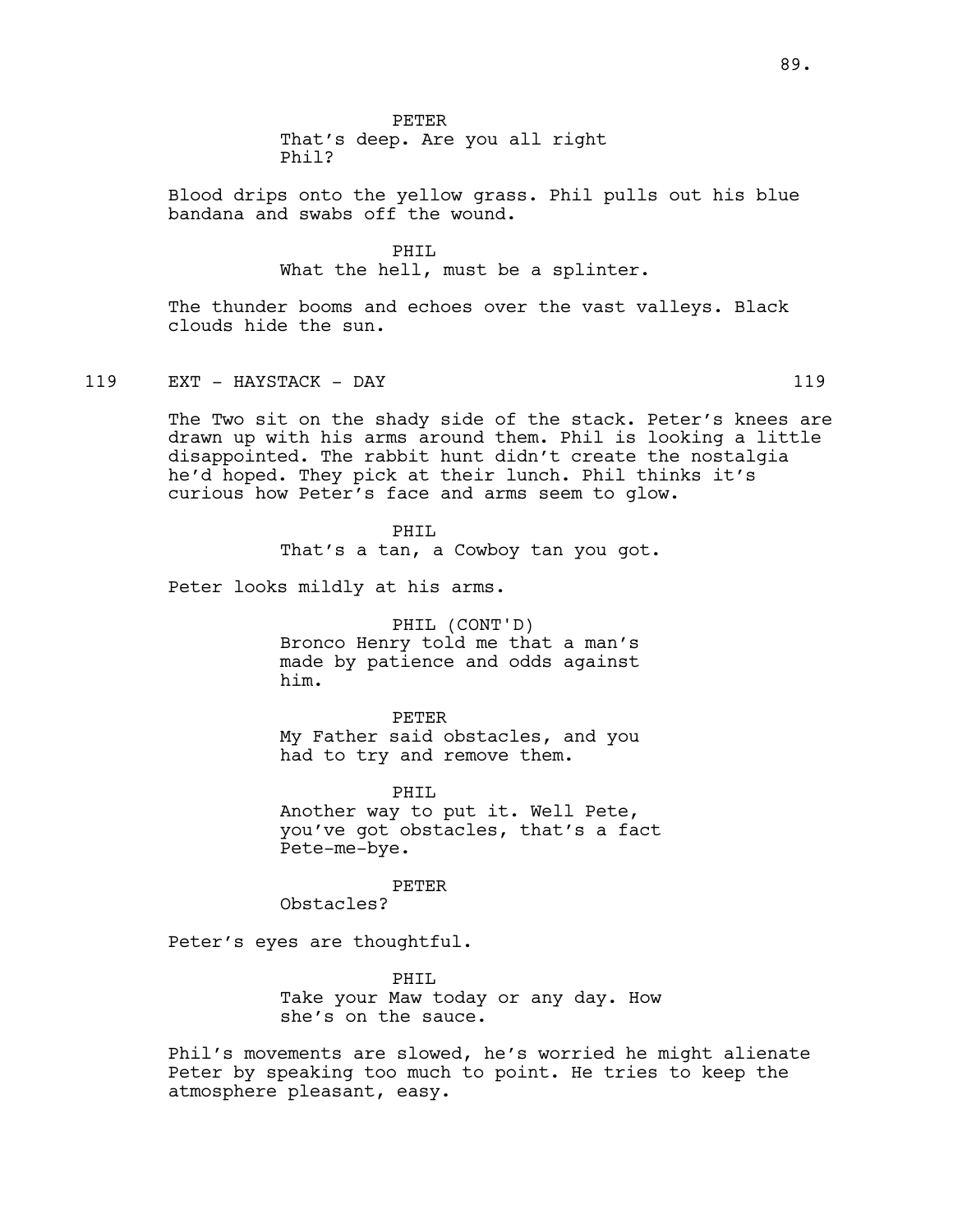PETER On the sauce?

Peter looks puzzled.

PHIL Drinking, Pete. Boozing it up.

Peter winces and Phil knows now that Peter knows and it's not possible for Phil to say too much.

> PHIL (CONT'D) I'm guessing you know she's been half shot all summer.

PETER I know she has. She didn't use to drink.

PHIL Didn't she now? (Using an Irish accent)

PETER No, she never did.

PHIL But your Paw Pete?

PETER

My Father?

PHIL I guess he hit the bottle pretty hard. The booze.

PETER

Until right at the end. Then he hung himself. I found him, I cut him down but he was, he was gone.

Phil reaches out to pat or touch the boy's back, but he withdraws his hand and adjusts his bloody bandana.

> PETER (CONT'D) He used to worry that I wasn't kind enough, that I was too strong.

> PHIL You, too strong? He got that wrong, you poor kid.

Peter smiles faintly.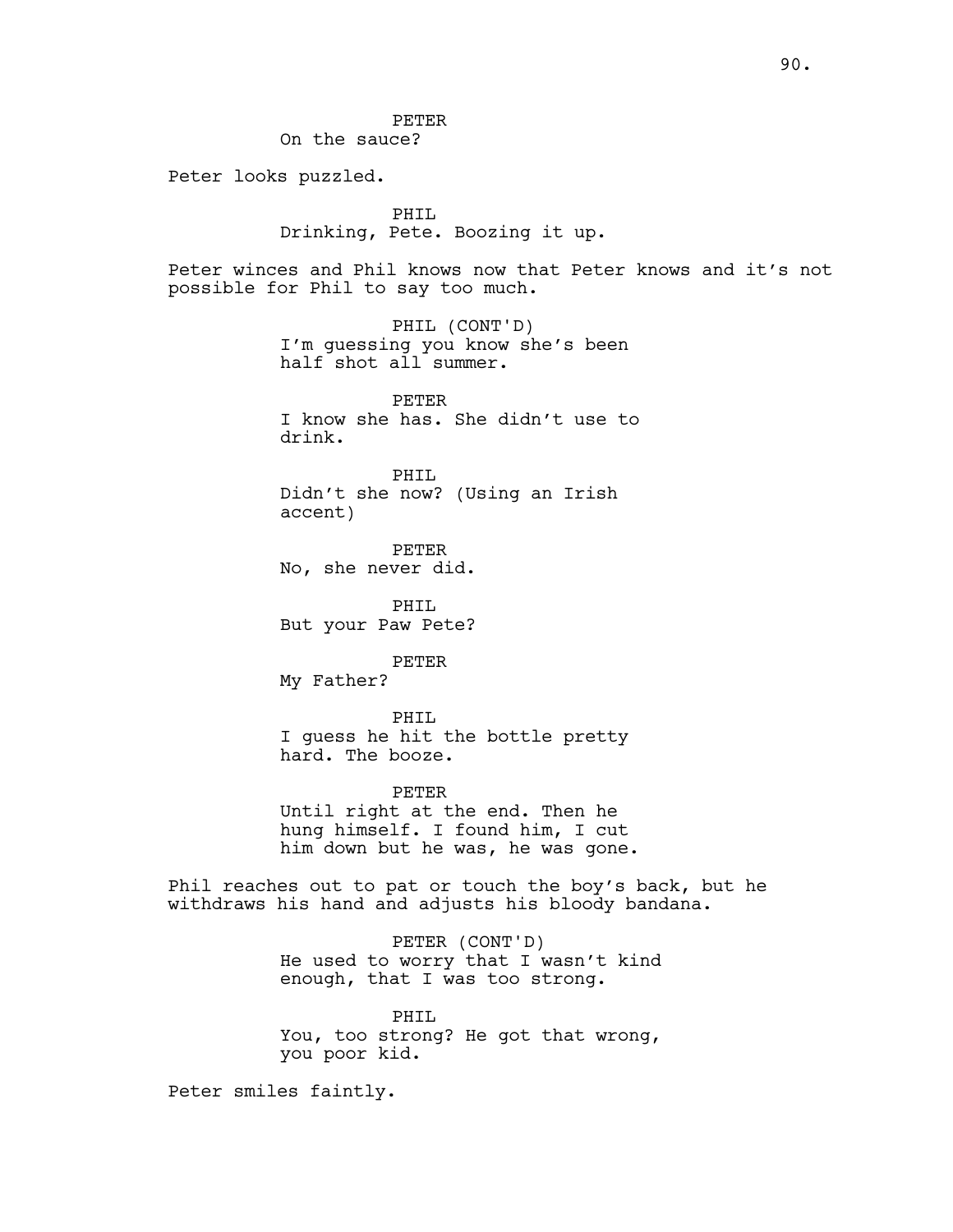PETER Thanks Phil.

#### 120 INT/EXT (VIEW) - BURBANK RANCH/KITCHEN/KILLING SHED - DAY 120

Lola is looking out the kitchen window very absorbed as she is filling a glass of water. Rose sits herself at the kitchen table hunched over, her head hurting. She still wears the pearl colored high heels and now a silk dress that seems overdressed for the afternoon. Lola gives Rose the water then returns to ironing the great white tablecloth.

> ROSE Where's Mrs Lewis?

LOLA She's with the Indians.

Rose looks at Lola, not believing.

ROSE What Indians?

## LOLA

Those ones.

Rose is making her way, chairback to bench holding each to steady herself. She looks out the window beside Lola.

In front of the killing shed rail where the cow hides are piled, Mrs Lewis is talking at some distance to Edward Nappo and his Son. Their wagon and ancient horse stand nearby. Mrs Lewis is shaking her head and walking away. The Indian's begin to turn their wagon around.

Mrs Lewis steps into the kitchen.

MRS LEWIS They were standing in front of the damn things and asking 'Do we have any hides?' Huh!

Mrs Lewis sits at the kitchen table.

MRS LEWIS (CONT'D) Water! Are they leaving?

Lola pours Mrs Lewis a glass.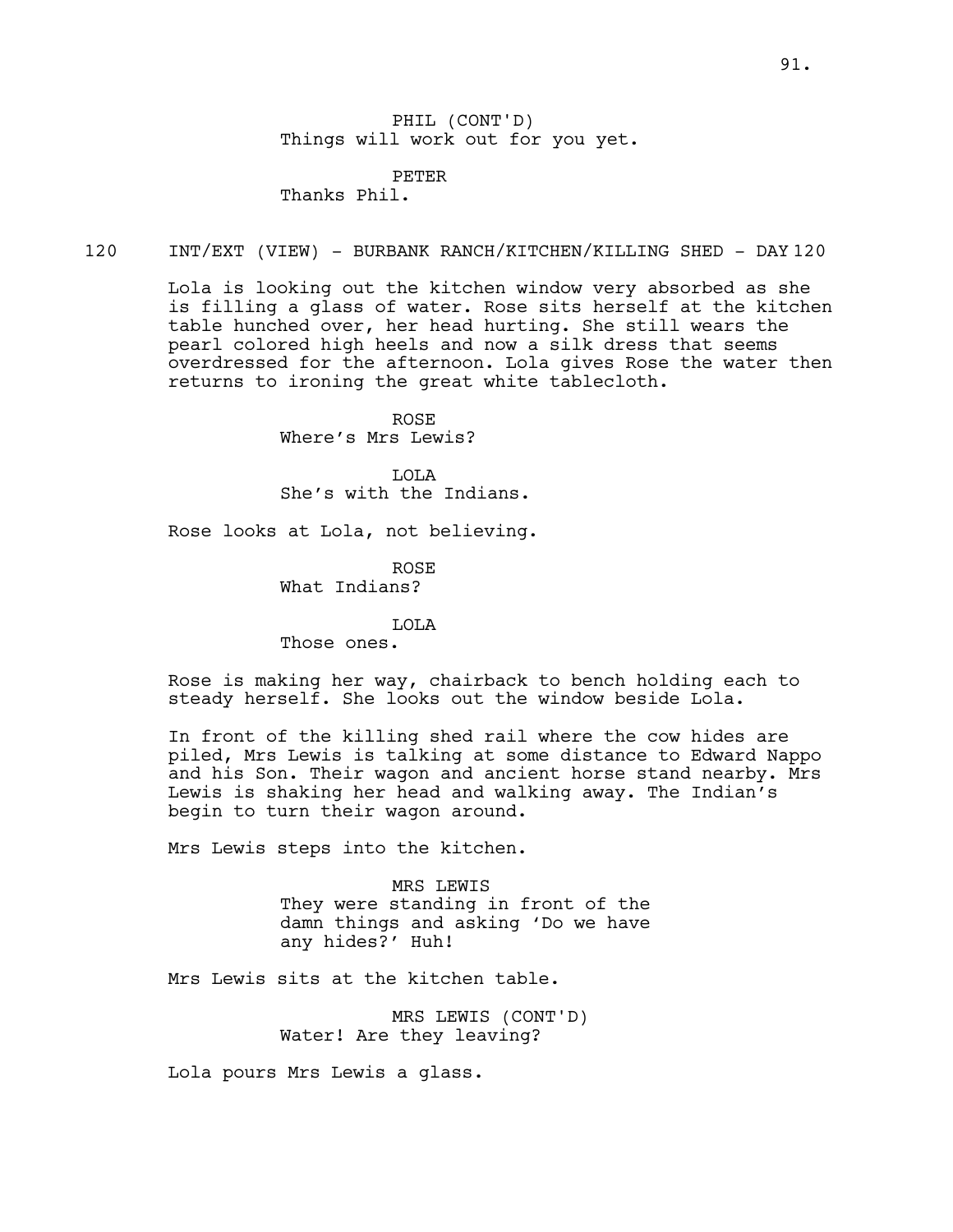LOLA Yes they've turned their horse.

MRS LEWIS I told them the hides are going to be burnt.

ROSE Why? Why are they going to be burnt?

MRS LEWIS Phil doesn't want anyone else to have them. He waits till there's a pile and burns the lot. It's a terrible smell all day.

Rose looks back out the window as the Father and son lead their horse off.

> ROSE Where do they come from?

MRS LEWIS I don't know, a reservation... The old Indian had me understand his Father was once the Chief here.

ROSE What will that little boy feel? A white woman turning away his father, the son of a Chief. He'll never forget it his whole life.

Mrs Lewis and Lola are startled by Rose's speech, they look at each other afraid.

> MRS LEWIS 'A white woman!' What can you mean?

But Rose is out the kitchen door. She's trotting, hobbling in her high heels towards the Father and his son. When they see Rose running after them they take fright and keeping their heads down continue walking away. Rose falls over, but she doesn't stop, she gets up and runs, shouting.

> ROSE Hey! Stop, wait! Wait!

Edward Nappo, pauses as Rose approaches.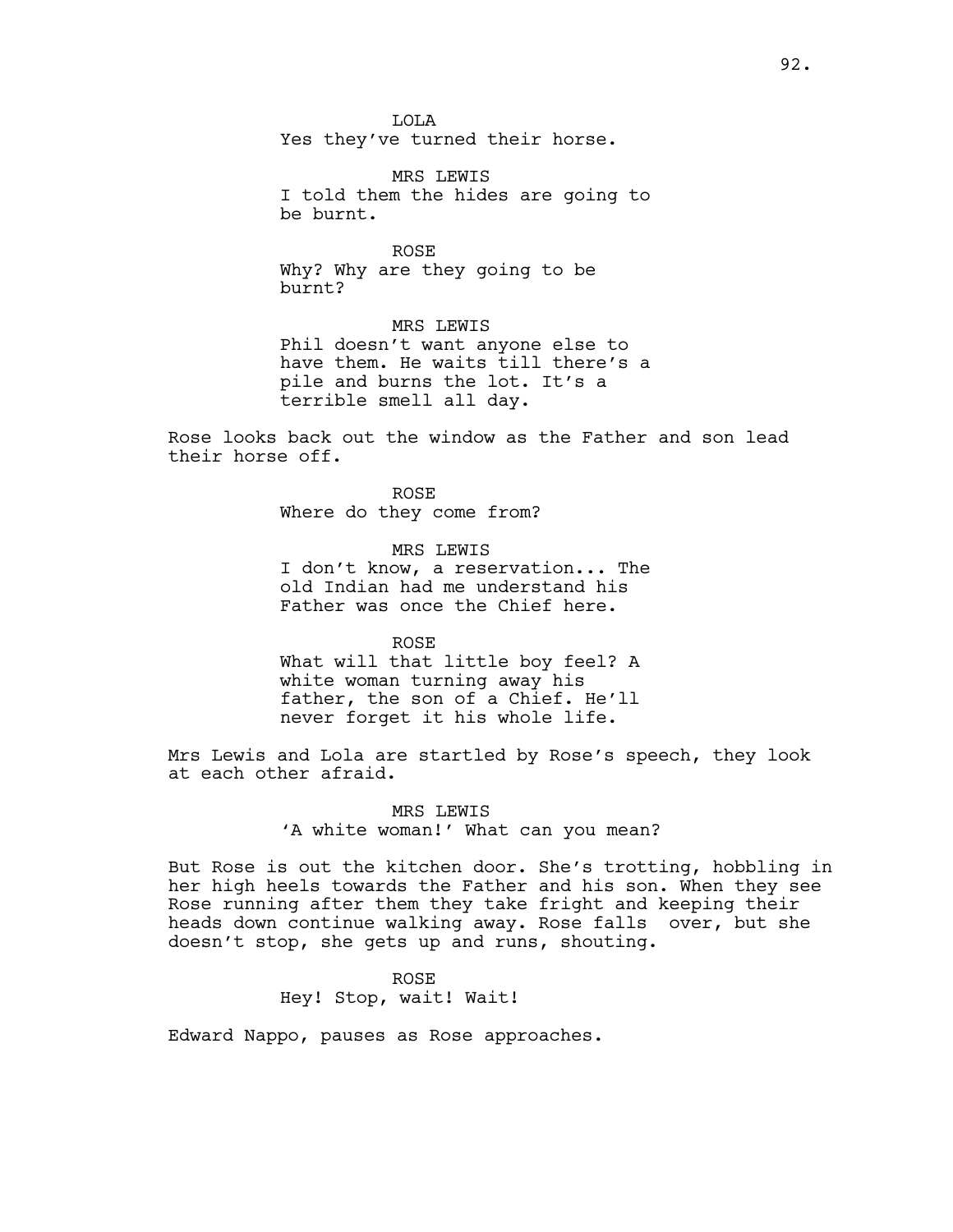ROSE (CONT'D) Please take the skins, please have them. Take them. I would be honoured if you would take them.

Edward Nappo doesn't move. Rose is dust covered, sweating and out of breath.

> ROSE (CONT'D) My husband owns the Ranch, please come back, take them.

After a pause, Edward Nappo speaks to the Boy in their Shoshone language. The Boy comes forward with a brown paper parcel, Edward Nappo signals the Boy to give it to Rose.

ROSE (CONT'D)

Ohh...

She leans against the wagon as she is having trouble standing, inside the brown paper is a pair of carefully crafted and beaded gloves. Rose is touched by the Indian's gift, the kindness. She smiles and then cries all at once.

> ROSE (CONT'D) They're so soft, deliciously soft. And beautiful, but don't you need them?

Edward Nappo confers with his son, then turns to Rose and indicates with his hand they are hers now.

Two of the Cowhands are watching uncertainly alerted by Rose's shouts.

> ROSE (CONT'D) But you will take the hides?

Edward Nappo nods. The Boy and Edward lead their horse back towards the killing shed and begin to transfer the hides to their buggy.

Rose pulls on the gloves as exhausted, she staggers back to the house.

George on his way back sees Rose fall to her knees then topple to the side where she lies still. The Cowhands look at each other then walk slowly towards Rose frightened to touch the boss's wife. George joins them and dismounts. He gently sits Rose up. Her head flops sideways, her eyes flutter, she's out cold.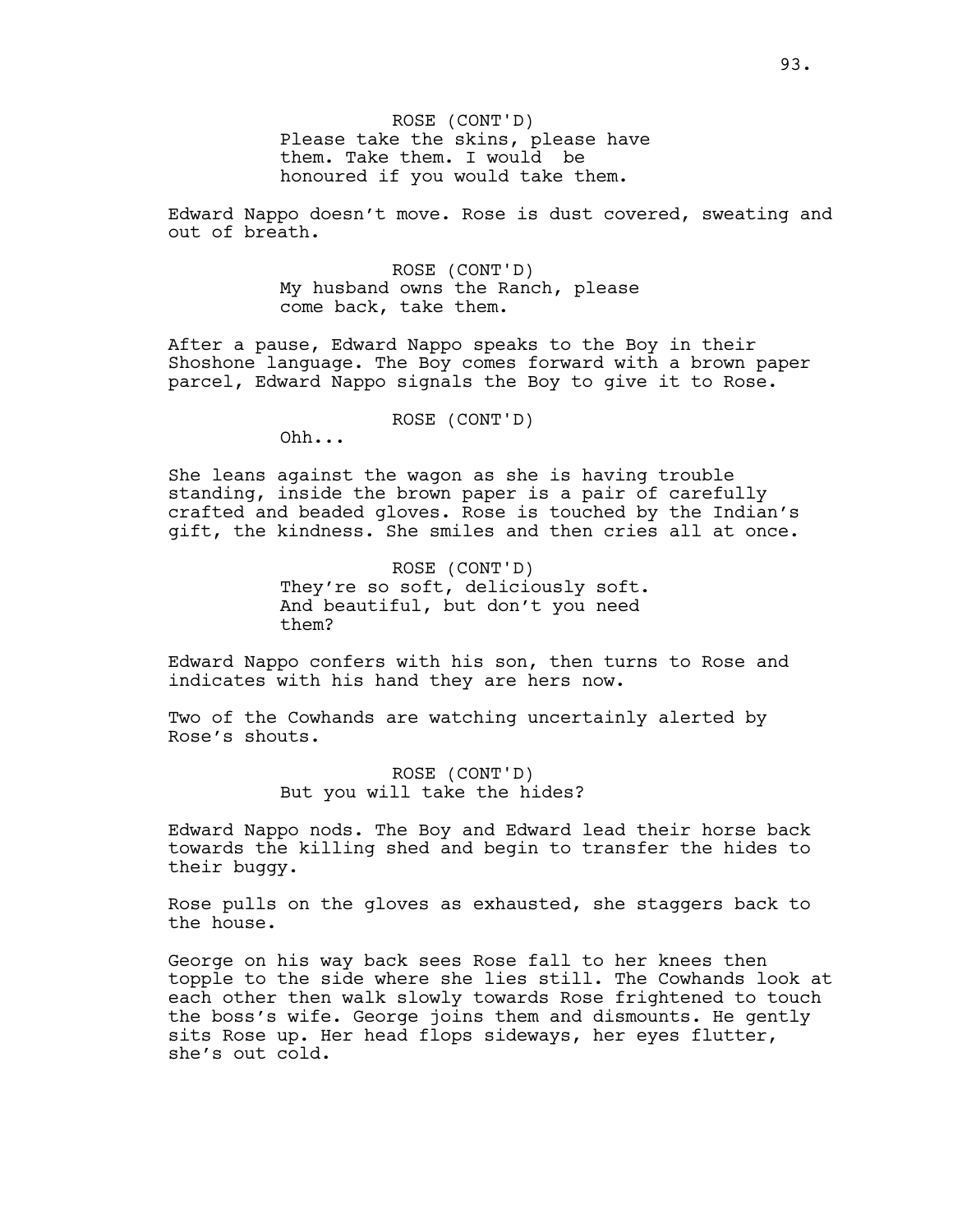### 121 INT - BURBANK RANCH/STAIRCASE/BEDROOM/BATHROOM - DAY 121

George and a Cowhand carry Rose up the staircase to her bedroom. Lola leads carrying Rose's high heels and opening the door. George and the Cowhand put her down on the bed. As they pull back the covers a bottle of Bourbon is briefly revealed. George dismisses the others and pours the contents of the bottle down the bathroom sink. George brings a flannel to wipe Rose's face.

> ROSE (MISERABLY) George, George...

George blinks to hear her say his name. He removes her gloves and she rouses herself to keep them near her.

## 122 EXT - TRAIL BACK TO BURBANK RANCH HOUSE - EVE 122

Phil and Peter ride back towards the Ranch side by side, the Ranch House small in the distance. The whole layout of the place visible at once, the house, the corral, the barn, the abandoned tennis court, the kill house. All bathed in a golden light, dramatized by the still distant build of clouds.

Phil rises suddenly in his stirrups, as he looks intently at the empty rail beside the kill house.

> PHIL Well I'll be damned.

## 123 INT - BURBANK RANCH/STAIRS/GEORGE'S BEDROOM - DAY 123

Mrs Lewis heaves herself up the stairs breaking into George's room where Rose still sleeps off her hangover.

> MRS LEWIS You told me to tell you when he's here and he's here. Rode right about the killing shed looking where the hides should be.

George gets up gravely from the side of the bed. He puts on his hat.

> GEORGE Thank you. Please make sure Mrs Burbank stays in bed.

(MORE) MRS LEWIS I don't want your brother thinking I gave the skins up.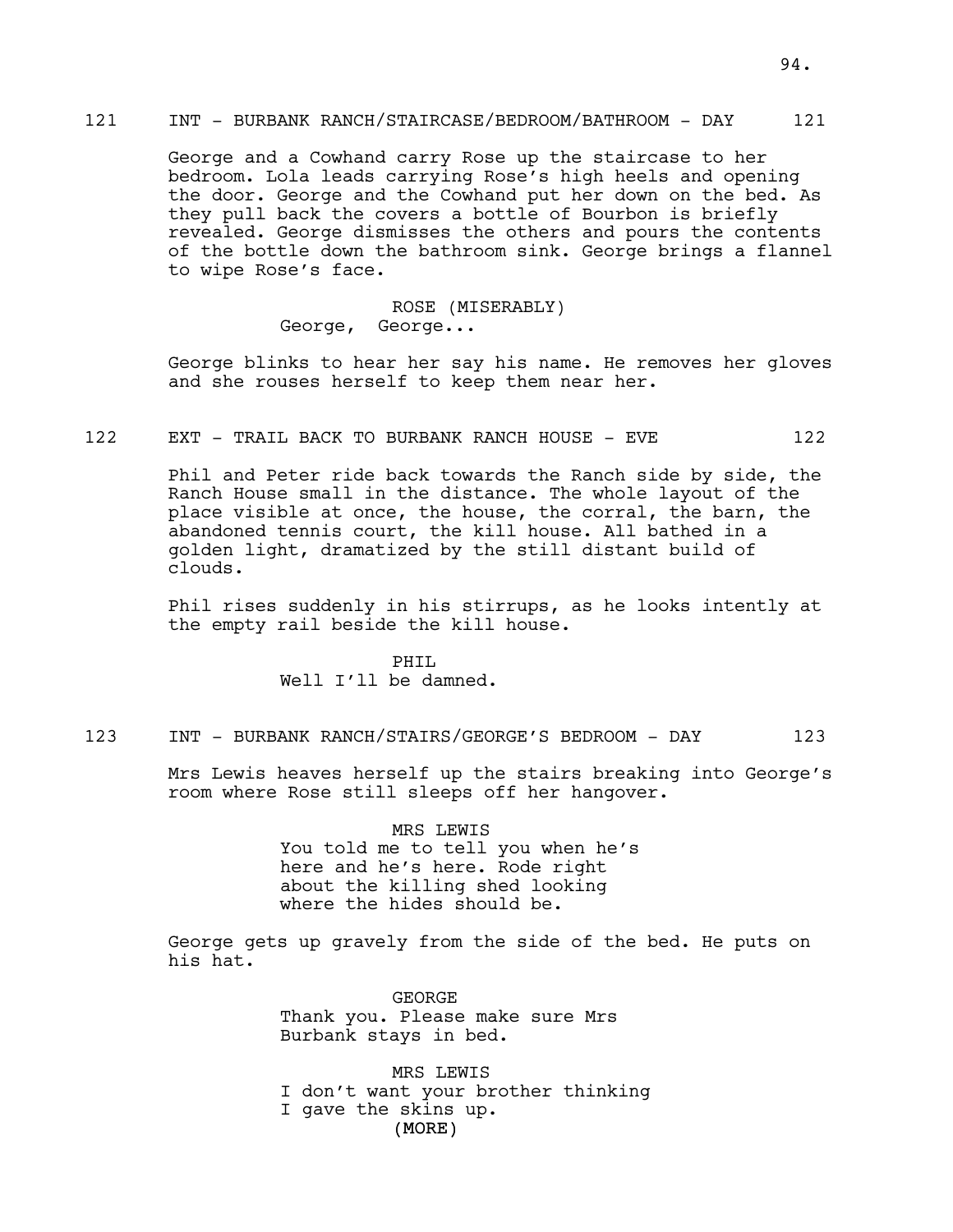MRS LEWIS (CONT'D) Indeed I did not, I told them they were not for sale or barter.

George leaves the room.

## 124 EXT/INT - BURBANK RANCH/BARNYARD/BARN - DAY 124

Phil has spurred his Sorrel into the barnyard. Peter alarmed, follows behind.

> PETER Phil - Phil what's wrong? Phil is something wrong?

Phil dismounts in the barn.

PHIL Wrong, wrong for Christ sake? Every God damned hide is gone.

Phil is tense with fury. He roughly hangs up his saddle from its stirrup and the bridle beneath it. Peter stands behind holding up his heavy western saddle and bridle.

> PHIL (CONT'D) She's really put her foot into it this time.

PETER You think she did it Phil - sold them?

Phil takes Peter's saddle and slings it up on a wooden peg.

PHTT. You bloody tootin'. Or maybe gave them away.

PETER

Why would she do that Phil? Why? She knew we needed the hides.

### PHIL

Because she was drunk. Pie-eyed. She was stewed. I'd think you'd know from the books your Paw left you that your Maw's got a whatchamacallit alcoholic personality. It comes under the letter A.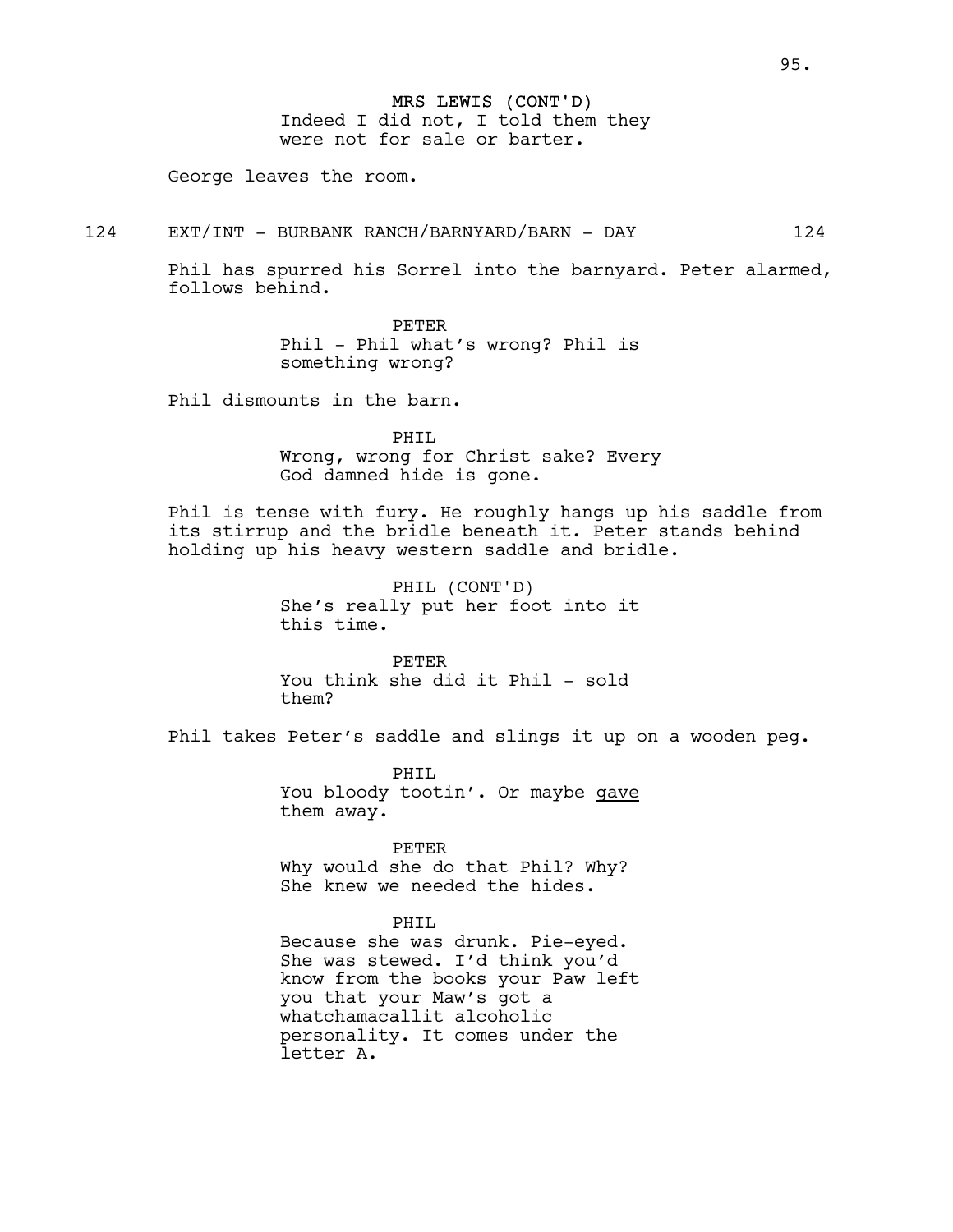PETER Phil - you're not going to say anything to her?

PHIL Say anything? I won't say nothing but sure as one good hell brother George is going to.

Peter turns to see that George has walked quietly into the barn. Peter is abashed and worried by what he might have heard.

> GEORGE Rose is not well Phil, she's ill.

Phil walks towards George.

PHIL

Not well?! It's high time that bozo and you got next to a few whatchamacallit facts. She stashes alcohol all around the place, even drinks from the stinking pit. Look at yourself in the mirror fatso. Is it that she could like? Or is it our money. Wake the hell up.

Peter slips out the back of the barn.

GEORGE That's enough Phil. What's the harm? The skins were only going to be burnt.

PHTT. I needed them!

GEORGE Well I apologise.

George turns to leave.

PHIL They were mine!

# 125 EXT/INT - BURBANK RANCH/BARN SIDE/BARN - DAY 125

Peter is walking in a strange tight circle his boots kicking up the dust in the shadow of the barn. He's as tense and focused as we've ever seen him, as he sees George leave he goes back into the barn and walks up beside Phil staring down his departing brother.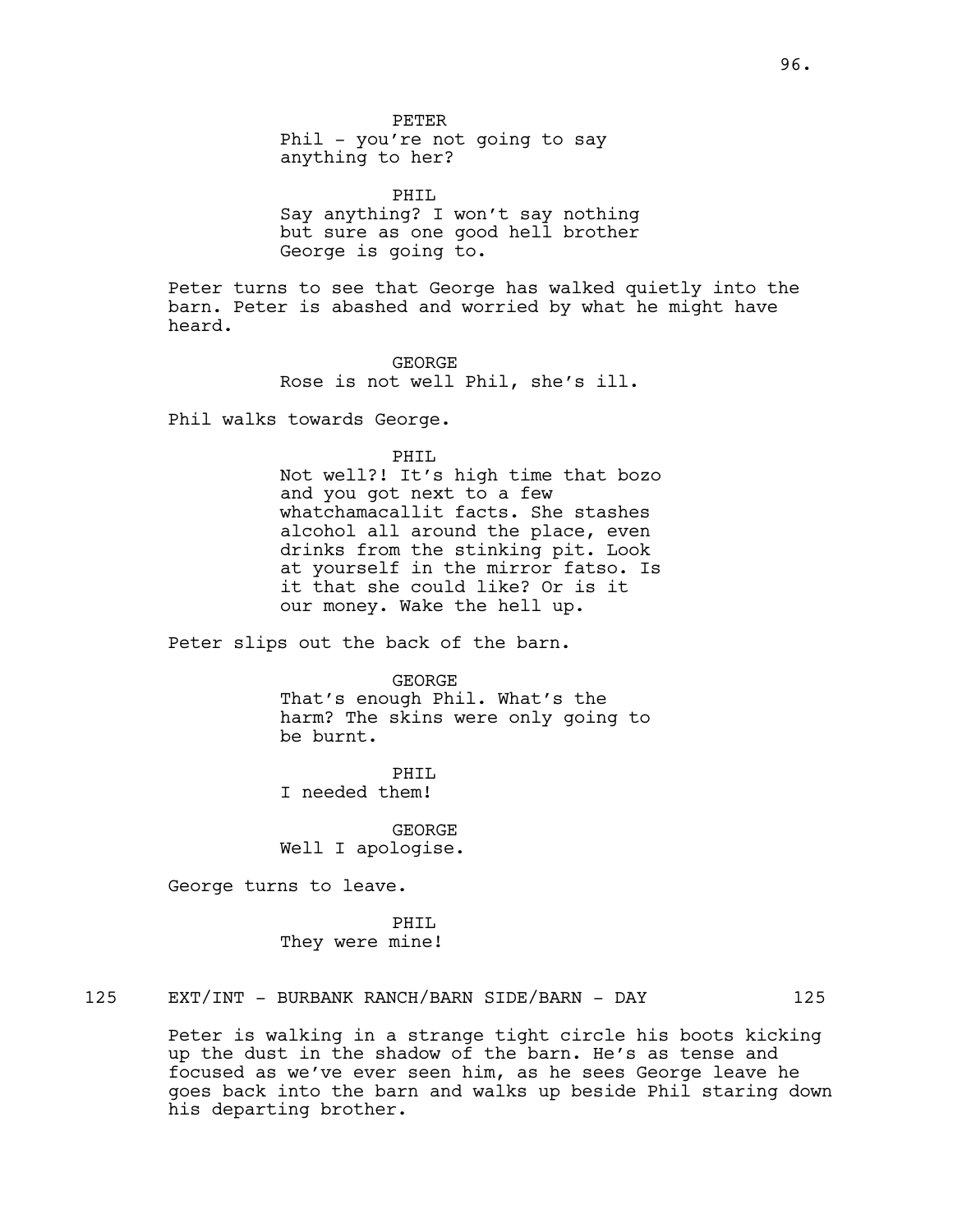PETER

Phil?

PHIL

Mmmm?

Then Peter touches his arm - touches it. Phil is stilled, he looks down at Peter's hand on his own arm.

> PETER Phil - I've got rawhide to finish the rope.

PHIL You've got it? What you doing with rawhide?

PETER I cut some up, Phil. I wanted to be like you - to braid like you. Please take what I've got?

They are facing each other in the dark barn AND still the boy's hand remains on Phil's arm.

> PETER (CONT'D) You've been good to me, Phil.

At that moment Phil feels a catch in his throat that he'd felt once before and never expected or wanted to feel again, for the loss of it breaks your heart. Sure the boy might want to save his pretty little Maw, but he was trying to emulate him. Why else would he cut up the rawhide? He wanted to merge to become Phil. Ah, but Phil had almost forgot what the touch of a hand will do and in his heart counted the seconds that Peter's was on him and rejoiced at the quality of the pressure. It told him what his heart required to know.

Phil slides his long arm about the boy's shoulders his voice sounding husky.

> PHIL I'll tell you one thing. Everything's going to be clear sailing for you from now on in. And do you know, I'm going to work and finish up that rope tonight. Peter, will you watch me do it?

As Phil gripped his shoulder, Peter felt as special as he believed himself to be.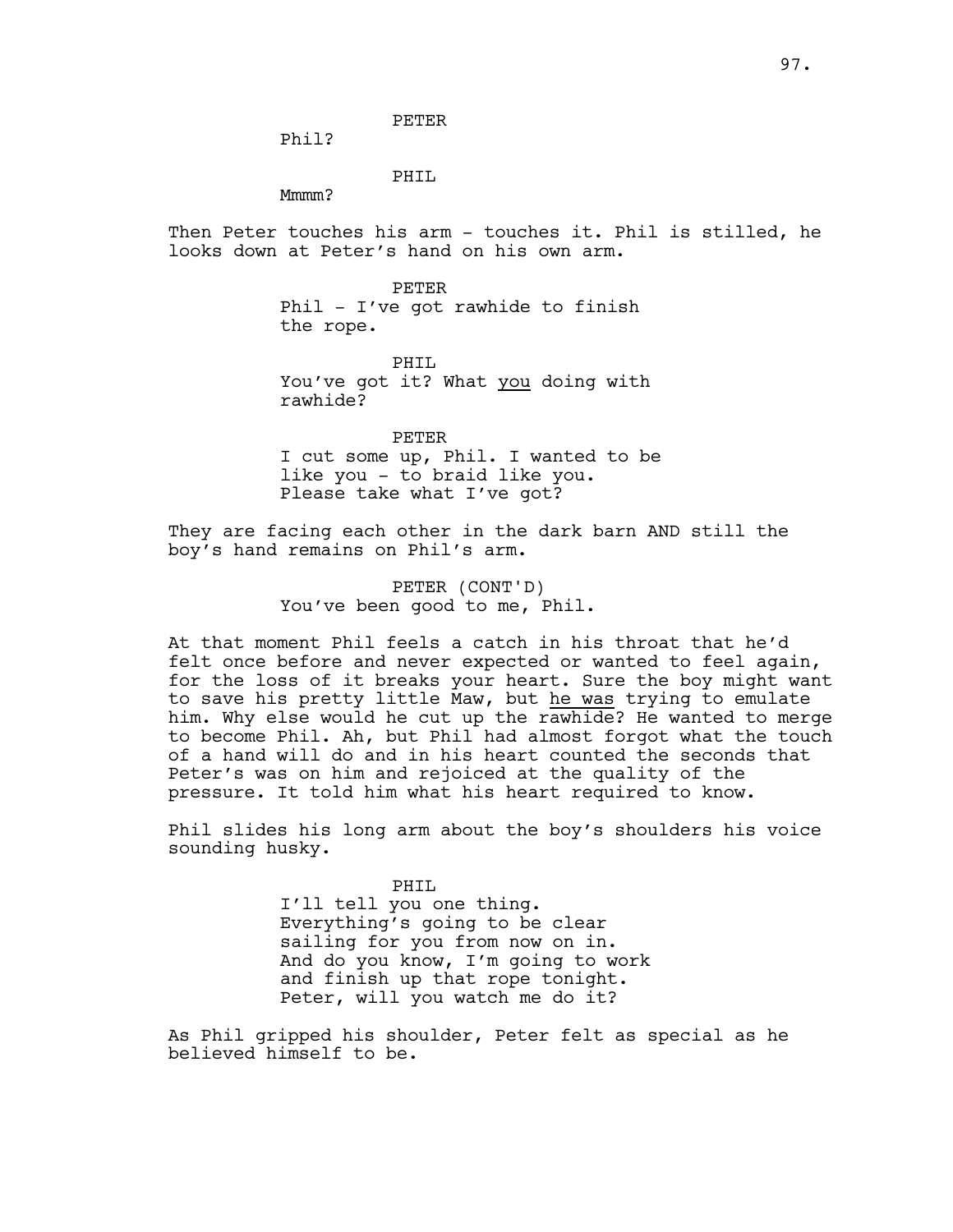# 126 INT - BURBANK RANCH/BARN - NIGHT 126

Phil plunges his hand into the bucket swishing around Peter's rawhide worms, fat and swollen. The water in the bucket turns pink from Phil's wounded hand but Phil takes no notice, he's squeezing the water out of a worm and braiding it in. Peter watches mesmerised. The light from the kerosene lamp makes for a cosy intimacy in the big wooden barn. Phil starts to work on the weaving, keeping a steady tension with the many threads he plaits and weaves. Peter watches carefully as the rope grows in Phil's tough dirty hands. Peter drifts across to Bronco Henry's shrine where his saddle sits gleaming.

> PETER How old were you when you met Bronco Henry?

Phil takes a sip of beer.

PHIL Well Pete you know what, about your age now.

PETER Was he your best friend?

Phil tosses Peter his tobacco. Peter eagerly sits crosslegged to roll Phil a cigarette. Phil looks over at Peter his pale elegant fingers working the paper into a perfect hollow. But what was he thinking? Phil couldn't tell. There was an aloofness in the boy, a distance Phil felt mystified by, it drew Phil to say daring things, things perhaps he shouldn't say.

> PHIL Yeah, but more than that - once he even saved my life. We were way up in the hills shooting Elk when the weather turned mean. He kept me alive by lying body against body in a bed roll. Fell off to sleep that way.

Peter looks up at Phil very interested.

PETER

Naked?

Peter lights the tight rolled cigarette and once it's lit he puts it to Phil's lips. Phil is amused and encouraged.

> (MORE) PHIL Just know a man's feeling for another can go very deep.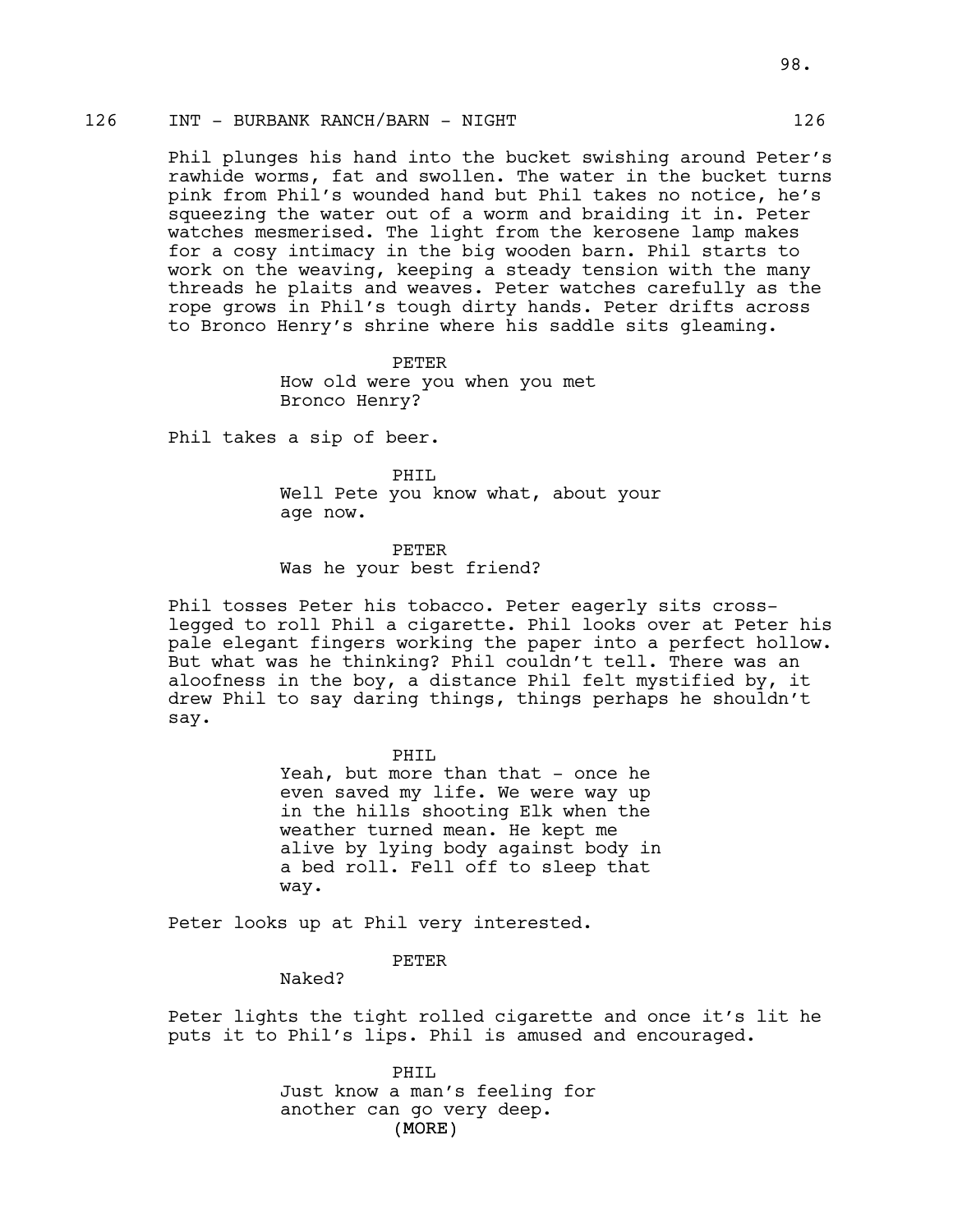PHIL (CONT'D) It happened with me and Bronco, shocked the life out of me I can tell you.

Phil glances at Peter who is listening thoughtfully. Phil passes him the cigarette and Peter takes an experienced puff.

> PHIL (CONT'D) We could go camping ourselves way out back. Your ever hear wolves howling Peter?

PETER No. Is that cigarette too tight? I'll make a better one.

Peter passes back the cigarette to Phil and sets about rolling more. The rope is coiled between Phil's legs it's long now and almost complete. Phil doesn't want the evening to finish. The boys attention gives him a warm buzz just to know his clever big eyes are on him makes Phil feel he could go on braiding all night.

#### **MUSIC OVER**

127 INT - BURBANK RANCH HOUSE/BACK DINING ROOM - DAY 127

The mousy sound of forks and knives and the 'plink' of china as the men arrive and eat breakfast, each surprised that Phil for once is not here first. Bobby stands looking at Phil's empty place.

> BOBBY Phil left already?

> JOCK Nah. He's not come

Bobby's eyebrows rise. 'Wuh'. He sits and reaches for the pancakes, glances again at Phil's empty place. The men, to ease the nervousness discuss a water snake prank played on a sullen and angry looking Cowboy, CURT.

> JOCK (CONT'D) The thing was curled up right at your neck.

Curt looks at Jock thinking him childish.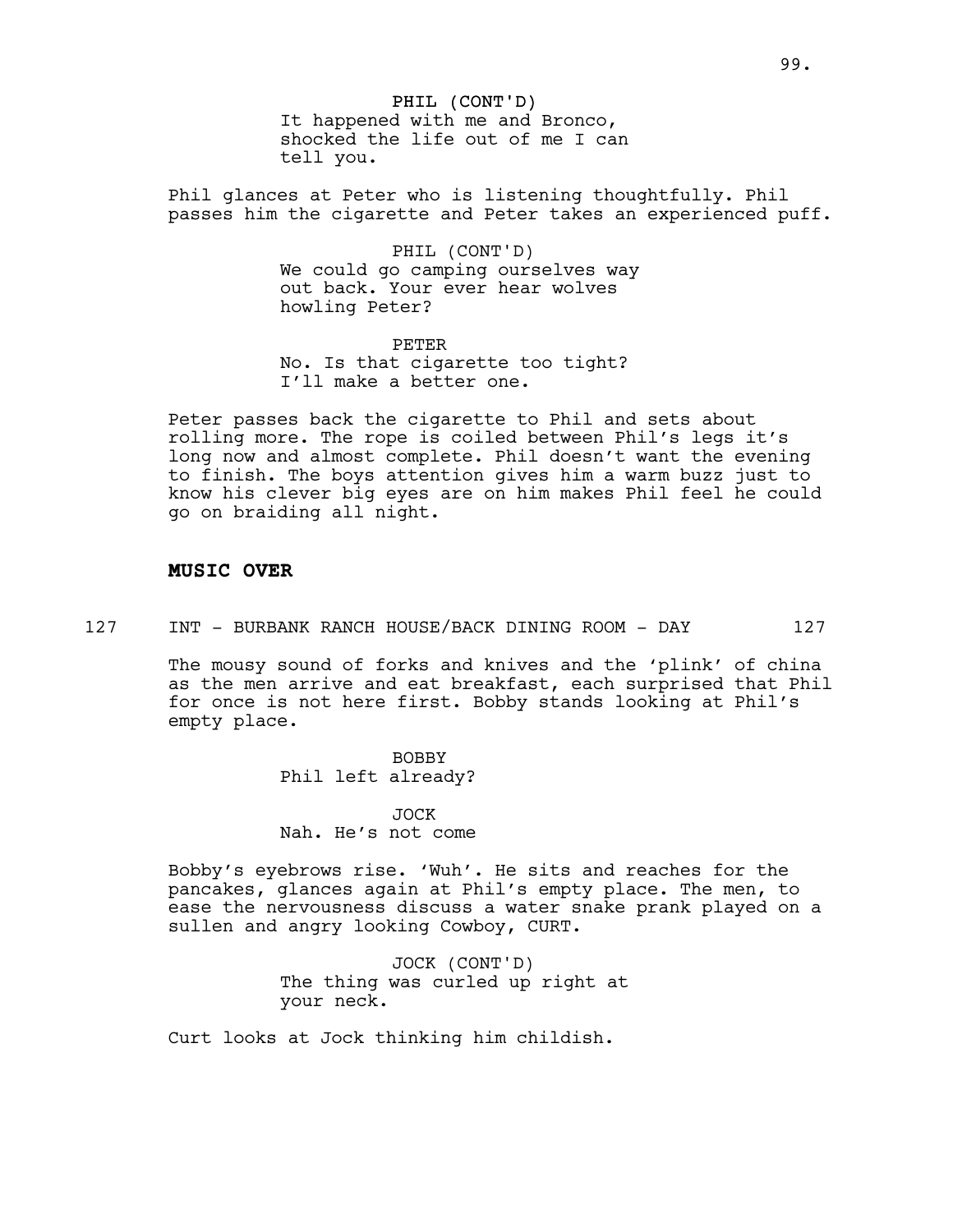BOBBY (GIGGLING) Sure take a snake to sleep with you, ha, ha.

CURT Who the hell ever asked you? Not me...

There's a general 'Ohhh", then Phil walks in, no jokes, or accents or 'hellos'. He doesn't even look like Phil, he's grave and wet faced. Several Cowhands greet Phil but he does not reply. Mrs Lewis brings a fresh round of pancakes on her unsatisfactory feet and places them in front of Phil, who pulls out his chair and sits.

Peter comes in silently and sits unnoticed. Two fast eaters get up with their plates. George walks in.

GEORGE

Hello.

Lola, afraid of Phil's wet face puts a steaming cup of coffee in front of him. He reaches out a hand picks up the cup and puts it down again and continues to look at his hand, bright red around the now black cut. He looks about the table with a curious mild expression, pushes back his chair, and leaves the room. George turns to watch him go.

#### 128 EXT - BURBANK RANCH/YARD - DAY 128

Phil is bent forward leaning his backside against the barn. The light shines hard on his face and moisture from the night is rising mist like from the ground in front of him. Phil pushes himself off; and old man like, walks back to the house.

## 129 INT - BURBANK RANCH/CORRIDOR/PHIL'S BEDROOM - DAY 129

George walks to Phil's bedroom door. He knocks, no reply, slowly he opens the door. Phil lies perspiring on his bed.

> GEORGE I'll run you into Herndon.

Phil nods.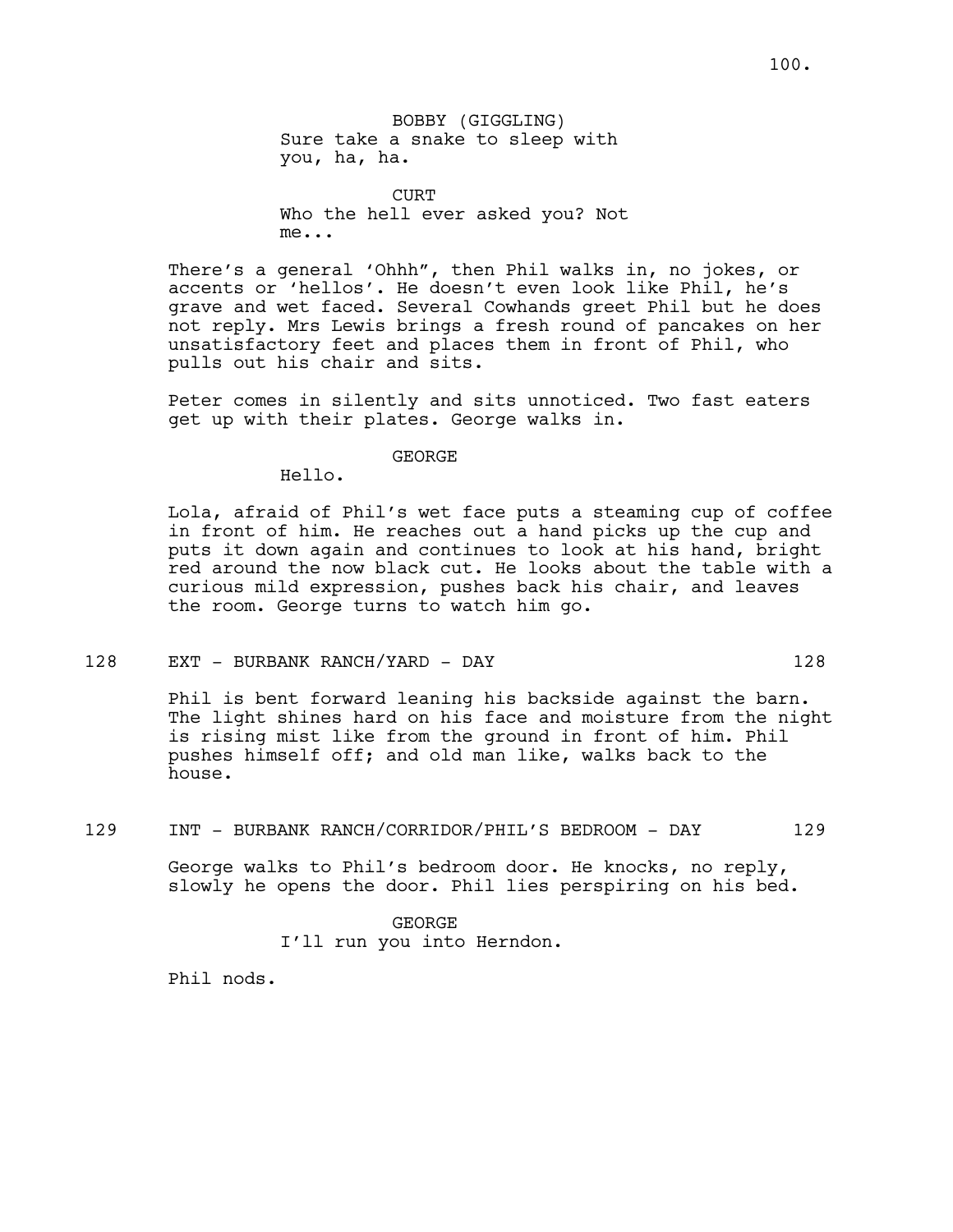Phil arranged in his ill-fitting town suit and black shoes from the Army and Navy store with his hat sitting high, almost comically like a clown's walks through the living room and out the front door. Rose surprised by his approach quickly leaves the living room for the kitchen where she pours herself a cup of coffee with a shaking hand.

131 EXT - BURBANK RANCH/YARD/BARN - DAY 131

The old Dodge shoots rings out of it's exhaust into the cold air as George backs it out of the barn. Phil walks stiffly towards the car but instead wanders into the barn where he stoops to pick up the finished rope with the Honda the knot that completed the lasso he had completed late last night. George finds Phil in the barn his hands fingering a rawhide plaited rope.

# GEORGE What is it Phil?

Phil looks down at his infected hand and the rope held in it. There's something, but Phil can't put it together his mind is fogged. Then Phil steps out of the barn dragging the rope, he looks about the yard, he can't tell if he's cold or if he's hot. The Cowhands joking by the corral melt away. Phil stepping drunkenly seems to be searching, he turns irritated to George.

> PHIL Where's the boy?

GEORGE Let's go Phil. I'll see he gets it.

Phil looks at the rope, he feels a terrible stab of abandonment, of loneliness. Phil lets the rope drop carelessly onto the dusty, turd stained yard. George opens the passenger door and Phil shuffles the last few steps to the car.

132 INT - BURBANK RANCH/PETER'S BEDROOM/BURBANK DRIVE - DAY 132

Peter is cross-legged in his bedroom sitting out of sight under his window and working on a craft project, a highly realistic paper rose with petals in heart shapes. As he hears the Dodge doors close - one, two and the motor start, Peter rises relieved to watch Phil in the Dodge leave the Ranch for Herndon.

101.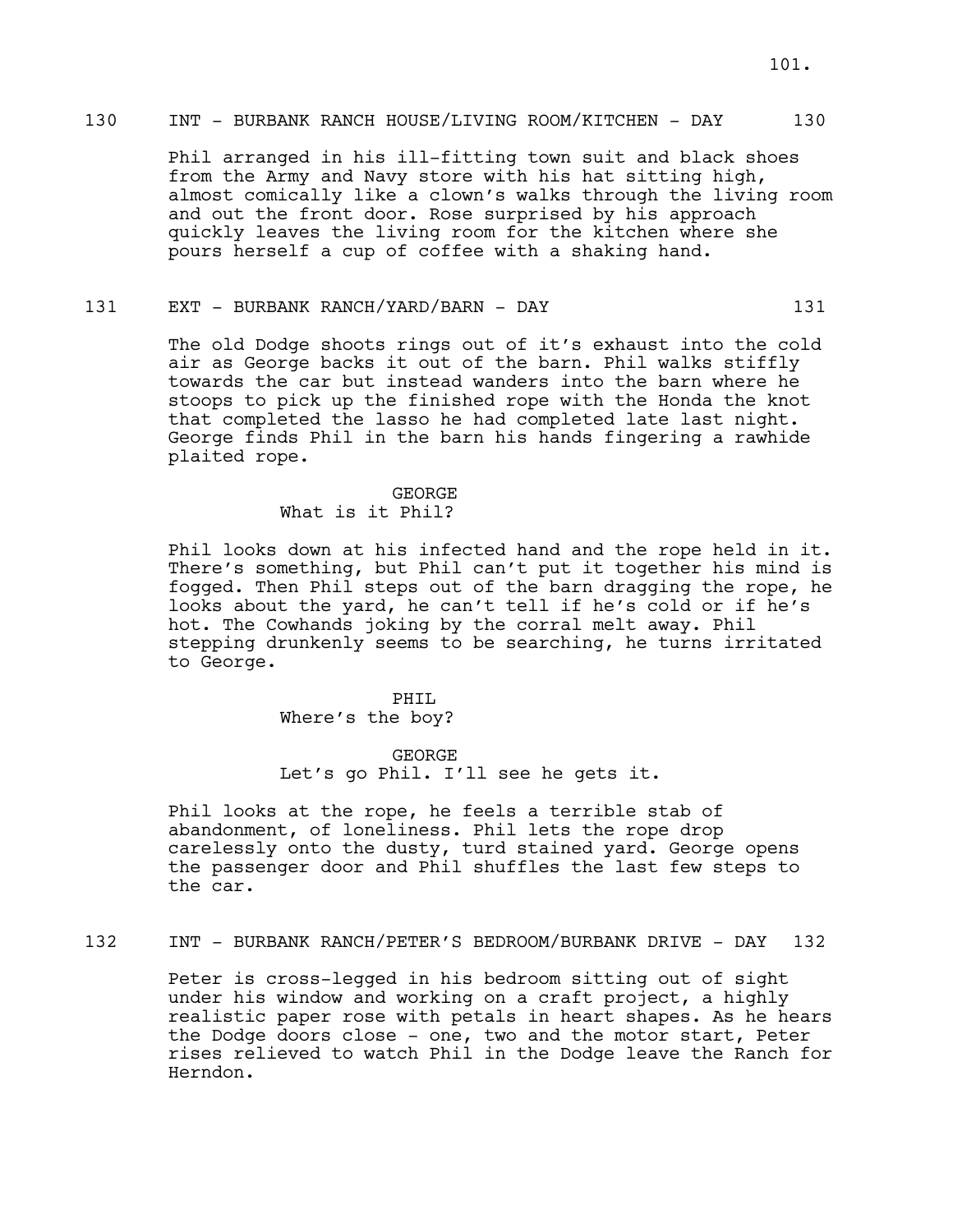133 EXT - SALT LAKE CITY HOTEL - DAY 133

Establishing shot of a large grand hotel in the Salt Lake City of 1925.

134 INT - SALT LAKE CITY HOTEL/CORNER SUITE - DAY 134

The Old Lady is dressed ready for travel. She is watering the last of the Geranium pots she keeps dotted about the apartment for color and homeliness. When finished she takes the can back to the kitchenette.

> THE OLD LADY No, they are good about it, if the tip is big enough. They'll come in and water.

The Old Gent in his Prince Albert top coat checks his pocket watch.

> THE OLD LADY (CONT'D) We can get something to eat on the train.

As The Old Lady comes back into the living room she suddenly covers her face with her hands. The Old Gent walks at once to her as if he expected it.

> THE OLD GENT Now, now. Remember you were always patient, you were always kind.

The Old Lady drops her hands kneading them.

THE OLD LADY Was I? Was I? Kindness! What else in God's name is there?

135 INT - SALT LAKE CITY HOTEL/A CORNER SUITE/HALL - DAY 135

The Old Gent and The Old Lady leave the apartment and close the door behind them. The Old Gent tries the door once.

# 136 INT - SALT LAKE CITY HOTEL/LOBBY - DAY 136

The Old Lady and The Old Gent follow behind their luggage as it is ported through the hotel with its grand chandeliers and mixture of soft carpeted and polished floors. They walk towards the revolving doors.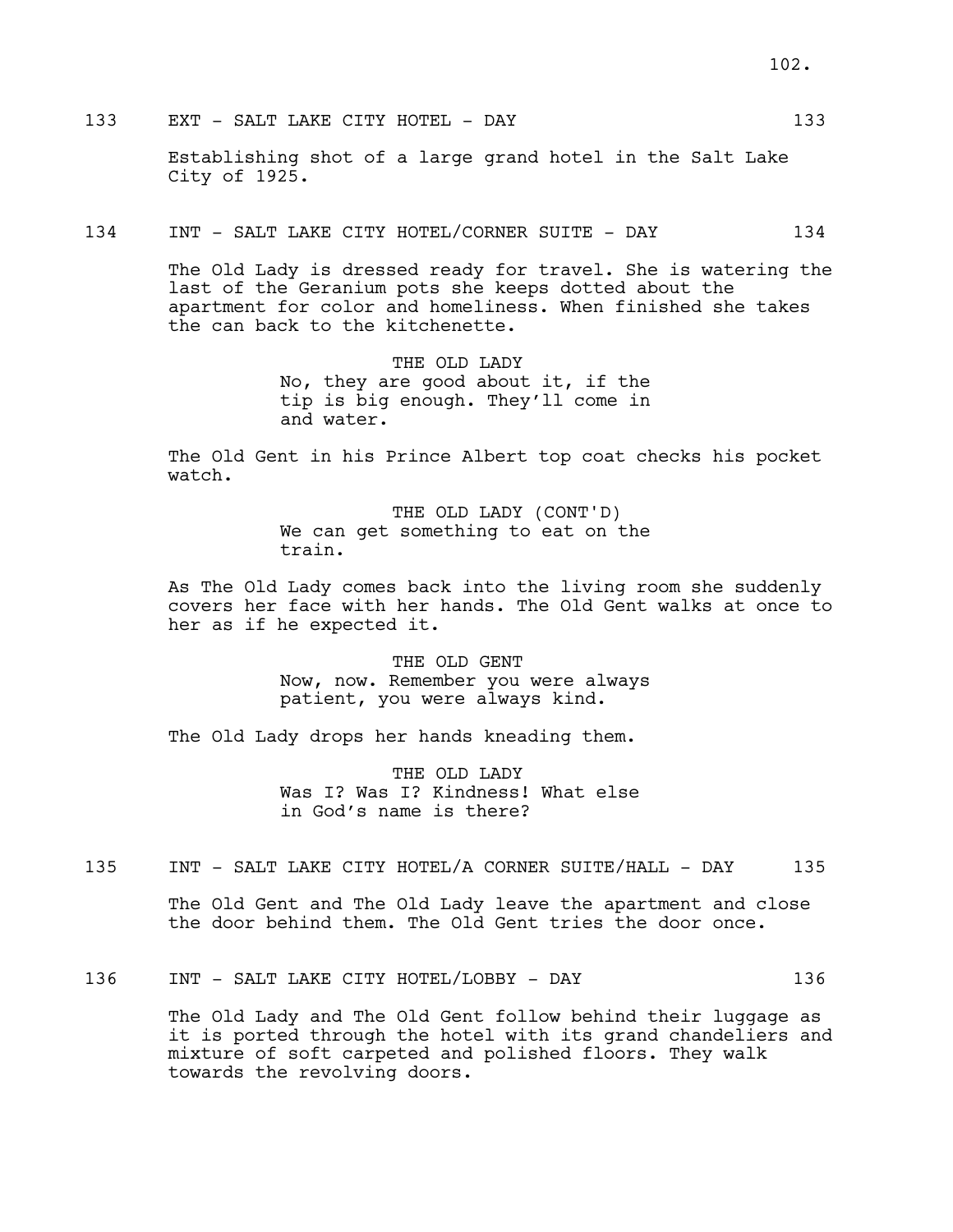George walks into the darkened funeral home carrying Phil's suit over his arm. He walks past a selection of display coffins to the counter where Mr Weltz the undertaker meets him.

> MR WELTZ Would you like to select a casket?

Mr Weltz moves to turn on the light switch

GEORGE No, don't turn on the light I can see well enough. I'll take this one.

George points to a Mahogany coffin with a white silk interior.

### 138 INT - HERNDON FUNERAL HOME/WORKROOM - DAY 138

In the plain workroom of the funeral home Phil's dead body is being fitted into his suit with all the expedience of the trade, the shirt sleeves cut and the shirt front altered for easy dressing. Phil himself has been shaved, his blue eyes as closed as they can be, his hair trimmed and neatened. A white bandage holds his jaw shut and another white bandage covers the wound on his infected hand. His hands are crossed on his chest.

> MR WELTZ One, two, three...

Mr Weltz and his SON lift Phil into his casket where he lies stiffly amidst the fine white pleated lining with lace edging.

### 139 INT/EXT - HERNDON HOTEL/FUNERAL RECEPTION - DAY 139

Black cars crowd the exterior of the Hotel chosen for the funeral reception. The TOWNSPEOPLE and the RANCHER FAMILIES, their children and wives in their furs make their way through the cars into the rooms already crowded with the flowers brought from the church. A BLACK AND WHITE PORTRAIT of Phil is surrounded by a large floral border and stands at the front of the room. The Ranch Cowhands huddle together. WAITERS in black with white shirts hold trays of drink selections. The Old Lady and The Old Gent are already deep in the room, The Old Lady wearing an elegant fur stole turns to The Old Gent sternly.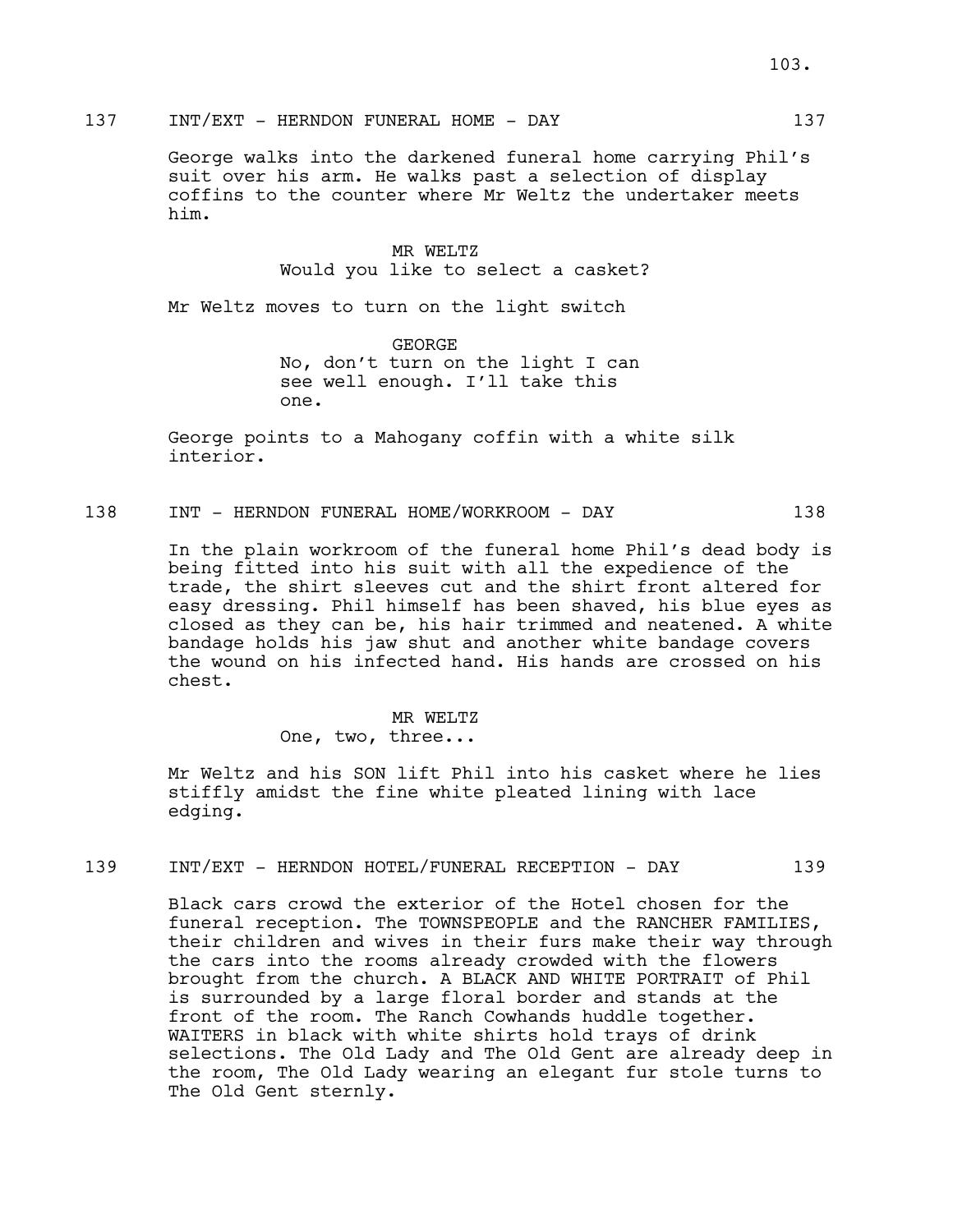THE OLD LADY Remember you had precisely nothing to do with this. Oh so many flowers and in late summer, where do they find them?

The Old Gent shakes the hand of a Herndon ACQUAINTANCE while The Old Lady walks towards Rose and George as she sees them entering. The Old Lady takes Rose's hand and kisses her. Rose looks tenderly at The Old Lady. The Old Gent observes from afar as his wife suddenly removes the rings from one hand then the other and puts them all in Rose's hands. Rose is astonished and moved. George pats Rose and joins The Old Gent.

#### GEORGE

Rose wants you to join us for Christmas; would you care to?

The Old Gent is watching his wife with Rose. Rose is putting one of The Old Lady's rings on her finger, carefully dropping the others into her purse, he nods in assent.

The DOCTOR from the Herndon Hospital joins George with a glass of sherry in his hand.

> DOCTOR I'm afraid I'm mystified. I'll know in a day or two when the results come back. Those last convulsions...

> > GEORGE

Yes.

George looks down and shakes his head.

DOCTOR Terrible, truly frightful. You know what I'm thinking?

George looks at the Doctor.

DOCTOR (CONT'D)

Anthrax.

George shakes his head.

GEORGE But he never handled diseased animals, he was particular on that!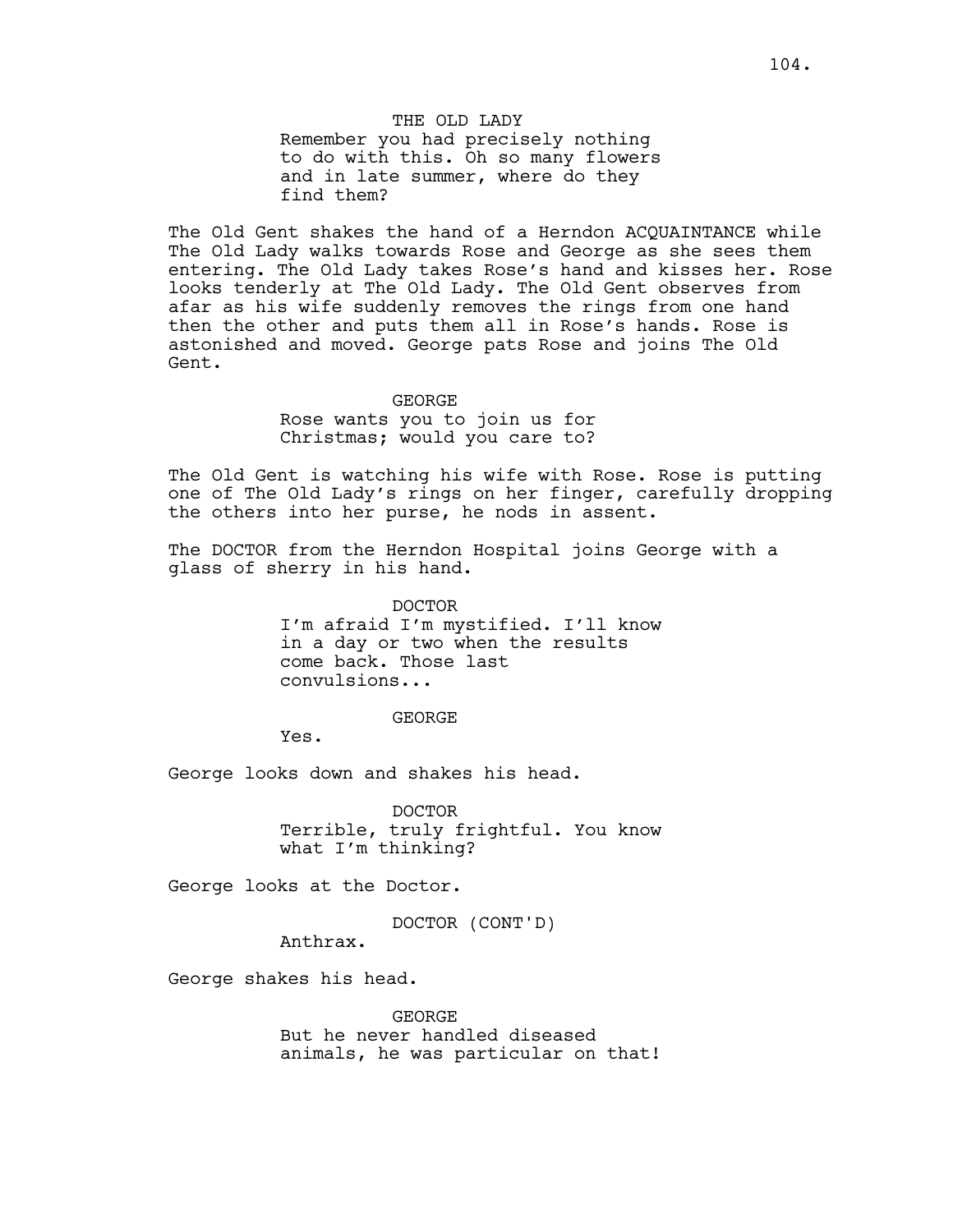## 140 EXT - BURBANK RANCH HOUSE - DAY 140

Peter in his cleaned tennis shoes, plays out in the yard with the black and white Collie dog he befriended. Peter laughs finding it funny that it snaps and barks at its reflection in the Ranch House ground level windows.

## 141 EXT - BURBANK RANCH HOUSE - EVE 141

The sun has slipped behind the house which lays a black shadow across the road that creeps up the face of the hill. Peter looks at it moved.

## 142 INT - BURBANK RANCH HOUSE/LOUNGE - EVE 142

Peter browses among the books in the bookcase. It is growing dark in the lounge room so Peter brings the books close. "Memoirs of the Russian Court", "Grasses of the Western United States" and "The Book of Common Prayer". He sits cross legged and begins to read Psalm 22:20.

## 143 INT - BURBANK RANCH HOUSE/PETER'S BEDROOM - NIGHT 143

Peter washes his hands carefully in his bedroom sink then wets and combs his hair.

The dogs begin barking as the Dodge returns. Peter opens the window and looks out. At first they are hidden in the black of the shadows, he hears his Mother's voice as George and Rose move softly into the moonlight holding hands. George stands still and pulls Rose towards him, he kisses her.

Peter watches pleased.

# 144 INT - BURBANK RANCH HOUSE/PETER'S BEDROOM - NIGHT 144

Peter sits at his desk under his feet is the curled rope. He turns to Psalm 22:20 from the Common Prayer Book, he cuts with his father's scalpel the words he so liked from the book.

> PETER (MUTTERS) *Deliver my soul from the sword, my darling from the power of the dog.*